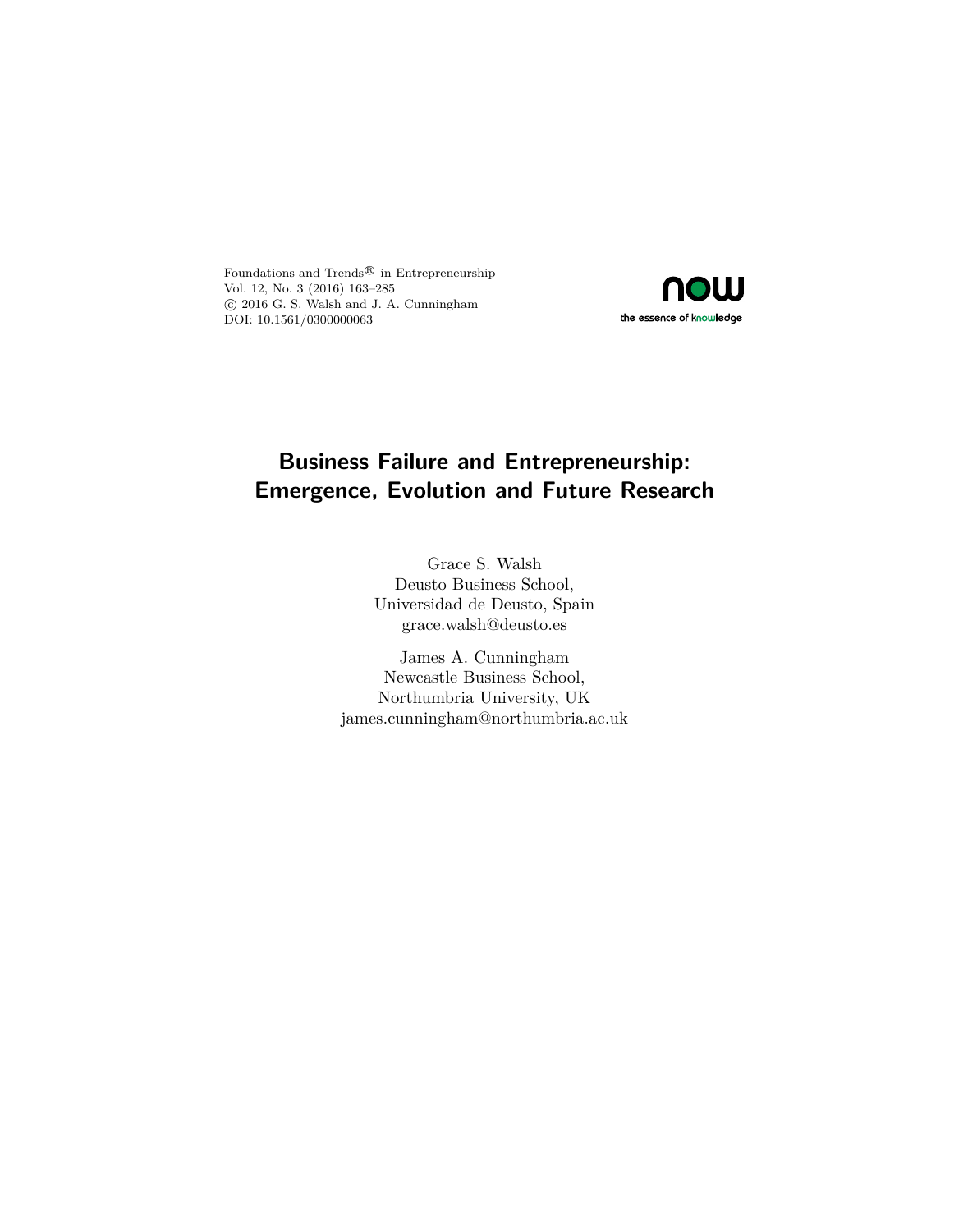# **Contents**

| 1              |                  | <b>Introduction</b>                                                                                                                                                                                                                                | 164 |
|----------------|------------------|----------------------------------------------------------------------------------------------------------------------------------------------------------------------------------------------------------------------------------------------------|-----|
| $\overline{2}$ |                  | <b>Definitions and Concepts</b>                                                                                                                                                                                                                    | 167 |
|                | 2.1              | Review of existing definitions and their implications                                                                                                                                                                                              | 168 |
| 3.             |                  | The Emergence of Failure Studies in the                                                                                                                                                                                                            |     |
|                |                  | <b>Business Literature</b>                                                                                                                                                                                                                         | 178 |
|                | 3.1              | Bankruptcy prediction models                                                                                                                                                                                                                       | 178 |
|                | 3.2              | Organisational decline models                                                                                                                                                                                                                      | 183 |
|                | 3.3 <sub>2</sub> | The internal/external debate                                                                                                                                                                                                                       | 193 |
|                |                  |                                                                                                                                                                                                                                                    |     |
| 4              |                  | <b>Business Failure in the Entrepreneurship Literature</b>                                                                                                                                                                                         | 206 |
|                | 4.1              | Causes of failure <b>Causes</b> of failure <b>Causes</b> of failure <b>Causes</b> of the <b>Causes</b> of the Cause of the Cause of the Cause of the Cause of the Cause of the Cause of the Cause of the Cause of the Cause of the Cause of the Ca | 207 |
|                | 4.2              | Literature related to learning from business failure                                                                                                                                                                                               | 209 |
|                | 4.3              | Literature related to emotions and failure                                                                                                                                                                                                         | 213 |
|                | 4.4              | The impact of failure <b>Fig. 1. Action</b> 2. Action 2. Action 2. Action 2. Action 2. Action 2. Action 2. Action 2. Action 2. Action 2. Action 2. Action 2. Action 2. Action 2. Action 2. Action 2. Action 2. Action 2. Action 2.                 | 226 |
|                | 4.5              | Literature related to recovery from failure 230                                                                                                                                                                                                    |     |
| 5              |                  | <b>Methodological Approaches, Biases and Perspectives</b>                                                                                                                                                                                          | 237 |
|                | 5.1              |                                                                                                                                                                                                                                                    |     |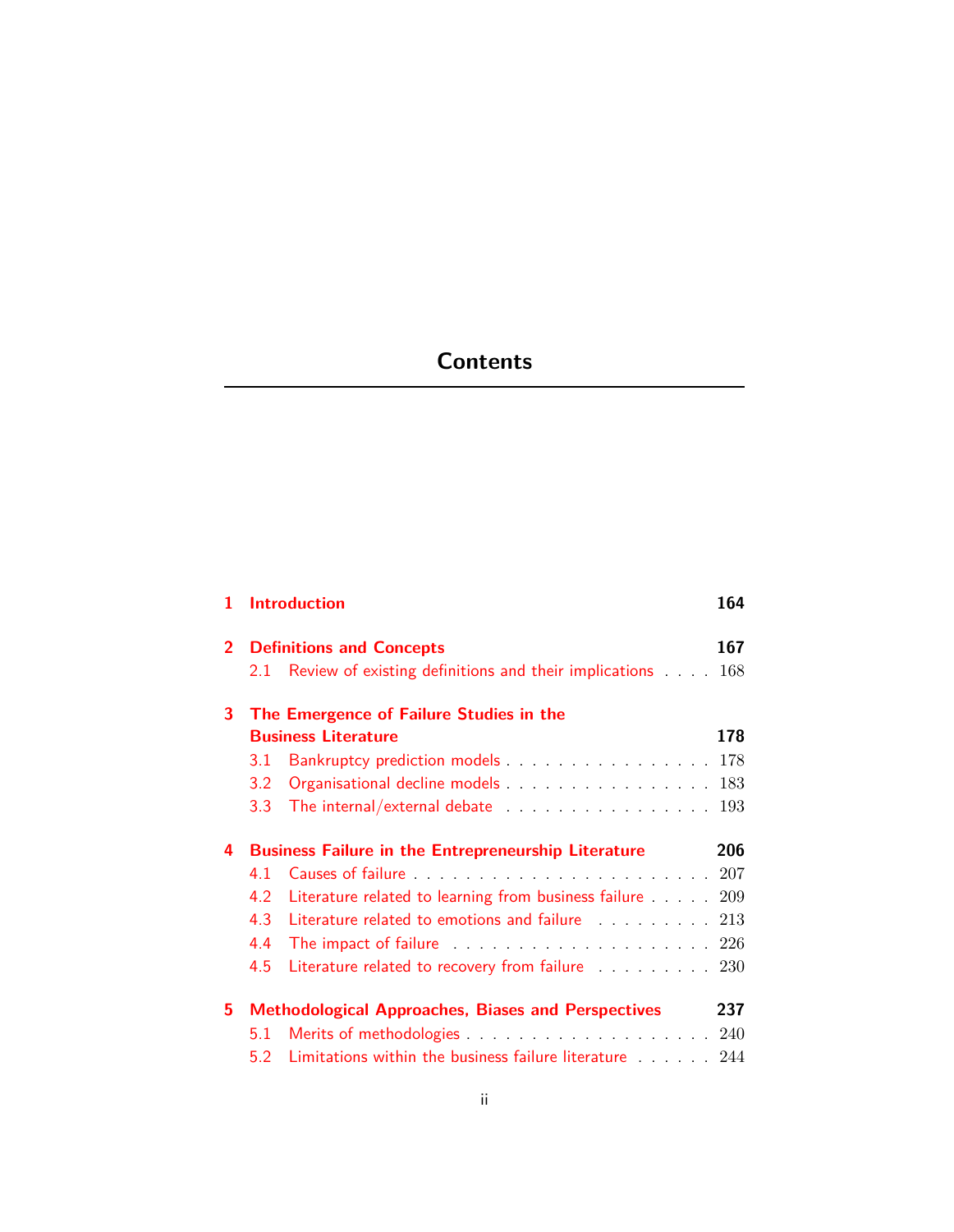| 6 | The Future of Business Failure Research within                                                                       |  |  |  |  |
|---|----------------------------------------------------------------------------------------------------------------------|--|--|--|--|
|   | the Entrepreneurship Literature                                                                                      |  |  |  |  |
|   | Future research on attribution and the set of the set of the set of the set of the set of the set of the set o<br>61 |  |  |  |  |
|   | 6.2                                                                                                                  |  |  |  |  |
|   | Future research on emotion and failure <b>Exercise 21</b> and 1250<br>6.3.                                           |  |  |  |  |
|   | 6.4                                                                                                                  |  |  |  |  |
|   | $6.5^{\circ}$<br>Future research on the costs of failure 252                                                         |  |  |  |  |
|   | Future research on passion and business failure 1996 1997 1998<br>6.6                                                |  |  |  |  |
|   | 6.7                                                                                                                  |  |  |  |  |
|   | <b>Conclusions</b>                                                                                                   |  |  |  |  |
|   | 259<br><b>Acknowledgements</b>                                                                                       |  |  |  |  |
|   | <b>References</b><br>260                                                                                             |  |  |  |  |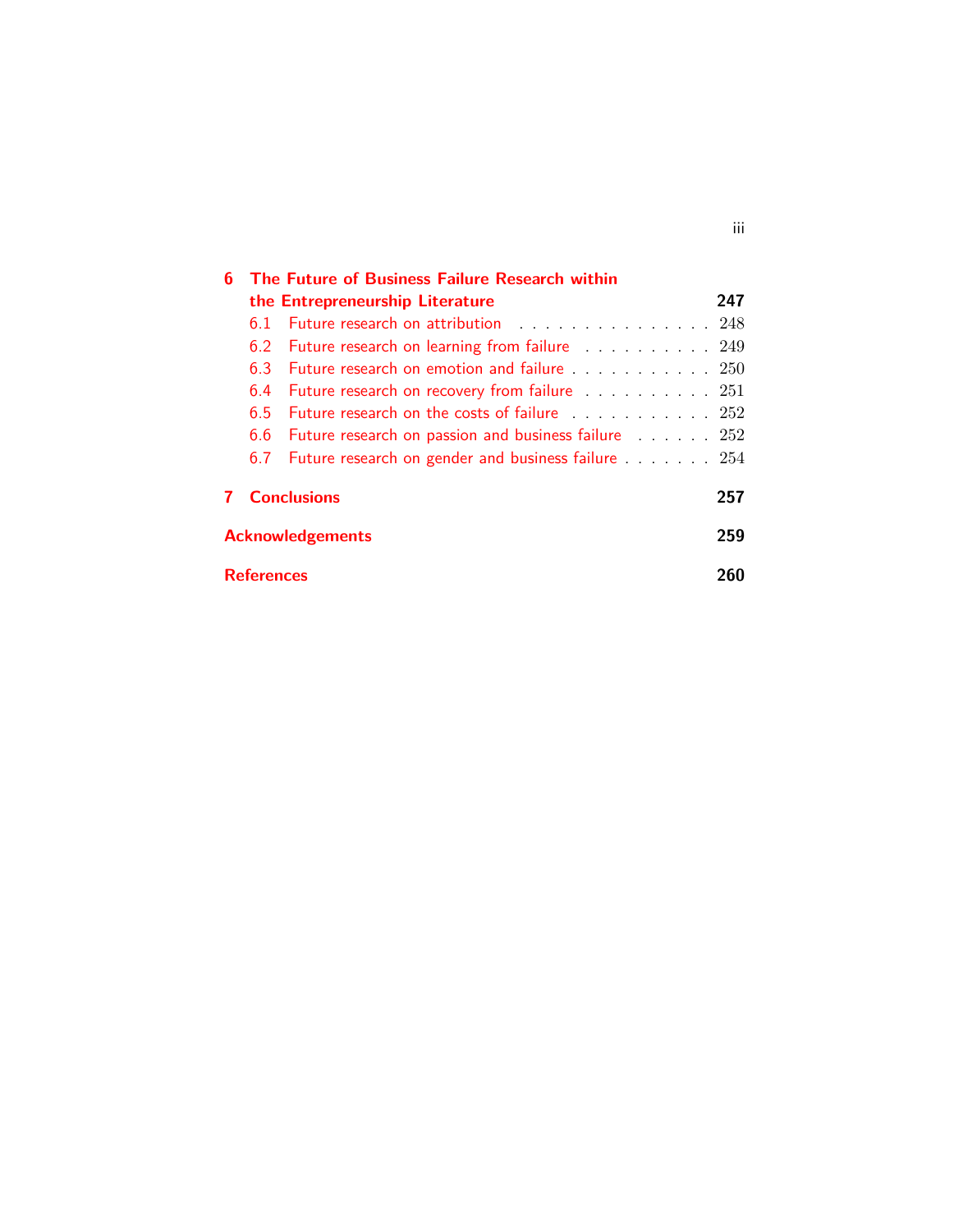## **Abstract**

Business failure research has been the focus of renewed interest in the entrepreneurship field. It is complex, being both a sign of economic vibrancy and the source of great individual trauma. An understanding of these complexities is important to academics, practitioners and regulators. This monograph provides a review of the literature to date. It charts the emergence of business failure research in the finance literature through to its recent development within the contemporary entrepreneurship field. The multidiscipline nature of business failure research is explored through incorporation of studies from accountancy, information systems, social psychology, general management, economics and entrepreneurship. Research on the topic is diverse; the lack of a universally accepted definition of failure coupled with the absence of an underpinning theory has resulted in an expansive range of studies. The aim of this review is to provide a comprehensive and critical review of business failure research, bridge the gap between the various perspectives, and develop a cohesive understanding of the phenomena, upon which future studies can be based.

G. S. Walsh and J. A. Cunningham. *Business Failure and Entrepreneurship: Emer*gence, Evolution and Future Research. Foundations and Trends<sup>®</sup> in Entrepreneurship, vol. 12, no. 3, pp. 163–285, 2016. DOI: 10.1561/0300000063.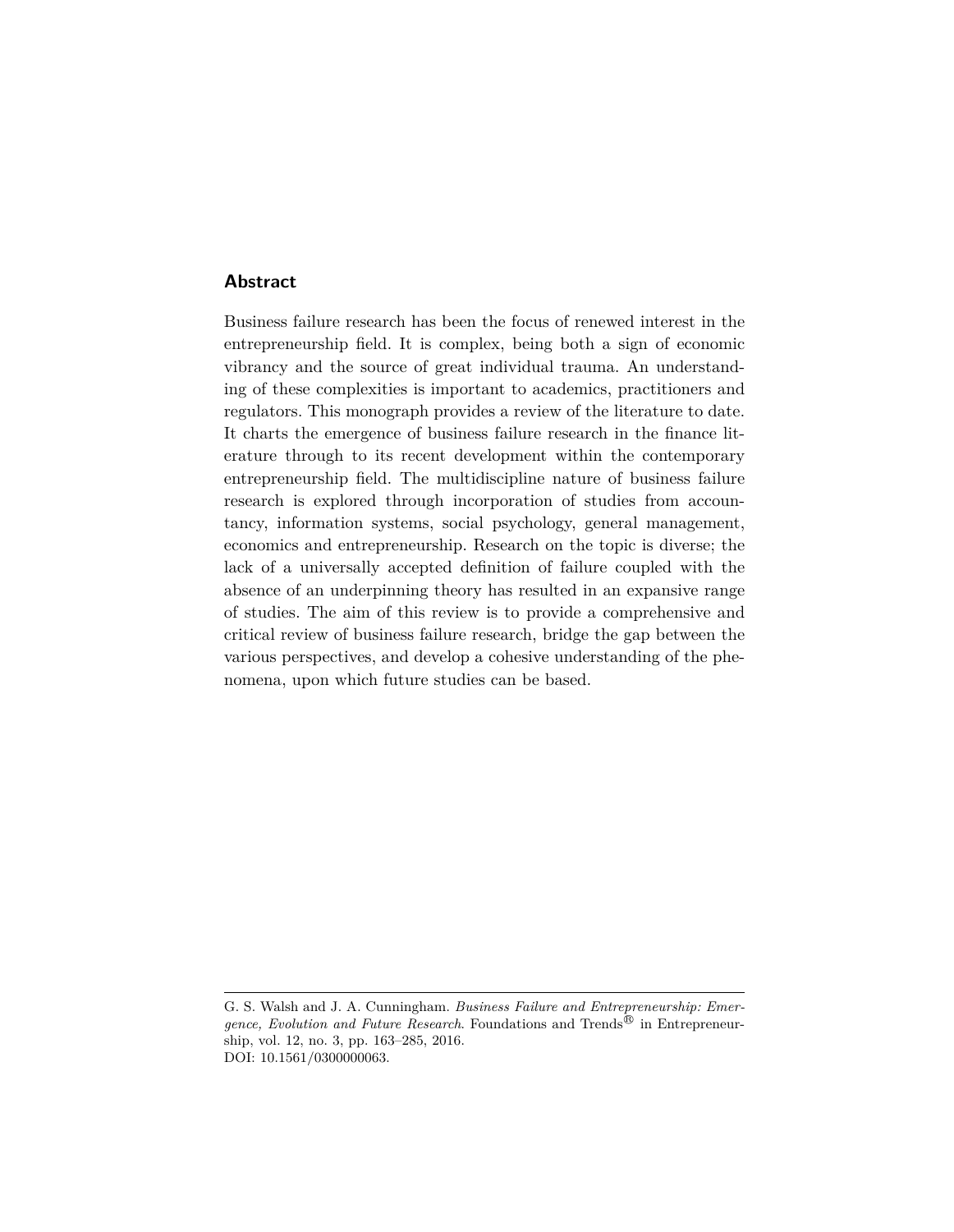# **1**

## <span id="page-4-0"></span>**Introduction**

Business failure research has its origins in the finance, when the establishment of commercial banks greatly increased the flow and spread of financial information in the latter half of the nineteenth century [\[Hor](#page-111-0)[rigan,](#page-111-0) [1968\]](#page-111-0). Since then it has been explored and studied by a range of disciplines with researchers using disparate methodologies and various lenses (see [Beaver,](#page-103-0) [1966](#page-103-0) — finance; [Freeman et al.,](#page-109-0) [1983](#page-109-0) — sociology; [Dunne et al.,](#page-108-0) [1989](#page-108-0) — economics; [Moulton et al.,](#page-116-0) [1996](#page-116-0) — management; [Yamakawa et al.,](#page-125-0) [2015](#page-125-0) — entrepreneurship). The most recent resurgence of interest in the subject has occurred in the past decade, with a noticeable and sustaining increase in studies related to business failure emerging from the entrepreneurship literature [see [Shepherd et al.,](#page-120-0) [2009b,](#page-120-0) [Ucbasaran et al.,](#page-122-0) [2010,](#page-122-0) [Wennberg et al.,](#page-124-0) [2010,](#page-124-0) [Cope,](#page-106-0) [2011,](#page-106-0) [Car](#page-105-0)[don et al.,](#page-105-0) [2011,](#page-105-0) [Mantere et al.,](#page-114-0) [2013,](#page-114-0) [Jenkins et al.,](#page-112-0) [2014,](#page-112-0) [Wolfe and](#page-124-1) [Shepherd,](#page-124-1) [2015,](#page-124-1) [Hsu et al.,](#page-111-1) [2015\]](#page-111-1). The renewed interest on business failure within the entrepreneurship domain has led to a focus on individuals' experiences of failure [\[Franco and Haase,](#page-108-1) [2010,](#page-108-1) [Simmons et al.,](#page-120-1) [2014,](#page-120-1) [Byrne and Shepherd,](#page-104-0) [2015\]](#page-104-0), thus departing from the comparatively detached approaches, such as analytical modelling, that were commonplace when the topic first debuted in the finance literature.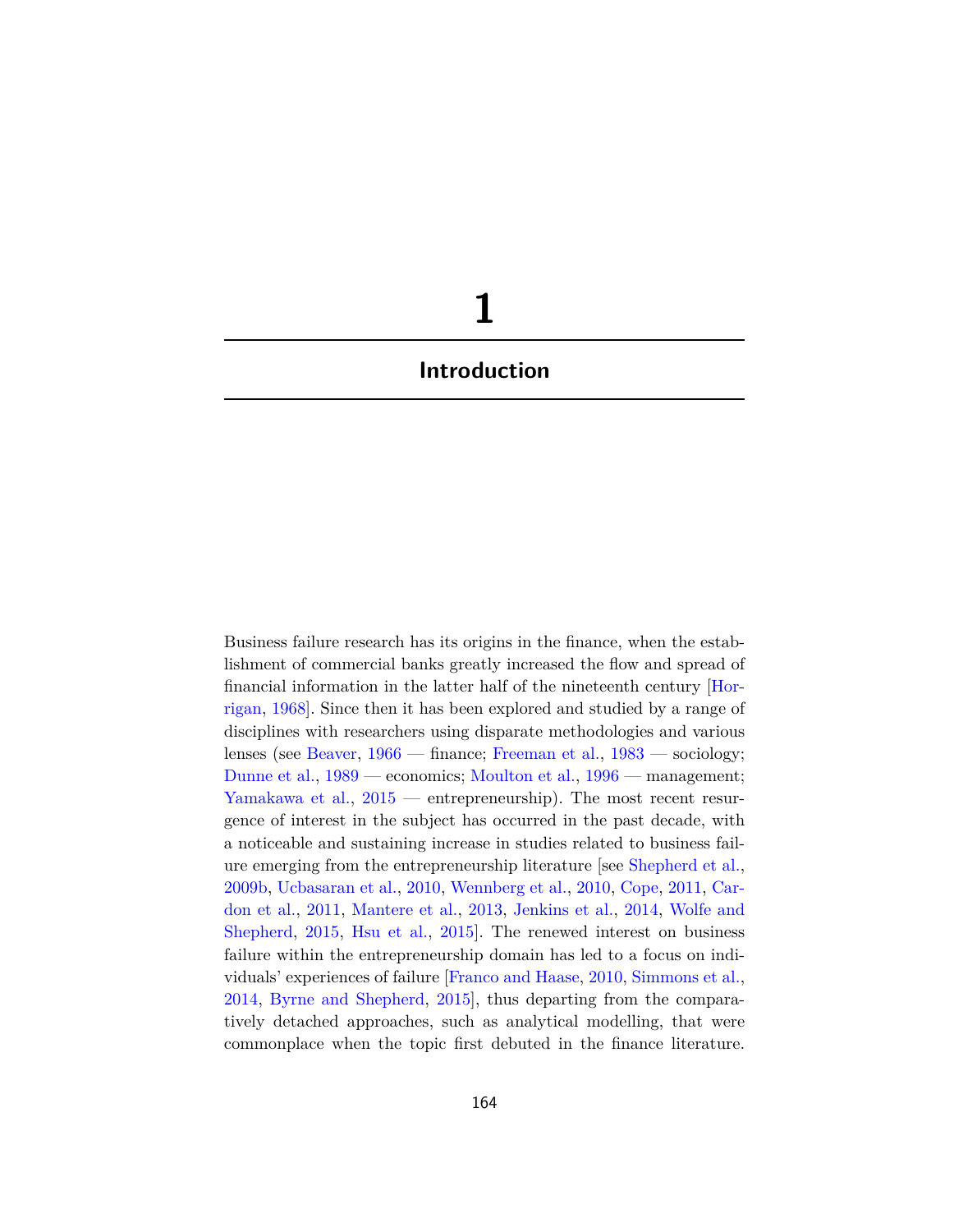Interest in the topic has enriched the entrepreneurship literature and led to a more nuanced understanding of business failure [\[Ucbasaran](#page-122-1) [et al.,](#page-122-1) [2013,](#page-122-1) [Wennberg and DeTienne,](#page-124-2) [2014\]](#page-124-2). However, there remain issues within the field, gathering data on such a sensitive topic is difficult. Comparability between studies is further hindered by the lack of a universally accepted definition; furthermore, the tendency amongst researchers is to select their definition based on access to data rather than scientific reasoning is concerning. This review aims to explore these issues and provide a comprehensive overview of the evolution of business failure research and key debates that have surrounded the subject over the years within the entrepreneurship literature.

This literature review organised as follows. Section [2](#page-7-0) discusses the lack of a universally accepted definition of business failure, the difficulties that arise from this, and the way in which this has directly contributed to the limitations of quantitative studies. Furthermore, the range of definitions employed by various studies within the literature is examined in addition to the diverse methodological approaches. Section [3](#page-18-0) charts the emergence of failure studies in the business literature, from their roots in financially driven bankruptcy prediction models to the more encompassing organisational decline models. The monograph also explores competing perspectives of business failure — deterministic and voluntaristic. These two distinct schools of thought raise compelling, albeit reductionist arguments in their exploration of the drivers of business failure.

Section [4](#page-46-0) provides a review of the extant literature on business failure in the entrepreneurship field. The focus is on the areas of enquiry that have, thus far, dominated literature in the area. The section examines the body of knowledge on causes of, learning from, and psychological effect of failure in the context of entrepreneurship. Additionally, the literature pertaining to emotions and failure as well as recovery from failure are discussed and popular theories that accompany these subjects are considered. This section culminates in an overview of the methodological approaches that are more commonly seen in the recent literature and then discusses the way in which these approaches are comparable to previous research methods. The later part of the review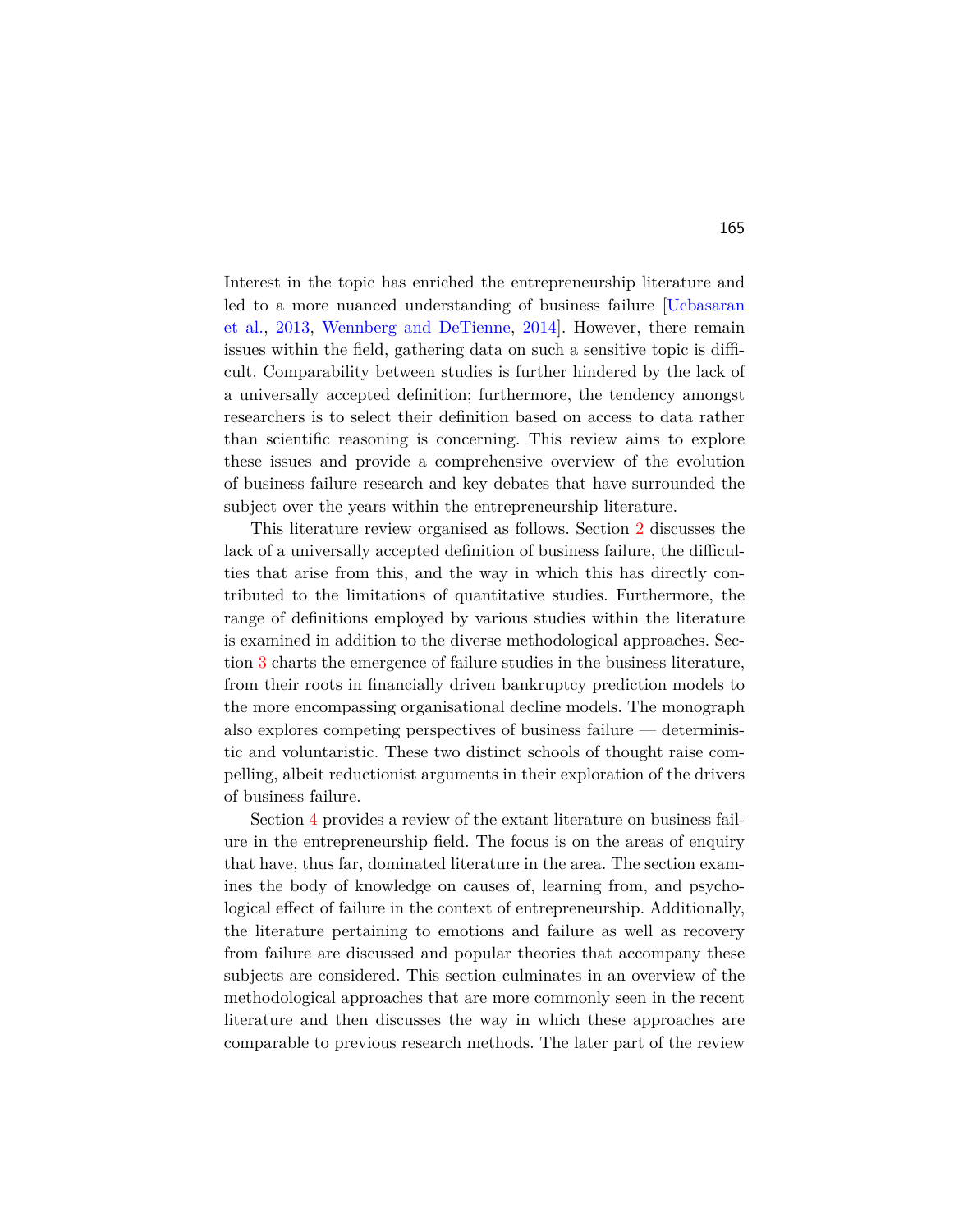is comprised of Section [5](#page-77-0) where an overview of the limitations of current approaches to the study of business failure is presented; particular focus is given to the issues that arise from retrospective biases. Finally, Section [6](#page-87-0) explores the future of the research topic within the entrepreneurship literature. The monograph concludes with a summary of the key arguments presented and an iteration of the importance, for both theory and practice, of sustaining and advancing business failure research.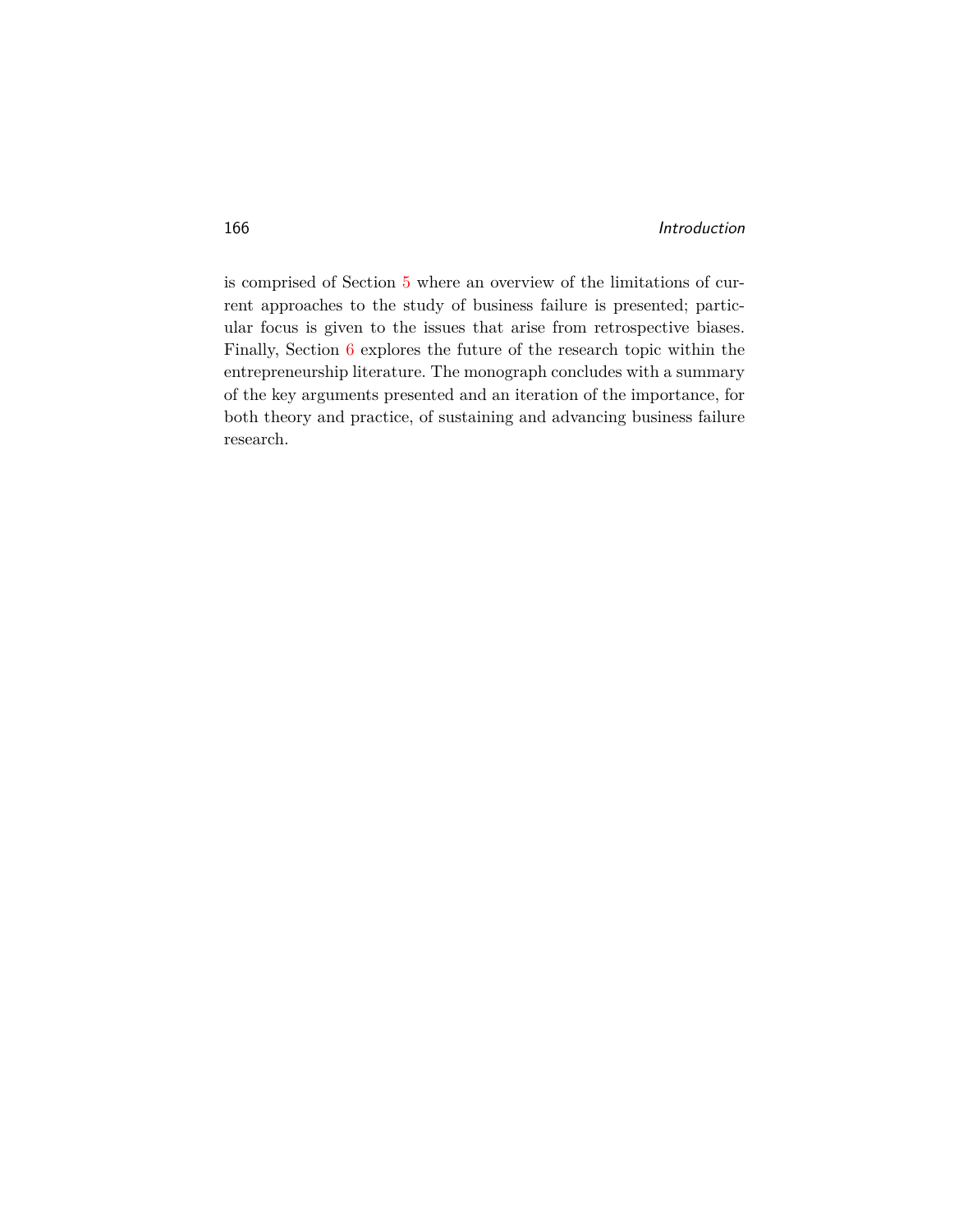# **2**

## <span id="page-7-0"></span>**Definitions and Concepts**

The concept of business failure has ignited interest from various researchers across the business and management spectrum, from economists to accountants and entrepreneurs to organisational theorists. However, a uniting obstacle faced by these fields stems from the lack of a universally accepted definition of business failure. Scholars from various fields have failed to converge on a unifying definition and even within fields there is discord as "no two experts agree on a definition of business failure" [\[Bruno and Leidecker,](#page-104-1) [1988,](#page-104-1) p. 51]. The various interpretations of business failure within the literature are best described as shifting goals whereby the range of the dataset either contracts or expands depending on a given academics perception of failure [\[Cochran,](#page-106-1) [1981,](#page-106-1) [Bates,](#page-103-1) [2005\]](#page-103-1). The impact of the definitional deficit is twofold. First the scope of the definition utilised in any given study will have a substantial impact on the resulting rate of failure detected, thus hindering comparisons across datasets [\[Cochran,](#page-106-1) [1981,](#page-106-1) [Watson](#page-123-0) [and Everett,](#page-123-0) [1996\]](#page-123-0). Secondly, definition choice influences the outcomes and processes that are observed, therefore a variety of definitions further extend the chasm between studies [\[Ucbasaran et al.,](#page-122-1) [2013\]](#page-122-1). The range of definitions is explored in greater detail in the following section.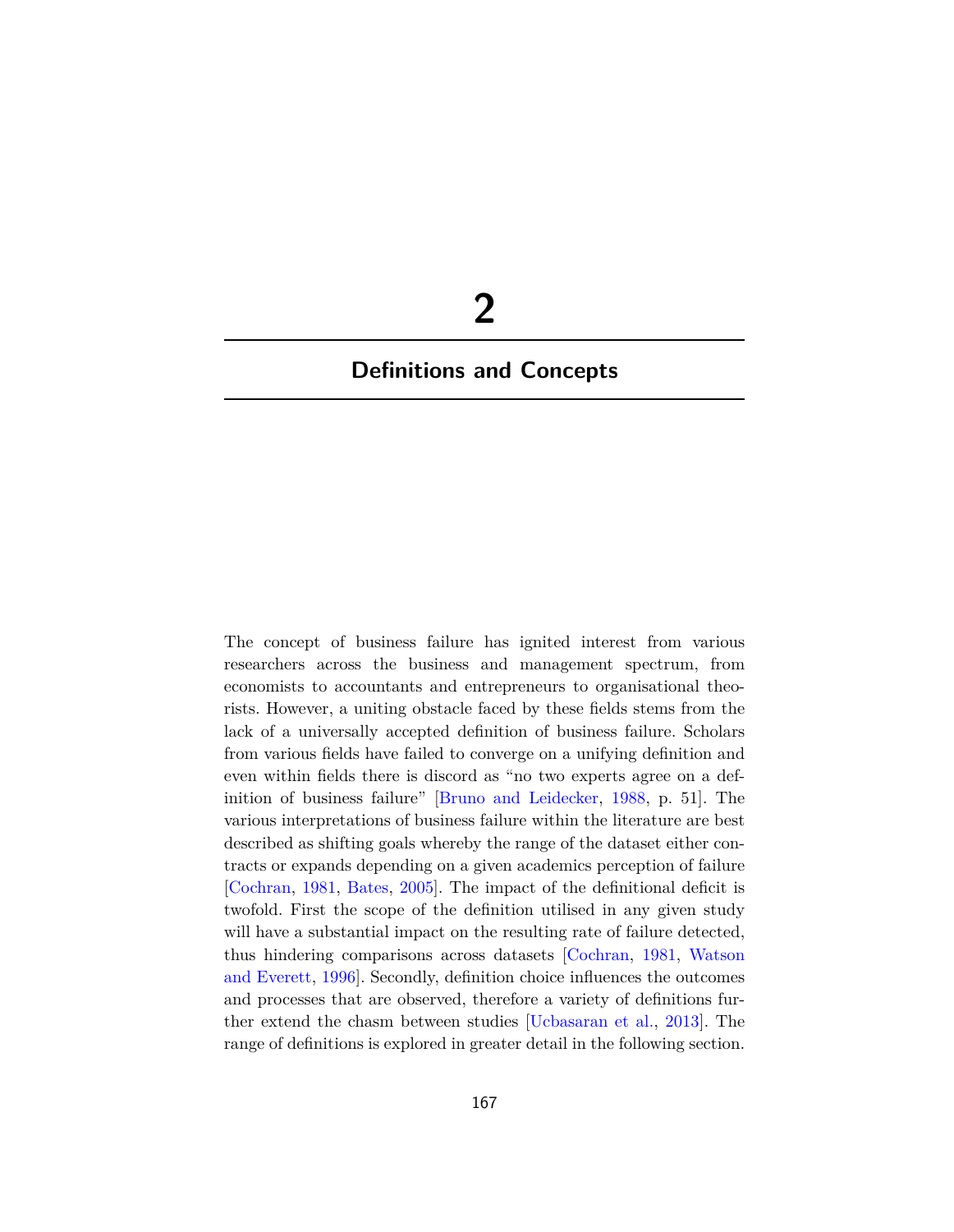## <span id="page-8-0"></span>**2.1 Review of existing definitions and their implications**

Business failure is a topic that has piqued the interest of scholars from various business disciplines; in turn it has garnered a variety of definitions over the decades. [Cochran](#page-106-1) [\[1981\]](#page-106-1) drew attention to the expanding and contracting nature of various business failure definitions ranging from the dysfunctional broad to the acutely narrow. At one end of the spectrum is the definition of failure as bankruptcy. A firm may cease to exist as a legal entity through either voluntary or compulsory liquidation. In certain circumstances dissolving the firm earlier through voluntary liquidation can stem further financial loss. However, firms may also pursue voluntary liquidation for wholly positive reasons such as acquisitions, mergers, or retirement. Thus, when examining the legal cessation of a firm from a business failure perspective, compulsory liquidation is most appropriate, as a court order forces the liquidation of the firm. Insolvency is not the sole prerequisite for compulsory liquidation; inequity and injustice are also grounds for such a legal action [\[Sheehan,](#page-119-0) [2014\]](#page-119-0). Bankrupt firms provide precision and ease of identification as they have been subjected to a legal process that is held on record; it is thus a tempting definition to employ in business failure studies [\[Cochran,](#page-106-1) [1981\]](#page-106-1). However, the narrow scope of bankruptcy as a definition leads to a reductive focus on a small subset of business failures. The definition excludes other signals of a failing business such as the business not providing a reasonable rate of return for the owners/investors [\[Ucbasaran et al.,](#page-122-1) [2013\]](#page-122-1). Furthermore, bankruptcy laws differ across regions thus clouding the comparability of studies in various legislative districts.

On the opposing end of the spectrum the broadest of definitions posited by [Cochran](#page-106-1) [\[1981\]](#page-106-1) is discontinuance. [Fredland and Morris](#page-109-1) [\[1976\]](#page-109-1) argue that discontinuance can be utilised as a proxy for failure, as discontinuance suggests that resources have been shifted to a more profitable project. However, discontinuance of ownership includes firms that are sold due to the owner wanting to retire, firms sold for a profit, and firms sold simply because the owner wants to move on to another venture [\[Watson and Everett,](#page-123-0) [1996\]](#page-123-0). Assuming discontinuance is a synonym for failure is myopic and unreasonable [\[Khelil,](#page-112-1) [2016;](#page-112-1) [Wennberg](#page-124-2)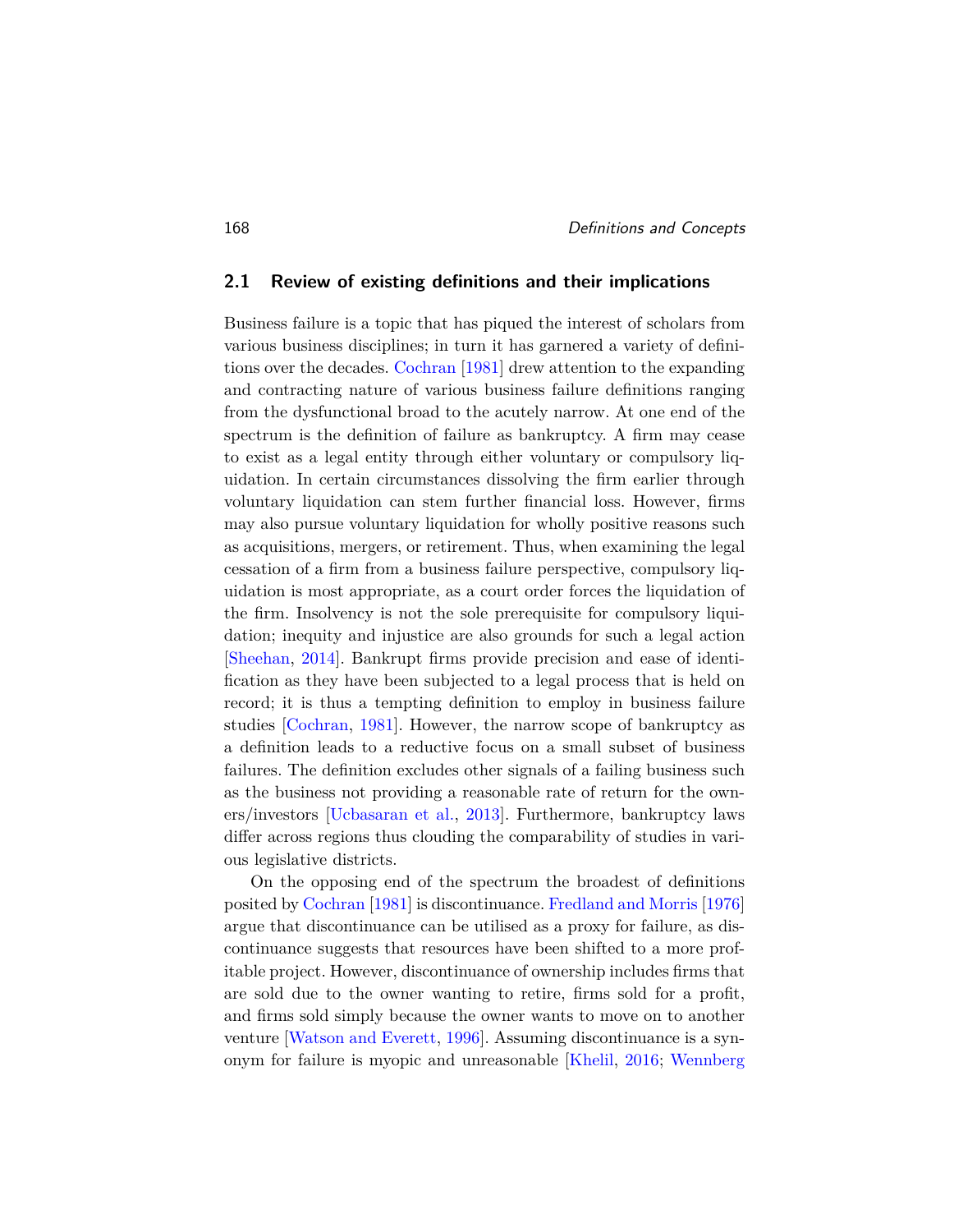[and DeTienne,](#page-124-2) [2014;](#page-124-2) [Justo et al.,](#page-112-2) [2015\]](#page-112-2) Furthermore, it is the inclusion of these entities that skew and inflate the failure statistics. Additional difficulties arise from the fact that there are multiple variations of discontinuance, some classify discontinuance of ownership whilst others use discontinuance of the business [\[Watson and Everett,](#page-123-0) [1996\]](#page-123-0). Although discontinuance lacks the clear-cut nature of bankruptcy it is possible to identify, with relative ease, a dataset of discontinued firms. However, a complication in the treatment of small firms occurs in the area of ownership transfers. Transfers of ownership by corporations are treated differently from transfers of ownership by partnerships or sole traders [\[Watson and Everett,](#page-123-0) [1996\]](#page-123-0). When a partnership or sole trader sells his or her business or changes the business's format it is generally regarded as a discontinuance of one business and the start-up of another whereas the transfer of shares in a firm is generally not treated as a business discontinuance [\[Watson and Everett,](#page-123-0) [1996\]](#page-123-0). Thus partnerships and sole traders are perceived to discontinue more frequently than comparable corporate entities [\[Watson and Everett,](#page-123-0) [1996\]](#page-123-0), thereby promoting skewed statistics through the inconsistency of treatment.

Discontinuance of a firm for any reason and formal bankruptcy proceedings are referred to as a "surrogate measure of failure" [\[Watson](#page-123-0) [and Everett,](#page-123-0) [1996,](#page-123-0) p. 47]. Despite being on opposing ends of the scale with regard to definitional scope they are both identifiable and specific; however, one is excessively narrow (bankruptcy) whilst the other excessively broad (discontinuance); as such many other definitions of business failure have been utilised and proposed over the years. Although they may not offer the same ease of dataset identification, they offer an insight into business failure from a range of lens as researchers from different disciplines approach the topic from their respective areas of specialism, resulting in a vibrant array of business failure definitions. This has led to many interesting perspectives on business failure, however a major downside comes from the fact that the studies are, in many cases, incomparable as they engage vastly different definitions and conceptualisations [\[Jenkins and McKelvie,](#page-112-3) [2016\]](#page-112-3). As previously mentioned compulsory liquidation is considered the legal definition of business failure. It enacts a legal process that normally culminates in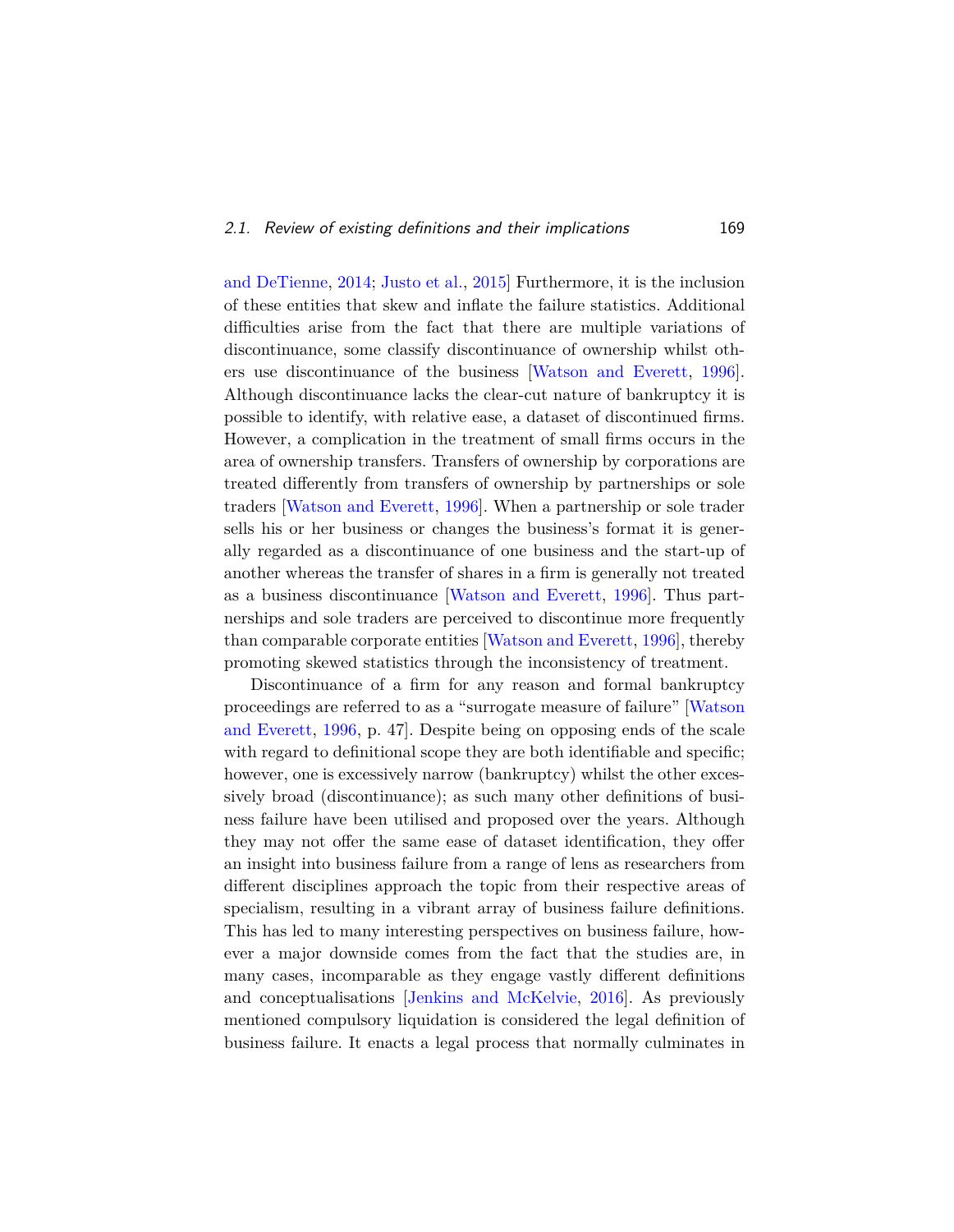the obsolescence of a business. This contrasts with the accounting perspective on failure whereby failure is described as "wanting or needing to sell or liquidate to avoid losses or to pay off creditors or general inability to make a profitable go of the business" [\[Gaskill et al.,](#page-109-2) [1993,](#page-109-2) p. 18]. Whilst both are viable and reasonable definitions of failure, the academic lens the researcher examines the concept through, heavily influences each. Both perspectives involve liquidating assets and compensating creditors (where possible), however the same process can be explored through an entirely legal lens, or a wholly financial lens. Thus whilst broadly the same process is under scrutiny, the results from the diverse perspectives may be incomparable. Whilst viewing the phenomena from diverse perspectives enriches understanding, it also increases the complexity of consolidating research on the phenomena as it incorporates many different facets from an array of subject areas.

The economist perspective also offers a varying view of failure whereby "failure" is regarded as a business that earned a rate of return on investment which did not sufficiently cover the opportunity costs [\[Fredland and Morris,](#page-109-1) [1976\]](#page-109-1). In this instance the firm does not strictly need to dissolve in order to fulfill the definition, it simply needs to be less fruitful than the alternative opportunities available at the time of investment. However examining this definition from an entrepreneurial perspective makes it less compelling as many business owners trade off reduced profits in order to gain less tangible, immeasurable, rewards such as increased market share, independence and personal satisfaction [\[Benz,](#page-103-2) [2009\]](#page-103-2). Entrepreneurship is not solely a profit-seeking activity; as such the economist's definition of failure is somewhat limiting, as it does not account for the intangible benefits of firm ownership. In line with the economist approach [Cardon et al.](#page-105-1) [\[2005,](#page-105-1) p. 300] put forth another definition whereby failure is regarded as "a deviation from expected and desired results". This is an all-encompassing definition loaded with an imprecision which allows almost every firm in existence to fit into its realm in some aspect. The strategic management perspective has also evolved with [Sheppard and Chowdhury](#page-120-2) [\[2005,](#page-120-2) p. 240] defining failure as "the misalignment of the organization to the environment's realities". Also under the strategic management umbrella [Cochran](#page-106-1) [\[1981,](#page-106-1)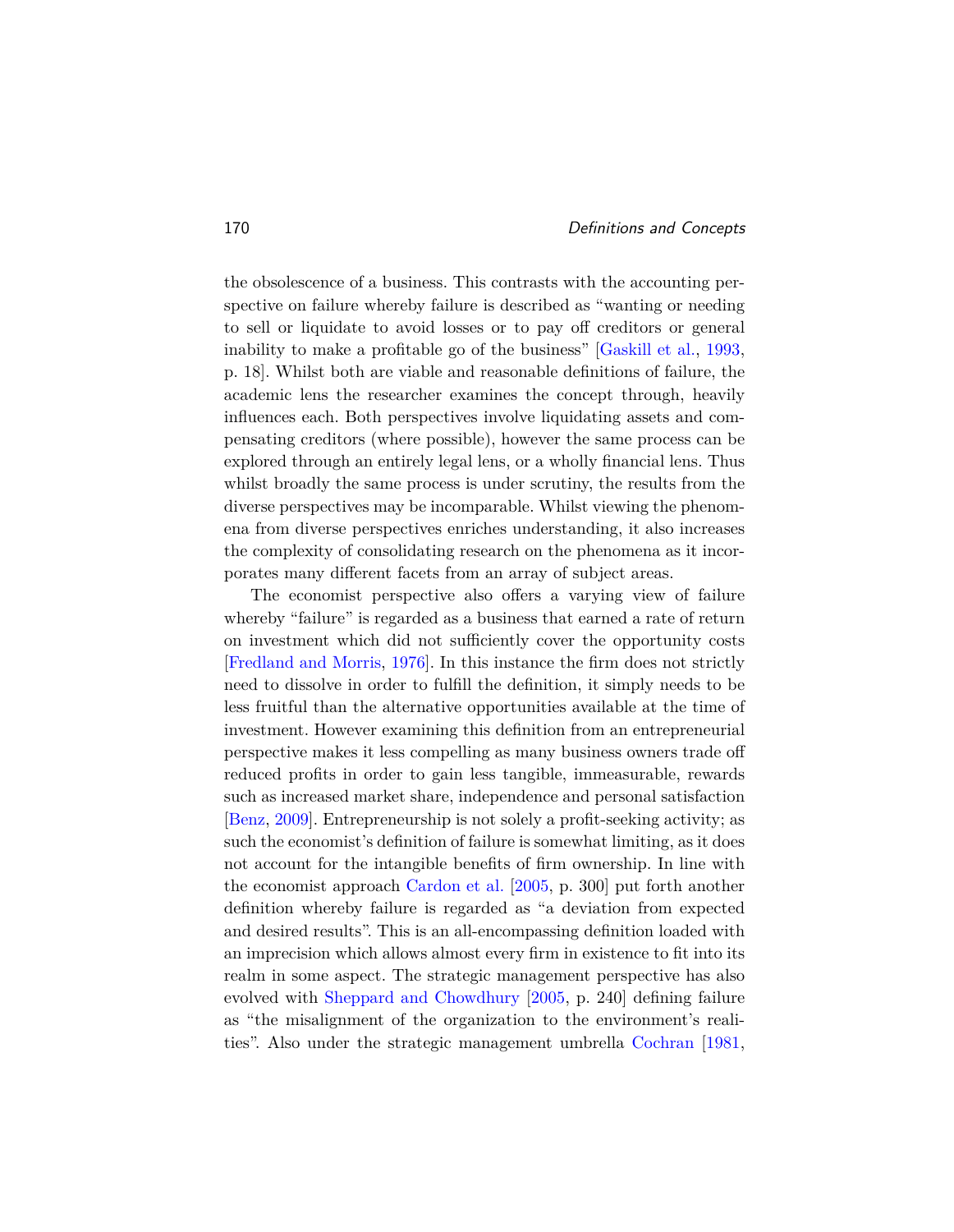p. 52] puts forth the definition of failure as an inability "to make a go of it", regardless of whether losses include capital or not. Furthermore the definition termination to prevent further losses can be regarded as a strategic response to stem to the flow of loss following a period of difficulty. However engaging the definition requires further exploratory research in order to determine a dataset [\[Ulmer and Nielsen,](#page-123-1) [1947\]](#page-123-1). However losses can stem from financial debt but also from reputational damage and the loss of time invested, to name but a few. Therefore depending on one's interpretation, this definition can invoke different meanings from different researchers. From an organizational viewpoint discontinuance may be regarded as a proxy for failure as the firm is either discontinued or the owner ceases to continue with the organization. Further organizational perspectives of failure consider the broader context within which the firm is operating. [Freeman et al.](#page-109-0) [\[1983,](#page-109-0) p. 694] regard failure as occurring when a firm "ceases to carry out the routine actions that sustain its structure, maintain flows of resources, and retain the allegiance of its members". In a more general sense [Sharma](#page-119-1) [and Mahajan](#page-119-1) [\[1980,](#page-119-1) p. 82] label a firm a failure "if it cannot meet one or more of its responsibilities".

In recent years the discussion on business failure definitions has continued to evolve and the debate has become more nuanced. [Coad](#page-106-2) [\[2014\]](#page-106-2) has criticized the term 'failure' as a pejorative word that negates the prior existence of a firm as a futile exercise, given its ultimate demise. Instead the word 'death' is presented as a more suitable term as it encompasses both involuntary exits such as bankruptcies and voluntary exits such as retirement liquidations [\[Coad,](#page-106-2) [2014\]](#page-106-2). [Hoetker and](#page-111-2) [Agarwal](#page-111-2) [\[2007\]](#page-111-2) also embraced the word death to describe business exit. However it is necessary to understand that "exit and failure are two distinct concepts" [\[Wennberg and DeTienne,](#page-124-2) [2014,](#page-124-2) p. 9; [Knott and](#page-113-0) [Posen,](#page-113-0) [2005\]](#page-113-0) yet despite their differences it is "difficult to differentiate voluntary closure from failure" [\[Shepherd and Wiklund,](#page-120-3) [2006\]](#page-120-3). Studies based on representative samples from US [\[Bates,](#page-103-1) [2005,](#page-103-1) [Headd,](#page-111-3) [2003\]](#page-111-3) and UK entrepreneurs [\[Ucbasaran et al.,](#page-122-2) [2006\]](#page-122-2) found that onethird considered their firm successful when exiting. According to [Headd](#page-111-3) [\[2003\]](#page-111-3) it is the lack of distinction between business closure and business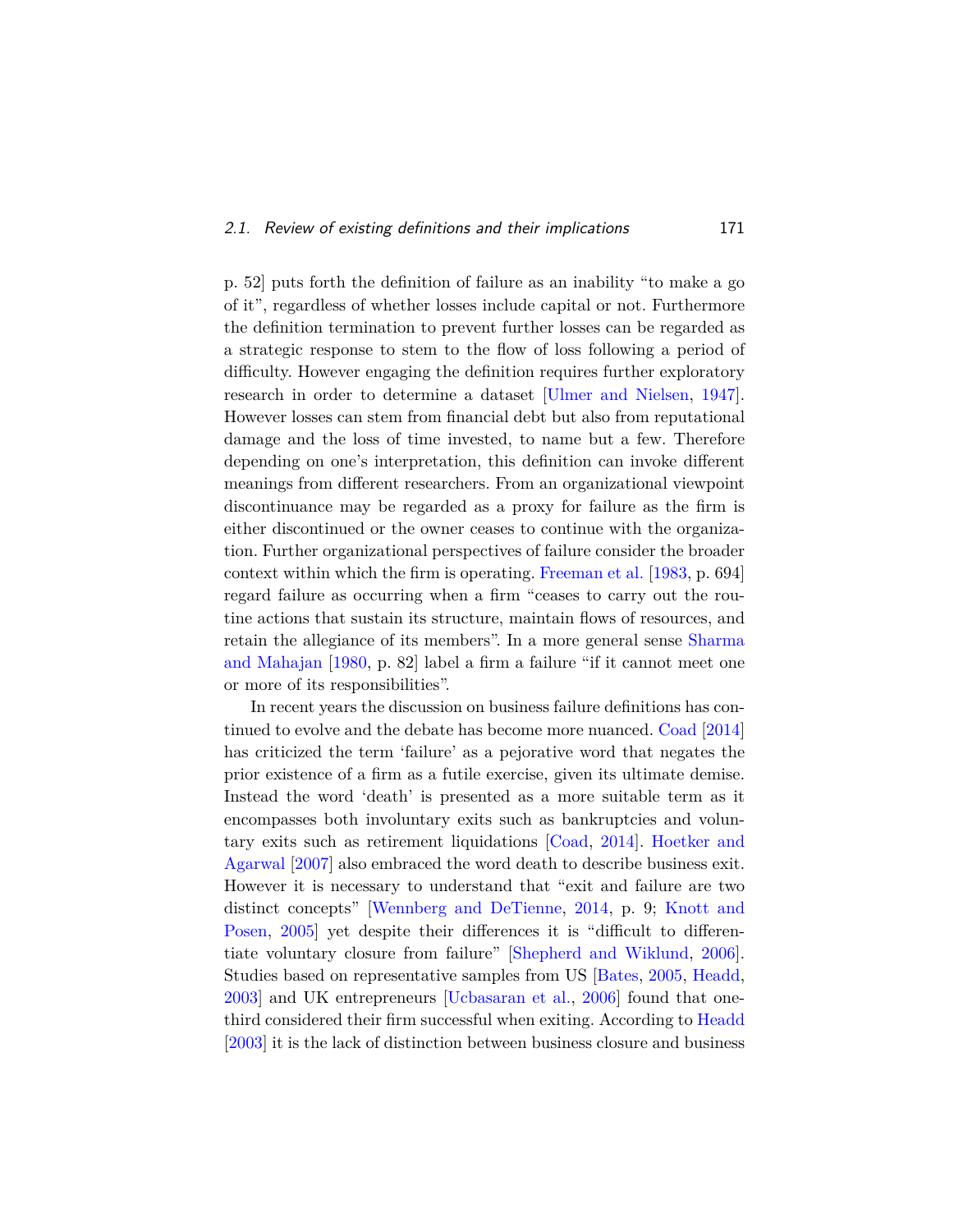failure that is inflating failure statistics as some studies [\[Bates,](#page-102-0) [1990,](#page-102-0) [1995,](#page-102-1) [Holmes and Schmitz,](#page-111-4) [1996,](#page-111-4) [Åstebro and Bernhardt,](#page-100-1) [2003\]](#page-100-1) directly relate business exits with failure regardless of the underlying reasons for discontinuance. Given the oscillating nature of business failure definitions, voluntary exits tend to get integrated with failures; the degree to which this occurs depends on the scope of the definition used. Many studies have used exit as a proxy for failure [\[Strotmann,](#page-121-0) [2007\]](#page-121-0). Yet an exit strategy that allows the owner to close or sell their business whilst it is still profitable is positive and so should not be categorized as failure [\[Headd,](#page-111-3) [2003\]](#page-111-3).

One of the more popular definitions of business failure gaining momentum within the entrepreneurship literature characterizes failure as "the cessation of involvement in a venture because it has not met a minimum threshold for economic viability as stipulated by the entrepreneur" [Ucbasaran et al.](#page-122-1) [\[2013,](#page-122-1) p. 175]. It is broad and comprehensive, however it explores failure from the entrepreneurship perspective and as such it is the entrepreneur's expectations of economic viability that dictates their fulfillment of the definition. Additionally, further obstacles arise when considering small businesses and entrepreneurial firms. First, small firms are not subjected to the same rigorous, formal reporting requirements as large companies [\[Watson](#page-123-0) [and Everett,](#page-123-0) [1996\]](#page-123-0). Often times SMEs engage informal reporting mechanisms, such as face-to-face interaction with stakeholders as opposed to formal written accounts [\[Baumann-Pauly et al.,](#page-103-3) [2013\]](#page-103-3). Thus obtaining adequate, comparative, timely and reliable information on small firms to assess economic performance is, in most cases, not possible. Secondly, small company accounts generally lack of a system of internal control, thus making independent confirmation of figures presented in the accounts problematic [\[Keasey and Watson,](#page-112-4) [1987\]](#page-112-4). Thirdly a time lag often occurs when small companies draw up their accounts [\[Luy](#page-114-1)[paert et al.,](#page-114-1) [2015\]](#page-114-1), this delay further hinders the relevance of the information as a useful tool to determine the health of a firm [\[Keasey and](#page-112-4) [Watson,](#page-112-4) [1987\]](#page-112-4). Ultimately, when it comes to business failure definitions many researchers are guided to the most appropriate failure definition based on the dataset available rather than vice versa, so a trade-off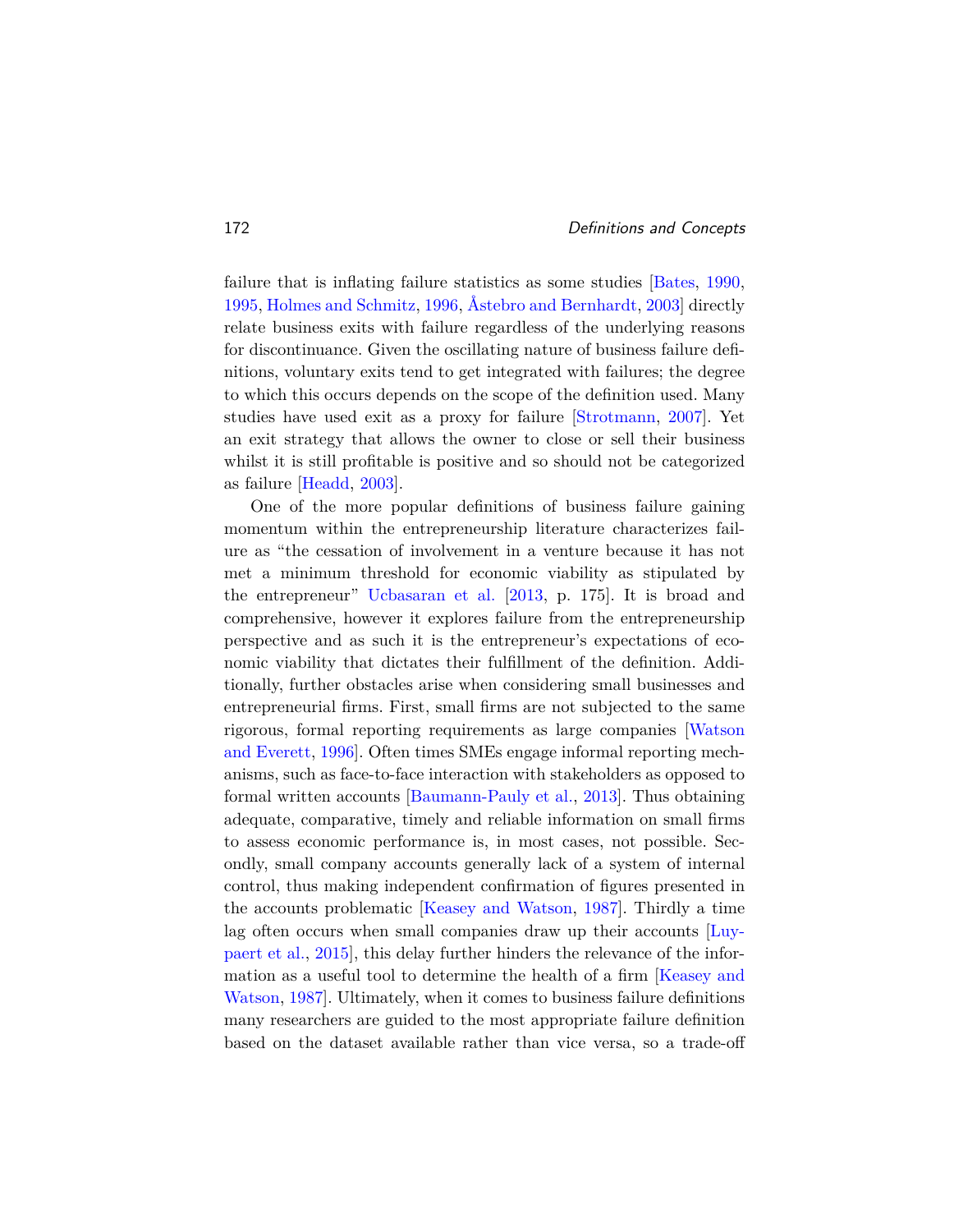exists between ease of access to a dataset and an appropriate definition of business failure. This further blurs the lines and hinders the reliability of studies contributing to being incongruent statistics and incomparable research studies.

Recently, further efforts within the entrepreneurship literature to clarify the concept of failure have led to an exploration of the differences between failure and exit [\[Bates,](#page-103-1) [2005,](#page-103-1) [Headd,](#page-111-3) [2003,](#page-111-3) [Wennberg et al.,](#page-124-0) [2010\]](#page-124-0). Although exit is multilevel in nature (it may refer to the exit of firms from the market or the exit of founders from their firms), it is a "measurable event that can be easily captured empirically" [DeTienne](#page-107-0) [et al.](#page-107-0) [\[2015,](#page-107-0) p. 257]. A recent paper by [Khelil](#page-112-1) [\[2016\]](#page-112-1) argued for exit to be engaged as a base concept that is then built upon with three specific configurations as a means of further synthesizing the phenomena of failure. These configurations being: (1) exit caused by the new venture's economic failure, (2) exit caused by the entrepreneur's disappointment and (3) exit to avoid failure [\[Khelil,](#page-112-1) [2016\]](#page-112-1). Clearly it is easier to identify exit as opposed to failure, and whilst exit as a proxy for failure is not acceptable, it does offer an opportunity to establish a dataset from which to start an investigation into the complex topic of failure.

Table [2.1](#page-14-0) provides a general overview of key business failure definitions from various fields.

In summary the general consensus in the literature is that the lack of a uniform definition is hindering our understanding of the phenomena [\[Pretorius,](#page-117-0) [2009,](#page-117-0) [Watson and Everett,](#page-123-2) [1998,](#page-123-2) [1996,](#page-123-0) [Cochran,](#page-106-1) [1981\]](#page-106-1), and this remains an obstacle for development of the topic within the entrepreneurship literature. It has led to the inclusion of firms that change ownership, geographical location or legal structure in the business failure statistics. These practices further hinder the viability of international empirical comparisons and the progression of the business failure literature as a whole. Each definition has its respective merits and according to [Ucbasaran et al.](#page-122-1) [\[2013\]](#page-122-1) the researcher's choice of definition should be guided by the study's research question. However many failure traits are not visible or measurable on a large scale but are more tacit, instinctive and subjective and therefore require a deeper investigation into the firms in question before they can even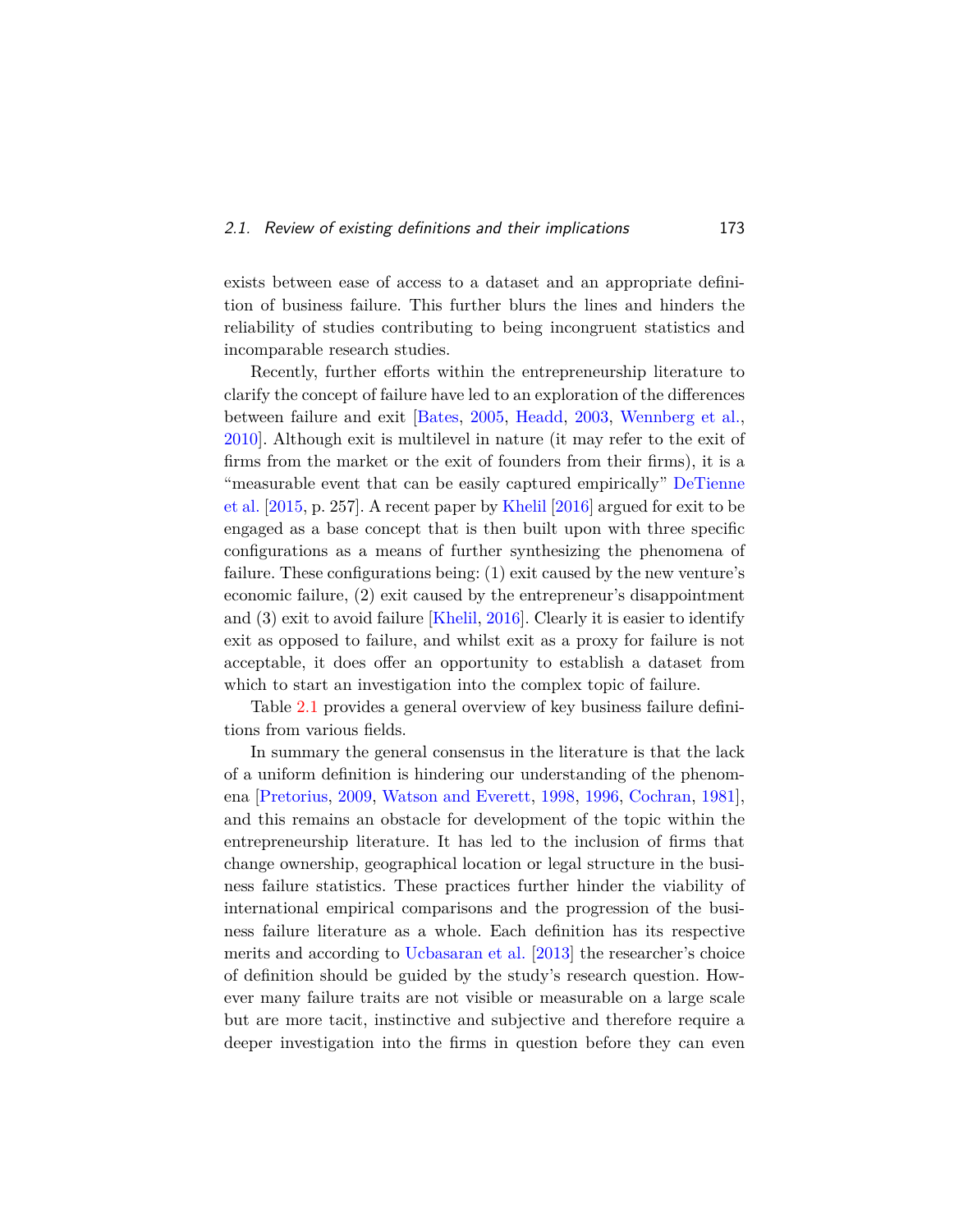| Academic<br>perspective | Definition                                                                                                                                                                                                         | Advantages                                                          | Disadvantages                                                                                     |
|-------------------------|--------------------------------------------------------------------------------------------------------------------------------------------------------------------------------------------------------------------|---------------------------------------------------------------------|---------------------------------------------------------------------------------------------------|
| Accounting              | "wanting or needing to sell                                                                                                                                                                                        | Clear                                                               | Requires further                                                                                  |
|                         | or liquidate to avoid losses<br>or to pay off creditors or<br>general inability to make a<br>profitable go of the business"<br>Gaskill et al., 1993, p. 18                                                         | Focused<br>$\bullet$ Specific                                       | analysis to identify                                                                              |
| Legal                   | Bankruptcy through<br>compulsory liquidation:<br>"companies are placed into<br>insolvency after a successful<br>petition to the Court by a<br>creditor of the company"<br>Cuthbertson and Hudson,<br>1996, p. 298. | Clear<br>Focused<br>Specific<br>Identifiable<br>Accessible          | $\bullet$ Restrictive<br>Narrow                                                                   |
| Economic                | "deviation from expected<br>and desired results" Cannon<br>and Edmondson, 2005,<br>p. 300                                                                                                                          | Broad<br>Specific                                                   | • Excessively broad<br>$\bullet$ Requires further<br>analysis to identify<br>$\bullet$ Subjective |
|                         | Failures as opportunity costs<br>[Cochran, 1981]                                                                                                                                                                   | $\bullet$ Specific<br>Broad                                         | $\bullet$ Requires further<br>analysis to identify                                                |
| Strategic               | Termination to prevent<br>further losses [Ulmer and<br>Nielsen, 1947                                                                                                                                               | Specific<br>Identifiable                                            | $\bullet$ Narrow                                                                                  |
|                         | "failure is the misalignment"<br>of the organisation to the<br>environment's realities"<br>Sheppard and Chowdhury,<br>$2005$ , p. $240$                                                                            | $\bullet$ Broad                                                     | $\bullet$ Requires further<br>analysis to identify<br>$\bullet$ Subjective                        |
|                         | failure to "make a go of it"<br>[Cochran, 1981, p. 52]                                                                                                                                                             | <b>Broad</b><br>Allows<br>subjectivity of<br>individual<br>involved | $\bullet$ Requires further<br>analysis to identify<br>$\bullet$ Subjective                        |

<span id="page-14-0"></span>**Table 2.1:** Definitions of business failure from various perspectives.

(*Continued*)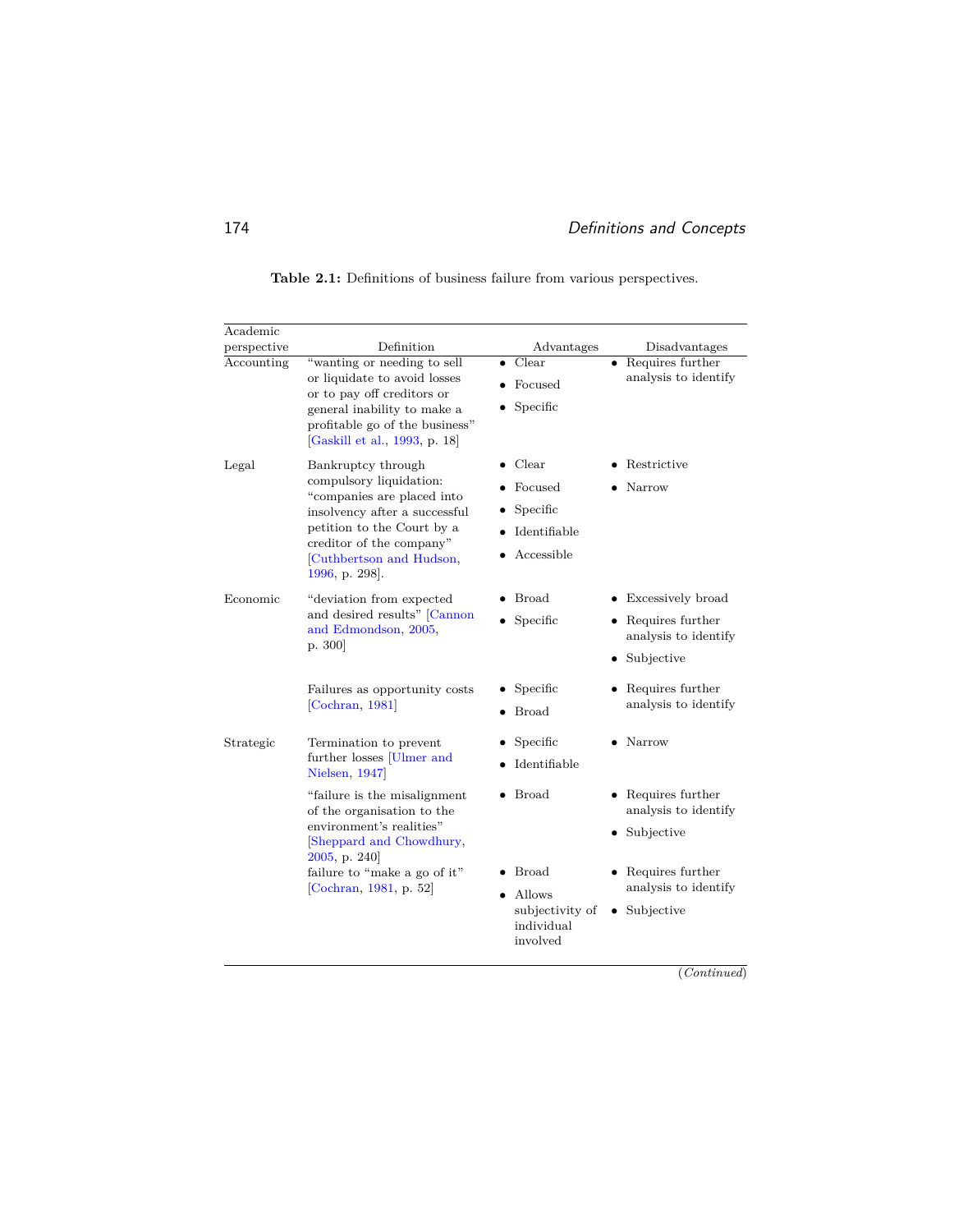| Academic         |                                                                                                                                                                                                           |                                                                  |                                                                   |
|------------------|-----------------------------------------------------------------------------------------------------------------------------------------------------------------------------------------------------------|------------------------------------------------------------------|-------------------------------------------------------------------|
| perspective      | Definition                                                                                                                                                                                                | Advantages                                                       | Disadvantages                                                     |
| Organisational   | Discontinuance<br>Ulmer and Nielsen,                                                                                                                                                                      | Identifiable<br>٠<br>Broad                                       | • Not necessarily<br>solely failure                               |
|                  | 1947 "ceases to carry"<br>out the routine                                                                                                                                                                 |                                                                  | • Requires further<br>analysis to identify                        |
|                  | actions that sustain<br>its structure, maintain<br>flows of resources, and<br>retain the allegiance<br>of its members"<br>Freeman et al., 1983,<br>p. 694.                                                |                                                                  | Subjective<br>$\bullet$                                           |
|                  | "a firm may be<br>regarded as a failure if<br>it cannot meet one or<br>more of its<br>responsibilities"<br>Sharma and<br>Mahajan, 1980, p. 82                                                             | Specific                                                         | Requires further<br>analysis to identify<br>dataset<br>Subjective |
| Entrepreneurship | "the cessation of<br>involvement in a<br>venture because it has<br>not met a minimum<br>threshold for economic<br>viability as stipulated<br>by the entrepreneur"<br>Ucbasaran et al.<br>$2013$ , p. 175. | <b>Broad</b><br>Allows subjectivity<br>of individual<br>involved | Requires further<br>analysis to identify<br>Subjective            |

#### **Table 2.1:** (*Continued*)

be classified by definition. In fact to fully understand which definition is most applicable to each individual failure case, an in-depth qualitative research approach can be beneficial, yet such an approach also has obvious drawbacks.

Definition choice is a crucial element to any study of business failure as variances in the level of failure detected ranges from a peak of 71% to a low of 31% in the first five years of life depending on the definition employed [\[Watson and Everett,](#page-123-0) [1996\]](#page-123-0). Table [2.2](#page-16-0) presents the various studies examining types of exit. The studies highlight both the diversity of exit and the way in which use of certain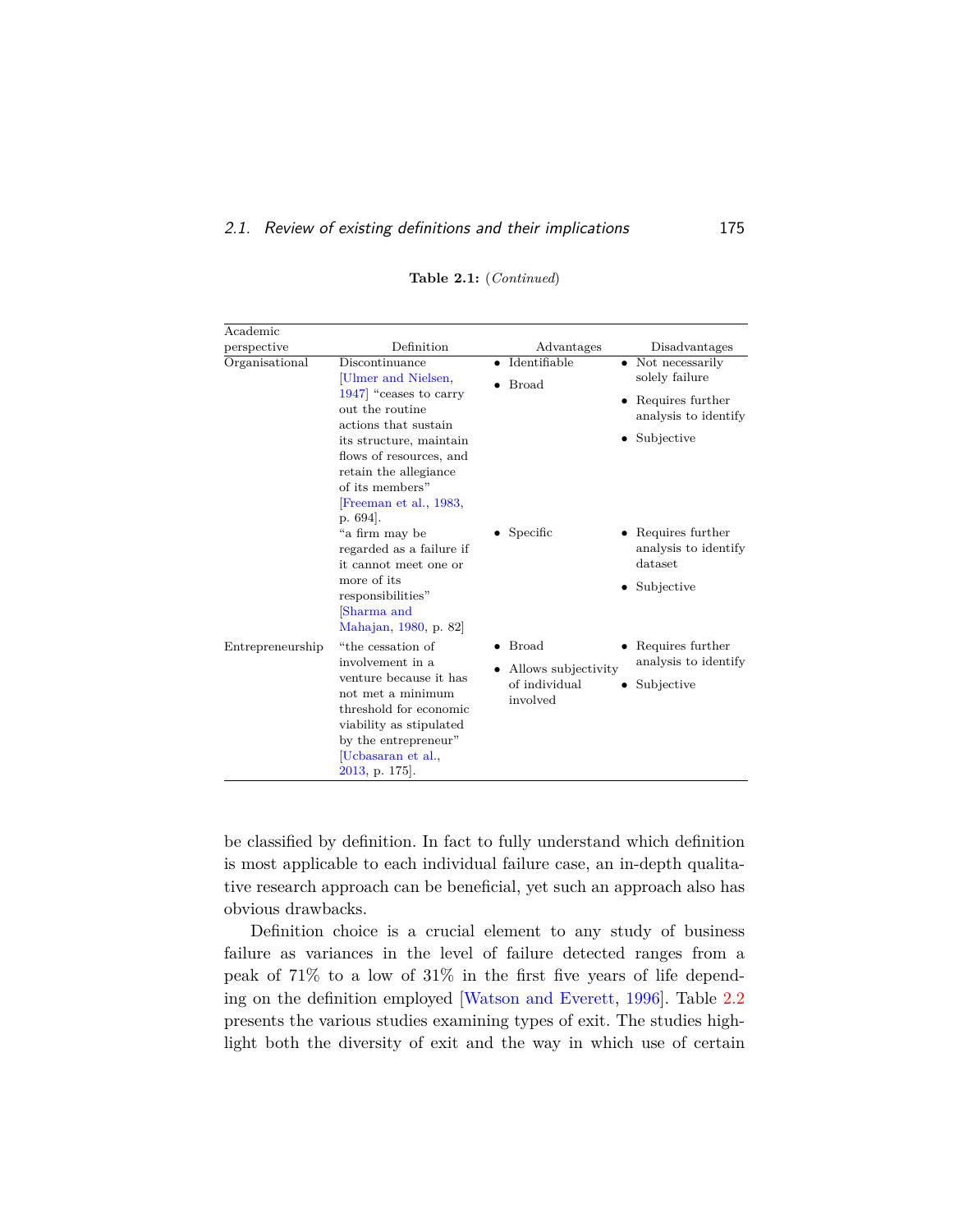<span id="page-16-0"></span>

| Author                   | Study                                                              | Outcomes in Percentage Terms                                                                   |        |
|--------------------------|--------------------------------------------------------------------|------------------------------------------------------------------------------------------------|--------|
| Wennberg et al.          | Analysis of 1,735                                                  | • Remained in business                                                                         | $34\%$ |
| 2010                     | independent start-up<br>firms based in Sweden.                     | • Harvest liquidation                                                                          | $26\%$ |
|                          | The firms were all                                                 | • Distress liquidation                                                                         | 25%    |
|                          | started in 1995 and<br>tracked until 2002                          | Harvest sale                                                                                   | 8%     |
|                          |                                                                    | $\bullet$ Distress sale                                                                        | 6%     |
| Gimeno et al.            | Study explored 3,615                                               | Remained in business                                                                           | $26\%$ |
| 1997                     | entrepreneurs with<br>new businesses in the                        | • Discontinued                                                                                 | 17%    |
|                          | USA, they were                                                     | $\bullet$ Sold                                                                                 | $5\%$  |
|                          | tracked for 3 years<br>$(1985 - 1987)$                             | • Did not respond to the final<br>survey and were not<br>identified as discontinued or<br>sold | 52%    |
| <b>Headd</b> [2003]      | Examines new                                                       | • Closed and successful                                                                        | 17%    |
|                          | employer firms' census                                             | • Closed and unsuccessful                                                                      | 33%    |
|                          | datasets from the<br>USA. Results are after<br>4 years of start-up | • Still operating                                                                              | $50\%$ |
| Ronstadt [1986]          | Analysis of                                                        | Selling out                                                                                    | $46\%$ |
|                          | questionnaire data<br>from the USA on 95                           | Liquidation                                                                                    | 43\%   |
|                          | former entrepreneurs                                               | Bankruptcies                                                                                   | $5\%$  |
|                          | that were Babson<br>College alumni                                 | $\bullet$ Unclear                                                                              | $5\%$  |
| Harada <sup>[2007]</sup> | Examined reasons for                                               | $\bullet$ Economic forced exit <sup>a</sup>                                                    | 39.7%  |
|                          | exit amongst 1,743<br>small Japanese firms                         | • Non-economic forced exit                                                                     | 60.3%  |
| Balcaen et al.           | Analysis of 6,118                                                  | • Court-driven exit (mainly                                                                    | 41\%   |
| 2012                     | mature firm<br>distress-related exits                              | bankruptcy)                                                                                    | 44%    |
|                          | in Belgium                                                         | Voluntarily liquidated                                                                         | 14%    |
|                          |                                                                    | • Merger and Acquisition                                                                       |        |
| <b>Tavares</b>           | Study tracks the exit                                              | $\bullet$ Continuation                                                                         | 65%    |
| Machado 2014             | strategies of                                                      | Distress liquidation                                                                           | 11\%   |
|                          | Portuguese 35,135<br>start-ups and 45,086                          | Voluntary liquidation                                                                          | $5\%$  |
|                          | founders over the                                                  | Distress sale                                                                                  | 14%    |
|                          | period of 2004 to 2009                                             | • Voluntary sale                                                                               | $5\%$  |

Table 2.2: Failure versus exit explored.

(*Continued*)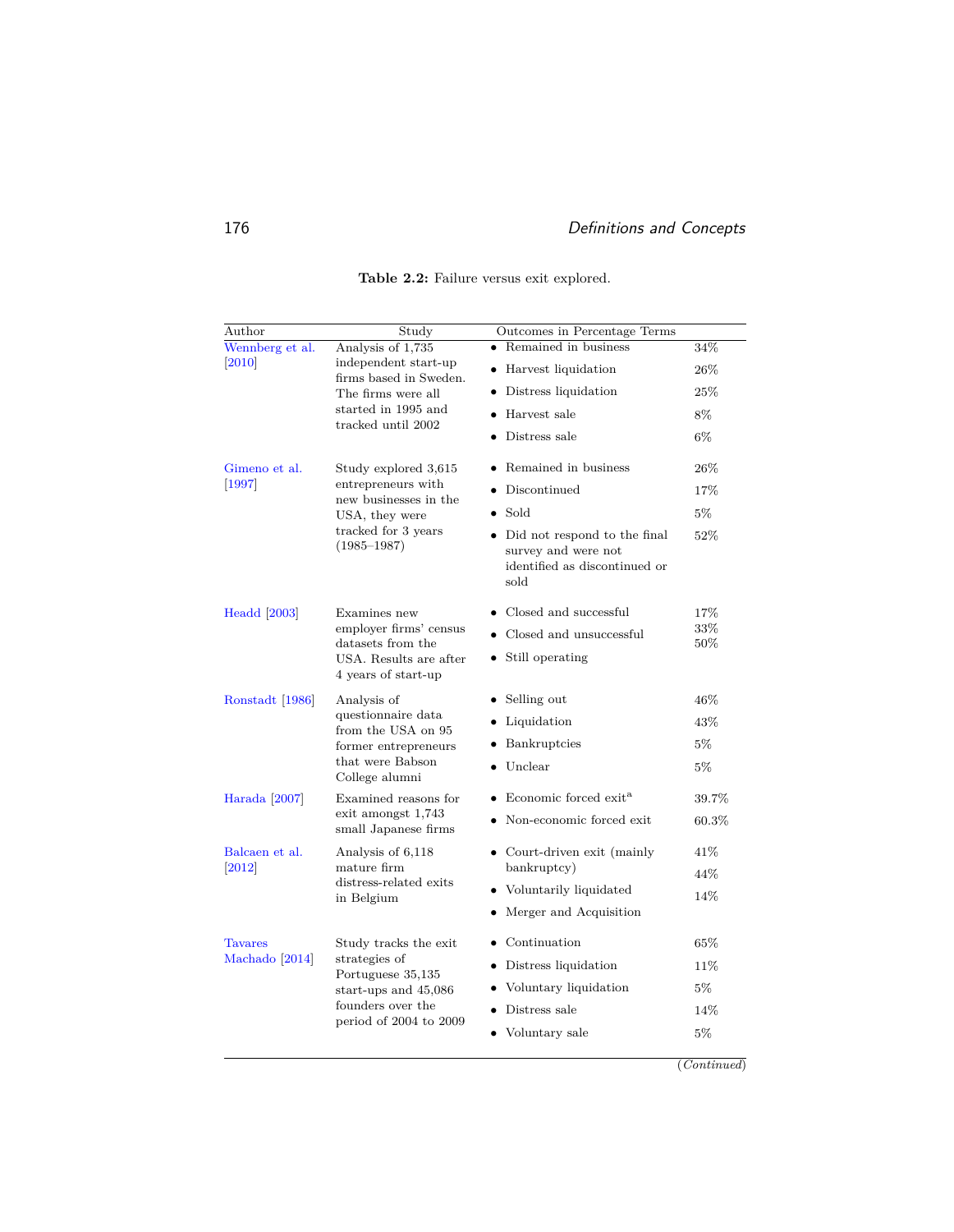| Author                      | Study                                                                                                                                                                 | Outcomes in Percentage Terms                                                                                                      |                                               |
|-----------------------------|-----------------------------------------------------------------------------------------------------------------------------------------------------------------------|-----------------------------------------------------------------------------------------------------------------------------------|-----------------------------------------------|
| Watson and                  | Focused on 5,196                                                                                                                                                      | $\bullet$ Bankruptcy                                                                                                              | 7%                                            |
| Everett $[1996]$            | young Australian<br>businesses over<br>30-year period<br>operating in shopping<br>centres. Examined<br>reasons for sale or<br>closure based on<br>various definitions | • To prevent further<br>losses<br>Failed to make a go of<br>it<br>Discontinuance of<br>ownership<br>Discontinuance of<br>business | 23\%<br>42%<br>$100\%$<br>$39\%$ <sup>b</sup> |
| obos and<br>Szewczyk [2012] | Data from Poland<br>showed of $275,300$<br>firms started in 2009<br>the percentage still<br>active at the end of<br>2010                                              | Still active<br>Inactive                                                                                                          | 77%<br>23\%                                   |

#### **Table 2.2:** (*Continued*)

<sup>a</sup> Bankruptcies accounted for only 2%.

<sup>b</sup> Is not adding up to 100% as when the definition broadens in scope it incorporates previous outcomes. E.g. "to prevent further losses" also includes "bankruptcy" figures.

definitions of failure can inflate the statistics [see [Watson and Everett,](#page-123-0) [1996,](#page-123-0) study]. Furthermore the terminology used in the studies is, for the most part, clear and identifiable, yet it differs greatly from the definitions of business failure discussed earlier, which are more subjective. This divergence illustrates the misalignment between the practical observation of failure and exit, and the conceptualisations of failure put forth in the literature.

Contemporary entrepreneurship literature has been instrumental in postulating the need for a distinction between failure and exit [\[Wennberg and DeTienne,](#page-124-2) [2014,](#page-124-2) [Coad,](#page-106-2) [2014\]](#page-106-2). The focus of entrepreneurship research on the individual actor allows for a more nuanced differentiation between failure and exit than large-scale, quantitative studies can currently provide.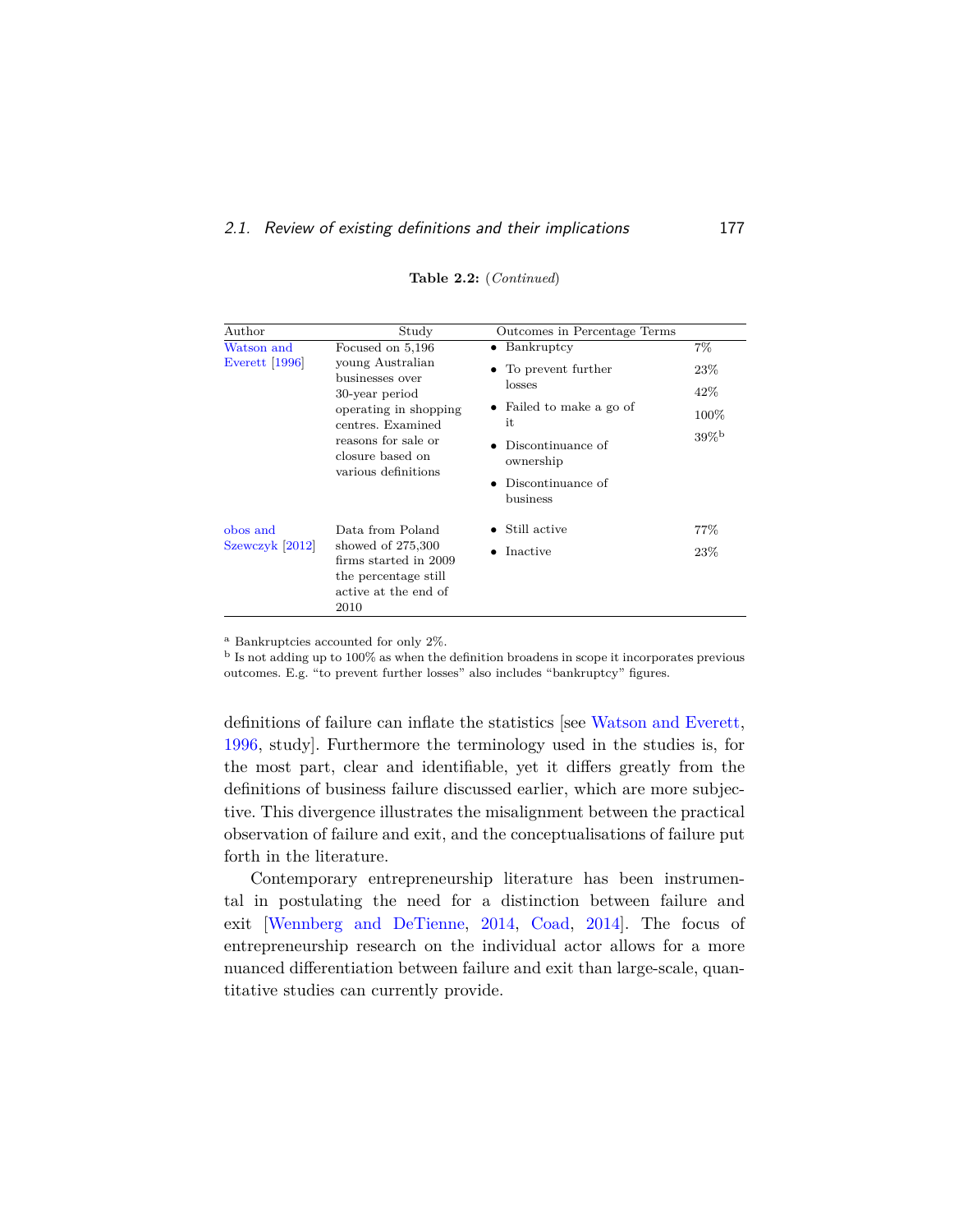# **3**

## <span id="page-18-0"></span>**The Emergence of Failure Studies in the Business Literature**

Research on business failure traces back to the late 1800s when the establishment of commercial banks greatly increased the flow and spread of financial information [\[Horrigan,](#page-111-0) [1968\]](#page-111-0). This availability financial data was the genesis of business failure studies. Early studies primarily focused on financial and accounting measures and subsequently the topic spread into economics, information systems, general management, sociology and entrepreneurship. This section explores the emerging failure studies that contributed to shaping the contemporary failure literature.

## <span id="page-18-1"></span>**3.1 Bankruptcy prediction models**

In the 1930s the great depression formed the catalyst that led to the study of business failure to begin in earnest. Access to financial data allowed for tentative links and relationships to be made between various items within financial statements. Studies identified that failing companies display considerably different ratio measurements to continuing businesses [\[Fitzpatrick,](#page-108-2) [1932,](#page-108-2) [Smith and Winakor,](#page-121-2) [1935,](#page-121-2) [Merwin,](#page-115-0) [1942\]](#page-115-0). This led to the creation of bankruptcy prediction models; most models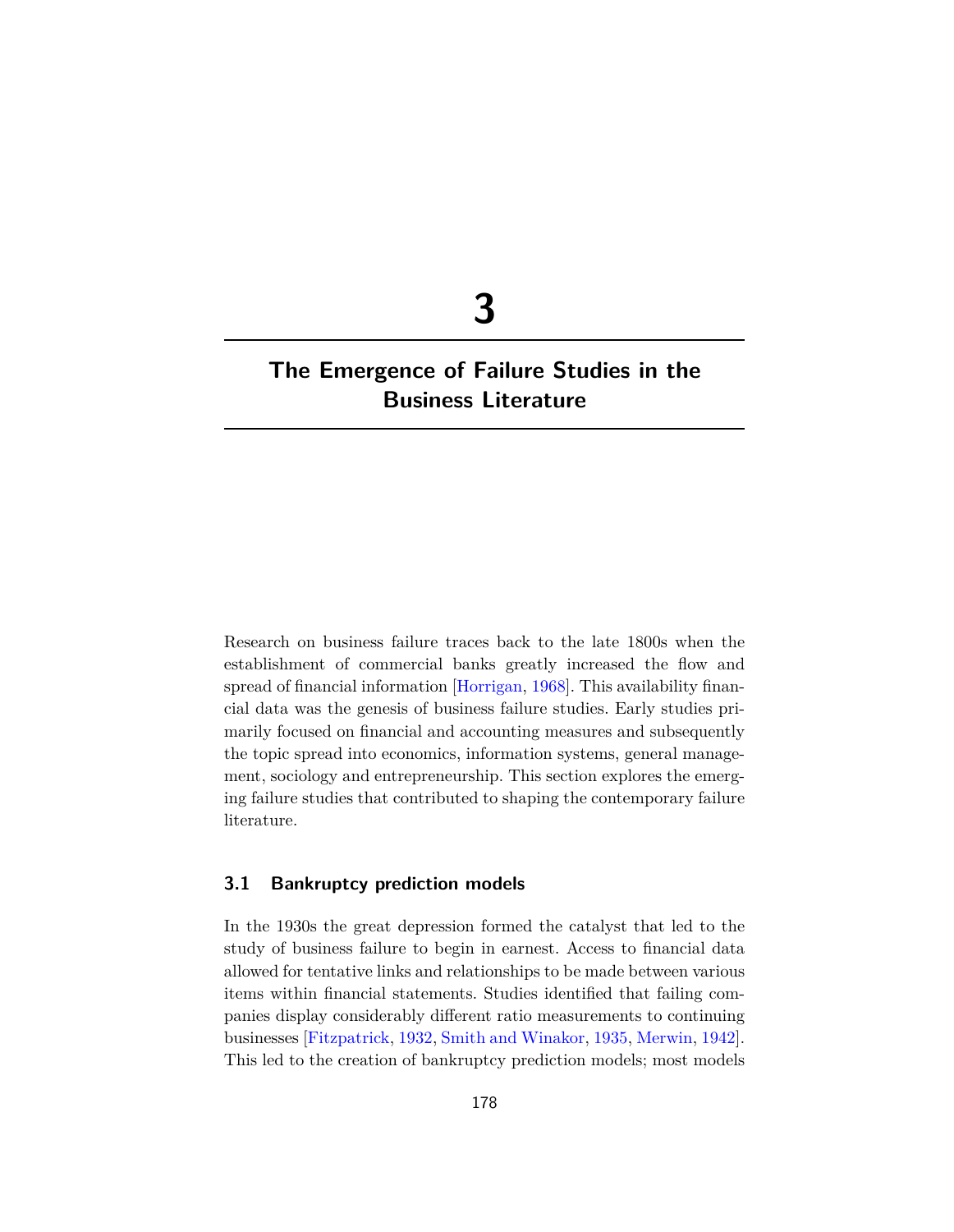### 3.1. Bankruptcy prediction models 179

were created using a paired-sample technique. That is, one sample consisting of data pertinent to failed firms (e.g. debt level, cash liquidity rate) and a paired sample comprising of continuing firms with contemporaneous data. The results determine which financial attributes are consistent and/or which are significantly different between the viable firms and failed firms. The goal of this technique is to identify a formula, "based either on a single ratio or a combination of ratios, that best discriminates between firms that eventually failed and firms that remained solvent" [\[Scott,](#page-119-2) [1981,](#page-119-2) p. 320]. The development of an empirical foundation of ratio analysis that these early studies created, paved the way for the more sophisticated studies that came to the fore in the late 1960s. It was the seminal works of [Beaver](#page-103-0) [\[1966\]](#page-103-0) and [Altman](#page-101-0) [\[1968\]](#page-101-0) that ignited profound new interest in prediction modelling as a means of determining corporate distress.

Beaver's [\[1966\]](#page-103-0) pioneering research presented a financial ratio model in the form of univariate discriminate analysis. This model utilised three important ratios, namely, cash flow to total debt, net income to total assets and total debt to total assets, through a dichotomous classification test. Engaging these ratios individually had the propensity to flag struggling firms for as long as 5 years prior to failure ensuing [\[Altman,](#page-101-1) [1993,](#page-101-1) [Cahill,](#page-104-2) [1997\]](#page-104-2). Subsequently [Altman](#page-101-0) [\[1968\]](#page-101-0), building on the foundations laid by [Beaver](#page-103-0) [\[1966\]](#page-103-0), employed the multivariate discriminate analysis technique — "a statistical technique used to classify an observation into one of several a priori groupings dependent upon the observation's individual characteristics*. . .* in its most simple form (it) attempts to derive a linear combination of these characteristics which 'best' discriminates between groups" [\[Altman,](#page-101-1) [1993,](#page-101-1) p. 182]. Altman's multivariate discriminant analysis produced a set of ratios that combined to determine a '*Z* score'. An enhanced version later became known as the Zeta analysis model ([\[Altman et al.,](#page-101-2) [1977\]](#page-101-2) dominated the literature on business failure prediction until the 1980s [\[Balcaen and Ooghe,](#page-102-3) [2006\]](#page-102-3). Whilst multivariate discriminant analysis is still a generally accepted method of analysis it has been largely replaced by more straightforward techniques such as logit analysis, probit analysis and linear probability modelling. Logit analysis is the most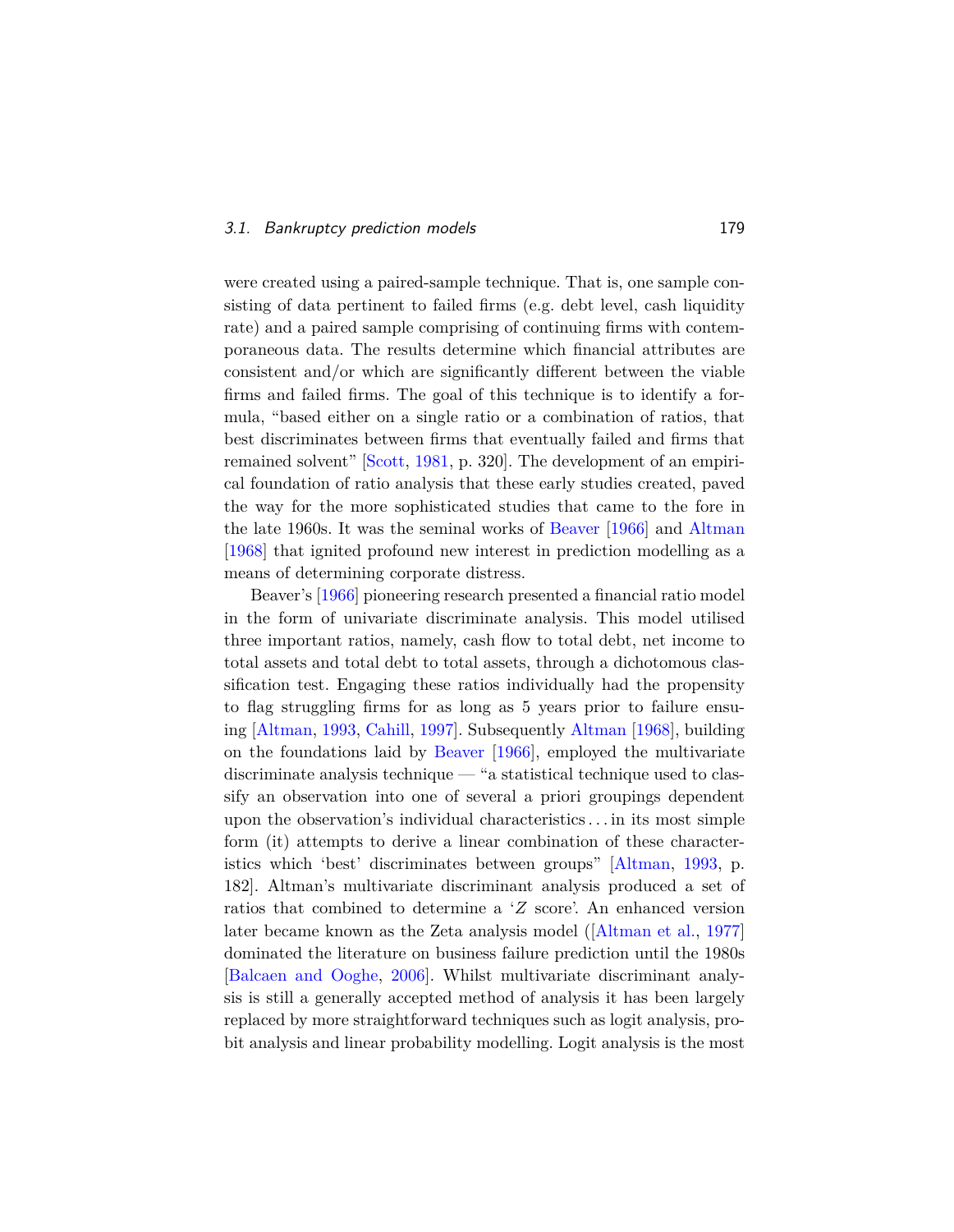popular of the three. Forged by [Ohlson](#page-116-2) [\[1980\]](#page-116-2) it claims greater accuracy in its predictive abilities as it combines various firm characteristics into a multivariate probability score [\[Cahill,](#page-104-2) [1997\]](#page-104-2). However the nonrandomised approach of traditional failure prediction models may result in inefficient predictions due to under-representation of particular types of firms [\[Balcaen and Ooghe,](#page-102-3) [2006\]](#page-102-3). Improved econometric techniques along with the increasing availability of data allowed bankruptcy prediction techniques to grow during the 1980s and 1990s [\[Lee and Choi,](#page-113-1) [2013\]](#page-113-1). Prediction models are still widely used today and technology advances in recent decades have allowed for increasingly complex algorithms to develop into sophisticated artificial intelligence (AI) models [\[Camacho-Miñano et al.,](#page-105-3) [2015\]](#page-105-3). AI models have been applied to bankruptcy prediction since the 1990s, however it, alongside all previous models they are not without criticism. An overview of the main bankruptcy prediction models is presented in Table [3.1.](#page-21-0)

## **3.1.1 Suitability of prediction modelling in contemporary research**

Although prediction modelling remains a major research field within corporate finance [\[Sun et al.,](#page-121-3) [2014,](#page-121-3) [Balcaen and Ooghe,](#page-102-3) [2006\]](#page-102-3) several forces have affected the appropriateness of predictive models in recent years. First the increase in the relative importance of intangible assets and financial derivatives in recent decades are items not adequately captured by extant financial ratios. Given that such assets can be important commodities this omission constitutes potentially important variables. Secondly a perceived increase in the degree of discretion used when entering financial statements [\[Beaver et al.,](#page-103-4) [2005\]](#page-103-4) has the potential to either enhance or impair prediction precision. On one side financial statements may be informed by significant private information known only to the company's internal management, conversely internal discretion could be utilised to obscure important aspects of a firm's financial performance. A look back at recent years can attest that this opportunistic behavior is not uncommon [\[Bisogno and Luca,](#page-103-5) [2015,](#page-103-5) [Beaver et al.,](#page-103-4) [2005,](#page-103-4) [Fich and Slezak,](#page-108-3) [2008,](#page-108-3) [Rosner,](#page-118-1) [2003\]](#page-118-1). There is a perception that discretion in reported financial statement amounts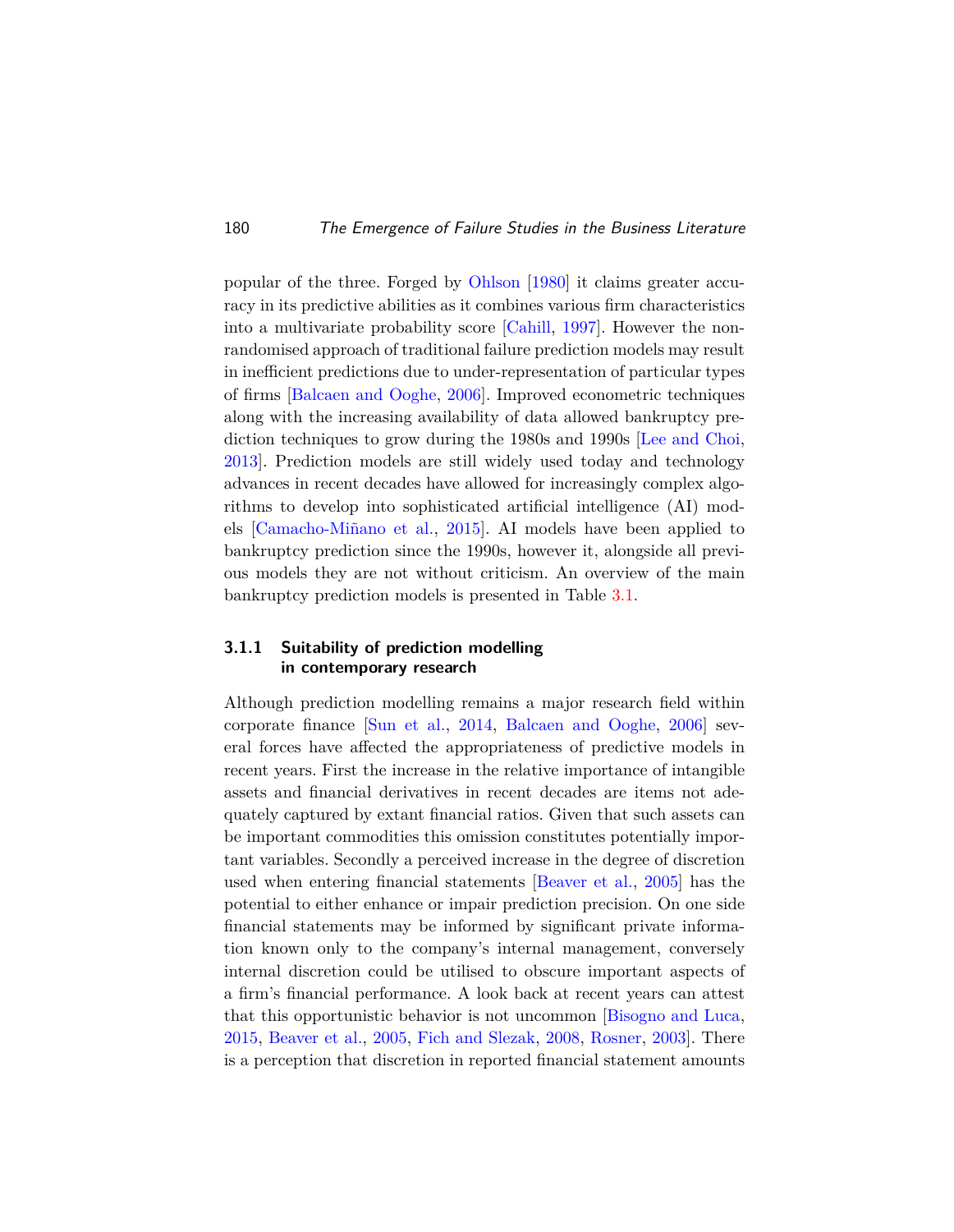## <span id="page-21-0"></span>3.1. Bankruptcy prediction models 181

Table 3.1: Bankruptcy prediction models.

| Bankruptcy                                     |                                                                                                                                                                                                                                                                                                      |                                                                                                                |
|------------------------------------------------|------------------------------------------------------------------------------------------------------------------------------------------------------------------------------------------------------------------------------------------------------------------------------------------------------|----------------------------------------------------------------------------------------------------------------|
| prediction model                               | Basic premise                                                                                                                                                                                                                                                                                        | Key authors                                                                                                    |
| Univariate                                     | The univariate logistic approach evaluates                                                                                                                                                                                                                                                           | <b>Beaver</b> [1966]                                                                                           |
| analysis                                       | the predictive ability of each variable for 1, 2<br>and 3 years prior to failure occurring. It is an<br>extremely simple technique based on a<br>stringent assumption of a linear relationship<br>between all measures and the failure status<br>[Balcaen and Ooghe, 2006].                          | Appetiti [1984]                                                                                                |
| Risk Index<br>Models                           | Risk Index Models are a simple 'point's<br>system' that includes ratios as a measure of<br>financial health. A certain number of points<br>(between 0 and 100) are attributed to a firm<br>based on the firm's ratios. The greater the<br>points total the better the firm's financial<br>situation. | Tamari   1966  <br>Moses and Liao [1987]                                                                       |
| Multivariate<br>discriminate<br>analysis (MDA) | MDA classifies firms into mutually exclusive<br>groups, either failing or non-failing based on<br>a combination of independent financial<br>ratios. MDA is a progression of univariate<br>analysis.                                                                                                  | Altman [1968]<br>Altman et al. [1977]<br>Deakin [1972]<br>Ooghe and Verbaere<br> 1985 <br>Altman et al. [1995] |
| Logit Model (LA)                               | The LA gives a probability of bankruptcy in<br>percentage terms. It combines several<br>characteristics into a probability score for<br>each firm. Firms are then assigned to a<br>failing or non-failing group based on their<br>logit scores.                                                      | <b>Martin</b> [1997]<br>Ohlson [1980]<br>Aziz et al. [1988]<br>Luoma and Laitinen<br>[1991]<br>Andersen [2008] |
| Probit Model<br>(PA)                           | The PA is closely related to the LA however<br>probit estimation requires the likelihood<br>function to be weighted; therefore the sample<br>proportion of bankrupt companies is<br>approximately equal to the population<br>proportion $\left[ \frac{\text{Lennox}}{\text{Lennox}} \right]$ .       | Zmijewski [1984]<br>Gloubos and<br>Grammatikos [1988]<br>Skogsvik [1990]<br>Theodossiou [1991]                 |
| Hazard Model                                   | Harzard Models generate probabilities of<br>failure within a predetermined interval.                                                                                                                                                                                                                 | $\cos  1972 $<br>Lane et al. $[1986]$<br>Beaver et al. [2005]<br>Arena [2008]                                  |
| Artificial                                     | Intelligent systems are constructed using the                                                                                                                                                                                                                                                        | Coats and Fant [1993]                                                                                          |
| Intelligence                                   | human expert approach (entering human                                                                                                                                                                                                                                                                | Bell [1997]                                                                                                    |
| Expert Systems<br>(AIES)                       | knowledge into a computer) or<br>machine-learning approach (generating<br>knowledge through data analysis). AIES                                                                                                                                                                                     | Boritz et al. $ 1995 $<br>Fanning and Cogger<br> 1994                                                          |
|                                                | include decision tree, fuzzy set theory,                                                                                                                                                                                                                                                             | Camacho-Miñano et al.                                                                                          |
|                                                | case-based reasoning, genetic algorithm,<br>support vector machine and neural networks                                                                                                                                                                                                               | 2015 <br>Yu et al. [2014]                                                                                      |
|                                                | and most recently extreme machine learning.                                                                                                                                                                                                                                                          |                                                                                                                |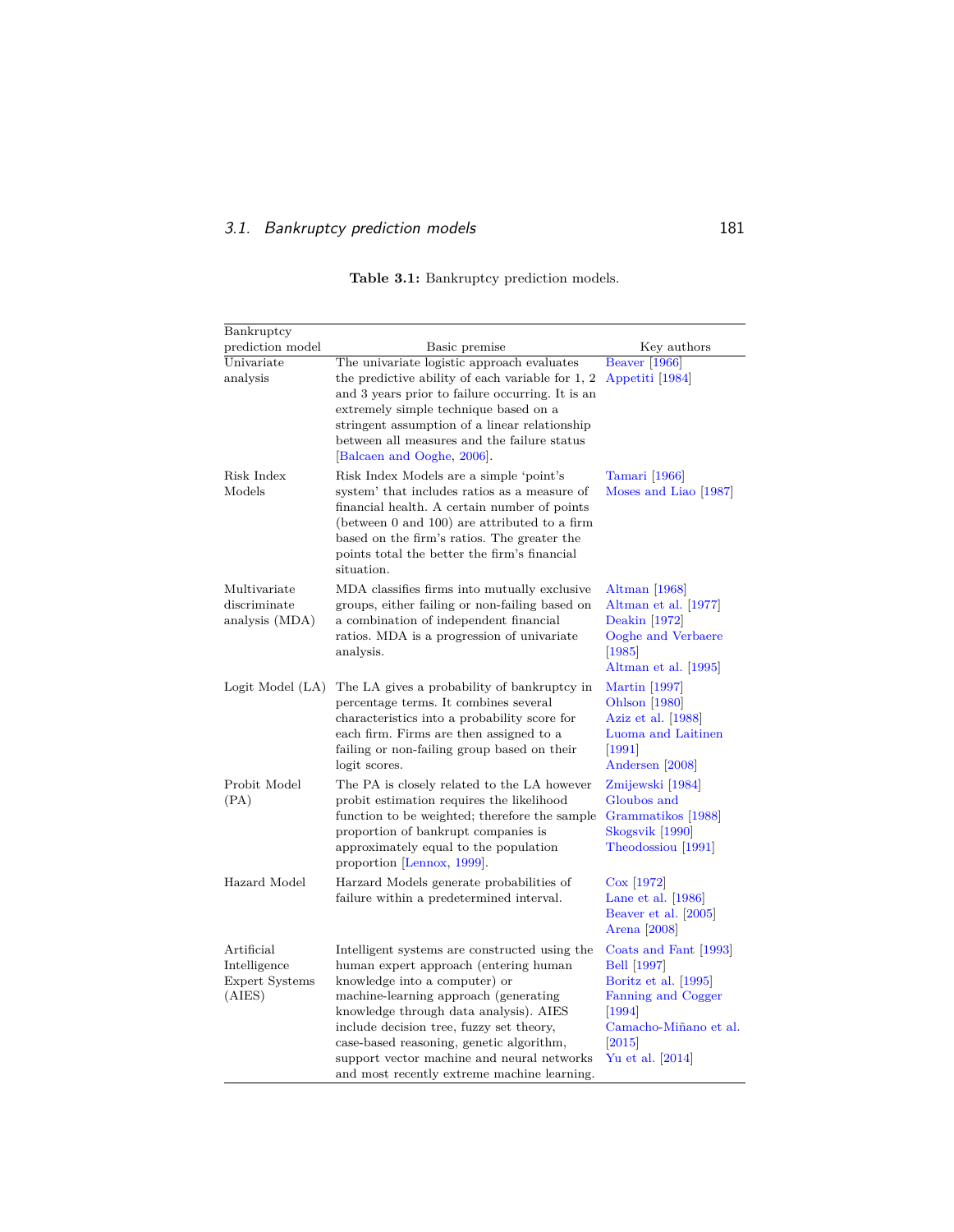has substantially increased over time although it is uncertain if this is due to an actual increase or simply that cases of discretion have become better documented in recent years. However studies by [Beaver et al.](#page-103-4) [\[2005\]](#page-103-4) and [Fich and Slezak](#page-108-3) [\[2008\]](#page-108-3) are consistent with the view that deterioration in the predictive ability of financial ratios is primarily due to increased discretion.

The utilisation of the linear classification rule, the use of annual account information and the neglect of the multifaceted nature of failure also hinder the predictive ability of classical models [\[Balcaen and](#page-102-3) [Ooghe,](#page-102-3) [2006\]](#page-102-3). The assumption of linearity exists in univariate corporate failure prediction models so if a firm's value for a certain predictor is lower than a particular cut-off point this signals weak financial health, and vice versa [\[Balcaen and Ooghe,](#page-102-3) [2006\]](#page-102-3). However this assumption is often violated as some variables indicate financial problems when the variable's value is very low or very high [\[Keasey and Watson,](#page-112-5) [1991\]](#page-112-5). Furthermore evidence highlights that unhealthy firms are incentivised to manipulate their annual accounts using creative accounting practices; this activity is particularly prevalent when failure is imminent [see [Argenti,](#page-101-7) [1976,](#page-101-7) [Ooghe et al.,](#page-117-1) [1995,](#page-117-1) [Charitou and Lambertides,](#page-105-4) [2003,](#page-105-4) [Rosner,](#page-118-1) [2003\]](#page-118-1). A distain for failure can "lead to behavior that seeks to avoid failure unscrupulously" [\[McGrath,](#page-115-1) [1999,](#page-115-1) p. 20]. Additionally annual accounts may be particularly unreliable for smaller firms due to the lack of an internal control system [\[Keasey and Wat](#page-112-4)[son,](#page-112-4) [1987\]](#page-112-4). Auditors may make annual account adjustments in light of a bankruptcy filing, commonly referred to as 'accommodated' annual accounts [\[Charitou and Lambertides,](#page-105-4) [2003\]](#page-105-4). Thus unreliable accounting information results in failure prediction models based on distorted financial ratios thus limiting their usefulness and application [\[Balcaen](#page-102-3) [and Ooghe,](#page-102-3) [2006\]](#page-102-3)). Furthermore failure prediction models based on annual accounts implicitly assume that all relevant success and failure indicators are reflected in the annual accounts however this is simply not the case [\[Argenti,](#page-101-7) [1976,](#page-101-7) [Zavgren,](#page-125-3) [1985,](#page-125-3) [Maltz et al.,](#page-114-4) [2003\]](#page-114-4). [Argenti](#page-101-7) [\[1976,](#page-101-7) p. 138] stated that, "while ratios may show that there is something wrong*. . .* I doubt whether one would dare to predict collapse or failure on the evidence of these ratios alone". Furthermore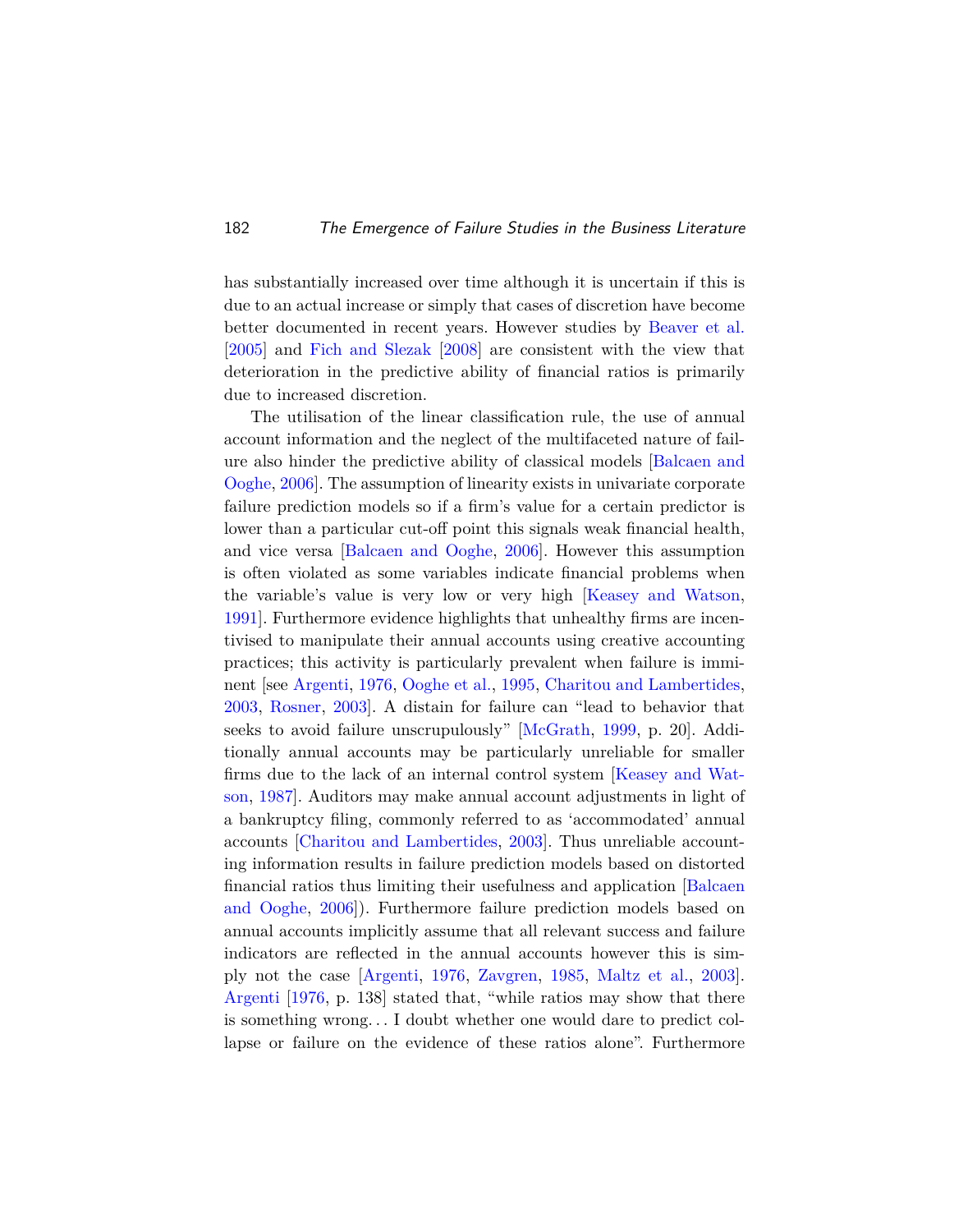### 3.2. Organisational decline models 183

[Zavgren](#page-125-3) [\[1985,](#page-125-3) p. 22–23] bolstered the argument by postulating that, "any econometric model containing only financial statement information will not predict with certainty the failure or non-failure of a firm". Currently, Artificial Intelligence Expert Systems (AIES) are popular, however these too have problems, including "strict hypothesis, poor generalization ability, low prediction accuracy and low learning rate, (and) slow computational time" [\[Yu et al.,](#page-125-2) [2014,](#page-125-2) p. 296]. Furthermore transparency is an issue for some expert systems. Particularly, neural network models and vector machines [\[Olson et al.,](#page-116-5) [2012\]](#page-116-5) where only the final results are available; known as 'black box' representations. Mean-while decision tree models generate too many rules [\[Olson et al.,](#page-116-5) [2012\]](#page-116-5). Rules provide transparency as they show the basis for the model's predictions. The number of rules can be controlled to a degree, by setting different minimum support levels [\[Olson et al.,](#page-116-5) [2012\]](#page-116-5). However when the tree is deeper it requires increasingly complex decision rules, this in turn leads to a fitter model and a tree-like network of relationships and interactions. Thus whilst decision rules increase a model's ability it also increases "the complexity involved for human application" [\[Olson](#page-116-5) [et al.,](#page-116-5) [2012,](#page-116-5) p. 470].

Unsurprisingly, there is "no academic consensus as to the most useful method for predicting corporate bankruptcy" [\[Aziz and Dar,](#page-102-5) [2006\]](#page-102-5). Whilst prediction models provide insightful data they do not negate the need for exploration of the human and managerial side of firms [\[Yazdipour and Constand,](#page-125-4) [2010\]](#page-125-4). At the height of business prediction models popularity, [Storey et al.](#page-121-6) [\[1987\]](#page-121-6) indicated that qualitative studies can be at least as good as financial prediction models at pre-empting firm failure. Whilst prediction models have continued to advance and improve over the years, so too have non-finance-based approaches. The following section will explore organisational decline models.

## <span id="page-23-0"></span>**3.2 Organisational decline models**

Rather than focusing on predictive techniques through financial data, organisational decline models are concerned with understanding the process of business failure. The late 1980s saw a surge in organisational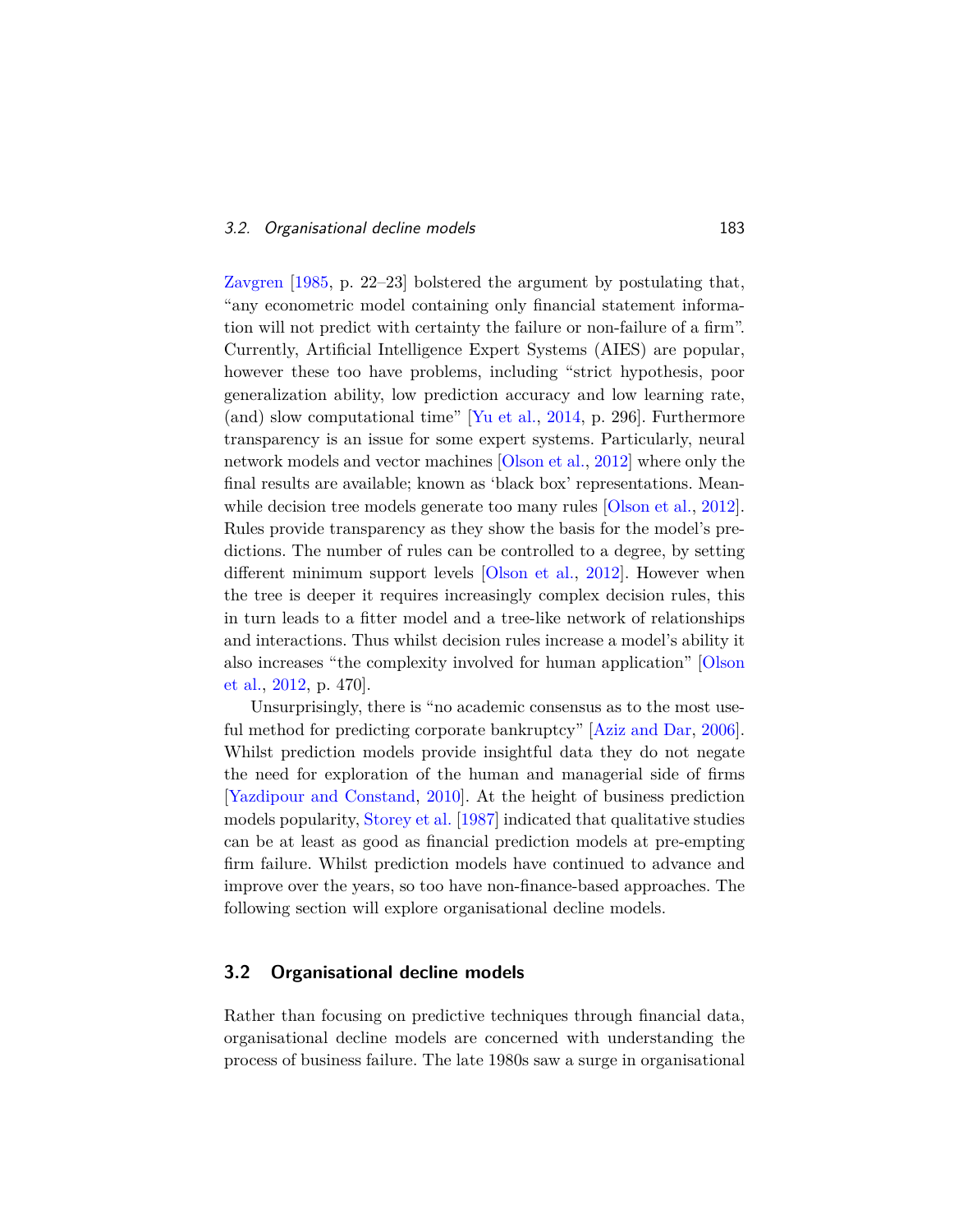decline studies [\[Adler and Chaston,](#page-100-2) [2002\]](#page-100-2). In later years life-cycle theory captured the concept of a business progressing through distinguishable, predictable stages [\[Cahill,](#page-104-2) [1997\]](#page-104-2). The theory presents five distinct stages that an organisation progresses through, namely 'birth', 'growth', 'maturity', 'decline/revival' and 'death'. However not all firms progress sequentially through the stages nor do they spend an equal amount of time in each stage [\[Cahill,](#page-104-2) [1997\]](#page-104-2). Organisational decline models focus on the final two stages of the lifecycle in an attempt to better understand the failure phenomenon. If the phases of failure can be identified and remedied in time then catastrophic failures can be avoided [\[Weitzel and Jonsson,](#page-124-3) [1989,](#page-124-3) [Cannon and Edmondson,](#page-105-2) [2005\]](#page-105-2). In the literature the process of business failure has been referred to as "trajectories of corporate collapse" [\[Argenti,](#page-101-7) [1976\]](#page-101-7), "downward spiral" [Hambrick and D'Aveni](#page-110-1) [\[1988\]](#page-110-1), "failure syndromes" [\[Miller,](#page-115-2) [1977,](#page-115-2) p. 43], and "failure pathways" [\[Moulton et al.,](#page-116-0) [1996,](#page-116-0) p. 573]. The term 'process' aims to establish a chronological order to the evolution of failure. In some cases this results in the employment of typologies and categorisations to chart the progression of failure. In this section various decline models and failure process models are explored in greater detail.

One of the first researchers to examine the dynamic nature of failure was [Argenti](#page-101-7) [\[1976\]](#page-101-7). Upon seeing the need for "a storyline that binds together all these causes and symptoms into a working model", a study that related non-financial failure causes with financial indicators was developed [\[Argenti,](#page-101-7) [1976,](#page-101-7) p. 121]. The research consolidated the notion of 'failure as a process' and 'failure as an outcome with distinctive, identifiable patterns'. The seminal study developed three failure trajectory models and archetypical process stories that encapsulated the basic sequence of events that started each firm on its respective failure trajectory [\[Argenti,](#page-101-7) [1976,](#page-101-7) p. 121]. This set the foundation for a handful of studies that endeavoured to formulate the ultimate trajectory, pathway and/or pattern of failure [\[Miller,](#page-115-2) [1977,](#page-115-2) [Sharma and Maha](#page-119-1)[jan,](#page-119-1) [1980,](#page-119-1) [Hambrick and D'Aveni,](#page-110-1) [1988,](#page-110-1) [D'Aveni,](#page-107-2) [1989,](#page-107-2) [Weitzel and](#page-124-3) [Jonsson,](#page-124-3) [1989,](#page-124-3) [Miller,](#page-115-3) [1992,](#page-115-3) [Richardson et al.,](#page-118-2) [1994,](#page-118-2) [Moulton et al.,](#page-116-0) [1996,](#page-116-0) [Mellahi,](#page-115-4) [2005\]](#page-115-4). However over a decade later [D'Aveni](#page-107-2) [\[1989\]](#page-107-2) noted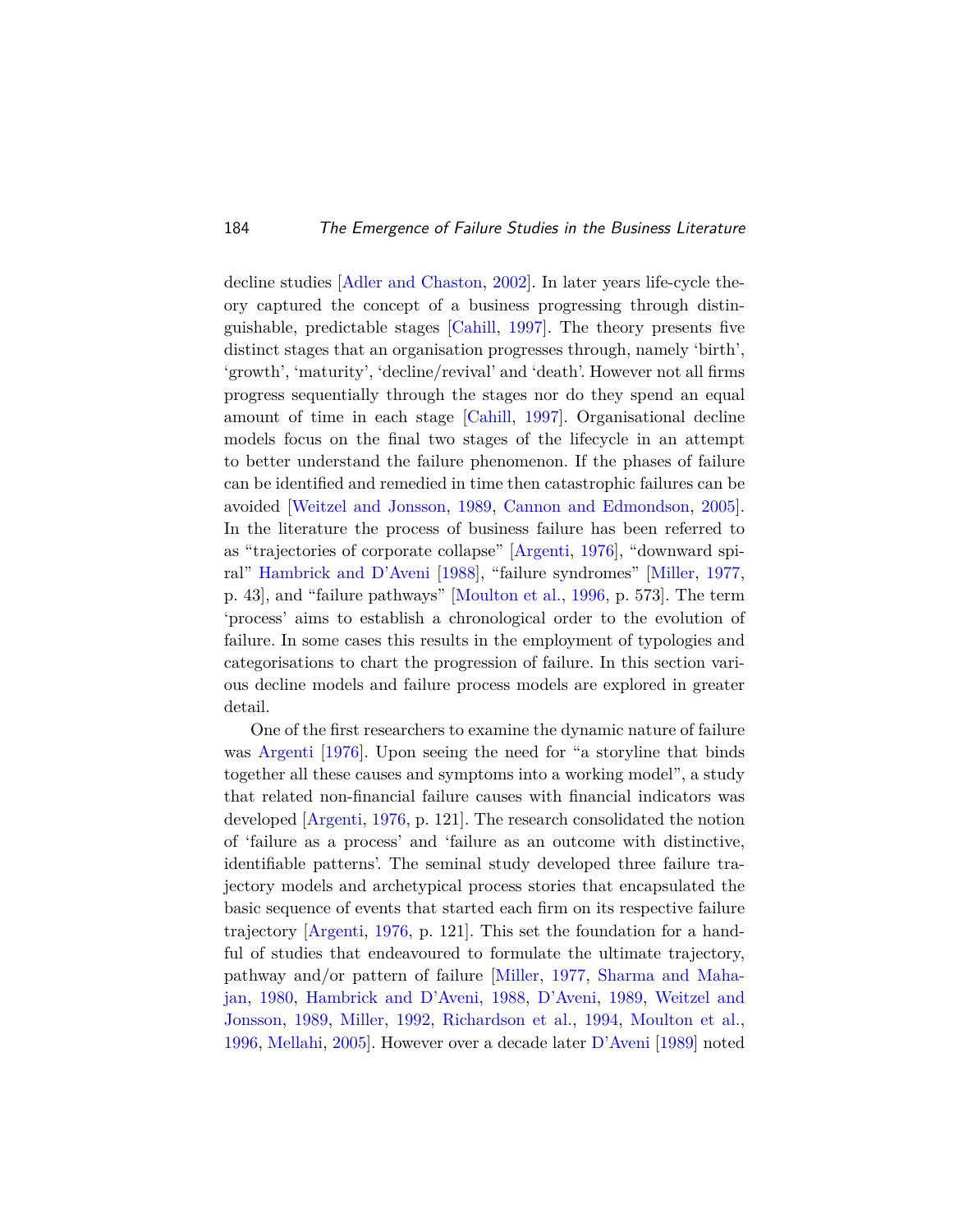#### 3.2. Organisational decline models 185

that Argenti's findings were still awaiting confirmation and further explanation. Whilst in later years [\[Ooghe and DePrijcker,](#page-116-6) [2008,](#page-116-6) p. 226] noted to date "few researchers have explicitly analysed failure as a process". The reasons scholars have shied away from studies into business failure include: the negative connotations associated with the concept of failure, the idea that each firm's failure process is atypical and hence not suitable for scientific study, a lack of a systematic body of knowledge on the failure process and a belief that failure is a sudden unforeseeable occurrence rather than a gradual process [\[Sharma and](#page-119-1) [Mahajan,](#page-119-1) [1980\]](#page-119-1). Despite Argenti's [\[1976\]](#page-101-7) seminal research "the existence of specific errors in different failure paths and within distinctive phases is not clear" and the subtleties of the various failure trajectories are not sufficiently apparent [\[Ooghe and DePrijcker,](#page-116-6) [2008,](#page-116-6) p. 226]. Research in the 2000s began to provide a fuller picture of failure as they consolidate the 'why' and 'how' into their models provide increased insight and knowledge into the complexities of business failure [\[Shep](#page-120-2)[pard and Chowdhury,](#page-120-2) [2005,](#page-120-2) [Ooghe and DePrijcker,](#page-116-6) [2008\]](#page-116-6). Until these studies many models examining organisational decline were primarily derived from literature reviews [\[Weitzel and Jonsson,](#page-124-3) [1989,](#page-124-3) [Richard](#page-118-2)[son et al.,](#page-118-2) [1994\]](#page-118-2) and already available public data (e.g. bankruptcy documents/reports), such models are detailed in Table [3.2.](#page-26-0)

The models depicted in Table [3.2](#page-26-0) are based on existing data in the form of financial accounts, sales data, historical economic records, bankruptcy cases, existing case studies and existing investigative reports. Whilst this data is comprehensive and informative it imposes restrictive constraints on the researchers as they can only work with the information available. According to [Ooghe and DePri](#page-116-6)[jcker](#page-116-6) [\[2008\]](#page-116-6) the boundaries of failure studies need to be pushed further with researchers becoming explicit in their intentions. This coupled with empirical research is required to develop both the failure literature and studies usefulness to practitioners. Academic studies that include primary data collection are limited but growing. [Ooghe and DePrijcker](#page-116-6) [\[2008\]](#page-116-6) developed a Belgium-based study with a small sample of 12 companies selected based on size, age and industry. Annual accounts and court findings were utilised and a selection of interviews with multiple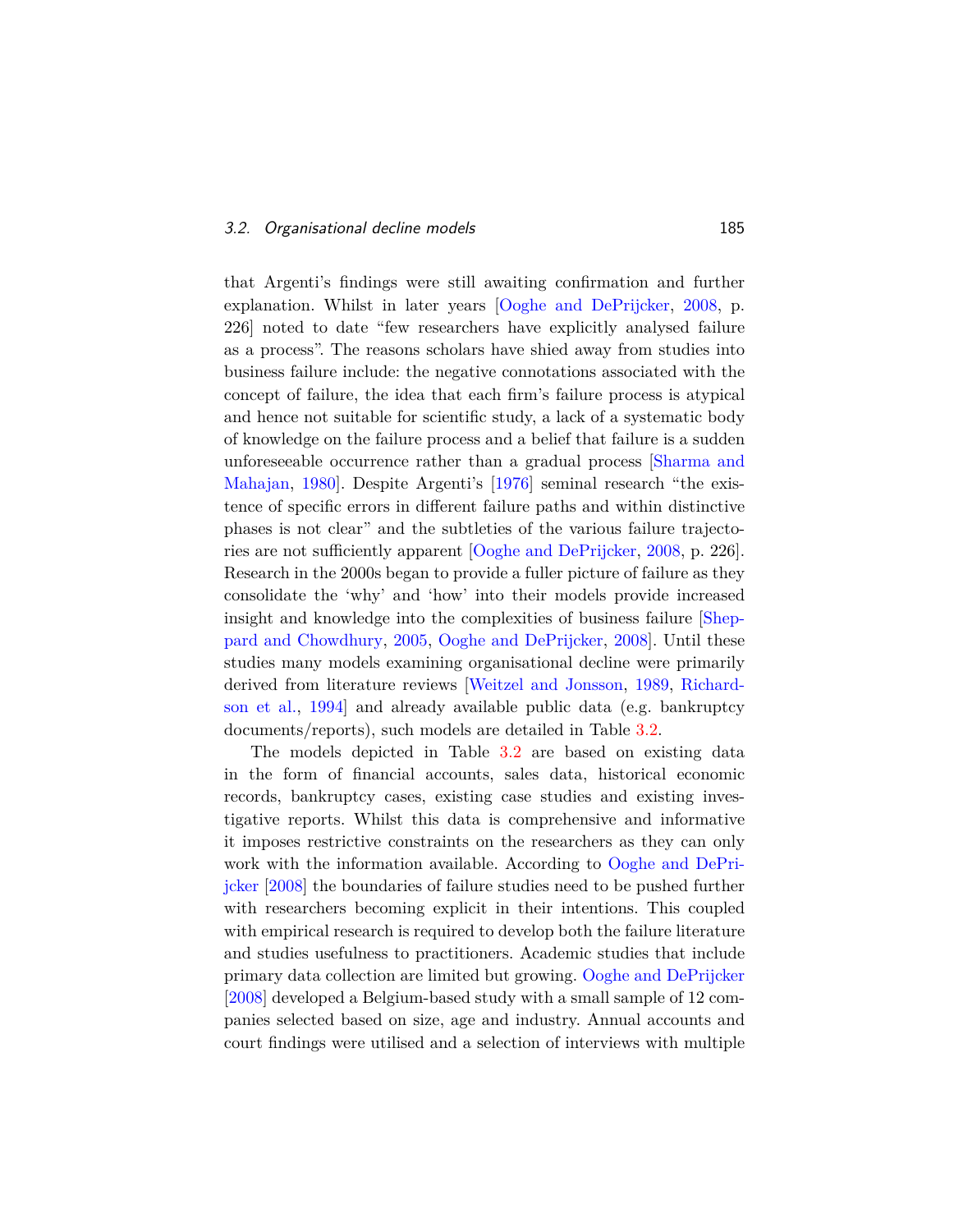| Author(s)                      | Study                                                                                                                                                                                                    | Results                                                                                                                                                               | Data                                                                 |
|--------------------------------|----------------------------------------------------------------------------------------------------------------------------------------------------------------------------------------------------------|-----------------------------------------------------------------------------------------------------------------------------------------------------------------------|----------------------------------------------------------------------|
| Miller, (1977)                 | common behavior patterns found in<br>Study is based on syndromes of<br>distressed firms<br>$\bullet$                                                                                                     | • Impulsive syndrome: Running blind<br>Four Failure Syndromes:                                                                                                        | are used in the study<br>organisational failure<br>Forty cases of    |
|                                | innovation, too little/much emphasis on<br>CEO or one who is merely a figurehead<br>controls and either an overly powerful<br>Failure is the result of three extremes:<br>too little/much product-market | Swimming upstream: The aftermath<br>$\bullet$ Stagnant bureaucracy<br>$\bullet$ Headless firm                                                                         |                                                                      |
| Mahajan [1980]<br>Sharma and   | • Failure can be predicted by either using<br>causes of failure of performance<br>indicators                                                                                                             | Ineffective management leads to errors which failure accessed<br>indicators which may be worsened by<br>cause a deterioration in performance<br>Models Basic Premise: | Forty-six cases of firm<br>available published<br>through publically |
|                                | • Management mistakes as being the<br>major cause of firm failure                                                                                                                                        | unforeseen environmental events that in the<br>$absence$ of effective corrective action results<br>in failure                                                         | sources                                                              |
| D'Aveni [1988]<br>Hambrick and | large firms, characterised as 'downward<br>$\bullet$ Examines the dynamics of failure in<br>spirals'                                                                                                     | Four Central Hypotheses Tested:<br>• Corporate strategic behavior                                                                                                     | bankruptcies and their<br>Fifty-seven matched<br>pairs of large      |
|                                | Testing four hypotheses they conclude<br>the downward spiral divides into four<br>suggests that indicators of weakness<br>appear a decade before collapse<br>distinct stages over a decade -             | $\bullet$ Environmental carrying capacity<br>$\bullet$ Resources slack<br>• Performance                                                                               | matched survivors                                                    |
|                                |                                                                                                                                                                                                          |                                                                                                                                                                       | $_{Continued}$                                                       |

Table 3.2: Organisational decline models. **Table 3.2:** Organisational decline models.

## <span id="page-26-0"></span>186 The Emergence of Failure Studies in the Business Literature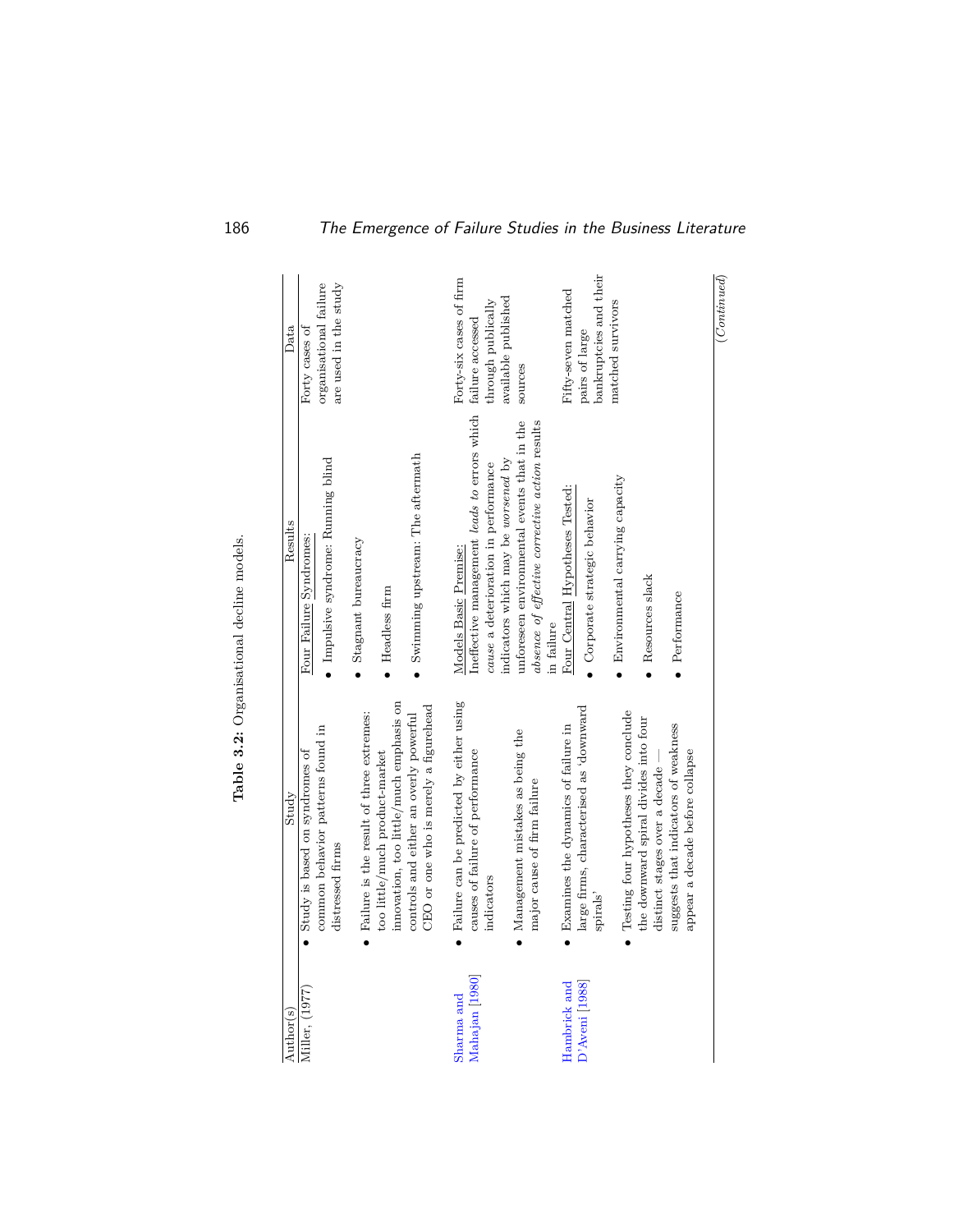| Author(s)                     | Study                                                                                                                                         | Results                                                                                   | Data                                                       |
|-------------------------------|-----------------------------------------------------------------------------------------------------------------------------------------------|-------------------------------------------------------------------------------------------|------------------------------------------------------------|
| D'Aveni [1989]                | • Decline presented as a pattern of decrease<br>over time of a firm's internal resources                                                      | Preceding Bankruptcy:<br>Three Failure Patterns                                           | bankruptcy matched with<br>Forty-nine firms filing for     |
|                               | $\bullet$ Bankruptcy may be delayed/avoided in an                                                                                             | $\bullet$ Sudden decline                                                                  | their non-declining pair                                   |
|                               | environment of growing demand                                                                                                                 | $\bullet$ Gradual decline                                                                 |                                                            |
|                               |                                                                                                                                               | · Lingering                                                                               |                                                            |
| Jonsson [1989]<br>Weitzel and | Proposes a model of decline founded on the<br>continuum of five stages of organisational<br>problems and weakening environmental<br>$\bullet$ | Five Stages of Decline:<br>$\bullet$ Initial blindness                                    | developed using existing<br>Conceptual model<br>literature |
|                               | support                                                                                                                                       | $\bullet$ Inaction                                                                        |                                                            |
|                               | <b>Incorporates both internal and external</b><br>context the firm operates in                                                                | $\bullet$ Faulty decisions                                                                |                                                            |
|                               |                                                                                                                                               | $\bullet$ Faulty actions                                                                  |                                                            |
|                               |                                                                                                                                               | $\bullet$ Implementation                                                                  |                                                            |
| Richardson et al.<br>[1994]   | Examines person-specific characteristics<br>relevant to the leaders of failure-prone<br>organisations                                         | Four Failure-prone Organisational/ Conceptual model<br>Leadership Types:<br>• Boiled frog | developed using existing<br>literature                     |
|                               | • Heavily leadership based                                                                                                                    | $\bullet$ Drowned frog                                                                    |                                                            |
|                               |                                                                                                                                               | $\bullet$ Bullfrog                                                                        |                                                            |
|                               |                                                                                                                                               | $\bullet$ Tadpole                                                                         |                                                            |
|                               |                                                                                                                                               |                                                                                           | (Continued)                                                |

Table 3.2: (Continued) **Table 3.2:** (*Continued*)

## 3.2. Organisational decline models 187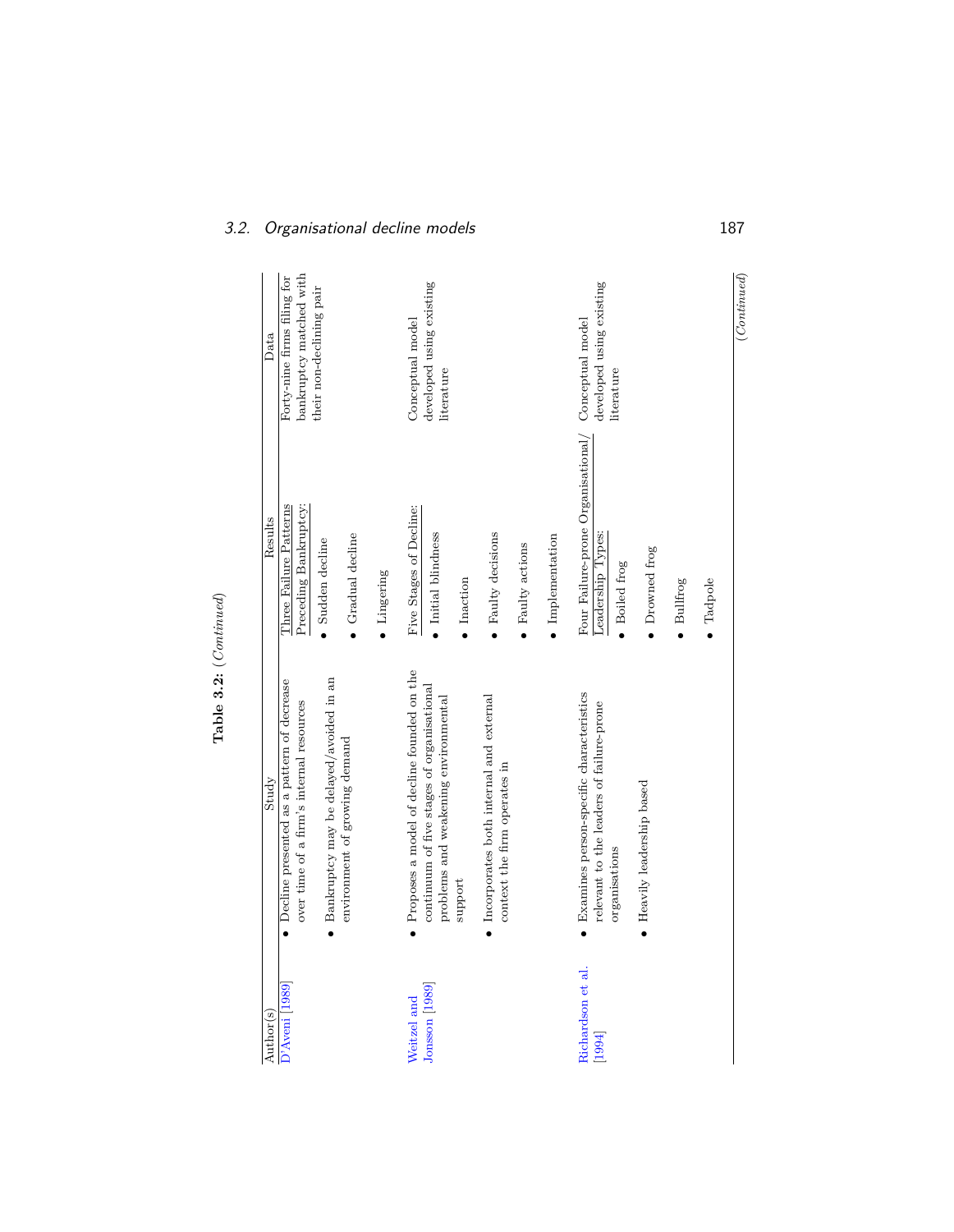| Author(s)                | Study                                                                                             | Results                   | Data                                                  |
|--------------------------|---------------------------------------------------------------------------------------------------|---------------------------|-------------------------------------------------------|
| Moulton et al.<br>[1996] | • Failure is examined through firm and industry Four Failure Pathways:<br>growth patterns         |                           | Seventy-three declared<br>bankrupt firms are          |
|                          | Concludes firm effects are more important                                                         | Market deterioration      | matched 73 surviving firms                            |
|                          | than industry effects on firm health                                                              | Market maladaptation      |                                                       |
|                          |                                                                                                   | Fight for market share    |                                                       |
|                          |                                                                                                   | Loss of control           |                                                       |
| Mellahi [2005]           | • Post-mortem analysis of the collapse of HIH,<br>Australia's second largest insurer              | Four Stages of Failure:   | Single case-study based on<br>a large Australian firm |
|                          | Case analysis shows CEO's power and ability                                                       | Conception stage          | failure                                               |
|                          | to control the board spiralled upward over the<br>four stages of failure and the board's power to | $\bullet$ Warning signals |                                                       |
|                          | influence the CEO spiralled downward                                                              | • Rebellion stage         |                                                       |
|                          |                                                                                                   | · Collapse stage          |                                                       |
|                          |                                                                                                   |                           | (Continued)                                           |
|                          |                                                                                                   |                           |                                                       |

Table 3.2:  $\left(Continued\right)$ **Table 3.2:** (*Continued*)

## 188 The Emergence of Failure Studies in the Business Literature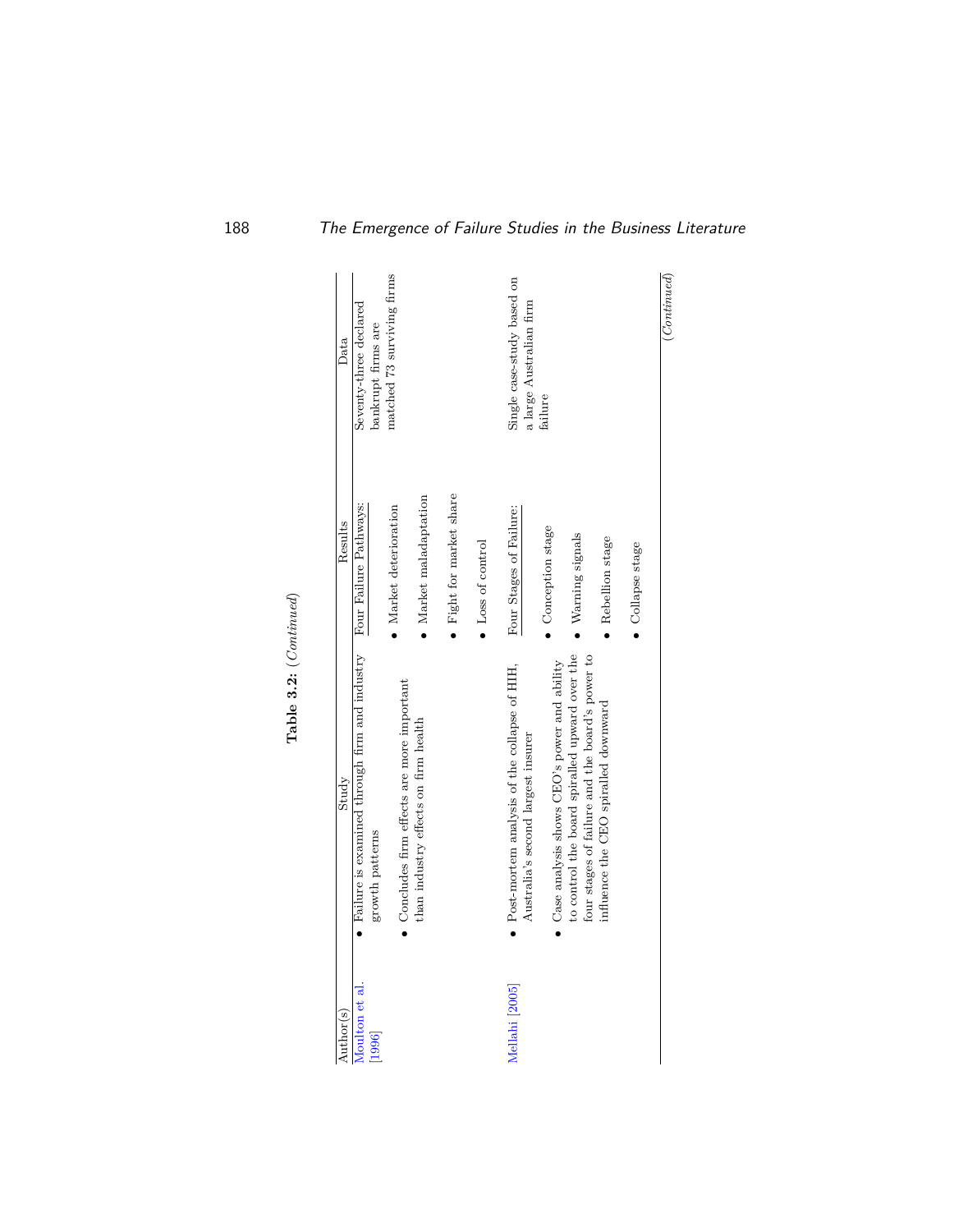| Author(s)                        | Study                                                                                             | Results                                                           | Data                                                          |
|----------------------------------|---------------------------------------------------------------------------------------------------|-------------------------------------------------------------------|---------------------------------------------------------------|
| Chowdhury [2005]<br>Sheppard and | • Model speaks to the failure literature but in<br>essence is more a turnaround process model     | Failure/Turnaround:<br>Four Stage Model of                        | Single case-study based on<br>a large publicised              |
|                                  |                                                                                                   | • Decline                                                         | Canadian firm failure                                         |
|                                  |                                                                                                   | • Response initiation                                             |                                                               |
|                                  |                                                                                                   | • Transition                                                      |                                                               |
|                                  |                                                                                                   | $\bullet$ Outcome                                                 |                                                               |
| van Witteloostuijn,<br>[1998]    | Study explore organisational decline through<br>competitive dynamics using a Cournot<br>$\bullet$ | Chronic Failure Causes                                            | sales adjustment behavior<br>Ten global chemical firms        |
|                                  | duopoly competition model.                                                                        | or both rivals are significantly<br>Strategic competition: if one | is tracked during                                             |
|                                  | • The onset of decline results in one of the four                                                 | driven by a sales motive                                          | profitability growth versus<br>decline during $1967 - 1992$ . |
|                                  | possible outcomes:                                                                                | Organisational inertia: may                                       | ethylene market (approx.<br>Also data on European             |
|                                  | (1) Immediate exit                                                                                | be asymmetric                                                     | 25 producers) obtained                                        |
|                                  | (2) Turnaround success<br>(3) Flight from losses                                                  | Cost inefficiency: efficient                                      | from consultancy firm                                         |
|                                  | $(4)$ Chronic failure                                                                             | whilst inefficient firms remain<br>firms may exit the market      |                                                               |

Table 3.2: (Continued) **Table 3.2:** (*Continued*)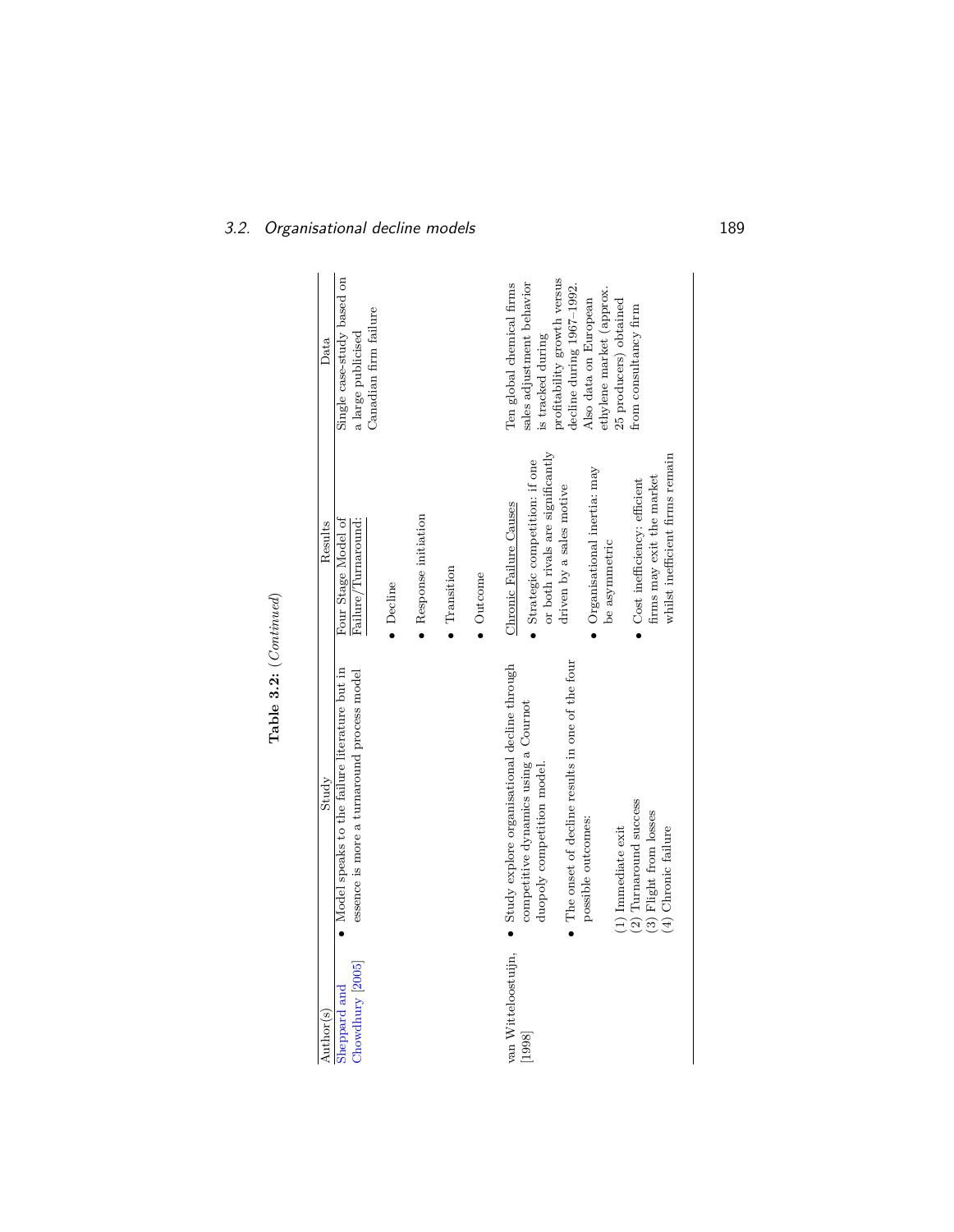stakeholders was conducted [\[Ooghe and DePrijcker,](#page-116-6) [2008\]](#page-116-6). A typology of four types of failure processes were emergent from the analysis of the case-study findings, namely:

- (1) Failure process of an unsuccessful start-up
- (2) Failure process of an ambitious growth company
- (3) Failure process of a dazzled growth company
- (4) Failure process of an apathetic established company

The failure process typologies are strongly related to company maturity and management characteristics. It is viewed that these attributes affect a company's ability to attract finance and also management's ability to deal with environmental changes.

Chowdhury's [\[2002\]](#page-106-6) model mentioned in Table [3.2](#page-26-0) was one of the multiple frameworks derived from a literature analysis [\[Weitzel and](#page-124-3) [Jonsson,](#page-124-3) [1989,](#page-124-3) [Richardson et al.,](#page-118-2) [1994\]](#page-118-2). However the author's proceeding paper, [Sheppard and Chowdhury](#page-120-2) [\[2005\]](#page-120-2), did attempt to embed the model in a degree of empiricism by testing it as a failure process model. 'T. Eaton Company Ltd.', a once successful but ultimately failed Canadian retail giant merchandising firm was the subject of this study, its surviving counterparts Hudson's Bay Company and Canadian Tire were also examined as a means of depicting the model as a failure process model and illustrating how industry counterparts overcame similar market pressures successfully. The four-stage model highlights the sequential steps through which an organisation progresses through before reaching organisational death, they posit that it is much easier to halt failure during the first two stages: (1) decline and (2) response initiation, through tactical measures than to reverse it during the last two stages: (3) transition and (4) outcome, when it is deeper entrenched [\[Sheppard and Chowdhury,](#page-120-2) [2005\]](#page-120-2). The authors view a firm's management, its environment and the way both the firm and environment interact, as playing a key role in a company's survival. As such it is argued that unless the downfall of a firm can be attributed to "some sudden, unexpected and extreme external shock" that could not have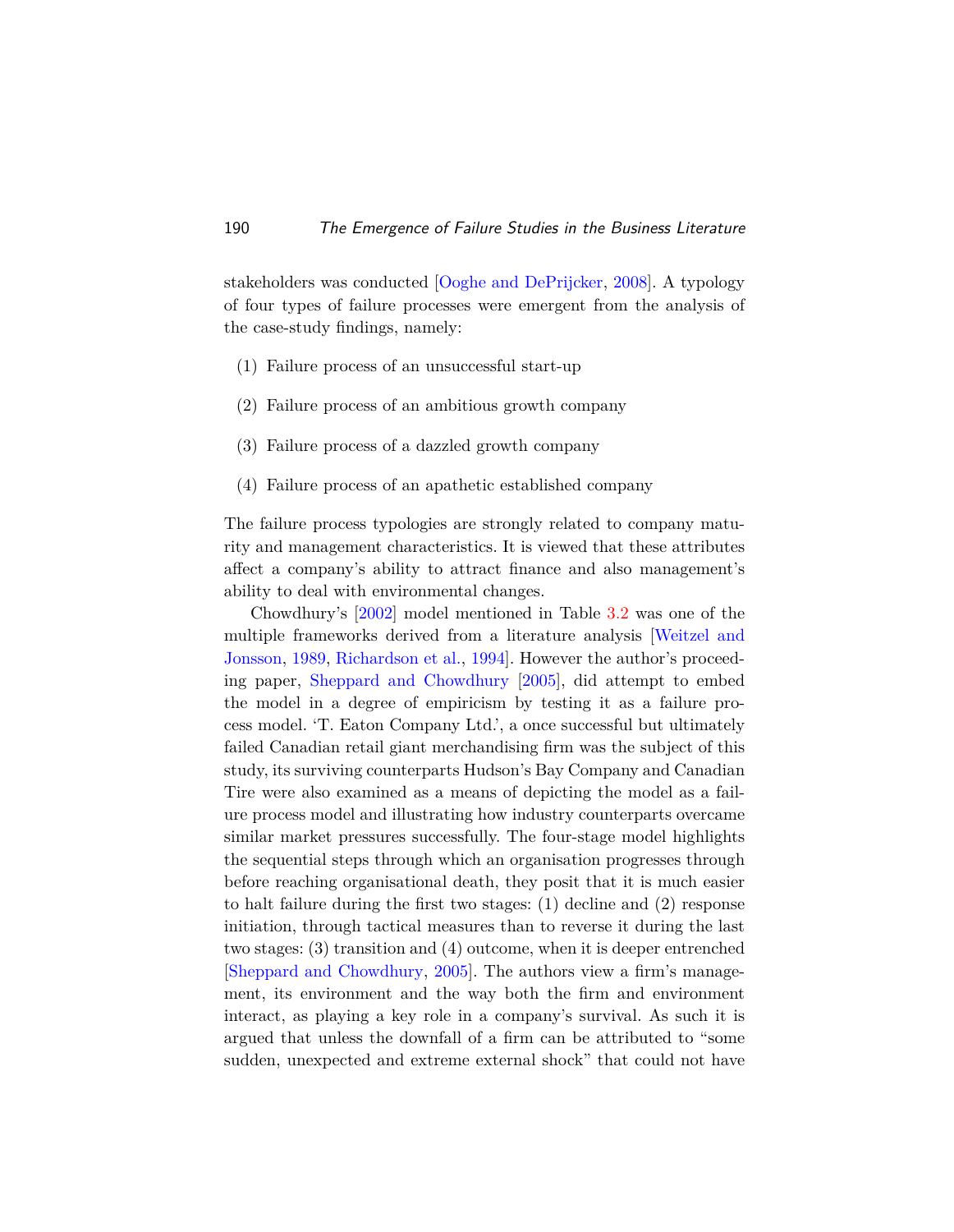### 3.2. Organisational decline models 191

been foreseen, then it could have been avoided [\[Sheppard and Chowd](#page-120-2)[hury,](#page-120-2) [2005,](#page-120-2) p. 241].

Some prominent researchers [\[Argenti,](#page-101-7) [1976,](#page-101-7) [D'Aveni,](#page-107-2) [1989,](#page-107-2) [Laiti](#page-113-4)[nen,](#page-113-4) [1991\]](#page-113-4) argue that not all firms enter a failure process for the same reasons and they do not all approach the downward spiral the same way as characteristics such as age, size, industry and flexibility influence a firm's reactions [\[Ooghe and DePrijcker,](#page-116-6) [2008\]](#page-116-6). Furthermore several studies discuss the need to consider the technological level of the industry [\[Acs and Audretsch,](#page-100-3) [1990,](#page-100-3) [Poutziouris et al.,](#page-117-2) [2000,](#page-117-2) [Madrid-](#page-114-5)[Guijarro et al.,](#page-114-5) [2011\]](#page-114-5). The failure process begins within a firm long before it becomes apparent in the financial accounts. In fact deterioration in the financial accounts is merely a translation of existing fundamental organisational problems that were left unaddressed [\[Weitzel](#page-124-3) [and Jonsson,](#page-124-3) [1989\]](#page-124-3). As [Ooghe and DePrijcker](#page-116-6) [\[2008,](#page-116-6) p. 223] put it, "company failure does not happen overnight". This perspective of failure progressing through separate and predictable stages is taken a step further by [Mellahi](#page-115-4) [\[2005\]](#page-115-4) with the concept of warning signals initiating the pre-failure stage, the signals indicate a forthcoming threat to the company's existence and if they are not spotted and appropriately acted upon by management the firm will begin its journey through the failure process culminating in the company's collapse. Similarly, Weitzel and Jonsson's [\[1991\]](#page-124-4) five-stage model of failure corroborates the view that management inaction can decimate a firm during the initial stages of failure. A perspective offered by van Witteloostuijn (1998) uses a Cournot duopoly model to explore decline through competitive dynamics; it is argued that chronic failure is the result of organizational inertia, strategic competition, and cost inefficiency. Organisational inertia is potentially asymmetric; an increase in profitability is concomitant with "an upward adjustment of sales, whereas a decline in profitability is not associated with a downward adjustment of sales volume" (van Witteloostuijn, 1998, p. 517). Furthermore, with regards to efficiency the argument put forth by van Witteloostuijn (1998) posits that if demand declines, efficient firms may decide to exit first whilst inefficient firms stay in the market. And finally it is argued that strategic competition may lead to chronic failure even when demand is favourable,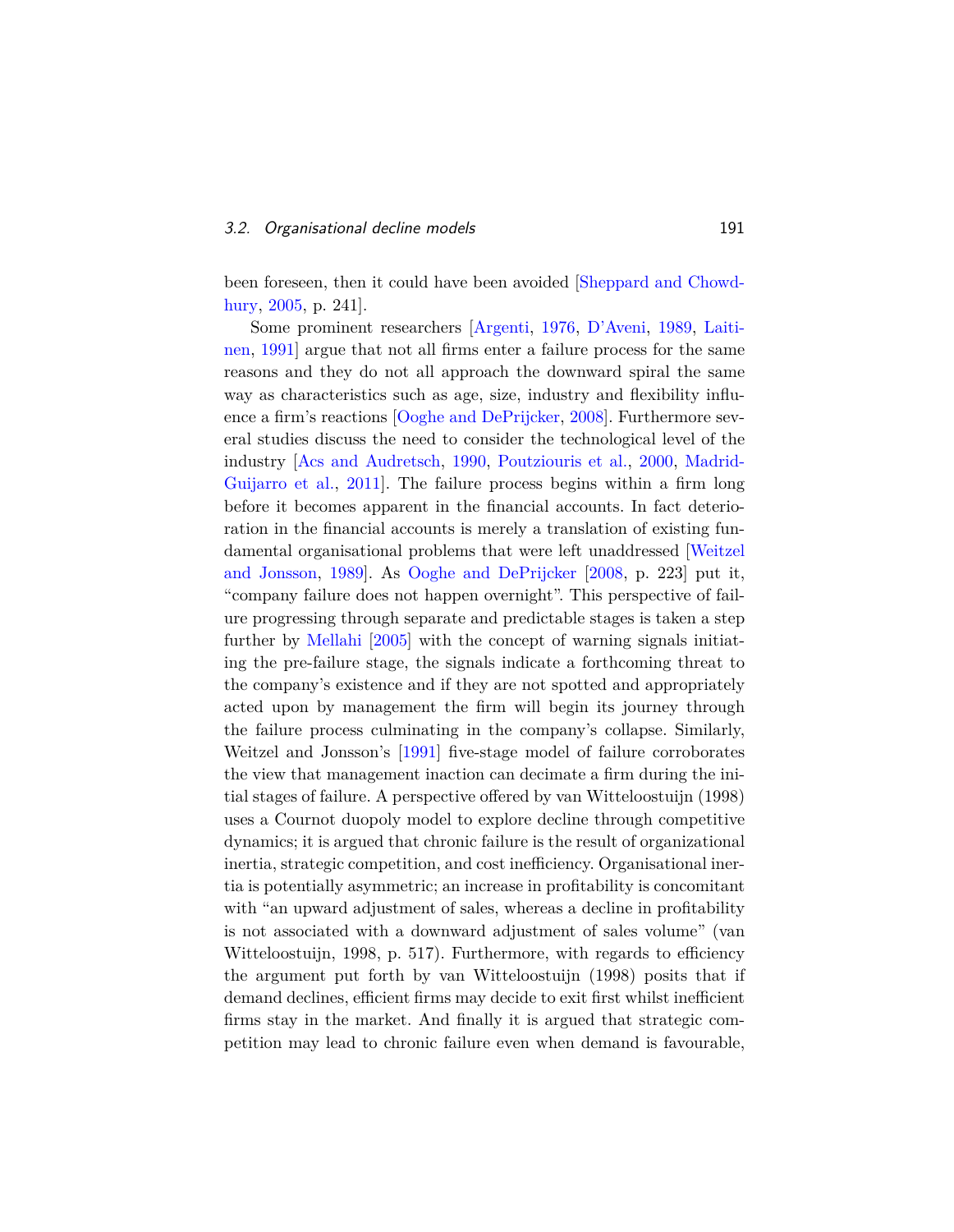if one or both rivals are driven by a sales motive (van Witteloostuijn, 1998).

#### **3.2.1 The time dimension of failure**

Organisational decline models illustrate that failure is unlikely to be a sudden occurrence and more often is a direct result of a destructive chain of unchecked events. Finding a solution for this chain of events is time dependent — the sooner management realise what is going wrong and take steps to fix the problem, the better the firm's chances of survival. Identifying the onset of failure is particularly important when changes in performance are gradual as 'a serious response is never triggered, or at least not until it is too late to respond', a reactive approach by management is not a good strategy to adopt when trying to combat failure [\[Chowdhury and Lang,](#page-106-7) [1993,](#page-106-7) p. 9]. However the actions management takes to remedy a situation will greatly depend on the firm's antecedent events or outcomes [\[Dillon and Tinsley,](#page-107-3) [2008\]](#page-107-3). When changes in performance are gradual the required response from management to reverse the decline is seldom triggered; at least not until the firm's performance has dissipated to such a degree that even the most effective action is unlikely to rescue the firm [\[Chowdhury and Lang,](#page-106-7) [1993\]](#page-106-7). Each stage of the failure process is characterised by different symptoms however this is not adequately reflected by prediction models which assumes that all firms follow a uniform failure process [\[Ooghe](#page-116-6) [and DePrijcker,](#page-116-6) [2008,](#page-116-6) [Balcaen and Ooghe,](#page-102-3) [2006\]](#page-102-3). It is for these reasons that there has been a shift in focus towards qualitative methods as a means of truly understanding business failure in recent years [\[Khelil,](#page-112-1) [2016,](#page-112-1) [Cope,](#page-106-0) [2011,](#page-106-0) [Singh et al.,](#page-120-4) [2015,](#page-120-4) [Byrne and Shepherd,](#page-104-0) [2015,](#page-104-0) [Man](#page-114-0)[tere et al.,](#page-114-0) [2013\]](#page-114-0). For some businesses the progression of the process towards failure is inevitable and irreversible; it occurs in spite of, or indeed because of, an individual trying to reverse the downward spiral towards closure [\[Cardon et al.,](#page-105-1) [2005\]](#page-105-1). In such instances charting the repercussions of the failure experience is insightful as different failure experiences can result in very different outcomes [\[Thorne,](#page-122-4) [2000,](#page-122-4) [Wiesenfeld et al.,](#page-124-5) [2008\]](#page-124-5). The consequences of failure on the individual are explored in greater depth later in this monograph.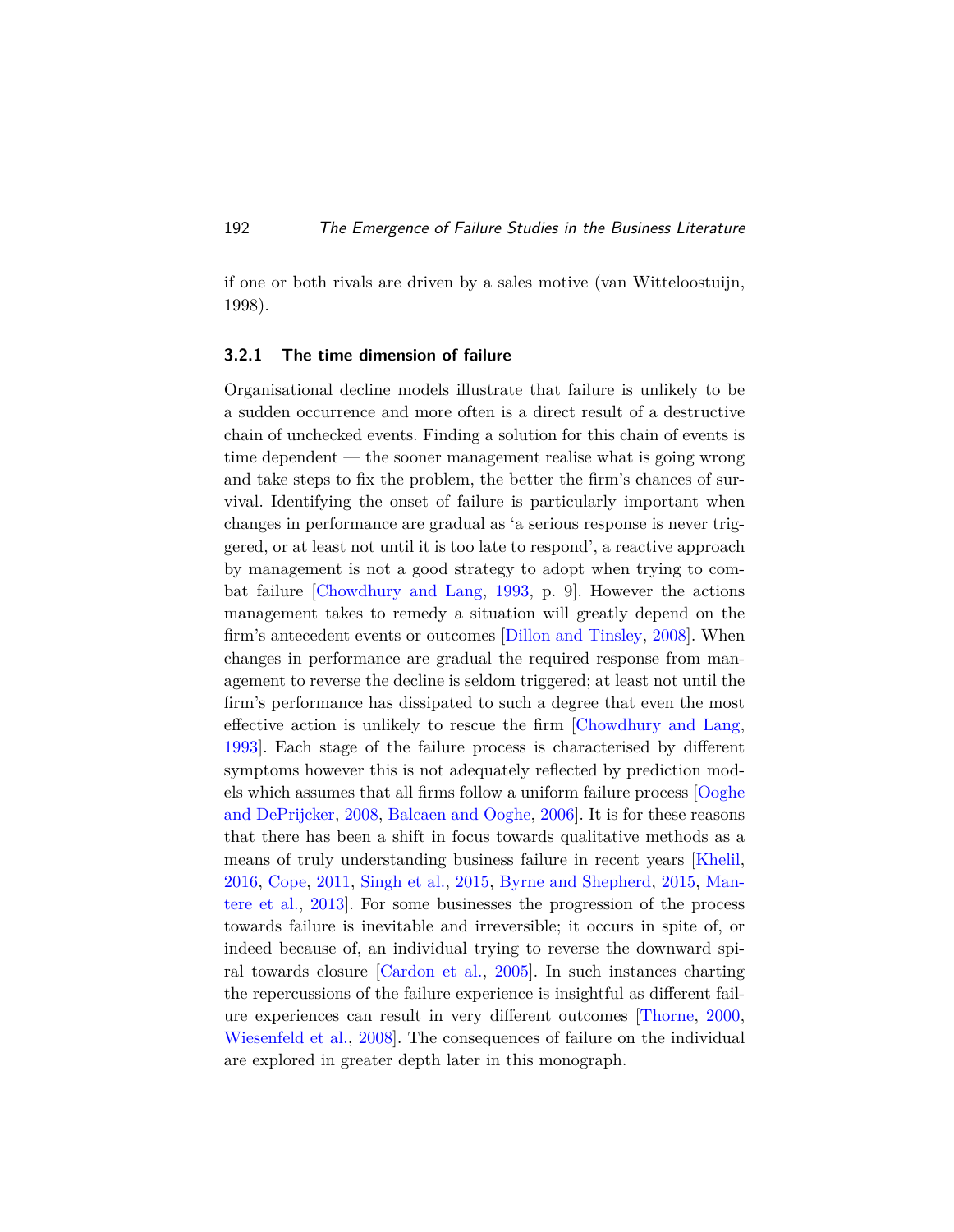## <span id="page-33-0"></span>**3.3 The internal/external debate**

As research on business failure became more sophisticated the variety of factors regarded as contributing to failure became increasingly complex; typically they are divided into external factors and internal factors. External factors refer to causes in the environment whilst internal factors pertain to causes within the firm. The debate stems around a nature and nurture perspective similar to an embedded analogy within the field of sociology. The analogy compares formal social systems, such as organisations, with biological organisms [\[Katz and Kahn,](#page-112-6) [1966,](#page-112-6) [Han](#page-110-2)[nan and Freeman,](#page-110-2) [1977,](#page-110-2) [Whittaker et al.,](#page-124-6) [1973\]](#page-124-6). According to [Ormerod](#page-117-3) [\[2005\]](#page-117-3) the fundamental difference between biological evolution and firm evolution is that organisations are run by individuals ideally acting in a strategic manner with the intention of becoming increasingly fit for survival, whereas the evolutionary process of the biological species cannot be planned. At one end of the spectrum is a "full information, rational maximising agent of conventional economics" and at the other is an "agent possessed of no cognitive ability whatsoever, with no information and no way to analyse it usefully" [\[Ormerod,](#page-117-3) [2005,](#page-117-3) p. 141]. Yet both organisational entities and biological species struggle against extinction despite their divergent approaches to life. The term 'milieu' has been employed to refer to conditions external to an organisational unit over which individuals in the unit have little control [\[Ulrich,](#page-123-3) [1987\]](#page-123-3).

This contrasting approach to existence which usually, ultimately ends in the same fate of extinction has ignited a debate in the field of organisational management theory, whereby firms fail due to being a victim of nurture (i.e. the 'full information, rational maximising agent of conventional economics' makes poor decisions which ultimately result in the downfall of the firm) or nature (i.e. the agent possessed of 'no cognitive ability whatsoever, with no information and no way to analyse it usefully' falls victim to its environment — [Ormerod,](#page-117-3)  $2005$ , p. 141). Whilst this example displays an overly simplistic view of the competing schools of thought, it succeeds in communicating the expansive spectrum of opinion. On one side there are classical industrial organisation (IO) and organisation ecology (OE) academics who assume a deterministic role of the environment, basically arguing that it is exogenous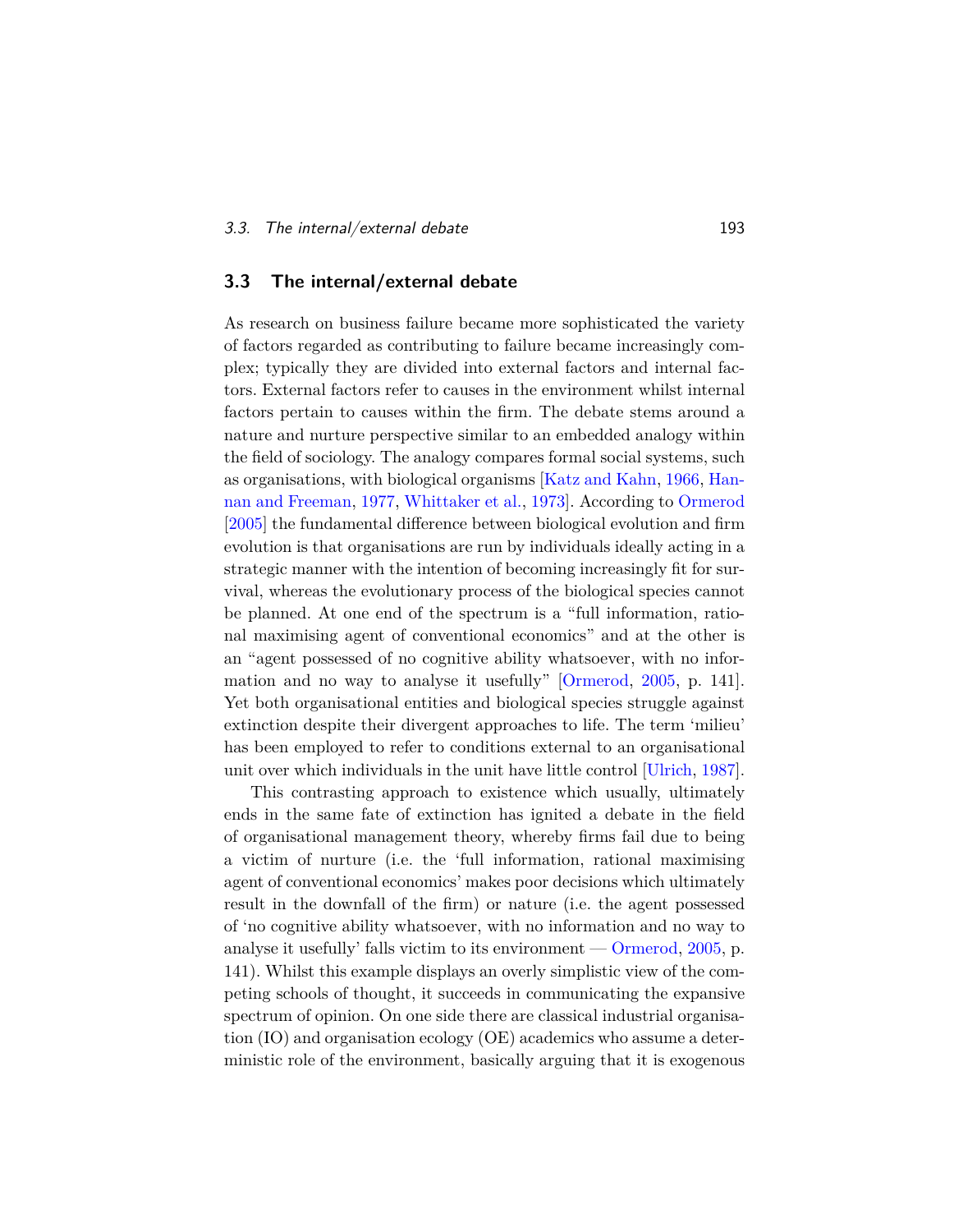factors which have the most effect on a firm's chances of survival. Whilst the organisational studies (OS) and organisational psychology (OP) approach takes a voluntaristic outlook, whereby managers are the main decision makers within a firm therefore their decisions and perceptions greatly affect the firm and thus management is the fundamental cause of firm collapse [\[Mellahi and Wilkinson,](#page-115-5) [2004\]](#page-115-5). Each comprising differing assumptions and theories as detailed in Table [3.3,](#page-35-0) which depicts a clear distinction between both the internal and external factors which impact upon the performance of a firm [\[Kotha and Nair,](#page-113-5) [1995,](#page-113-5) [Hansen](#page-110-3) [and Wernerfelt,](#page-110-3) [1989\]](#page-110-3). The deterministic approach will be discussed further in the following section and then the voluntaristic approach will be examined.

### **3.3.1 The deterministic school of thought**

The deterministic perspective of business failure posits that industry is more significant than the firm. Failure, according to determinists, is "caused by external factors over which management has little or no control" [\[Mellahi and Wilkinson,](#page-115-5) [2004,](#page-115-5) p. 22]. The Industrial Organisation (IO) and Organizational Ecology (OE) school of thought are two such perspectives that encapsulate the deterministic view.

#### **3.3.1.1 Industrial organisation perspective**

The IO perspective is grounded in economics. It is concerned with the environmental conditions within which firms operate and also how firms interact and behave in the marketplace. There is no internal approach taken by the IO perspective as it is predominantly concerned with a particular industry as a whole and also competitor's interactions within industry rather than individual outlooks. It is a perspective which is "underpinned by the Schumpeterian thesis of creative destruction", whereby jolts in the external environment result in waves of organisational failure [\[Mellahi and Wilkinson,](#page-115-5) [2004,](#page-115-5) p. 23; [Schumpeter,](#page-119-3) [1942\]](#page-119-3). IO scholars have identified some interesting results to warrant serious consideration of the perspective as a valid system for industrial studies. It has been found that the "ranking of industries by concentration level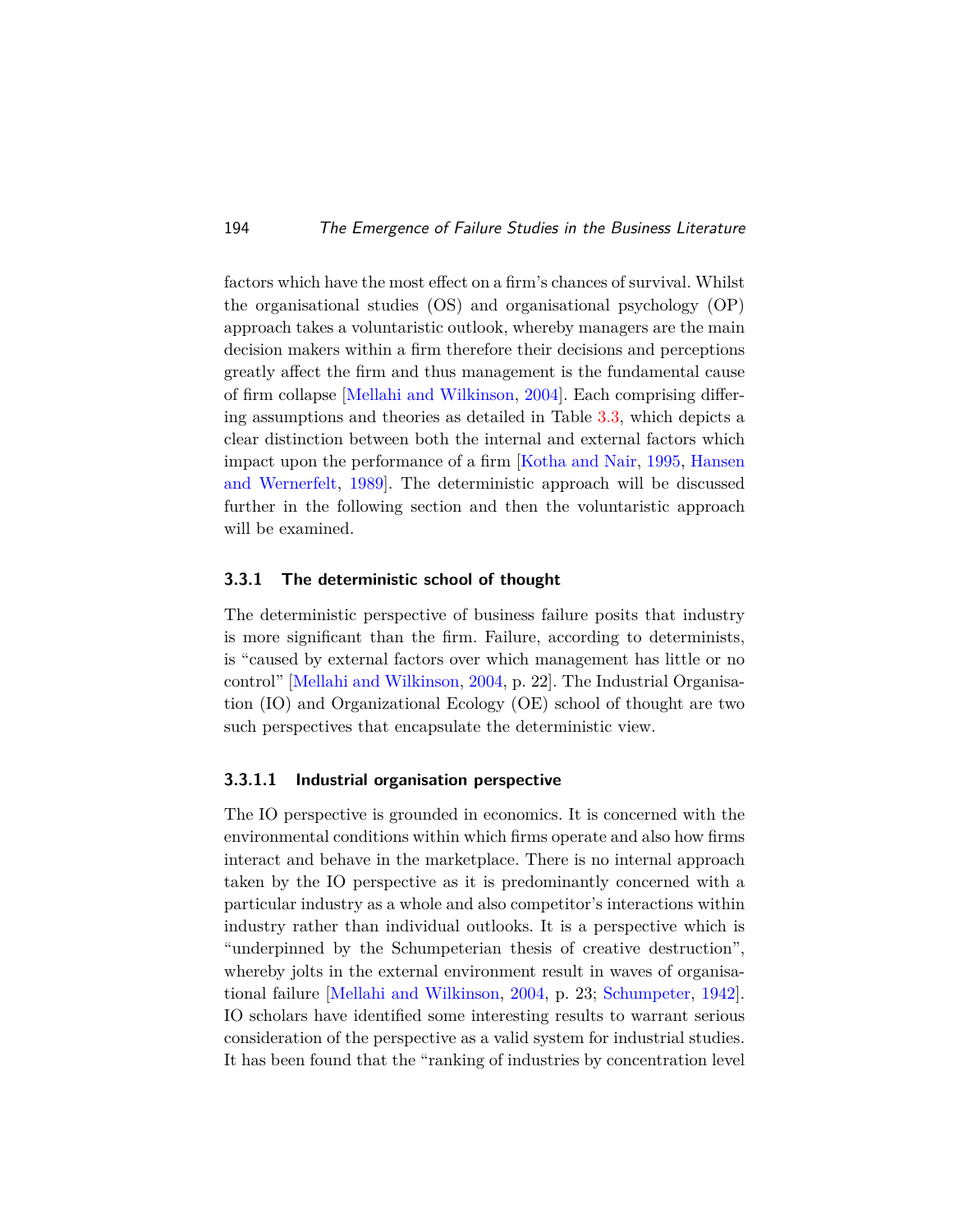## <span id="page-35-0"></span>3.3. The internal/external debate 195

**Table 3.3:** Voluntaristic and deterministic schools of thought.

|                          | Nature/deterministic                                                                                                                                                                                                                         | Nurture/voluntaristic                                                                                                                                                                                                           |
|--------------------------|----------------------------------------------------------------------------------------------------------------------------------------------------------------------------------------------------------------------------------------------|---------------------------------------------------------------------------------------------------------------------------------------------------------------------------------------------------------------------------------|
| Theoretical              | • Industrial Organisation                                                                                                                                                                                                                    | • Organisation Studies                                                                                                                                                                                                          |
| origins                  | Organisation Ecology                                                                                                                                                                                                                         | Organisational<br>Psychology                                                                                                                                                                                                    |
| Premise                  | Organisations are<br>embedded in their<br>environments therefore<br>external factors have<br>more explanatory power<br>than firm level factors.<br>Management has little or<br>no control over external<br>factors, thus causing<br>failure. | Who makes the decision<br>is regarded as being<br>more important than the<br>external context within<br>which the decision is<br>made.<br>Failure is linked to<br>internal inadequacies in<br>dealing with external<br>threats. |
| Failure is<br>caused by: | Demographic,<br>technological, regulatory<br>and economic changes.<br>Also changes in<br>consumer tastes, cyclical<br>decline in demand,<br>increased competition,<br>technological<br>uncertainty.                                          | Management's<br>perception of a situation,<br>their motivations,<br>feelings, and experiences<br>all influence whether<br>they respond to<br>organisational crises<br>appropriately or not.                                     |
| Key authors              | Aldrich [1979], Boone<br>and van Witteloostuijn<br>$[1995]$ , Sutton $[1991]$ ,<br><b>Hannan</b> and Freeman<br>$[1977]$                                                                                                                     | Hambrick and Mason<br>[1984], Finkelstein<br>$[2005]$ , Ooghe and<br>DePrijcker [2008],<br>Hambrick [2007]                                                                                                                      |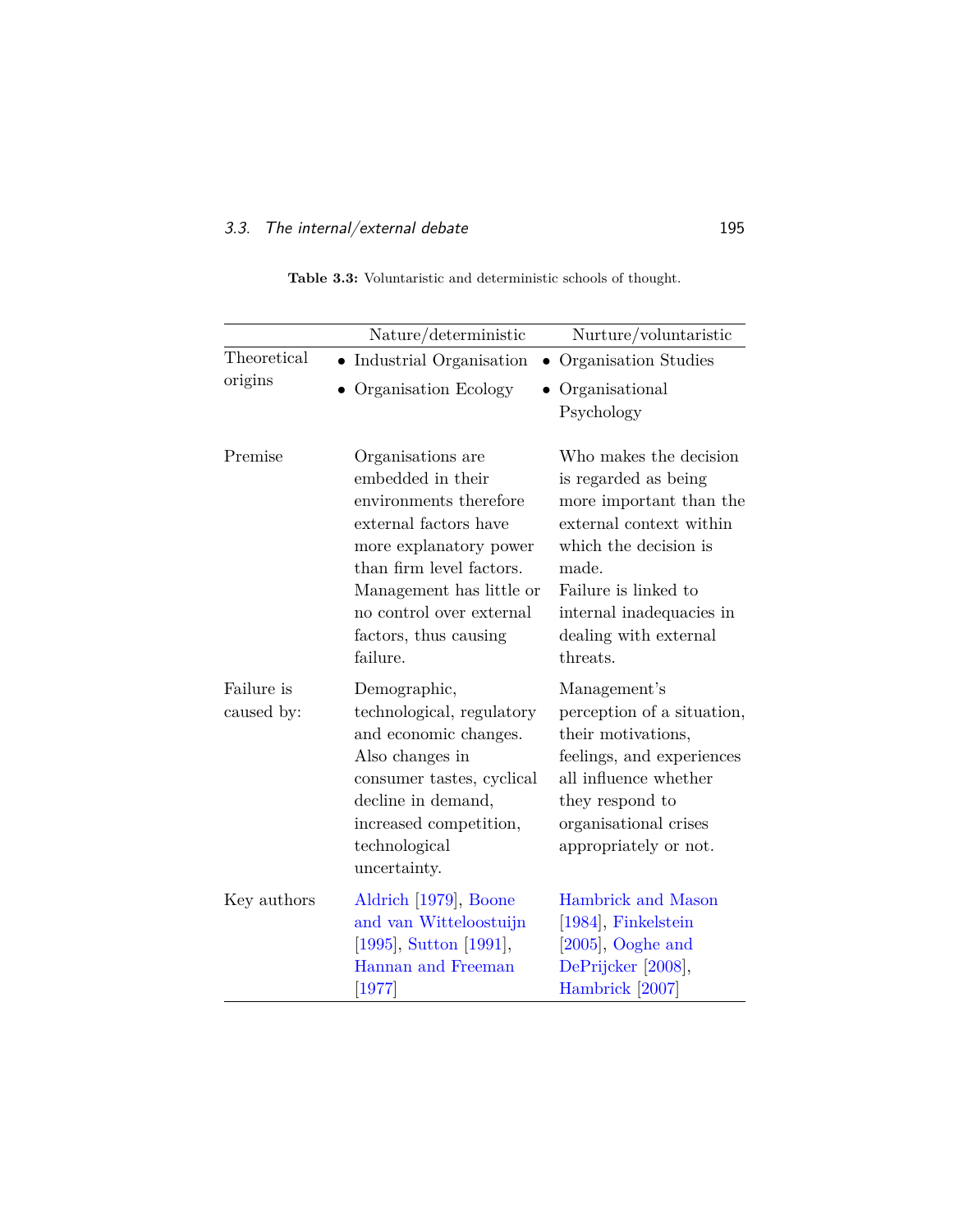tends to be closely similar from one country to another: an industry that is dominated by a handful of firms in one country is likely to be dominated by a handful of firms elsewhere too" [\[Sutton,](#page-121-0) [1991,](#page-121-0) p. 3]. Additionally a study by [Dunne et al.](#page-107-0) [\[1988\]](#page-107-0) highlighted that although entry and exit patterns differ considerably across industries, a high degree of correlation exists between entry and exit rates across industries and the variances in industry entry and exit patterns persist over time. Thus it can be deduced from these findings "that substantial, systematic heterogeneity exists between organisational populations and that some underlying characteristics of industries strongly constrain equilibrium structures" [\[Boone and van Witteloostuijn,](#page-104-0) [1995,](#page-104-0) p. 276].

Three underlying assumptions reflect the IO perspective: First, the external environment imposes pressure and constraints on firms' strategies, which can lead to failure. Secondly, it is assumed that a similar strategy is pursued by most firms operating in the same industry, or within a certain segment of the industry. Thirdly, decision makers in organisations are assumed to be rational agents acting in the firms' best interests and thus failure could not be caused by them alone [\[Mel](#page-115-0)[lahi and Wilkinson,](#page-115-0) [2004,](#page-115-0) [Arthurs et al.,](#page-102-0) [2008\]](#page-102-0). According to the IO literature the primary causes of business failure stem from changes in consumer tastes, cyclical demand declines, increased competitive forces and turbulent demand structures due to low switching barriers for core customers [\[Baum and Singh,](#page-103-0) [1994,](#page-103-0) [Sheppard,](#page-120-0) [1995,](#page-120-0) [Mellahi and Wilkin](#page-115-0)[son,](#page-115-0) [2004\]](#page-115-0). Other factors cited as influencing the lifespan of firms result from factors such as technological change, economic change, regulatory change and demographic change [\[Scott,](#page-119-0) [1992,](#page-119-0) [Anderson and Tushman,](#page-101-0) [2001\]](#page-101-0). In recent years technological uncertainty is a prominent concern for many industries, it is at its height when one technological regime replaces another, yet it is unclear which variant of the new technology will become the industry's accepted norm Tushman and Rosenkopf, [1992,](#page-122-0) [Anderson and Tushman,](#page-101-0) [2001\]](#page-101-0). Technological change has the power to overturn existing industry structures and in keeping with Schumpeterian tradition interims of intensive change and technological progress alternate with periods of relative stability and incremental advance [\[Anderson and Tushman,](#page-101-0) [2001\]](#page-101-0).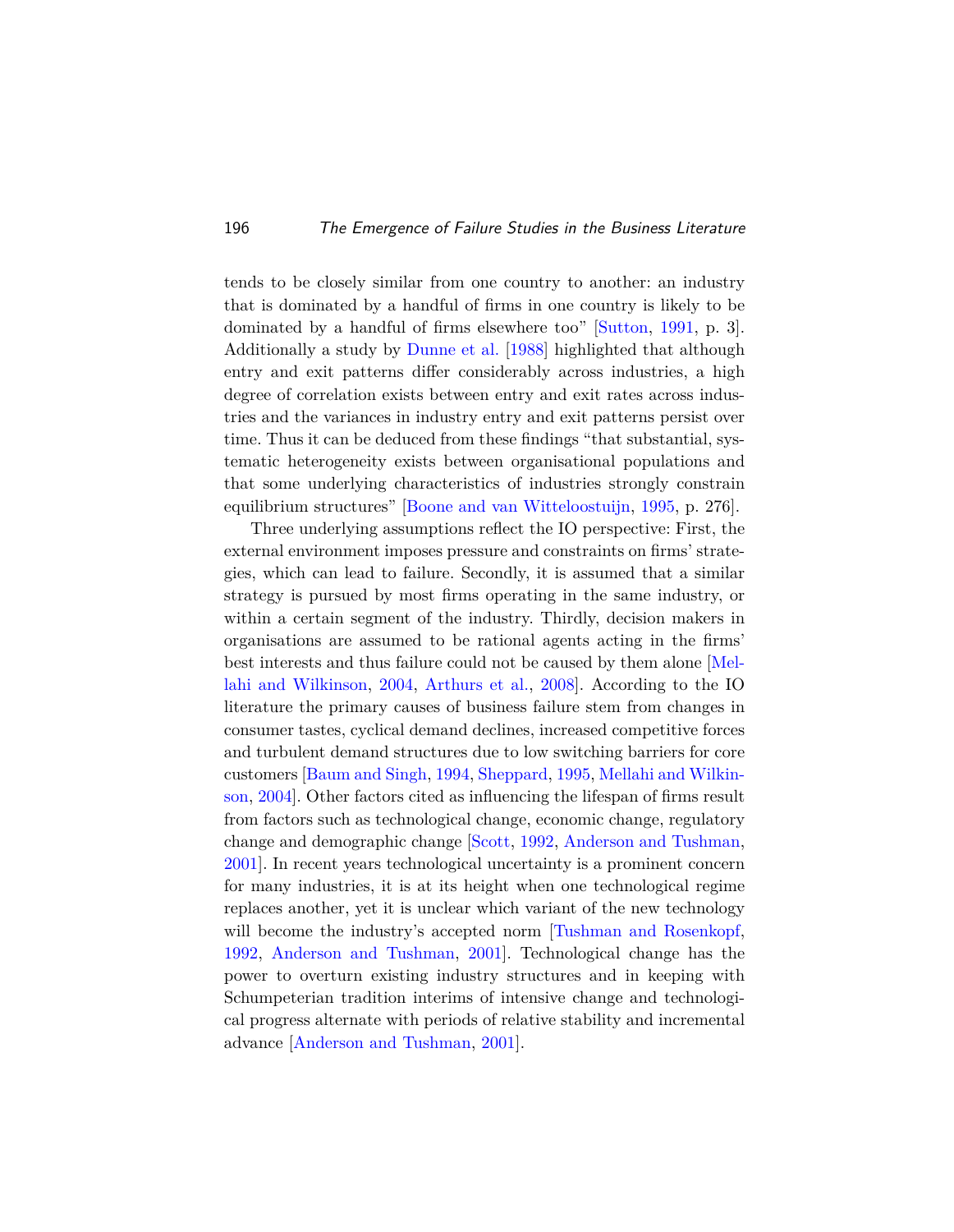## 3.3. The internal/external debate 197

The relationship between organisations and the environment can be explained by three factors: munificence, complexity and dynamism [\[Dess and Beard,](#page-107-1) [1984\]](#page-107-1). Munificence refers to the availability of resources and complexity pertains to the complex linkages both within a firm and between a firm and its external networks [\[Dess and](#page-107-1) [Beard,](#page-107-1) [1984\]](#page-107-1). IO scholars suggest an adverse relationship between the availability of resources and the organisational mortality rates and a positive correlation between environmental complexity and the organisational mortality rate [\[Anderson and Tushman,](#page-101-0) [2001\]](#page-101-0). Dynamism refers to unpredictability and an absence of pattern, it is an uncertainty that results in the "inability to predict or foresee" [\[Anderson](#page-101-0) [and Tushman,](#page-101-0) [2001,](#page-101-0) p. 683]. In unpredictable environments success can be fragile rather than enduring and a higher proportion of firms survive because they are lucky, not because they are good [\[Barnett](#page-102-1) [and Hansen,](#page-102-1) [1996\]](#page-102-1). Learning curves are shallower and the turbulence may lead to entrepreneurs revising their expectations, consequently this may require individuals to unlearn lessons of the past [\(Hedberg,](#page-111-0) [1981](#page-111-0) as cited in [Anderson and Tushman,](#page-101-0) [2001\)](#page-101-0).

The arguments presented by the industrial organisation researchers regard the marketplace within which a firm is operating, as the key influencer of a firm's chances of survival and success. As such external market forces such as cyclical demand declines and turbulent demand structures are regarded as having more impact on a firm's wellbeing than the manner in which a firm is managed [\[Sheppard,](#page-120-0) [1995\]](#page-120-0). Another facet in the deterministic school of thought is organisational ecology; this perspective also posits that external factors are more influential than internal factors when it comes to firm survival however it is underpinned by a different set of arguments [\[Dess and Beard,](#page-107-1) [1984\]](#page-107-1).

#### **3.3.1.2 Organisational ecology perspective**

The OE perspective regards organisations as entities that react slowly to changes in the environment and as such are characterised by structural inertia [\[Hannan and Freeman,](#page-110-0) [1977\]](#page-110-0). As organisations are required to be reliable and accountable for their actions organisational structures that guide day-to-day activities need to be highly reproducible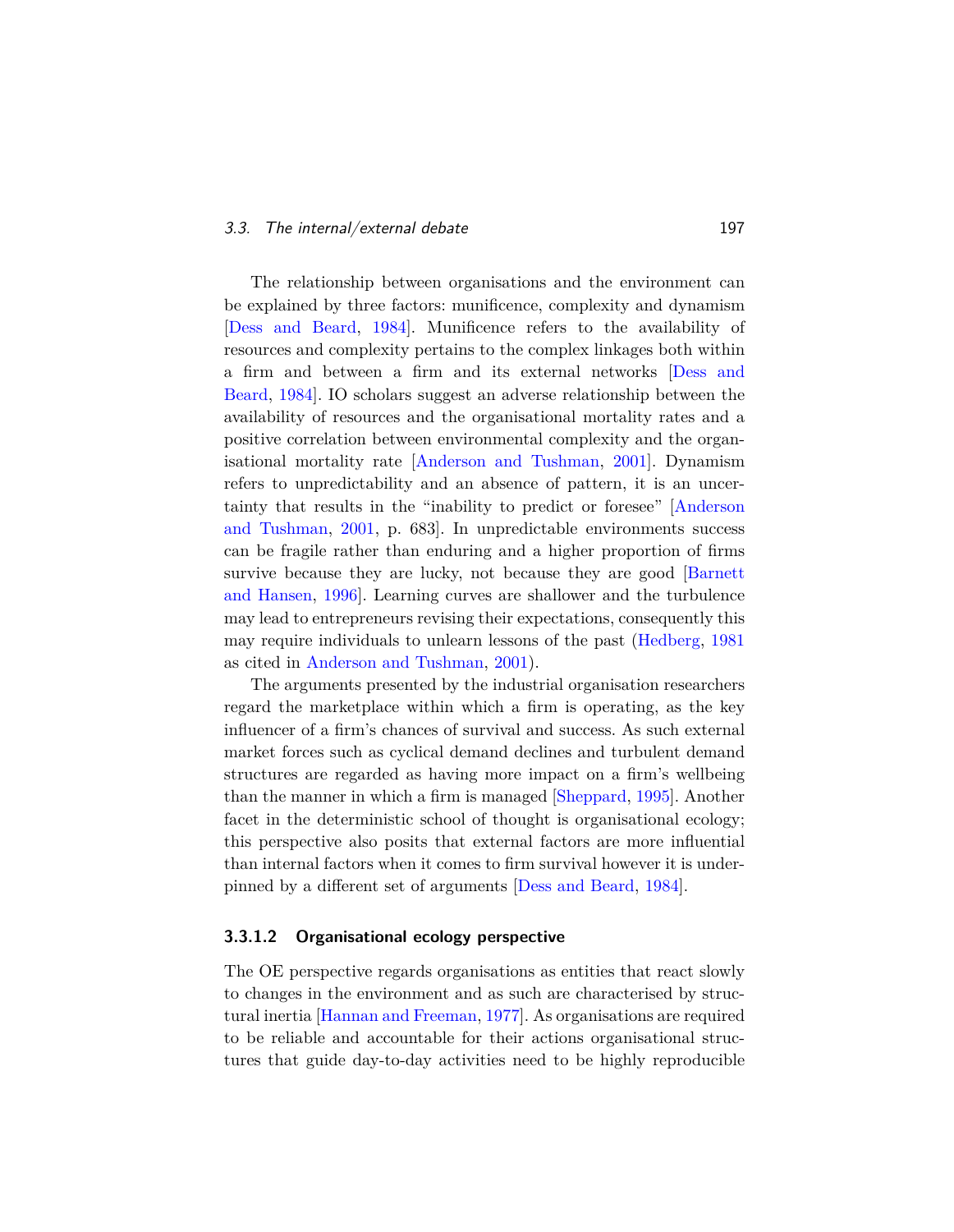and dependable, thus rules and regulations that ensure reliability and accountability must remain in place and actions with a stable process blueprint will be chosen over a less controllable action in an effort to ensure consistency and stability [\[Boone and van Witteloostuijn,](#page-104-0) [1995\]](#page-104-0). As such organisational dissolution, according to an organisational ecologist, occurs when an organisation "ceases to carry out the routine actions that sustain its structure, maintain flows of resources, and retain the allegiance of its members" [\[Freeman et al.,](#page-109-0) [1983,](#page-109-0) p. 694]. The premise of OE is one that believes organisations require a high degree of structural inertia and this is a criterion for survival [\[Hannan](#page-110-1) [and Freeman,](#page-110-1) [1984\]](#page-110-1). Structural inertia is derived from internal structural arrangements and environmental constraints, however it specifically refers to the core characteristics of an organisation [\[Hannan and](#page-110-0) [Freeman,](#page-110-0) [1977\]](#page-110-0). The organisations environment generally negatively evaluates adaptations to the core of an organisation, whereas changes in the periphery are usually positively evaluated [\[Hannan and Free](#page-110-1)[man,](#page-110-1) [1984\]](#page-110-1). The main purpose of organisational ecology is "to understand the mutual interactions within and among the populations and communities comprising organisational ecosystems and the mechanisms and processes underlying their growth, regulation and decline" [\[Baum](#page-103-0) [and Singh,](#page-103-0) [1994,](#page-103-0) p. 5]. The main components considered important by organisational ecologists are organisational age [\[Stinchcombe,](#page-121-1) [1965,](#page-121-1) [Henderson,](#page-111-1) [1999\]](#page-111-1); organisation size [\[Barnett and Amburgey,](#page-102-2) [1990,](#page-102-2) [Hambrick and D'Aveni,](#page-110-2) [1988\]](#page-110-2); population density [\[Hannan and Free](#page-110-3)[man,](#page-110-3) [1988\]](#page-110-3) and industry life cycle [\[Balderston,](#page-102-3) [1972;](#page-102-3) [Agarwal and](#page-100-0) [Sarkar,](#page-100-0) [2002\]](#page-100-0). The last factor posits that firms follow a predefined sequence independent of firms' strategies and managements whereby organisational failure is a natural irreversible phenomenon inherent to efficient market operation [\[Klepper,](#page-113-0) [1997\]](#page-113-0).

Another facet of OE is niche width theory [\[Hannan and Freeman,](#page-110-0) [1977\]](#page-110-0), this focuses on environmental variability as a means of explaining differential survival rates, first the specialist, which possesses few slack resources and concentrates on exploiting a narrow range of customers, and secondly, the generalist, which appeals to the mass market and exhibits tolerance for more varied environments. Generalists drive out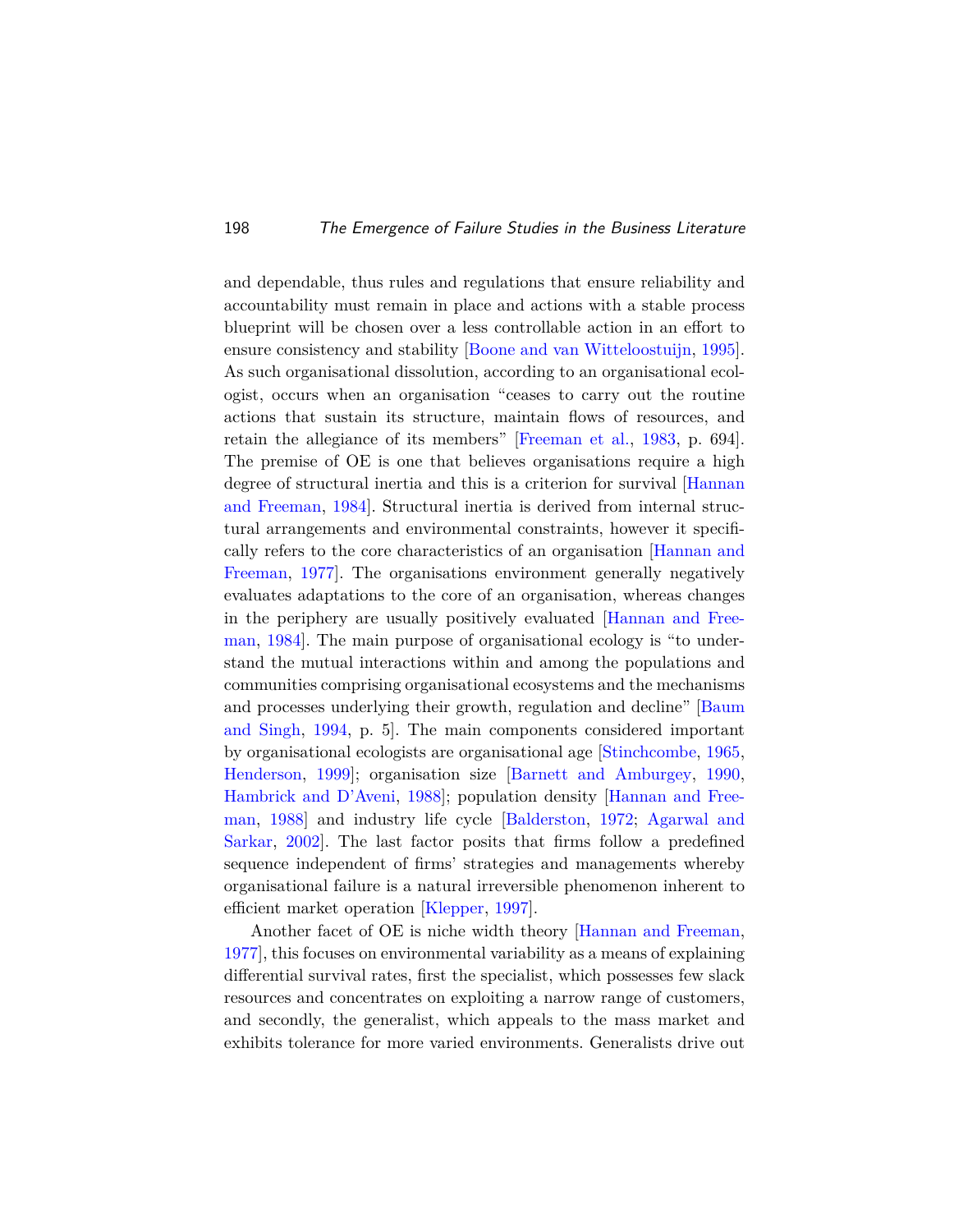## 3.3. The internal/external debate 199

specialists in fluctuating environments, and the reverse is true in stable environments [\[Hannan and Freeman,](#page-110-4) [1989\]](#page-110-4). Overall the OE perspective is built on population density dependence logic [\[Hannan and Freeman,](#page-110-4) [1989\]](#page-110-4), this views organisational mortality rates to be dependant on the total number of firms within the relevant population. A U-shaped relationship is suggested between density and failure, organisational mortality starts high and falls as legitimacy increases, it then begins it rise again as competition increases [\[Hannan and Freeman,](#page-110-3) [1988\]](#page-110-3). The aforementioned determinants relied upon by OE demonstrate the overwhelming support for the perspective that organisations are essentially embedded within their environments and as such environmental factors have more influence than organisational factors. It is argued that as environments change faster than organisations, the performance of the firm is dictated by the environment within which it operates rather than the firm's strategic choice [\[Mellahi and Wilkinson,](#page-115-0) [2004\]](#page-115-0). Organisational ecologists have accumulated a wealth of empirical evidence from a diverse range of organisational settings however a trade-off has been favoured to the extent that generality of theories has been sacrificed for precision and realism [\[Singh,](#page-120-1) [1993\]](#page-120-1). Another fundamental weakness in the perspective stems from the fact that the hard data gathered such as firm size, age and density reveal little about the theoretical explanations underlying the empirical regularities.

The deterministic perspective of strategy formulation argues that firms should adapt to their environments because characteristics of the environment favour particular strategies over others. Also if chances of survival are low for a certain variant it does not mean that organisations in this industry are destined to fail rather that the ability of management to change the organisation is of particular importance. It has been argued that OE approaches do not relinquish individuals from responsibility over their organisations' success, regardless of rather their actions are intelligent or foolish, planned or improvised, individuals do exert influence over organisations' future [\[Baum and Amburgey,](#page-103-1) [2002\]](#page-103-1). However in times of uncertainty and ambiguity, severe constraints are placed on the ability of bounded rational individuals to consistently conceive and implement changes that improve organizational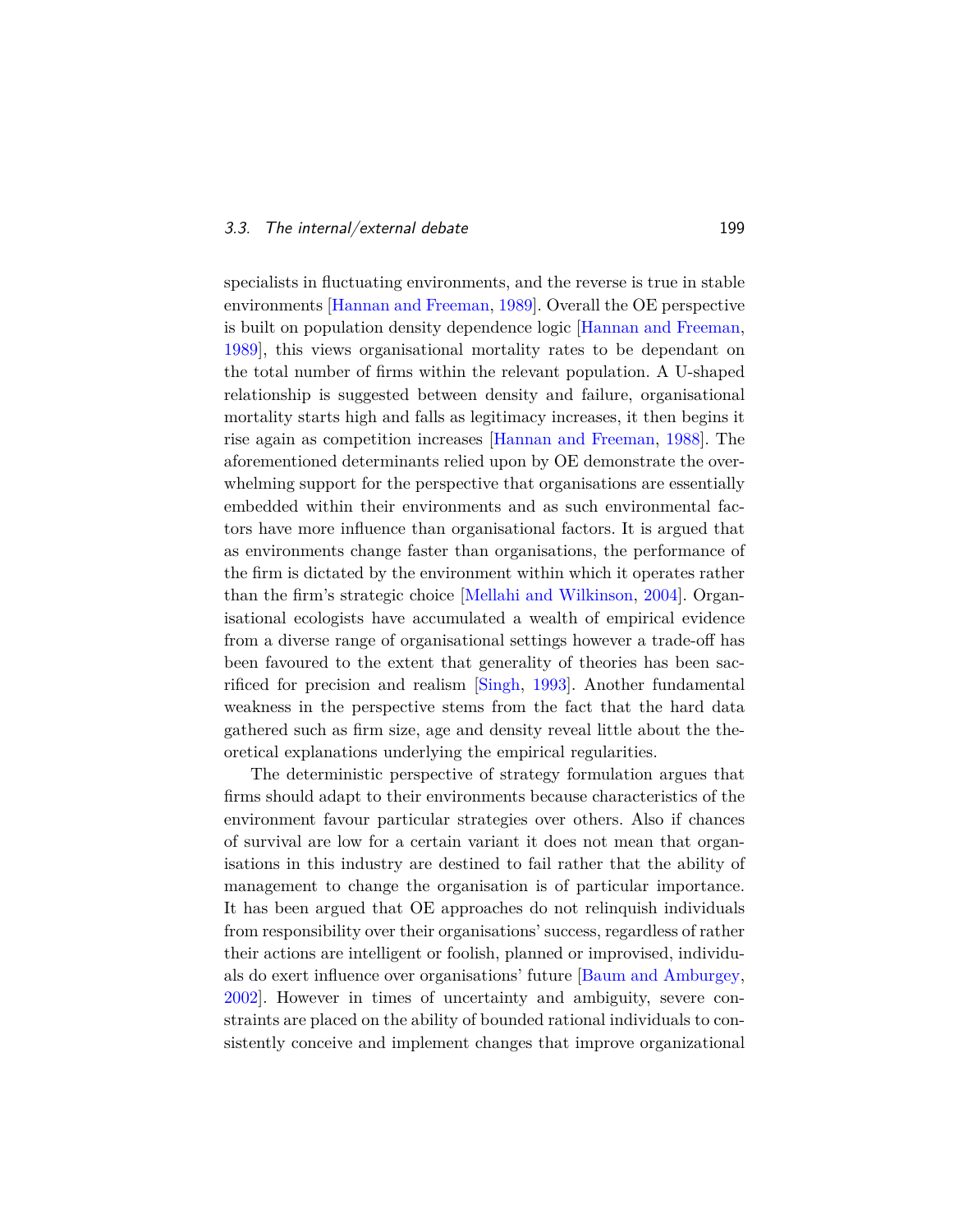success and survival chances in the face of competitive forces [\[Baum](#page-103-1) [and Amburgey,](#page-103-1) [2002\]](#page-103-1). Thus, "in a world of high uncertainty, adaptive efforts*. . .*turn out to be essentially random with respect to future value" [\[Hannan and Freeman,](#page-110-1) [1984,](#page-110-1) p. 150]. Environmental determinism was challenged by [Bourgeois](#page-104-1) [\[1984,](#page-104-1) p. 589], who stated that the "strategic decisions made my managers cannot be assumed to be the product of deterministic forces in their environment. Any such assumptions would eliminate the very need for management because it implies that the strategy of an organisation follows more or less automatically from a technical appreciation of its environmental situation. On the contrary, the very nature of the concept of strategy assumes a human agent who is able to take actions that attempt to distinguish one's firm from the competitors". The OI/OE perspective regards external factors as the predominant cause of firm collapse and these factors tend to be out of the control of management and are often dependant on the economy and the decisions of policymakers. The most common external factors are interest rates, the external price environment and inflation, wage costs, declining markets, tax rates, market competition, bad debts and late payments. Presently, the external factors throwing firms into disarray are likely to stem from difficulty in raising capital, low consumer confidence and a decimated global economy due to the financial meltdown.

#### **3.3.2 The voluntaristic school of thought**

The voluntaristic perspective of business failure rejects the assumption that the environmental factors have more explanatory power than firmlevel factors [\[Khelil,](#page-112-0) [2016\]](#page-112-0). It is founded on the belief that management is the main decision maker within a firm, therefore their decisions and perceptions greatly affect the firm and thus management is the fundamental cause of firm collapse [\[Mellahi and Wilkinson,](#page-115-0) [2004\]](#page-115-0). The two perspectives that elucidate the voluntaristic view are organisational studies (OS) and organisational psychology (OP). The central premise of the OS/OP literature is that who makes a decision is more important than the external environment within which the decision is made [\[Mel](#page-115-0)[lahi and Wilkinson,](#page-115-0) [2004\]](#page-115-0). The OS/OP approach views internal factors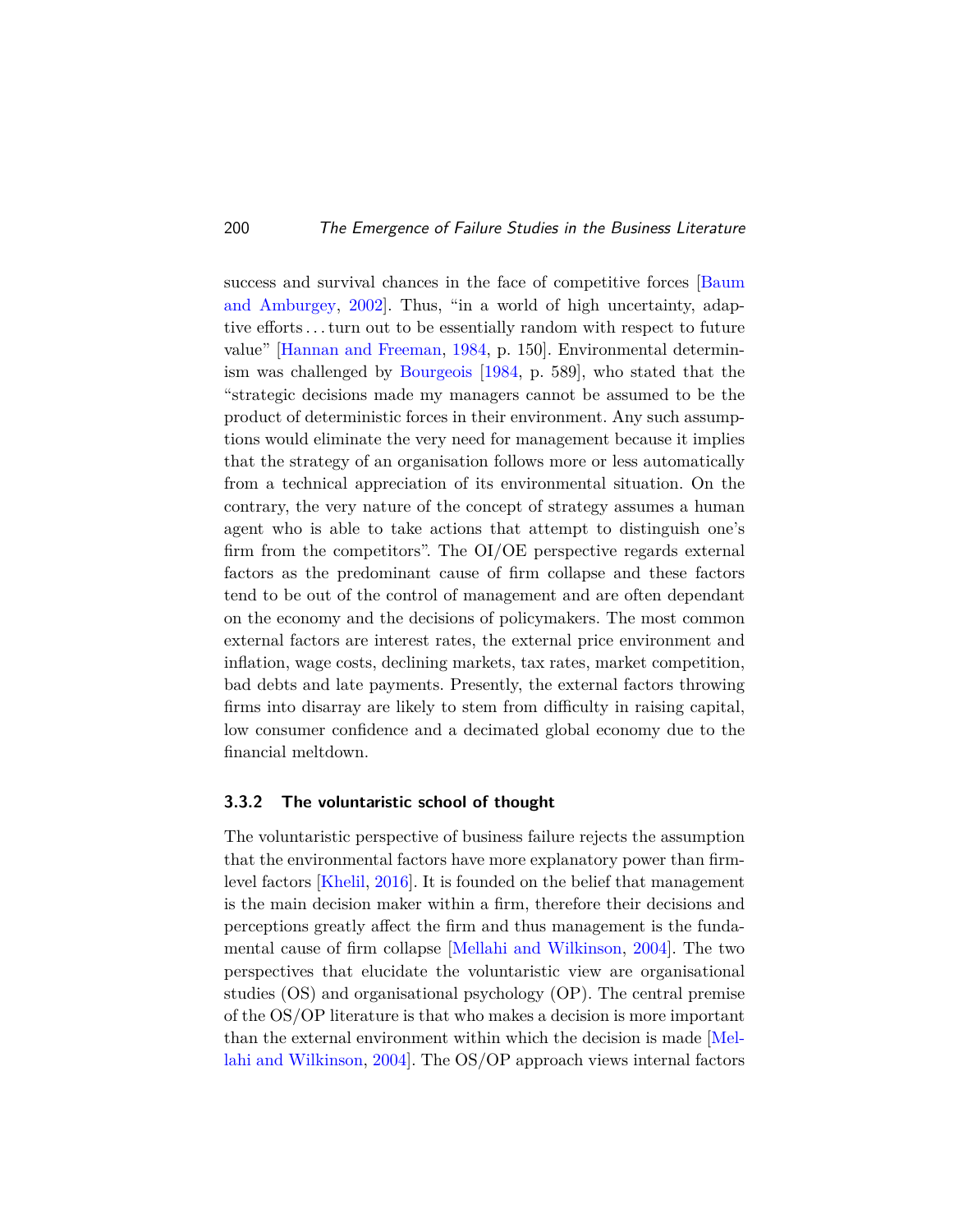## 3.3. The internal/external debate 201

as the main precursors of business failure, and these endogenous factors are unique to the firm in question and vary between companies. Management practices, accounting practices, marketing decisions and financial planning are all examples of internal factors that impact upon a firm's performance. It has been suggested that internal factors have a greater impact on the overall performance of a firm [\[Hansen and Wern](#page-110-5)[erfelt,](#page-110-5) [1989,](#page-110-5) [Fredland and Morris,](#page-109-1) [1976\]](#page-109-1). [\[Malone,](#page-114-0) [2004,](#page-114-0) p. 18] makes reference to research findings discovering that just over 18% of business failures were outside of the control of their leader's. [Ooghe and](#page-116-0) [DePrijcker](#page-116-0) [\[2008,](#page-116-0) p. 237] further reinforce this; they posit that unsuccessful start-ups did not find any threat from its general environment, except in recessionary times. Much of the internal research identifies causes that collectively represent 'bad management' as the primary root of business collapse [\[Kennedy,](#page-112-1) [1985,](#page-112-1) [Haswell and Holmes,](#page-110-6) [1989;](#page-110-6) [Hambrick and D'Aveni,](#page-110-7) [1992;](#page-110-7) [Chowdhury and Lang,](#page-106-0) [1993,](#page-106-0) [Beaver and](#page-103-2) [Jennings,](#page-103-2) [2005,](#page-103-2) [Finkelstein,](#page-108-0) [2005,](#page-108-0) [Ooghe and DePrijcker,](#page-116-0) [2008\]](#page-116-0). A common problem attributed to small enterprises is that senior management responsibility is primarily invested in one person, who is unlikely to possess the entire spectrum of skills required to start and develop a new business [\[Richardson et al.,](#page-118-0) [1994\]](#page-118-0). The voluntaristic approach will now be examined in further detail.

#### **3.3.2.1 Organisation studies (OS)/organisational psychology (OP)**

Essentially the OS/OP perspectives regard failure as occurring due to internal inadequacies in dealing with external threats [\[Mellahi and](#page-115-0) [Wilkinson,](#page-115-0) [2004\]](#page-115-0). [Argenti](#page-101-1) [\[1976\]](#page-101-1) uses an interesting analogy of a sinking ship to sum up the collapse of a company at the hands of an ineffective manager:

*'If a ship is in good condition and the captain is competent it is almost impossible for it to be sunk by a wave or a succession of waves. Even if there is a storm, the competent captain will have heard the weather forecast and taken whatever measures are needed. Only a freak storm for which inadequate notice has been given will sink the ship'.*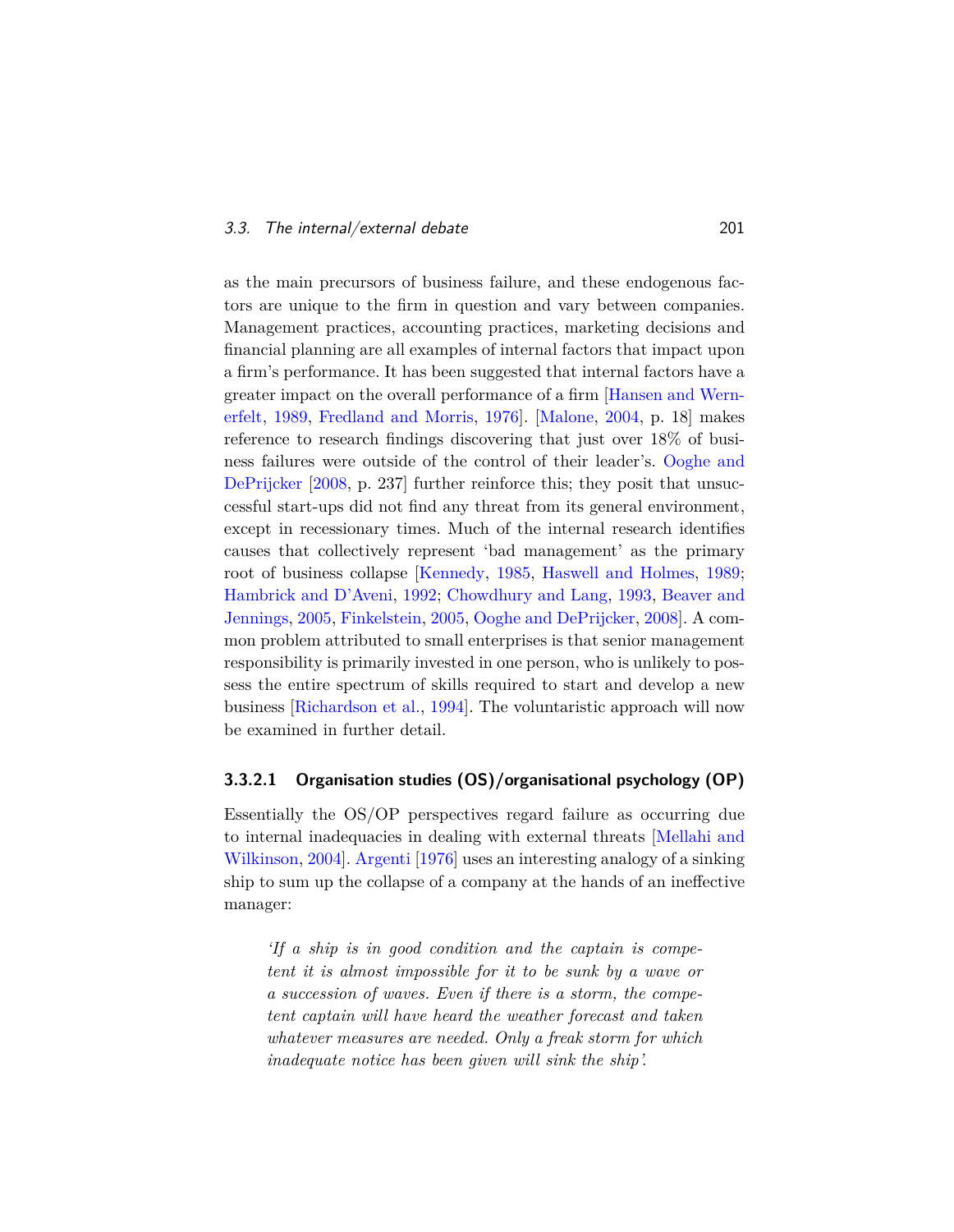This quote mirrors the sentiments of [Sheppard and Chowdhury](#page-120-2) [\[2005\]](#page-120-2) discussed earlier, a common theme amongst process models is the view that management is regarded as "the origin of most problems" [\[Ooghe](#page-116-0) [and DePrijcker,](#page-116-0) [2008,](#page-116-0) p. 234]. According to [Dillon and Tinsley](#page-107-2) [\[2008\]](#page-107-2) the actions of management in the face of adversity are related to past experiences, if the firm has avoided failure previously then management will be far more likely to make riskier decisions in the future despite any reasonable reservations they may have. This relates to the arrogance and complacency which success (or basically, lack of failure) can breed within a firm. Learning from repeated successes can have a strong affect on a company. It acts as a straightjacket, which changes it from its once agile, adaptive state to one of structure and process [\[Baumard](#page-103-3) [and Starbuck,](#page-103-3) [2005\]](#page-103-3). Such complacency results in poor decision-making from management and there is a general consensus in the literature that poor decision-making is the cornerstone of managerial mistakes and thus, of business collapse [\[Miller,](#page-115-1) [1992\]](#page-115-1).

[Finkelstein](#page-108-0) [\[2005\]](#page-108-0) notes that many failures are essentially a product of the companies CEO, whilst [Richardson et al.](#page-118-0) [\[1994,](#page-118-0) p. 9] state that the job of curbing or reversing potential business failure lies "first and foremost, to organisations' top managers". Additionally [Wiesen](#page-124-0)[feld et al.](#page-124-0) [\[2008,](#page-124-0) p. 237] noted that failures contain the "hallmarks of mismanagement". However, it is [Hambrick and D'Aveni](#page-110-7) [\[1992,](#page-110-7) p. 1450] who go a step further through declaration that it is often "strong-willed, dominating" and "egomaniacal" executives that are "at the helms of unsuccessful firms". These sentiments relate directly to upper echelon theory [\[Hambrick and Mason,](#page-110-8) [1984\]](#page-110-8) which argues that managers' characteristics, beliefs and perceptions influence their decisions and thus affect firm performance or lack thereof. How an entrepreneur runs his or her business is an extension of their own personal social value system and is therefore highly impacted by the characteristics and beliefs of its founder rather than environmental forces [\[Finkelstein and Hambrick,](#page-108-1) [1996,](#page-108-1) [Hambrick,](#page-110-9) [2007\]](#page-110-9). [Sheth and Sisodia](#page-120-3) [\[2005,](#page-120-3) p. 29] argue that "an organisations unwillingness to change comes from the myopia of its leadership, an inability to change, on the other hand, come from its processes". Furthermore [Pitts](#page-117-0) [\[2008,](#page-117-0) p. 17] postulates that a "business will have the blueprint of the leaders personality ingrained into it".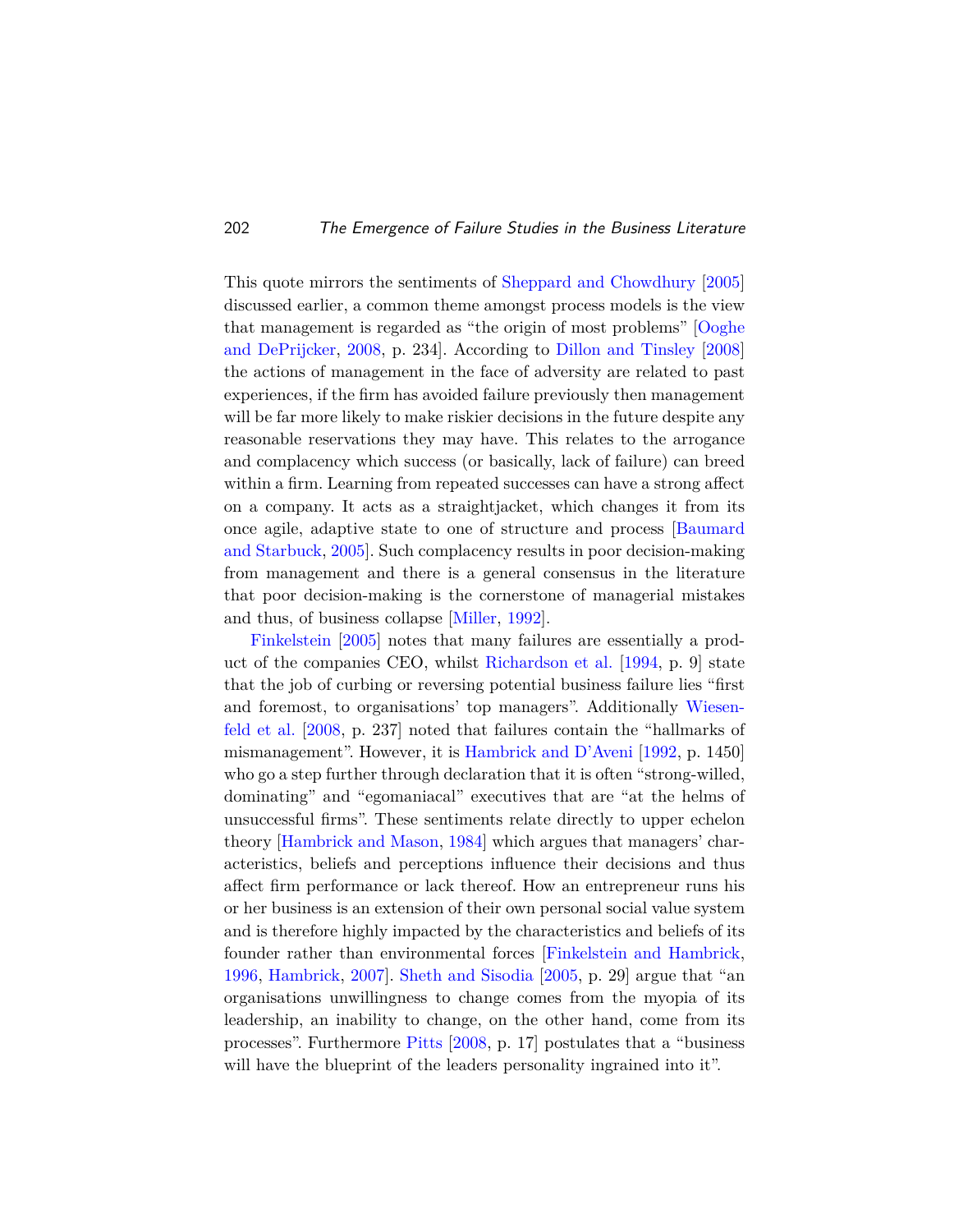## 3.3. The internal/external debate 203

The number and variety of experiences an individual has affect the way the individual reacts and responds in various situations [\[Barker,](#page-102-4) [2005\]](#page-102-4). Also career variation has an influence, as people who have spent an entire career in the same organisation often have limited perspectives [\[Hambrick and Mason,](#page-110-8) [1984\]](#page-110-8). Research also indicates that when a firm is faced with an external threat a new manager tends to view the cause of the crisis as internal and hence controllable [\[Mellahi and](#page-115-0) [Wilkinson,](#page-115-0) [2004\]](#page-115-0). However long-serving managers have a tendency to attribute failure to external, uncontrollable and temporary causes and are inclined to ignore internal stimulants of failure, which in turn accelerates the problem [\[Mellahi and Wilkinson,](#page-115-0) [2004\]](#page-115-0). It has also been noted that people are prone to taking credit for their own successes but have a tendency to blame failures on circumstances beyond their control [\[Barker,](#page-102-4) [2005\]](#page-102-4); this concept will be explored in greater detail later on with explicit reference to attribution theory.

The effects of organizational decline and the responses it evokes are regarded as diametrically opposing depending on the theoretical perspective taken. [Mone et al.](#page-116-1) [\[1998\]](#page-116-1) argue that if decline represents a gap between performance and aspirations then according to organizational learning theorists it stimulates adaptation and organizational change [Cyert and March](#page-107-3) [\[1963\]](#page-107-3), [Kiesler and Sproull](#page-112-2) [\[1982\]](#page-112-2). Conversely threat rigidity theorists argue that decline is inhibiting as it constrains cognitive function and restricts decision-making, thus reducing the potential for adaptation and organizational change [Mone et al.](#page-116-1) [\[1998\]](#page-116-1), [Staw](#page-121-2) [et al.](#page-121-2) [\[1981\]](#page-121-2). The premise of threat rigidity effect theory is that individuals, groups and organisations have a tendency to behave rigidly in threatening situations and attempt to maintain status quo [\[Mel](#page-115-0)[lahi and Wilkinson,](#page-115-0) [2004\]](#page-115-0). Management runs the risk of making poor choices when faced with the stressful conditions experienced through firm difficulty. A choice such as enforcing cost cutting measures when a firm is already in a weak strategic position is more likely to place the firm in a worse position strategically rather than strengthen the case for survival [\[Mellahi and Wilkinson,](#page-115-0) [2004\]](#page-115-0). This is an example of 'error-amplifying decision trap' where a poor response to a problem exacerbates the issue rather than rectify it [\[Schulman,](#page-119-1) [1989\]](#page-119-1).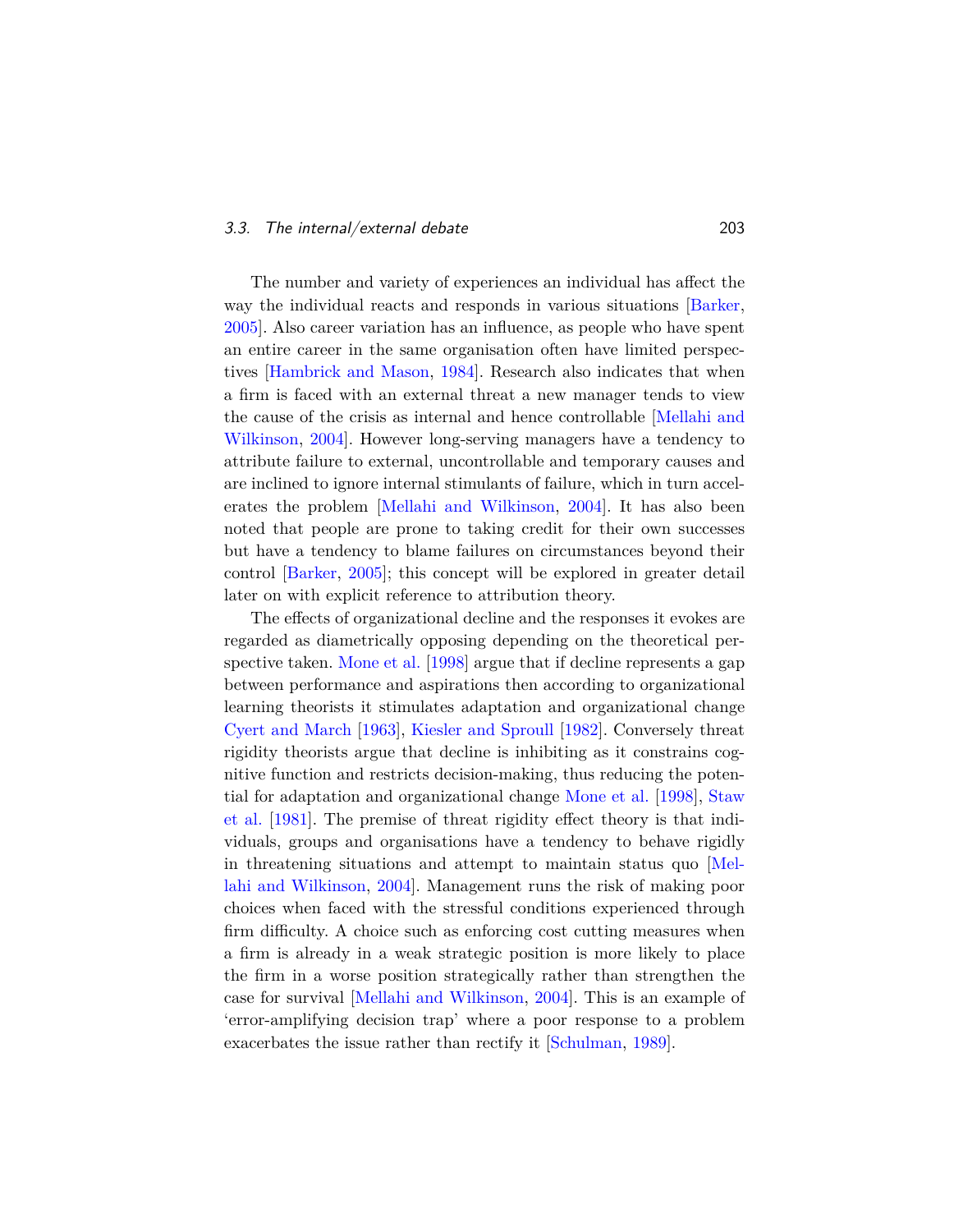The 'curse of success' is another facet of firm collapse that is discussed in the OS literature [\[Kelly and Amburgey,](#page-112-3) [1991,](#page-112-3) [Miller,](#page-115-1) [1992,](#page-115-1) [Starbuck et al.,](#page-121-3) [1978,](#page-121-3) [Argenti,](#page-101-1) [1976\]](#page-101-1). According to [McGrath](#page-115-2) [\[1999,](#page-115-2) p. 16] an unintended consequence of pursuing success and avoiding failure is the tendency to attain not only valuable lessons "but also the distortions of those lessons". Learning from repeated successes makes future failure more likely as periods of continued prosperity foster structural and strategic inertia, extreme process orientations, inattention and insularity [\[Baumard and Starbuck,](#page-103-3) [2005\]](#page-103-3). In a sense management become dazzled by success and complacency sets in [\[Ooghe and DePri](#page-116-0)[jcker,](#page-116-0) [2008\]](#page-116-0). Furthermore, [Tinsley et al.](#page-122-1) [\[2011\]](#page-122-1) argue that individuals who have narrowly escaped failure in the past choose significantly riskier alternatives in the future than those who have not experienced near misses. The near miss is seen as a success, thus reducing perceived risk and increasing one's comfort with risky decisions. Having the ability to recognise failure helps entrepreneurs gain further insights into success, "failure is not a lack of success but an integral part of it" [\[Thorne,](#page-122-2) [2000,](#page-122-2) p. 306]. Constant success on the other hand breeds failure; it can make companies complacent and even arrogant, firms can get "locked in to certain orthodoxies and therefore do not take charge of their own destinies fast enough" [\[Sheth and Sisodia,](#page-120-3) [2005,](#page-120-3) p. 28]. The experience of failure can ultimately lead to the path to success; a scenario termed a 'successful failure' [\[Kriegesmann et al.,](#page-113-1) [2005\]](#page-113-1), whereby individuals are provided with a personalised learning experience as they learn from their own failure trajectory. Other scholars [\[Schoemaker and](#page-119-2) [Gunther,](#page-119-2) [2006\]](#page-119-2) suggest making 'deliberate mistakes' as a means of combating failure. Then if one of a company's core assumptions is wrong, the firm can achieve success faster by deliberately making errors than by considering only data that support the assumption. A factor that may inhibit learning from failure is stigmatization, as labelling failure negatively affects both entrepreneurs and organisations that fail to learn from it [\[Thorne,](#page-122-2) [2000\]](#page-122-2). However according to [Malone](#page-114-0) [\[2004,](#page-114-0)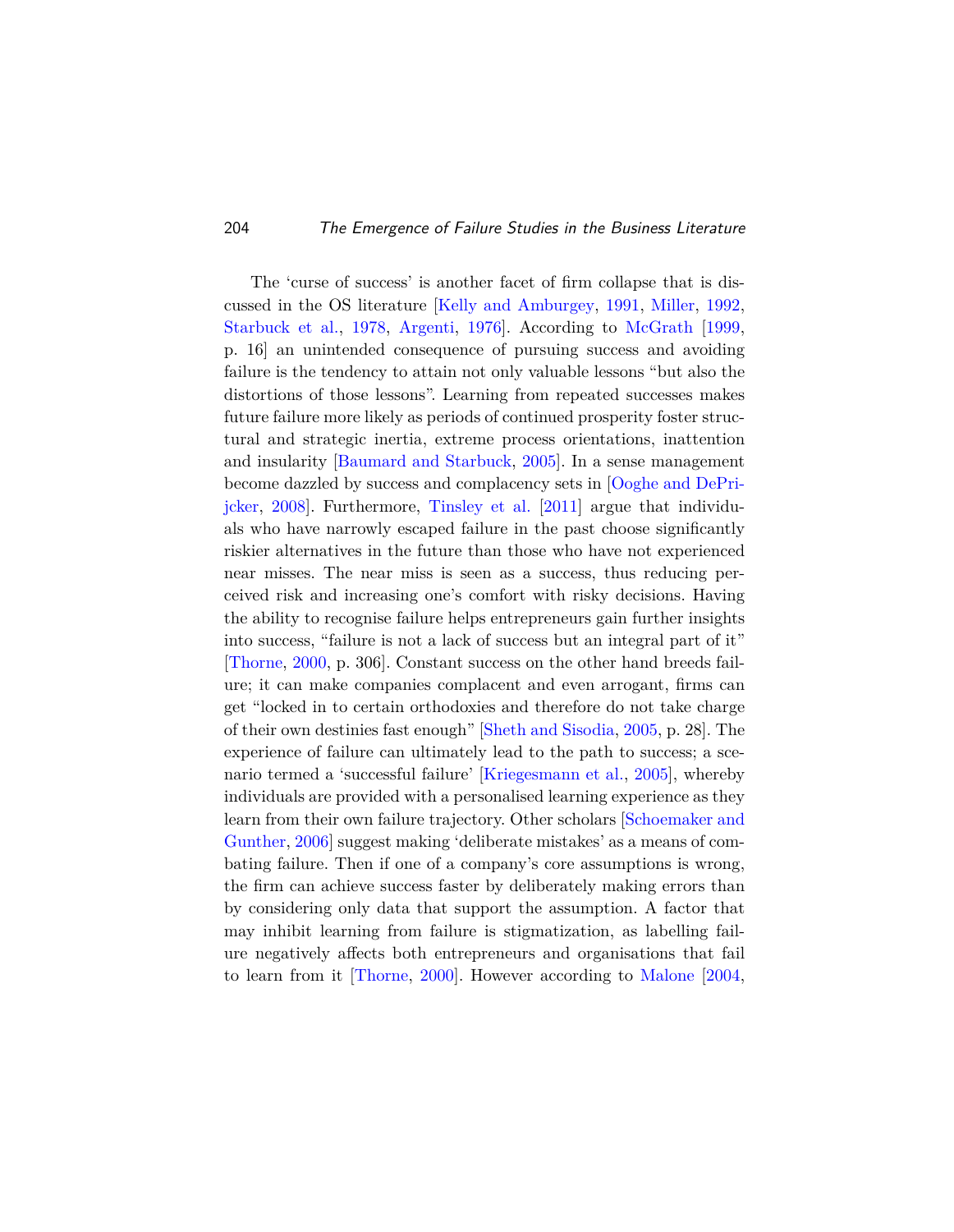p. 20] "the ability to fail and bounce back seems to be a common characteristic among successful owners" perhaps because they realise that they do not know everything and are more willing and receptive to learning. Learning from failure and stigmatization will be explored in greater detail later in this monograph.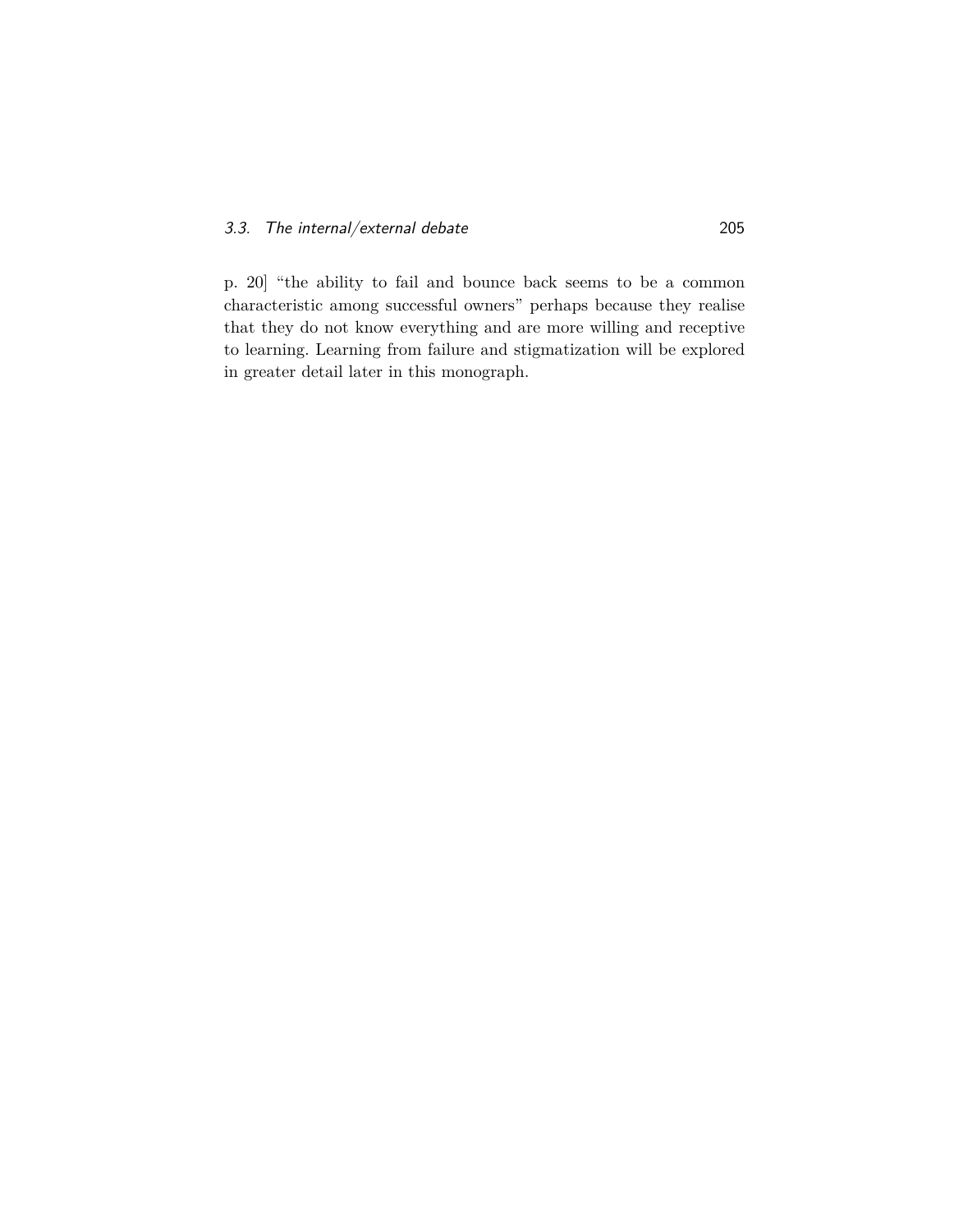# **4**

# **Business Failure in the Entrepreneurship Literature**

The topic of business failure remains an understudied aspect of the entrepreneurial process [\[Jenkins and McKelvie,](#page-112-4) [2016\]](#page-112-4), however interest in, and momentum for, research in this area is growing. According to [Jenkins and McKelvie](#page-112-4) [\[2016\]](#page-112-4) entrepreneurial failure remains unclear due to the varying conceptualisations of failure. It can be explored using objective or subjective criteria, at both the firm and individual levels of analysis. The way in which it is conceptualised influences comparability across studies and the relevance of research questions posed [\[Jenkins and McKelvie,](#page-112-4) [2016\]](#page-112-4). The remainder of this monograph focuses on the topic of business failure within the entrepreneurship literature. Contemporary studies related to various aspects of the phenomena are discussed. Particular attention is given to the areas of enquiry that have, thus far, dominated literature in the area. Primarily attributions, learning, emotions and recovery are the growing themes within the contemporary business failure entrepreneurship literature that are covered. This section begins with an exploration of research on causes of failure from the entrepreneurs' perspective.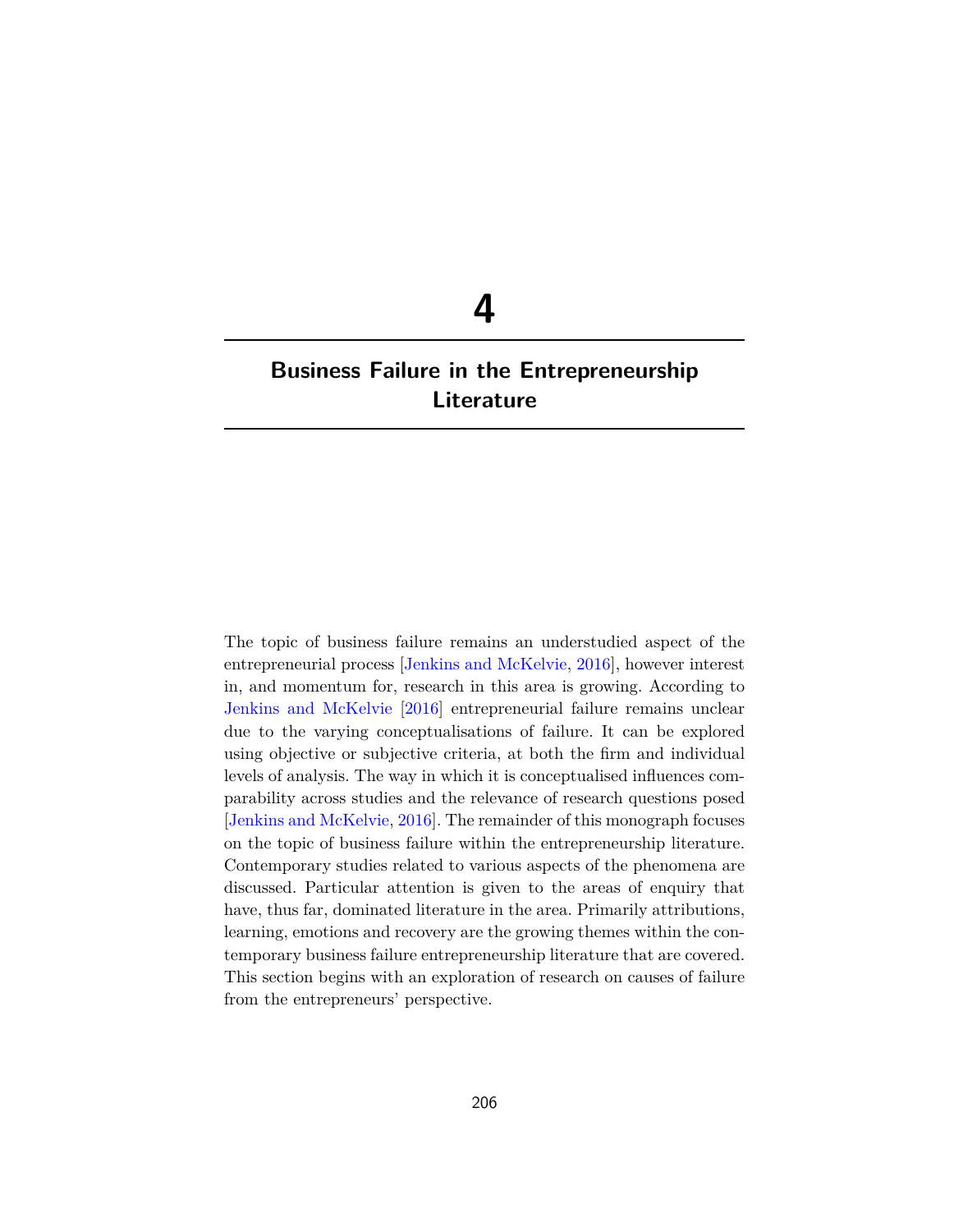# **4.1 Causes of failure**

The importance of remedying internal problems as they occur is acknowledged by [Argenti](#page-101-1) [\[1976,](#page-101-1) p. 122] — "only corrective actions that would solve the fundamental causes of the difficulties would really lead to lasting recovery". This view is further supported by [Abdelsamad](#page-100-1) [and Kindling](#page-100-1) [\[1978,](#page-100-1) p. 372] as they see potential in reducing the rate of failure "if some of its causes are recognized and preventative action is taken". A similar perspective is held within the turnaround literature as [Schendel and Patton](#page-119-3) [\[1976\]](#page-119-3) argue that significant declines and sharp drops in performance are often prerequisites for successful turnaround efforts. Their key contribution lay in the dichotomy of causes and the manner in which these may influence the appropriateness of the turnaround response. In contrast [Fredland and Morris](#page-109-1) [\[1976\]](#page-109-1) posit that the search for the causes of failure is largely concerned with ascribing blame — a futile exercise, given the complexities involved in small business failure. Despite this perspective [Fredland and Morris](#page-109-1) [\[1976\]](#page-109-1) do concede that recognition of the differences between endogenous and exogenous causes (as discussed in Section [3.3\)](#page-33-0) of business failure facilitates further clarification of the phenomena. As noted by [Wagner, III and Gooding](#page-123-0) [\[1997\]](#page-123-0), to understand failure events we must determine the cause of those failures.

#### **4.1.1 Attribution theory**

Although causes of business failure were the subject of much interest during the 1970s through to the 1990s, within the entrepreneurship literature explicit discussion about failure causes is muted. Instead the sources of failure are explored using softer language, the term 'attribution' is adopted in place of 'cause'. A cause indicates a reason, a priori explanation whereas attributions represent *perceived* cause. Attributions are mechanisms through which people explain their behavior, the actions of others and events around them [\[Heider,](#page-111-2) [1958,](#page-111-2) [Zacharakis et al.,](#page-125-0) [1999\]](#page-125-0). The attributions an individual makes for an event influence his or her cognitive, behavioral and affective responses to the event [\[Dweck and Leggett,](#page-108-2) [1988\]](#page-108-2). Exploring failure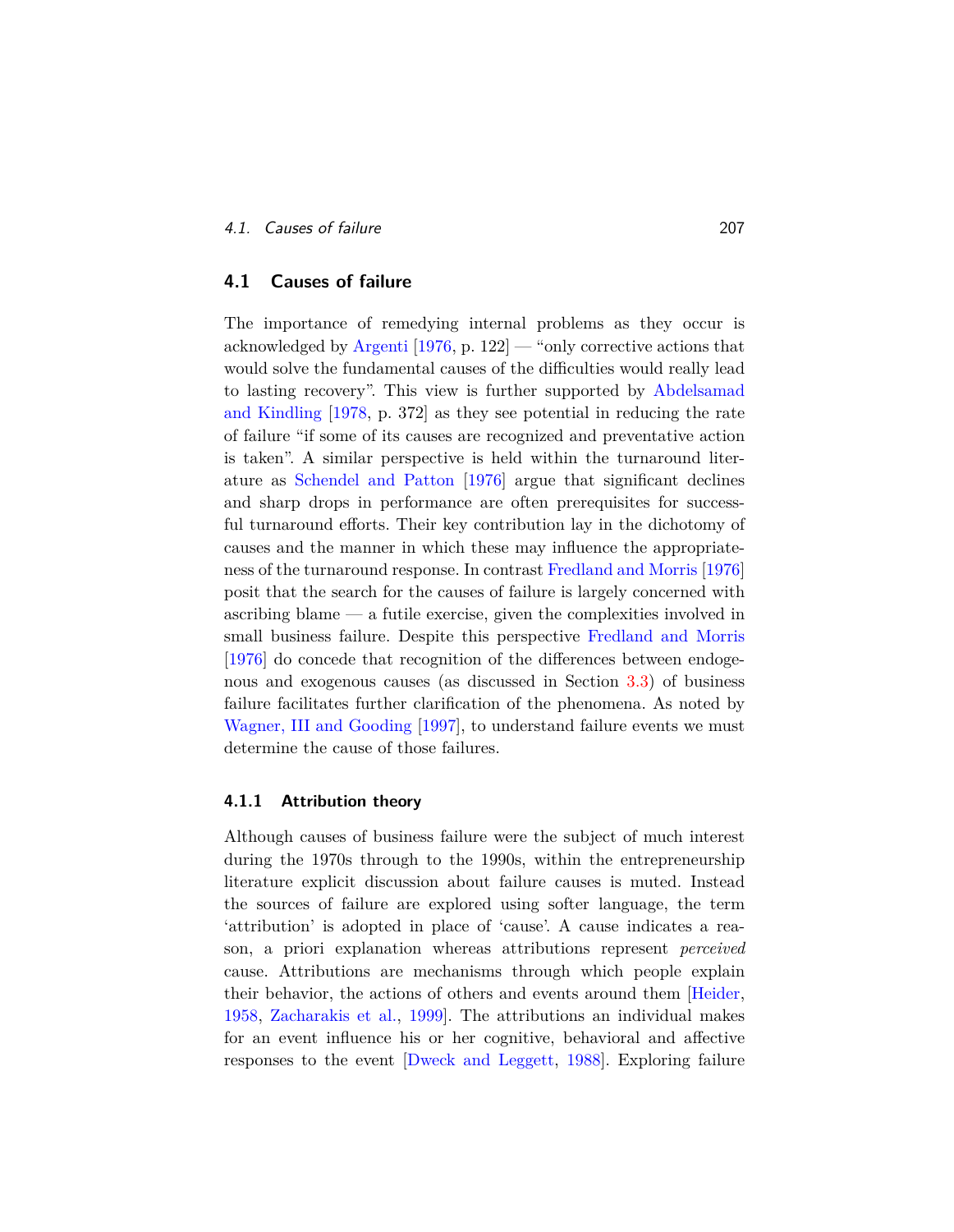through attributions rather than causes is particularly suited to the entrepreneurship field as it enables failure to be examined from the viewpoint of the entrepreneur. An individual making attributions about an event has critical implications for the individual's ability to learn from, make sense of, and prosper following the failure experience [\[Shep](#page-119-4)[herd,](#page-119-4) [2009a](#page-119-4)[,b\]](#page-119-5).

A key debate within the management literature has arisen surrounding biases associated with attribution theory, in particular, self-serving attribution bias. Such a bias incorporates the notion that individuals tend to assume their own actions (internal attributions), explain positive outcomes, whilst actions independent of themselves (external attributions) explain positive outcomes [\[Rogoff et al.,](#page-118-1) [2004\]](#page-118-1). Similarly entrepreneurs' overconfident in their abilities are more likely to blame factors outside of their control for failure [\[Busenitz and Bar](#page-104-2)[ney,](#page-104-2) [1997,](#page-104-2) [Eggers and Song,](#page-108-3) [2015\]](#page-108-3). However a study by [Mantere et al.](#page-114-1) [\[2013\]](#page-114-1) strongly suggests that entrepreneurs do not avoid taking responsibility for failure. In fact entrepreneurs' abilities to confront their failure experience is described as a form of 'catharsis'. Some earlier studies [\[Gaskill et al.,](#page-109-2) [1993,](#page-109-2) [Zacharakis et al.,](#page-125-0) [1999\]](#page-125-0) have also posited that entrepreneurs are more likely to make internal attributions for failure than external attributions. Such studies present entrepreneurs as differing from the general populace when it comes to failure attributions, thus highlighting the complexity of entrepreneurs' business failure attributions. This distinction is important, attributions not only provide insight into perceived causes of failure, they also dictate how entrepreneurs feel about the failure and in turn how they react and learn from the experience [\[Shepherd,](#page-119-6) [2003,](#page-119-6) [Shepherd and Cardon,](#page-119-7) [2009\]](#page-119-7). Furthermore if the failure is largely attributed to external causes the individuals may feel that they have less to learn from the experience yet their beliefs about others, the organization, and the environment are likely to change [\[Shepherd et al.,](#page-120-4) [2011\]](#page-120-4). Various factors have the power to influence the way in which an entrepreneur attributes his or her failure experience, one such factor is time. Over the passing of time individuals gain distance from the event and have an ability to view it as an external observer rather than a participant [\[Libby and Eibach,](#page-114-2)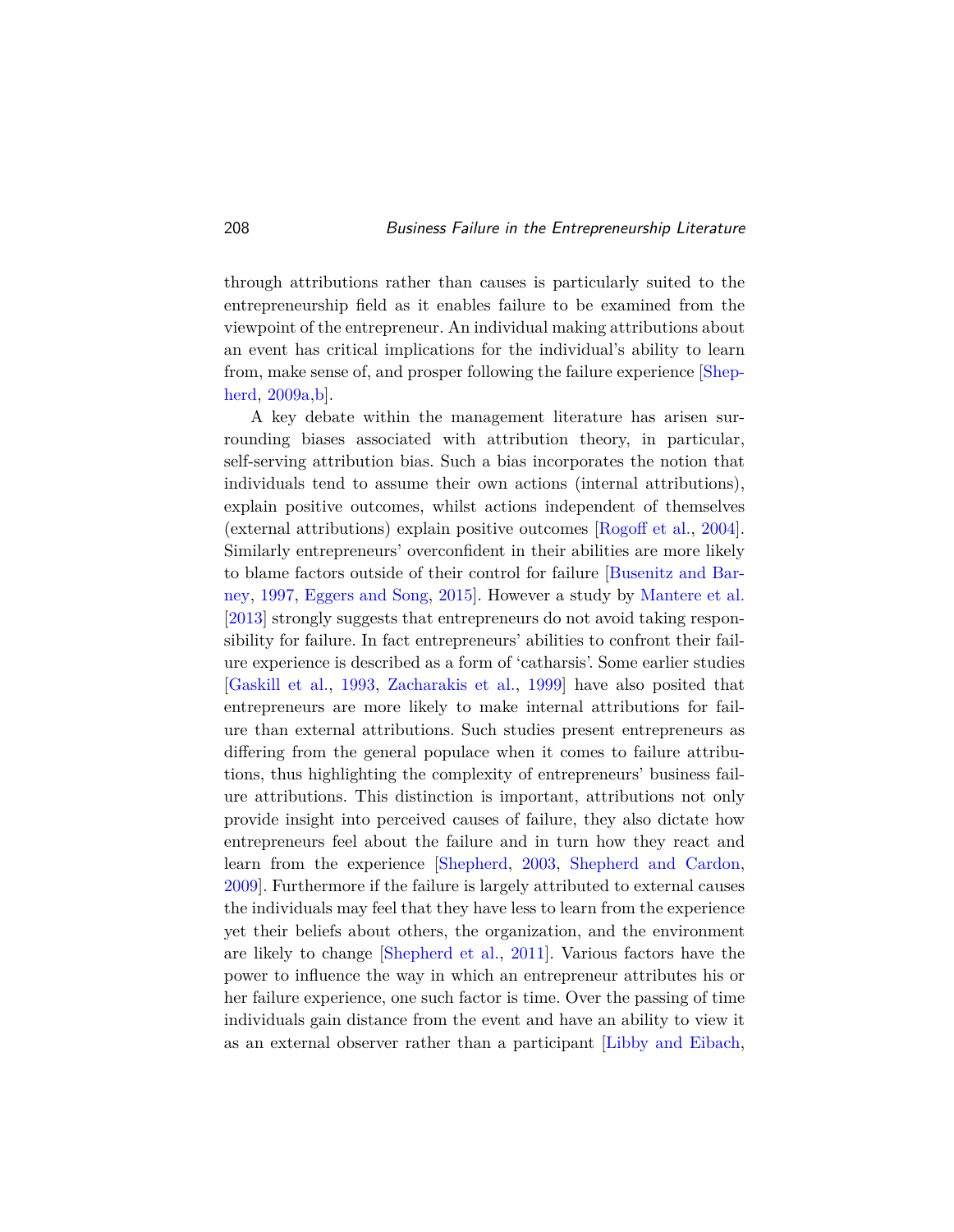[2002\]](#page-114-2). The distance in turn provides a new perspective on the event and has been found to influence one's attributions [\[Pronin and Ross,](#page-117-1) [2006,](#page-117-1) [Shepherd et al.,](#page-120-4) [2011\]](#page-120-4).

Self-esteem can also impact attributions with individuals who have high self-esteem more likely to direct negative attention away from themselves and towards more positive aspects of their character so their ego remains unharmed. In this instance failure may become compartmentalized and learning from it is increasingly difficult [\[Baumeister,](#page-103-4) [1996\]](#page-103-4). Failure can provide a rich learning experience however the ability to utilize and harness that learning effectively requires accurate attribution of the cause of failure [\[Yamakawa et al.,](#page-125-1) [2010\]](#page-125-1). A selection of key contributions on business failure and attribution theory is presented in Table [4.1.](#page-50-0) The proceeding section delves into the factors that impact entrepreneurial learning from a failure experience in greater detail.

## **4.2 Literature related to learning from business failure**

In the past, much of entrepreneurial research related to uncovering entrepreneurs' traits. This is an "old-style typology thinking" [\[Saras](#page-118-2)[vathy,](#page-118-2) [2004,](#page-118-2) p. 701] controversial in the entrepreneurship field [\[Rauch](#page-117-2) [and Frese,](#page-117-2) [2007\]](#page-117-2), and less sophisticated than robust contemporary trait research incorporating genetics and psychology. It attempted to discern "who an entrepreneur is", however such an approach fails to account for an entrepreneur's ability to learn and change [\[Gartner,](#page-109-3) [1989,](#page-109-3) [Wang and Chugh,](#page-123-1) [2014\]](#page-123-1). According to [Minniti and Bygrave](#page-115-3) [\[2001,](#page-115-3) p. 7] "entrepreneurship is a process of learning, and a theory of entrepreneurship requires a theory of learning". Scholarly interest in entrepreneurial learning has grown since 2000 (for a comprehensive overview see [Wang and Chugh,](#page-123-1) [2014\)](#page-123-1) and it was the subject of a special issue of *Entrepreneurship Theory and Practice* in 2005. The work of the late Jason Cope has been particularly instrumental in driving this line of enquiry and has contributed significantly to the formulation of entrepreneurial learning (EL) theory through phenomenological analysis [\[Pittaway and Thorpe,](#page-117-3) [2012,](#page-117-3) [Cope,](#page-106-1) [2011\]](#page-106-1). EL is defined as the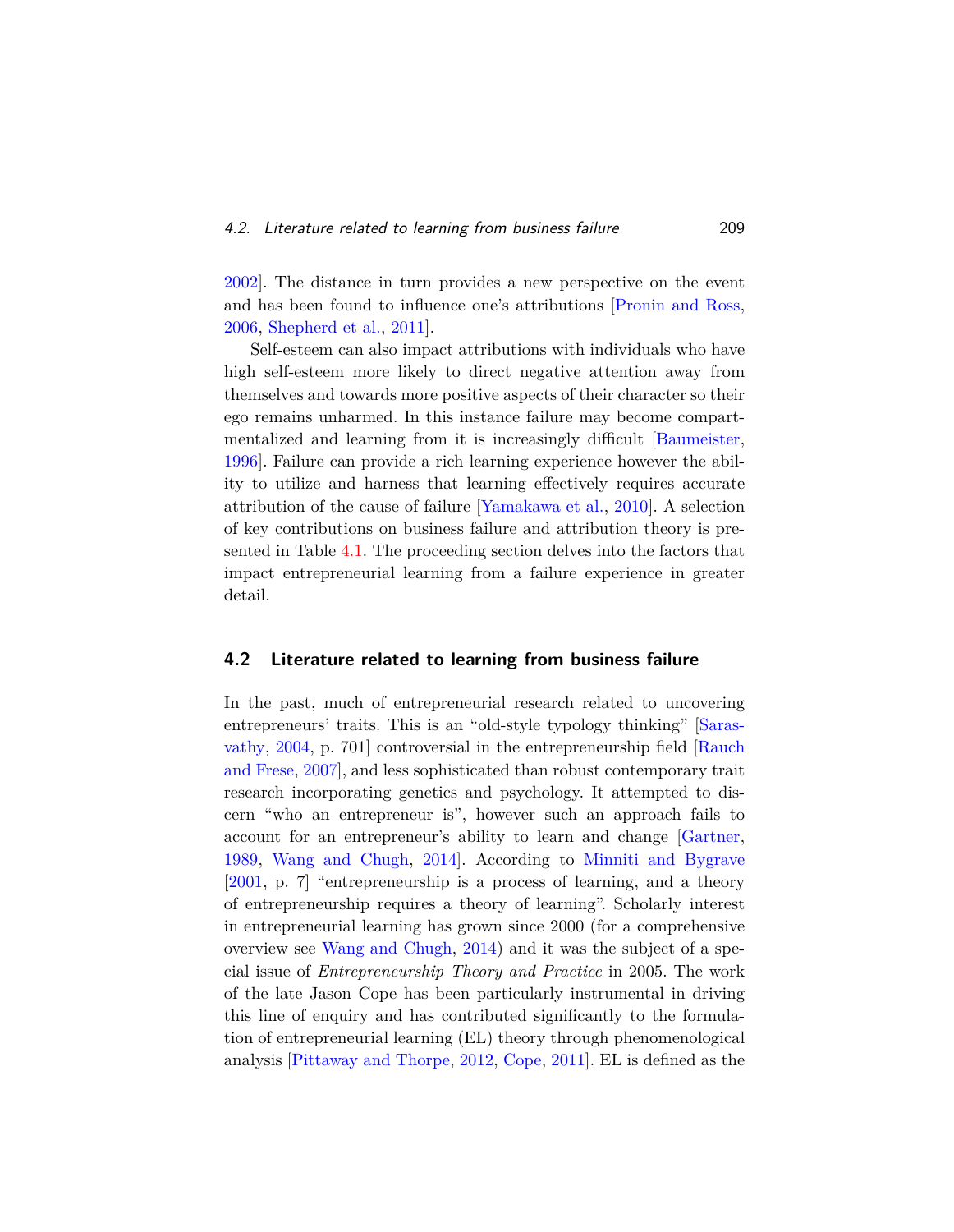<span id="page-50-0"></span>

| $\text{Author}(s)$              | Key findings                                                                                                                                                                                                                                                                                                                                                                                                                                                                                                                                             |
|---------------------------------|----------------------------------------------------------------------------------------------------------------------------------------------------------------------------------------------------------------------------------------------------------------------------------------------------------------------------------------------------------------------------------------------------------------------------------------------------------------------------------------------------------------------------------------------------------|
| Yamakawa and<br>Cardon $[2015]$ | Examines causal ascriptions for failure and the perceived learning<br>for entrepreneurs that re-entered self-employment following a<br>failure experience. Internal unstable failure ascriptions enhance<br>learning from failure, particularly when the entrepreneur takes a<br>shorter time to restart. Meanwhile external stable failure<br>ascriptions hinder learning from failure especially when<br>entrepreneurs change industry with their subsequent venture.                                                                                  |
| Mantere et al.<br> 2013         | Different actors make sense of entrepreneurial failure in different<br>ways. Narrative attribution accounts of the failure experience help<br>individuals understand the complex failure process. Seven narrative<br>accounts were unearthed - catharsis, hubris, zeitgeist, betrayal,<br>nemesis, mechanistic and fate. Results suggest that entrepreneurial<br>failure attributions do not conform to the norms of attribution<br>theory in that entrepreneurs do not avoid taking personal<br>responsibility for failure through self-serving biases. |
| Zacharakis et al.<br>[1999]     | The study exploring matched pairs of VCs and entrepreneurs to<br>assess differences in causes of business failure found that<br>entrepreneurs are more likely to make internal attributions for<br>failure than external attributions. However entrepreneurs view<br>others more harshly — they attribute internal factors $58\%$ of the<br>time for their ventures but 89% of the time for others' ventures.                                                                                                                                            |
| Rogoff et al. [2004]            | Both self-serving bias and actor-observer bias, inherent to<br>attribution theory, are observed among entrepreneurs when<br>discussing factors that impede small business success. Thus<br>concluding that entrepreneurs have a bias towards blaming external<br>factors for failure.                                                                                                                                                                                                                                                                    |
| Yamakawa et al.<br> 2015        | In order to facilitate effective learning from failure entrepreneurs<br>should find some aspect of failure to attribute internally rather than<br>blaming predominantly external, environmental factors. However<br>internally attributing business failure can be harmful, if there is an<br>increasing number of failures it diminishes one's self-efficacy.                                                                                                                                                                                           |
| Mandl et al. [2016]             | This paper explores how entrepreneurs' attributions for past failure<br>predict their future activities. Entrepreneurs who experience failure<br>and go on to start a subsequent venture differ from those who do<br>not re-enter an entrepreneurial career. Further analysis of<br>entrepreneurs' failure attributions is called for.                                                                                                                                                                                                                   |
| Franco and Haase<br>[2010]      | Owner-managers attribute poor firm performance to causes that<br>differ from reality. Owner-managers mainly cite external factors as<br>the cause of failure however internal factors are not satisfactorily<br>recognized. Individuals in the study adhered to the tenets of<br>attribution theory and were found to be more likely to ascribe<br>failures to external causes.                                                                                                                                                                          |

**Table 4.1:** Attributions and business failure.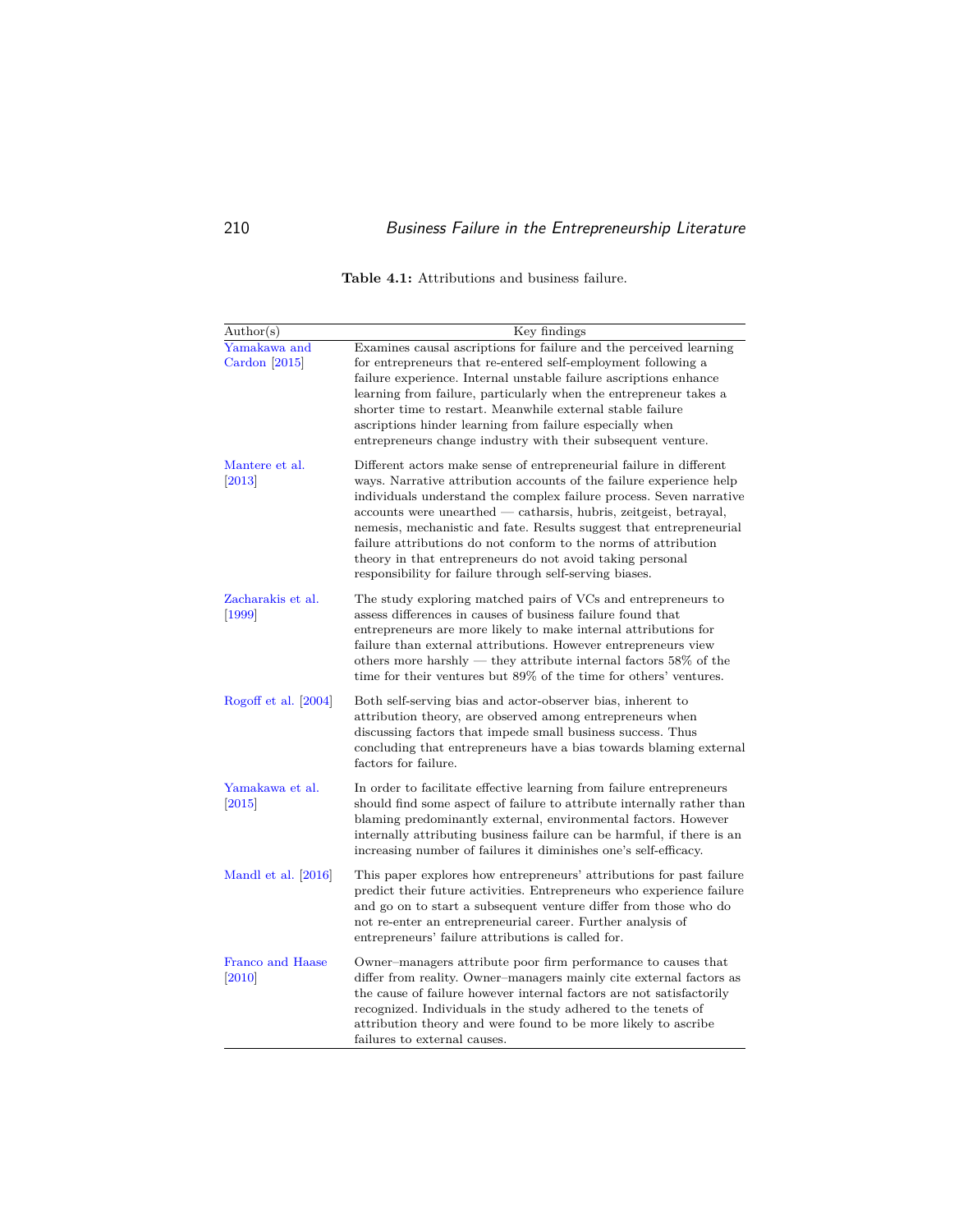"learning experienced by entrepreneurs during the creation and development of a small enterprise, rather than a particular style or form of learning that could be described as "entrepreneurial" [\[Cope,](#page-106-2) [2005,](#page-106-2) p. 374]. EL theory proposes that discontinuous experiences during the entrepreneurial process stimulates higher forms of learning important to the entrepreneur both personally and professionally [\[Cope,](#page-106-3) [2003,](#page-106-3) [2011,](#page-106-1) [Minniti and Bygrave,](#page-115-3) [2001\]](#page-115-3). Failure is one such discontinuous event.

Firm failure is largely viewed by society as a negative consequence of business; however failure provides a lens for truly understanding one's success. It is a highly personalised opportunity for learning and given that the majority of business owners leave business through a revolving door rather than a one-way exit [\[Stokes and Blackburn,](#page-121-4) [2002\]](#page-121-4), failure is merited as an important learning tool [\[Cope,](#page-106-1) [2011,](#page-106-1) [McGrath and](#page-115-4) [Cardon,](#page-115-4) [1997,](#page-115-4) [Schoemaker and Gunther,](#page-119-2) [2006,](#page-119-2) [Ucbasaran et al.,](#page-122-3) [2010\]](#page-122-3). Failure acts as a catalyst for further economic and business development [\[McGrath,](#page-115-2) [1999\]](#page-115-2), however at a micro-level it also has an effect on the individual. For entrepreneurs, learning from business failure occurs when they revise "their existing knowledge of how to manage their own business effectively [\[Shepherd,](#page-119-6) [2003,](#page-119-6) p. 320], through expanding their range of potential behaviors, changing ineffective practices, highlighting mistakes and augmenting skills and knowledge about the entrepreneurial process [\[Cope,](#page-106-1) [2011\]](#page-106-1). Seminal research by [Cope](#page-106-2) [\[2005,](#page-106-2) [2011\]](#page-106-1) led to the development of four broad themes that encompass an entrepreneurs' learning outcomes from failure. First, *oneself*, the failure experience allows for immense learning about oneself, one's strengths, weakness, skills, attitudes, beliefs, and the areas one needs to develop. It is a transformative learning that enables entrepreneurs to better understand themselves. Secondly, *the venture*, an entrepreneur gains greater perspective on the strengths and weaknesses of the venture, in addition to understanding the reasons for the failure. Thirdly, *networks and relationships*, failure also provides an opportunity for social learning outcomes. Entrepreneurs that experience failure learn lessons related to the nature and management of relationships both internal to the firm and in their wider network. Fourthly, *venture management*,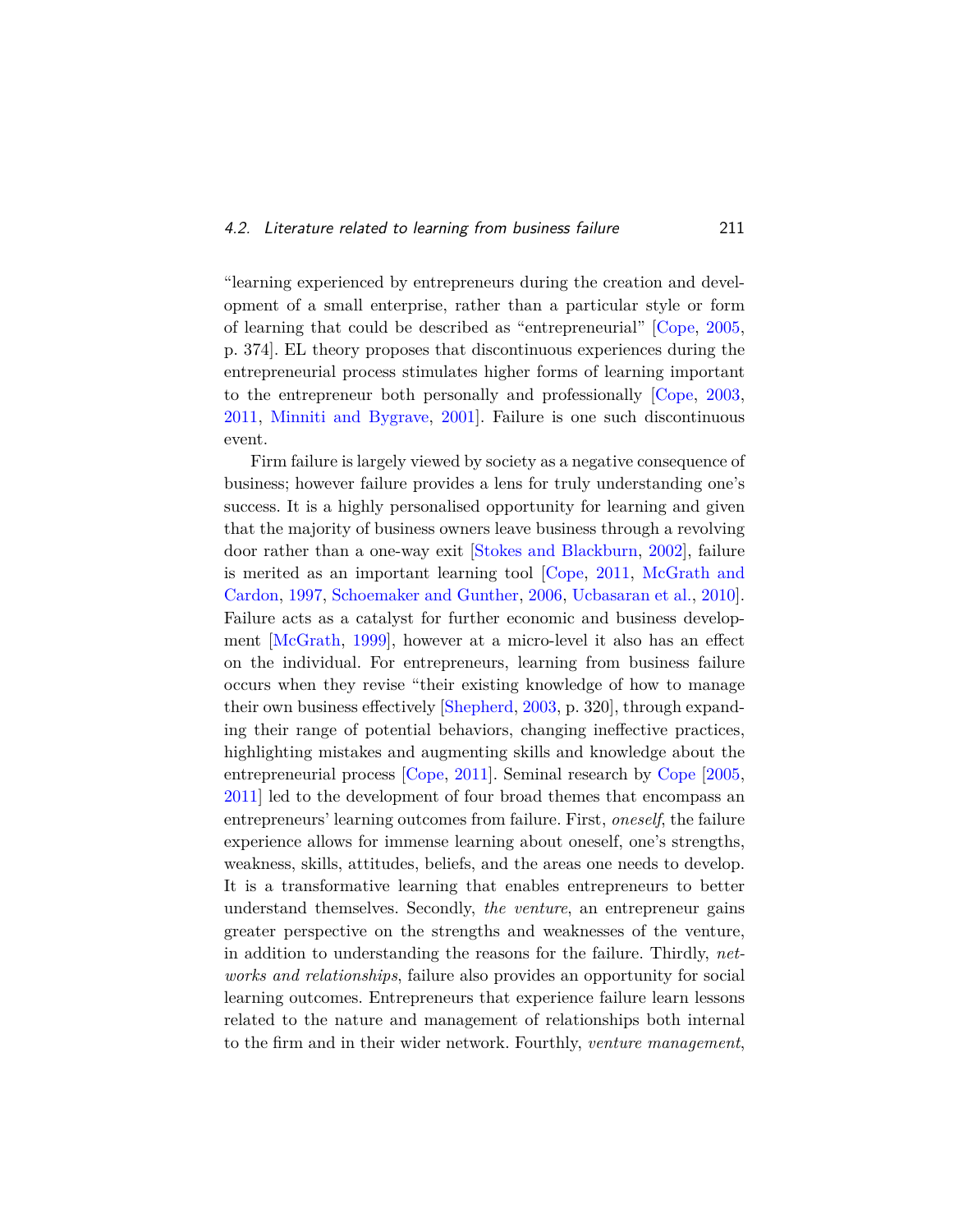this learning outcome transcends the specific failure context and equips entrepreneurs with the skills needed to lead and manage entrepreneurial pursuits. An entrepreneur learns about leadership and the effective management of business in relation to the wider environment.

Contrary to expectation entrepreneurs that experience failure are not less confident or more likely to steer clear from entrepreneurial opportunities in the future; in fact, such individuals display similar or greater amounts of positivity and entrepreneurial eagerness than their successful counterparts [\[Cardon et al.,](#page-105-0) [2011\]](#page-105-0). Failed entrepreneurs see their failure as a rite of passage or an "entrance fee for entrepreneurship" [\[Ucbasaran et al.,](#page-122-4) [2006,](#page-122-4) p. 24], and "recovery and re-emergence from failure is a function of distinctive learning processes" [\[Cope,](#page-106-1) [2011,](#page-106-1) p. 604]. Learning from one's personal experience of failure allows for a tailored form of learning that cannot be taught, merely attained through practice [\[Kriegesmann et al.,](#page-113-1) [2005\]](#page-113-1). The way an individual acts during setbacks can have a vital influence on subsequent performance as it establishes how one copes in threatening, stressful situations [\[Locke and Taylor,](#page-114-4) [1991\]](#page-114-4). Despite the interest in how entrepreneurs can learn from failure [\[Cope,](#page-106-1) [2011,](#page-106-1) [Minniti and Bygrave,](#page-115-3) [2001,](#page-115-3) [Shepherd,](#page-119-6) [2003,](#page-119-6) [Ucbasaran et al.,](#page-122-5) [2013\]](#page-122-5), the learning process remains unclear [\[Yamakawa and Cardon,](#page-125-2) [2015\]](#page-125-2). Learning is neither automatic nor instantaneous [\[Shepherd,](#page-119-6) [2003\]](#page-119-6), with entrepreneurs varying in their ability to maximize learning from failure [\[Ucbasaran et al.,](#page-122-3) [2010\]](#page-122-3). Prior experience of failure does not necessarily lead to future success [\[Green](#page-110-10) [et al.,](#page-110-10) [2003\]](#page-110-10).

A small but growing number of studies investigate how prior failure impacts entrepreneurial learning for future venturing [\[Yamakawa et al.,](#page-125-3) [2015,](#page-125-3) [Yamakawa and Cardon,](#page-125-2) [2015,](#page-125-2) [Mandl et al.,](#page-114-3) [2016\]](#page-114-3). These studies are important, as learning is not complete until the entrepreneurs can test their new ideas in another context [\[Shepherd,](#page-119-6) [2003\]](#page-119-6). However "the scientific understanding of the negative effects of errors is much better developed than that of the potential positive effects of errors" [\[Van Dyck et al.,](#page-123-2) [2005,](#page-123-2) p. 1228]. Essentially it is difficult to measure learning outcomes from failure [\[Yamakawa and Cardon,](#page-125-2) [2015\]](#page-125-2). It has been argued that failure can increase an entrepreneur's likelihood of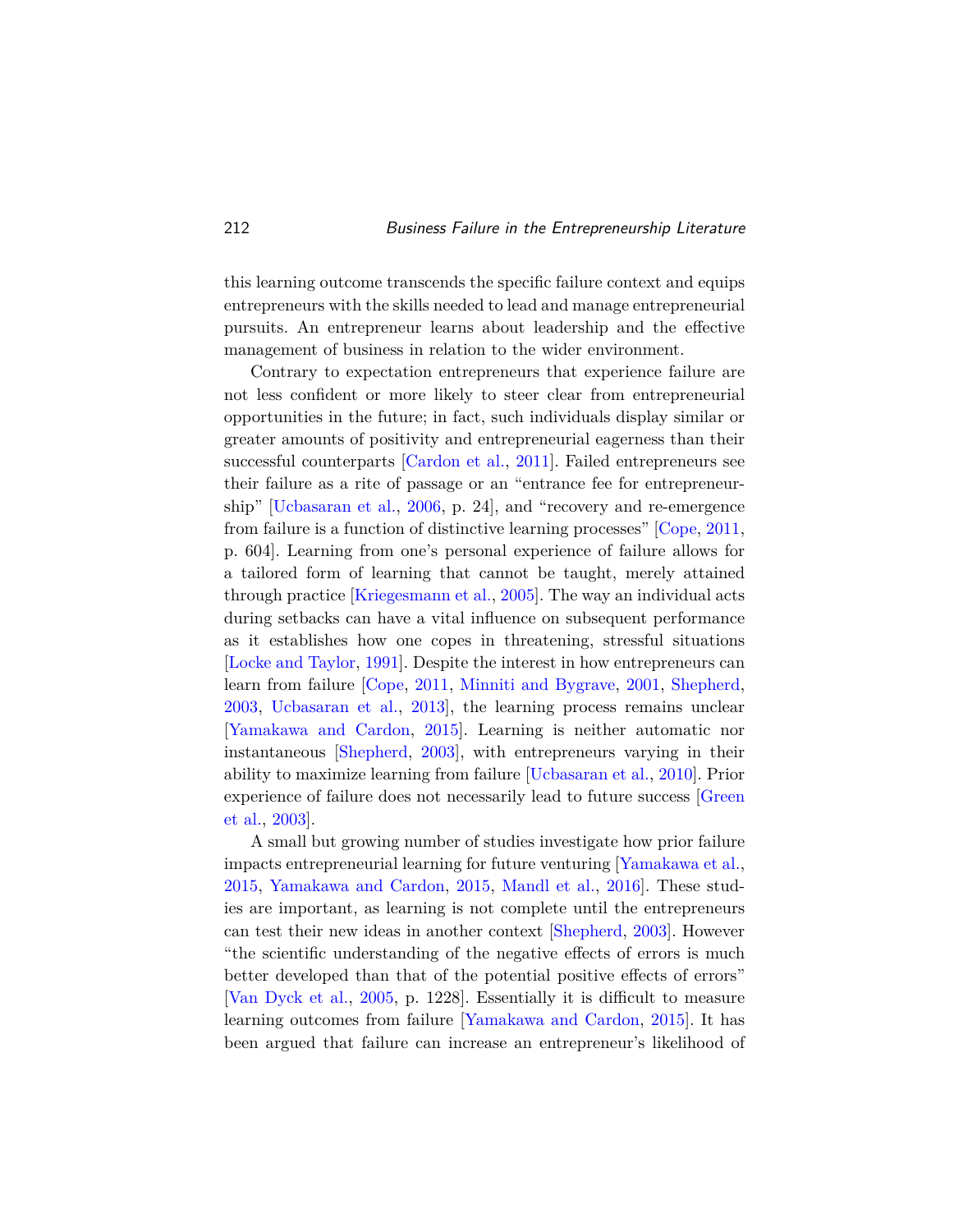#### 4.3. Literature related to emotions and failure 213

success when it is used as a learning instrument [\[Cope,](#page-106-1) [2011,](#page-106-1) [Saras](#page-118-3)[vathy and Menon,](#page-118-3) [2003\]](#page-118-3). Yet the empirical evidence of entrepreneurial learning remains weak [\[Frankish et al.,](#page-108-5) [2013\]](#page-108-5). Cognitive evidence is based on entrepreneurs' self-reporting about their learning experiences [\[DeClerq and Sapienza,](#page-107-4) [2005\]](#page-107-4), an approach criticised by [Frankish et al.](#page-108-5) [\[2013\]](#page-108-5); they question the likelihood that an individual will claim to have learned nothing from their failure. Ultimately [DeClerq and Sapienza](#page-107-4) [\[2005\]](#page-107-4) posit that objective learning is almost impossible to verify, whilst [Frankish et al.](#page-108-5) [\[2013\]](#page-108-5) argue that the role of chance and circumstance increases the difficulties in separating lessons from the 'noise'. Underpinning work on entrepreneurial learning is the assumption "that entrepreneurs learn and, as a consequence, their business performance improves" [\[Frankish et al.,](#page-108-5) [2013,](#page-108-5) p. 81]. [Jenkins and McKelvie](#page-112-4) [\[2016\]](#page-112-4) highlight three existing streams of research that may be useful for scholars keen to focus on entrepreneurial learning from failure, these include real options reasoning [\[McGrath,](#page-115-2) [1999\]](#page-115-2), knowledge diffusion [\[Hoetker](#page-111-3) [and Agarwal,](#page-111-3) [2007\]](#page-111-3) and project failure [\[Corbett et al.,](#page-106-4) [2007\]](#page-106-4). A number of contemporary studies explore whether prior experience of business failure impacted entrepreneur's learning ability; the results are displayed on Table [4.2.](#page-54-0) The key findings do not provide conclusive support for entrepreneurial learning as a result of a business failure experience. The process of learning from failure thus still remains a blackbox, by and large [\[Yamakawa and Cardon,](#page-125-2) [2015,](#page-125-2) [Cannon and Edmondson,](#page-105-1) [2001,](#page-105-1) [Jenkins,](#page-112-5) [2012\]](#page-112-5). There are opposing views on the potential learning benefits of the failure experience and both have merits. Many factors affect the learning capacity of entrepreneurs; these include sensemaking [\[Yamakawa et al.,](#page-125-3) [2015\]](#page-125-3) and grief [\[Shepherd,](#page-119-6) [2003,](#page-119-6) [Shepherd and](#page-120-5) [Kuratko,](#page-120-5) [2009\]](#page-120-5). These elements are explored in further detail in the proceeding section of the monograph.

#### **4.3 Literature related to emotions and failure**

In recent years the entrepreneurship field has experienced an increased interest in exploring the emotional dimensions of entrepreneurship. Entrepreneurship became recognised as an emotional journey [\[Baron,](#page-102-5)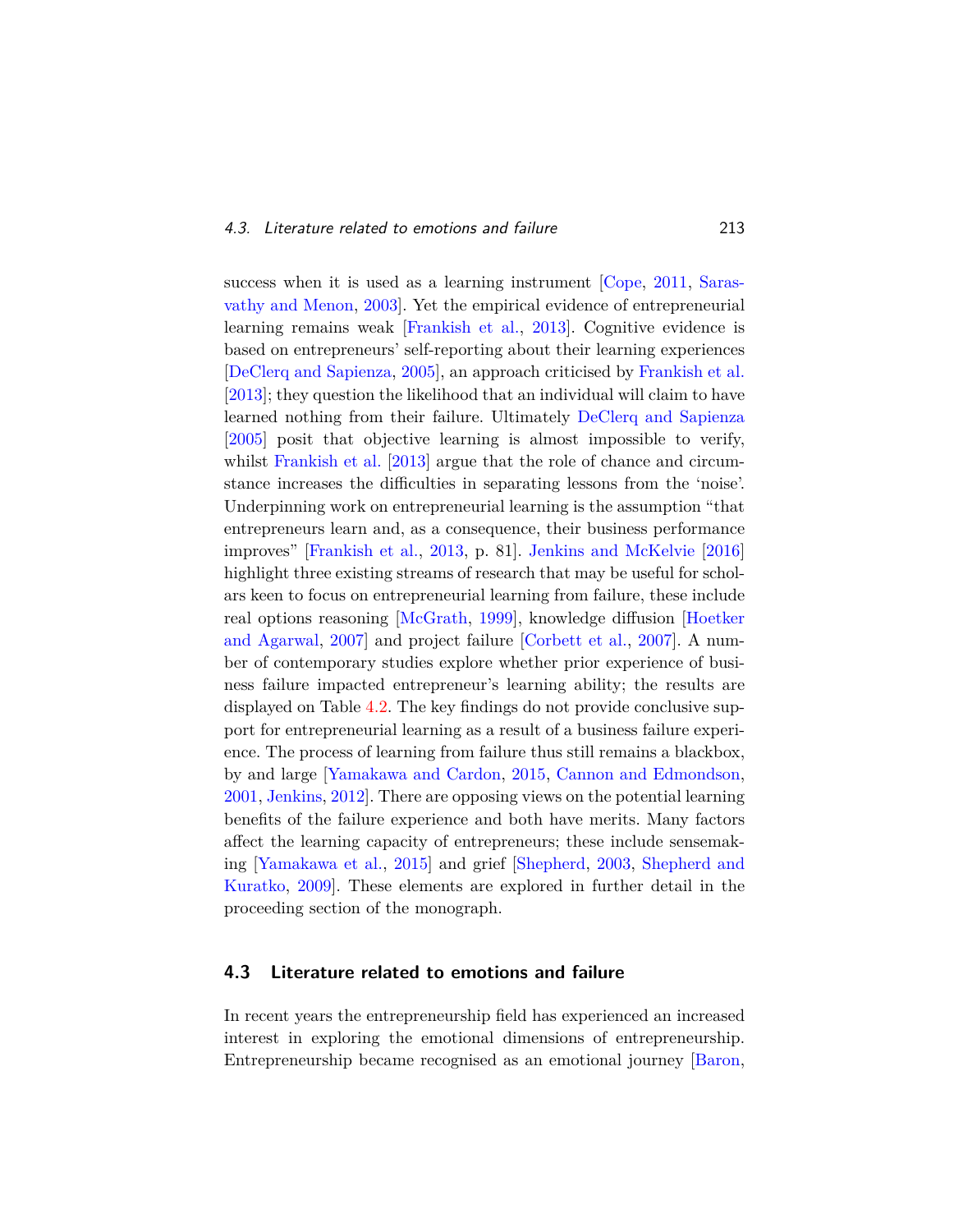**Table 4.2:** Learning after a business failure experience.

<span id="page-54-0"></span>

| $\text{Author}(s)$               | Key findings                                                                                                                                                                                                                                                                                                                                                                                                                                                                                                                                                                                                                                                                                                                                                              |
|----------------------------------|---------------------------------------------------------------------------------------------------------------------------------------------------------------------------------------------------------------------------------------------------------------------------------------------------------------------------------------------------------------------------------------------------------------------------------------------------------------------------------------------------------------------------------------------------------------------------------------------------------------------------------------------------------------------------------------------------------------------------------------------------------------------------|
| Frankish et al.<br>[2013]        | The study showed that prior experience as an owner had no<br>substantial influence, positive or negative, on chances of survival for<br>3 years. Furthermore, amongst those that survive 3 years, they are<br>no less likely to engage in "life threatening" behavior the more<br>experience they accumulate. Even if entrepreneurs learn something<br>from their experience it does not clearly translate into improved<br>performance.                                                                                                                                                                                                                                                                                                                                  |
| Nielsen and<br>Sarasvathy [2011] | Findings indicate that previously failed entrepreneurs were more<br>likely to start-up a second time. However "the mere act of failing<br>did not result in learning effects. Instead, some form of absorptive<br>capacity (in terms of education and moral support) was necessary<br>for entrepreneurs to benefit from the learning possibilities inherent<br>in their experience of failure in the first firm" $(2011, p. 4)$ .                                                                                                                                                                                                                                                                                                                                         |
| Ucbasaran et al.<br>[2010]       | Experience of business failure offers learning opportunities but only<br>under certain conditions. Entrepreneurs that experience business<br>failure are heterogeneous and learning differs based on entrepreneur<br>types. Findings support the validity of opposing views on possible<br>learning benefits.                                                                                                                                                                                                                                                                                                                                                                                                                                                             |
| Metzger 2006,<br>2007            | Previous entrepreneurial failure experience (measured by<br>bankruptcy) does not increase subsequent firm performance (2006).<br>In fact entrepreneurs who re-start after failure are significantly<br>more likely to fail (2007).                                                                                                                                                                                                                                                                                                                                                                                                                                                                                                                                        |
| Cope $[2003]$                    | Although learning is considered a continuous process there is more<br>to be learned from discontinuous events rather than incremental,<br>habitual, 'lower-level' learning. Discontinuous events stimulate a<br>higher form of learning and critical reflection that can be<br>transformational.                                                                                                                                                                                                                                                                                                                                                                                                                                                                          |
| Toft-Kehler et al.<br>$[2014]$   | Study focused on how experience affects performance by examining<br>longitudinal data on focused on the majority stakeholder of newly<br>created privately owned Swedish firms in knowledge-intensive<br>industries between 1990 and 2007 ( $n = 65,390$ ). Results show that<br>learning in entrepreneurship is possible but conditional on<br>important content and contextual barriers. Individuals must<br>leverage prior experiences, a skill that takes time to develop.<br>Essentially experience can negatively affect performance among<br>novice entrepreneurs however it can positively affect the<br>performance returns among expert entrepreneurs. Furthermore<br>context similarities between prior and current ventures strengthen<br>this direct effect. |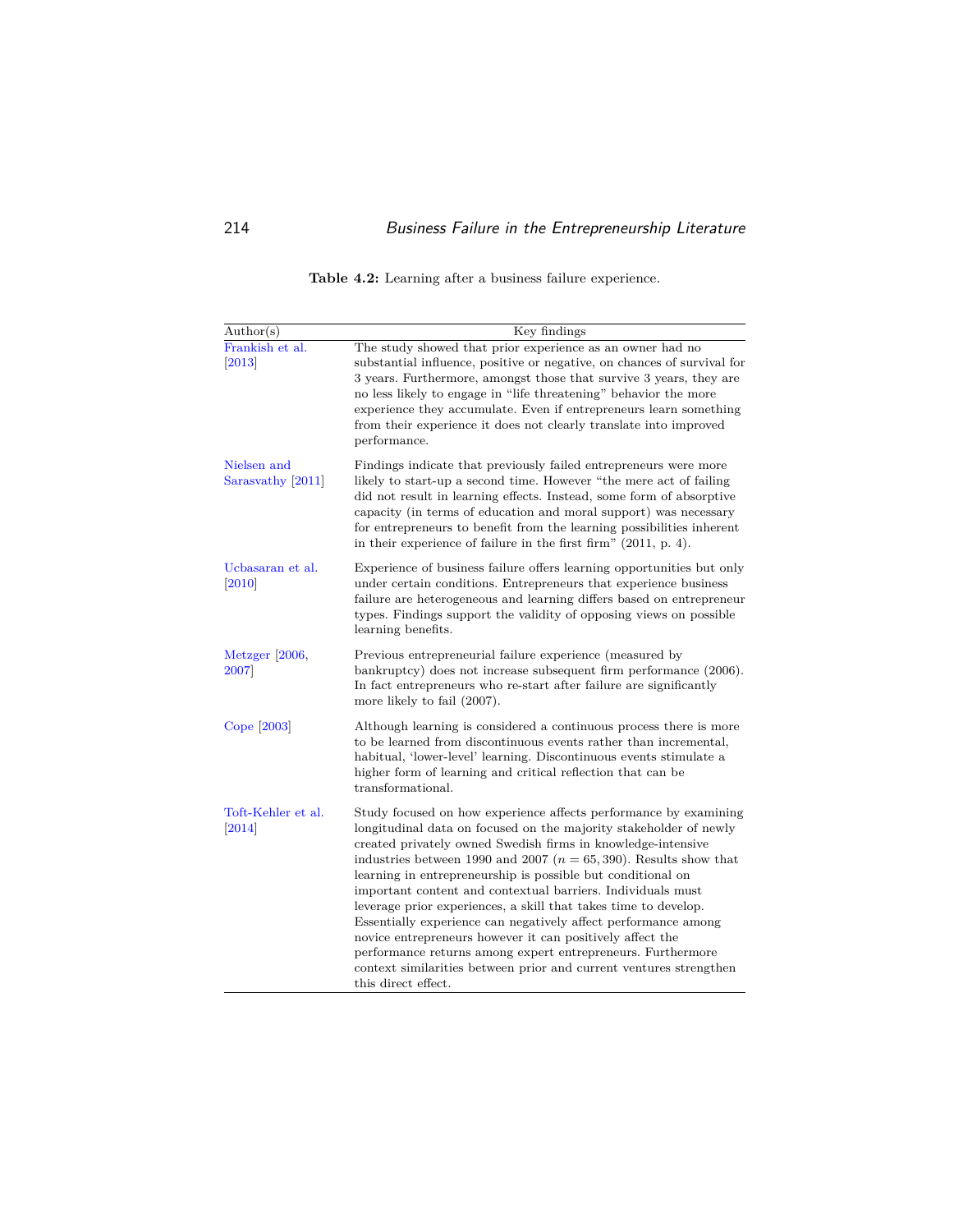[2008\]](#page-102-5) and the central role affect and emotions play in entrepreneurship became the subject of studies [\[Foo,](#page-108-6) [2011,](#page-108-6) [Shepherd et al.,](#page-120-6) [2009a](#page-120-6)[,b,](#page-120-7) [2011\]](#page-120-4). The field ignited with studies on affect culminating in a 2012 special issue in *Entrepreneurship Theory and Practice* on entrepreneurial emotion, which was referred to as a 'hot topic' [\[Cardon](#page-105-2) [et al.,](#page-105-2) [2012\]](#page-105-2). Entrepreneurial emotion is defined by [\[Cardon et al.,](#page-105-2) [2012,](#page-105-2) p. 3] as "the affect, emotions, moods, and/or feelings — of individuals or a collective — that are antecedent to, concurrent with, and/or a consequence of the entrepreneurial process, meaning the recognition/creation, evaluation, reformulation, and/or the exploitation of a possible opportunity". One criticism of the progress made in the area of entrepreneurial emotion stems from the fact that most work "deals with either the early or late stages of a business" [\[Cardon et al.,](#page-105-2) [2012,](#page-105-2) p. 3].

According to [Cardon et al.](#page-105-3) [\[2005\]](#page-105-3) entrepreneurs often form a personal connection and identify with their business to the extent that the firm is seen as an extension of themselves. When a business or project fails it may damage an emotional bond between the entrepreneur and the idea/firm, personal and professional relationships may be lost as a firm closes and a collective identity is fractured [\[Shepherd and Kuratko,](#page-120-5) [2009,](#page-120-5) [Wolfe and Shepherd,](#page-124-1) [2015\]](#page-124-1). In business, emotional attachments can be difficult to break [\[Burgelman,](#page-104-3) [1994\]](#page-104-3), thus when failure occurs may invoke an array of negative emotions in the entrepreneur including humiliation and pain [\[Cardon and McGrath,](#page-105-4) [1999,](#page-105-4) [Cope,](#page-106-1) [2011,](#page-106-1) [Ucbasaran et al.,](#page-122-5) [2013,](#page-122-5) [Singh et al.,](#page-120-8) [2007\]](#page-120-8). However people respond to failure in different ways, some are overcome with feelings of guilt and shame attached to failure whilst others recover quickly. Similarly, embarrassment and grief can adversely affect self-esteem and confidence for some, whilst others are only momentarily affected [\[Boss and](#page-104-4) [Sims Jr,](#page-104-4) [2008,](#page-104-4) [Shepherd and Kuratko,](#page-120-5) [2009,](#page-120-5) [Jenkins et al.,](#page-112-6) [2014\]](#page-112-6). Emotion regulation is the process individuals engage to influence the emotions they have, when they have them and the way in which they are expressed/experienced [\[Gross,](#page-110-11) [1998,](#page-110-11) [Boss and Sims Jr,](#page-104-4) [2008\]](#page-104-4). Emotion regulation is paramount in shaping the entrepreneurs perspective of their failure experience. Furthermore "if a person uses emotion regulation in the form of situation selection before a failed event occurs, that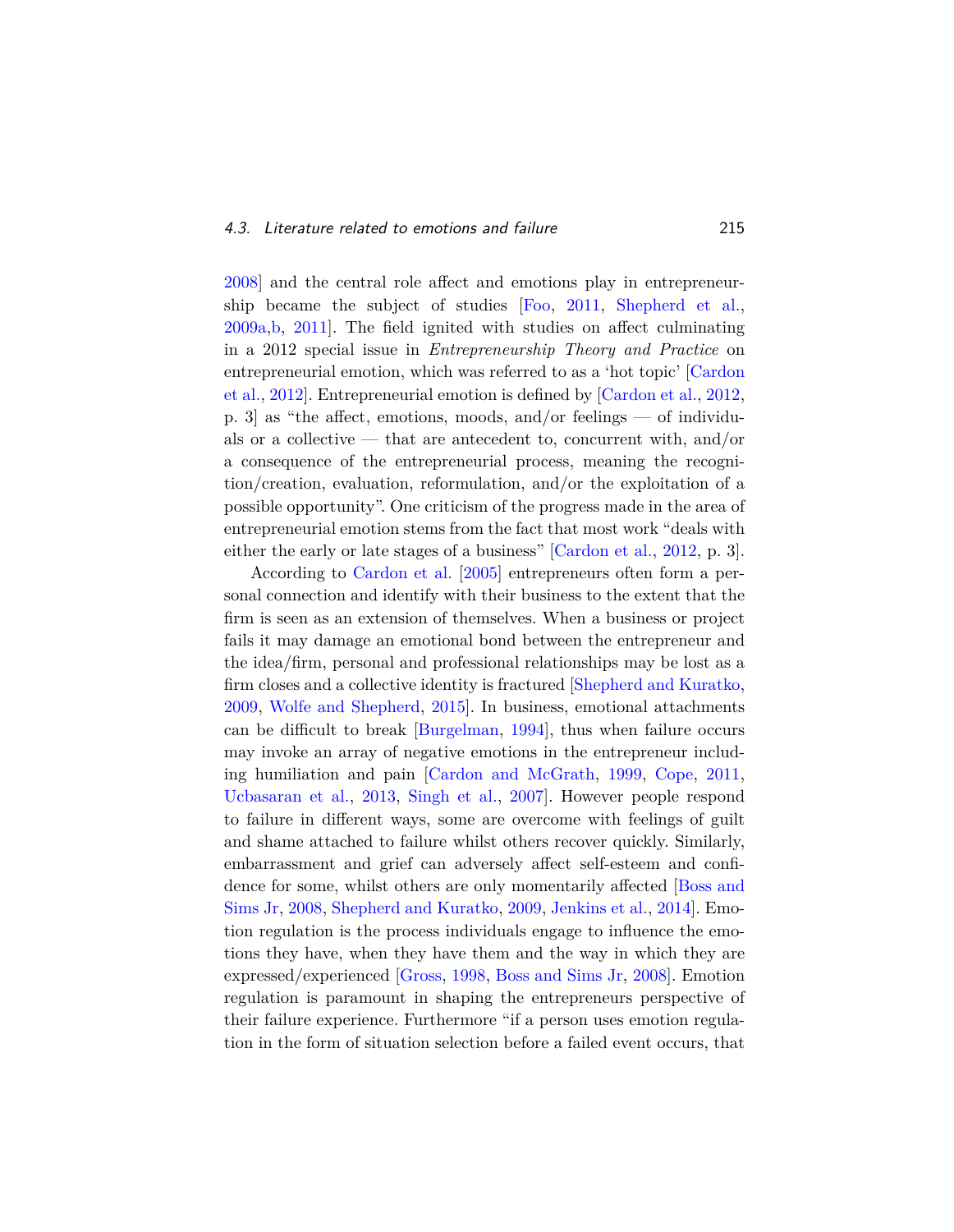event may never happen, or it may never be considered a failure" [\[Boss](#page-104-4) [and Sims Jr,](#page-104-4) [2008,](#page-104-4) p. 141]. Fear of failure is one such emotion that influences entrepreneurial behavior. According to [Welpe et al.](#page-124-2) [\[2012\]](#page-124-2) fear reduces exploitation and minimizes the relationship between evaluation and exploitation. Thus fear of failure leads to entrepreneurs avoiding situations that may result in failure or reacting poorly to potential failure situations. This leads to an 'error-amplifying decision trap' whereby a poor response to a problem merely results in exacerbating the issue rather than rectifying it [\[Schulman,](#page-119-1) [1989\]](#page-119-1).

Conversely joy and anger increase exploitation and magnify the relationship between evaluation and exploitation [\[Welpe et al.,](#page-124-2) [2012\]](#page-124-2). Optimistic individuals are more inclined to see adversity as a challenge and as such maintain confidence during the failure process [\[Ucbasaran](#page-122-5) [et al.,](#page-122-5) [2013\]](#page-122-5). Confidence (i.e. an emotionally-laden belief that engenders the positive emotions) and overconfidence can engender entrepreneurial resilience and may reduce the emotional costs of failure [\[Hayward et al.,](#page-111-4) [2010,](#page-111-4) [Ucbasaran et al.,](#page-122-5) [2013\]](#page-122-5). Thus effective emotion regulation has the potential not only to reduce failure but it can also increase chances of success. Studies exploring emotion in the final stages of a business coalesce mainly around coping and recovering from business failure. A notable contributor to this field is Dean Shepherd, who, along with other researchers, has driven the research strand on entrepreneurial grief in the aftermath of a failure experience [\[Shepherd,](#page-119-6) [2003,](#page-119-6) [2009a,](#page-119-4)[b,](#page-119-5) [Shepherd and Kuratko,](#page-120-5) [2009,](#page-120-5) [Shepherd and Cardon,](#page-119-7) [2009,](#page-119-7) [Shepherd](#page-120-4) [et al.,](#page-120-4) [2011\]](#page-120-4).

#### **4.3.1 Grief**

Grief usually occurs as a result of the loss of something important [\[Archer,](#page-101-2) [1999\]](#page-101-2). For an entrepreneur, his or her business is important, it provides security and autonomy; if it fails it is likely to elicit a negative emotional response [\[Shepherd,](#page-119-4) [2009a,](#page-119-4)[b\]](#page-119-5). In turn negative emotional responses interfere with an individual's attention allocation in the processing of information. Thus, grief is a significant obstacle to learning from failure [Shepherd](#page-119-6) [\[2003\]](#page-119-6), [Cope](#page-106-1) [\[2011\]](#page-106-1). The more sudden and rapid the failure process unfolds, the greater the grief experience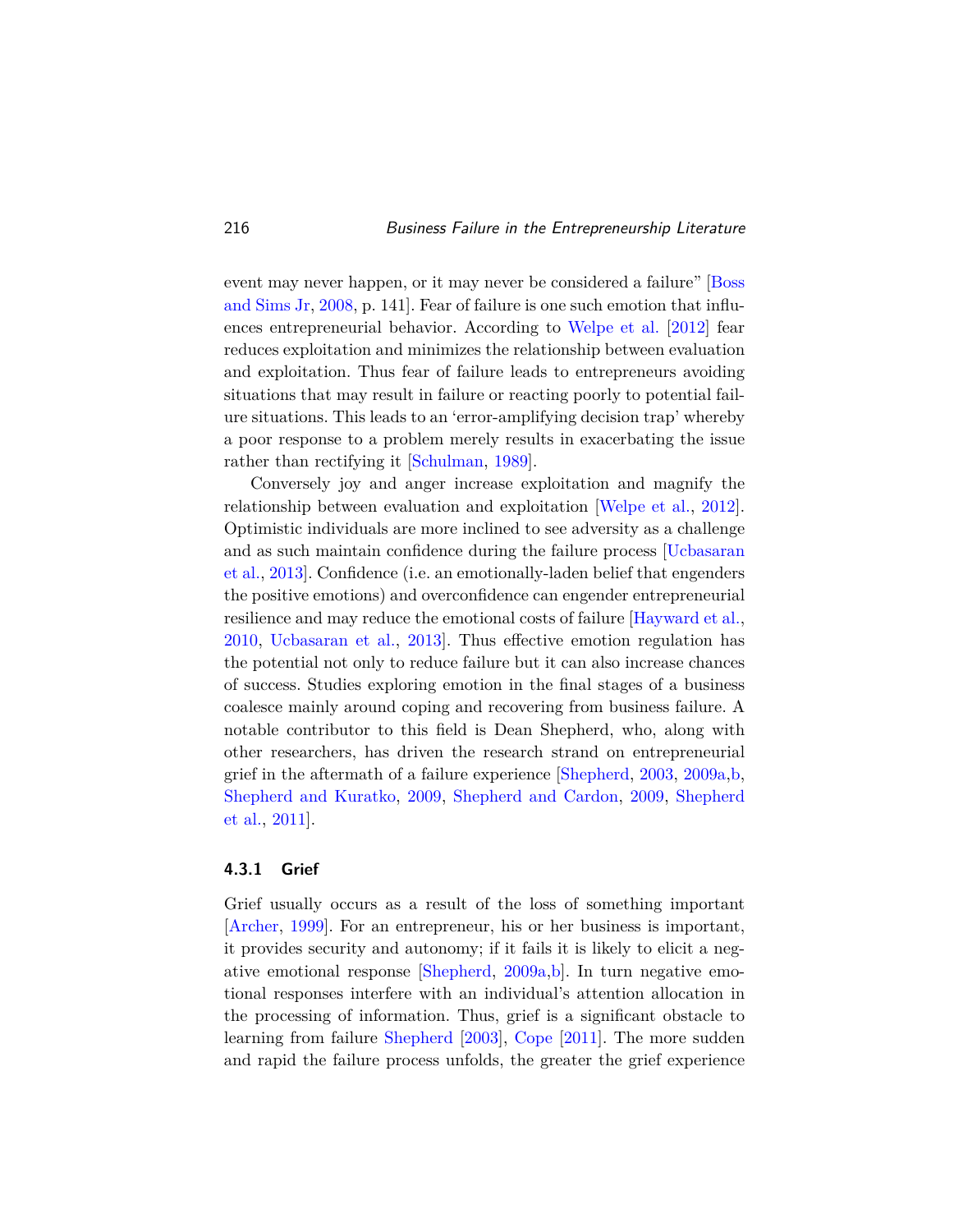[\[Shepherd,](#page-119-4) [2009a,](#page-119-4)[b\]](#page-119-5). Grief intensity is not only affected by the speed in which the firm unravelled but also the time since it occurred [\[Shep](#page-119-4)[herd,](#page-119-4) [2009a](#page-119-4), b. In the immediate aftermath of failure strong emotions are commonplace whilst over time less emotional responses and interpretations of the experience emerge [\[Ucbasaran et al.,](#page-122-3) [2010\]](#page-122-3). According to [Shepherd](#page-119-4) [\[2009a,](#page-119-4)[b,](#page-119-5) p. 81] grief dynamics are also "important in understanding why some people make sense of loss and recover from grief quickly while others cannot". Three grief dynamics are proposed in relation to business failure: loss-oriented, restoration-oriented and transition oriented. Loss-oriented dynamics includes facing the loss and working through the grief process; it is mentally and physically draining on the entrepreneur. On the other hand restoration-oriented dynamics includes avoiding thinking about the loss and instead focusing on secondary sources of stress; this involves emotion suppression that requires mental effort and may adversely affect both the individual's health and learning. Thirdly, transition-oriented dynamics are those that shift between the loss and restoration-oriented dynamics; this allows the individual to get the learning benefits of each and speed up the recovery process [\[Shepherd,](#page-119-4) [2009a,](#page-119-4)[b\]](#page-119-5).

Anticipatory grief is another of Shepherd's contributions to this stream of literature [\[Shepherd et al.,](#page-120-6) [2009a](#page-120-6)[,b\]](#page-120-7). Its premise is that once an individual mentally prepares for failure in advance of it occurring they may reduce the emotional costs of failure and recovery faster from the event [\[Shepherd,](#page-119-4) [2009a,](#page-119-4)[b,](#page-119-5) [Shepherd and Wolfe,](#page-120-9) [2014\]](#page-120-9). Grief can help entrepreneurs assimilate the failure experience failure and enable them to overcome negative psychological responses ideally before they manifest into physiological symptoms [\[Shepherd,](#page-119-4) [2009a,](#page-119-4)[b\]](#page-119-5). When an individual takes time to confront loss, recovery from that loss is more likely; in particular anticipatory grief may allow entrepreneurs to gradually distance themselves from the firm before failure actually occurs Table [4.3.](#page-58-0)

Another research strand deemed essential to both learning from failure and coping with the emotional repercussions of failure is the sensemaking perspective. There is variation in the extent to which entrepreneurs' experience certain emotions following a failure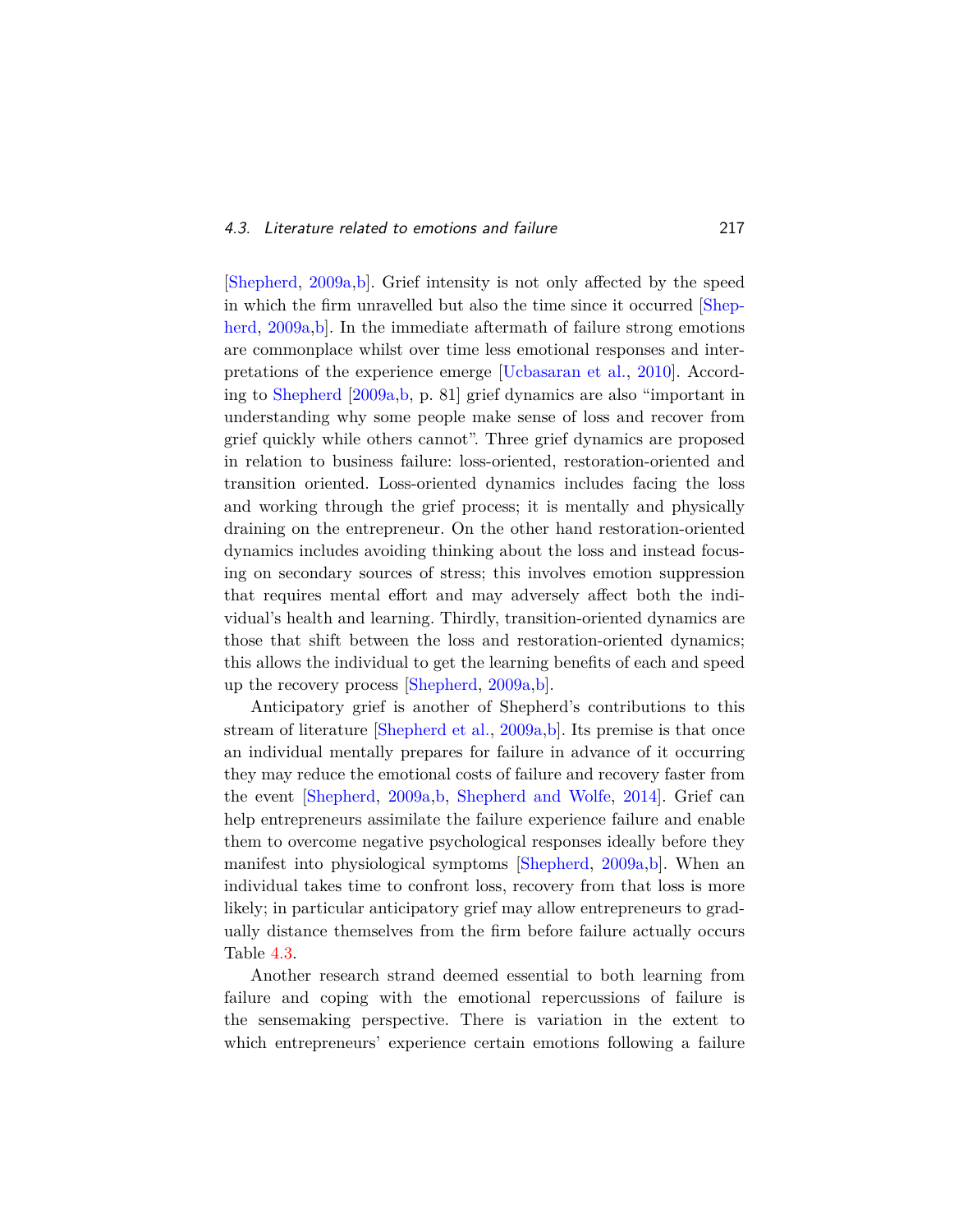**Table 4.3:** Grief and business failure.

| $\text{Author}(s)$             | Key findings                                                                                                                                                                                                                                                                                                                                                                                                                                                                                                                     |
|--------------------------------|----------------------------------------------------------------------------------------------------------------------------------------------------------------------------------------------------------------------------------------------------------------------------------------------------------------------------------------------------------------------------------------------------------------------------------------------------------------------------------------------------------------------------------|
| Shepherd [2003]                | There may be an emotional relationship between entrepreneurs and<br>their businesses. The entrepreneurs' motives often transcend profits<br>and incorporates pride and independence. However many<br>businesses fail and such failure can lead to grief. A dual process of<br>grief recovery involving oscillating between a loss and a restoration<br>orientation can speed up the process.                                                                                                                                     |
| Shepherd [2009a,b]             | More emotionally intelligent individuals are better able to harness<br>their grief to facilitate information processing about their loss and<br>assist others to do the same. Groups (in this case families) recover<br>from grief through emotional capability (ability to recognize and<br>regulate emotions and anticipate, differentiate and understand the<br>emotions of its members). Entrepreneurs that experience failure<br>may be able to better regulate their emotions and recover from<br>grief at a faster rate.  |
| Shepherd et al.<br> 2009a      | When a project fails grief can be managed through regulating<br>negative emotions or normalizing them. Coping self-efficacy is key<br>for regulating negative emotions generated by grief. If there is an<br>absence of high levels of coping self-efficacy then a normalization<br>approach to grief management may be superior.                                                                                                                                                                                                |
| Jenkins et al.<br>$[2014]$     | The grief experiences of entrepreneurs that experience failure differ.<br>When entrepreneurs interpret failure as involving loss of<br>self-esteem, reduced independence and increased financial strain,<br>they experience greater feeling of grief. However some entrepreneurs<br>(in particular portfolio and hybrid entrepreneurs) still have<br>additional employment roles to fulfill, which act as psychological<br>compensation. Therefore these individuals experience less (or no)<br>grief from the business failure. |
| Shepherd and<br>Kuratko [2009] | When entrepreneurs are committed to a project or a business, its<br>failure generates grief. Grief interferes with the learning process.<br>Enhancing grief recovery facilitates the learning process and results<br>in more emotionally intelligent individuals more effective at<br>executing the grief recovery process. Self-compassion can also<br>reduce learning obstructions.                                                                                                                                            |
| Shepherd et al.<br>[2009b]     | The concept of 'anticipatory grief' is introduced as a means of<br>understanding why owner-managers often delay business failure<br>when it is financial costly to do so. Anticipatory grief reduces the<br>grief experienced by the owner-manager which in turn reduces the<br>emotional costs of failure. Thus the emotional recovery of the<br>owner-manager may be enhanced by a decision to delay business<br>failure, therefore the delay may help 'balance' the financial and<br>emotional costs to optimize recovery.    |

<span id="page-58-0"></span>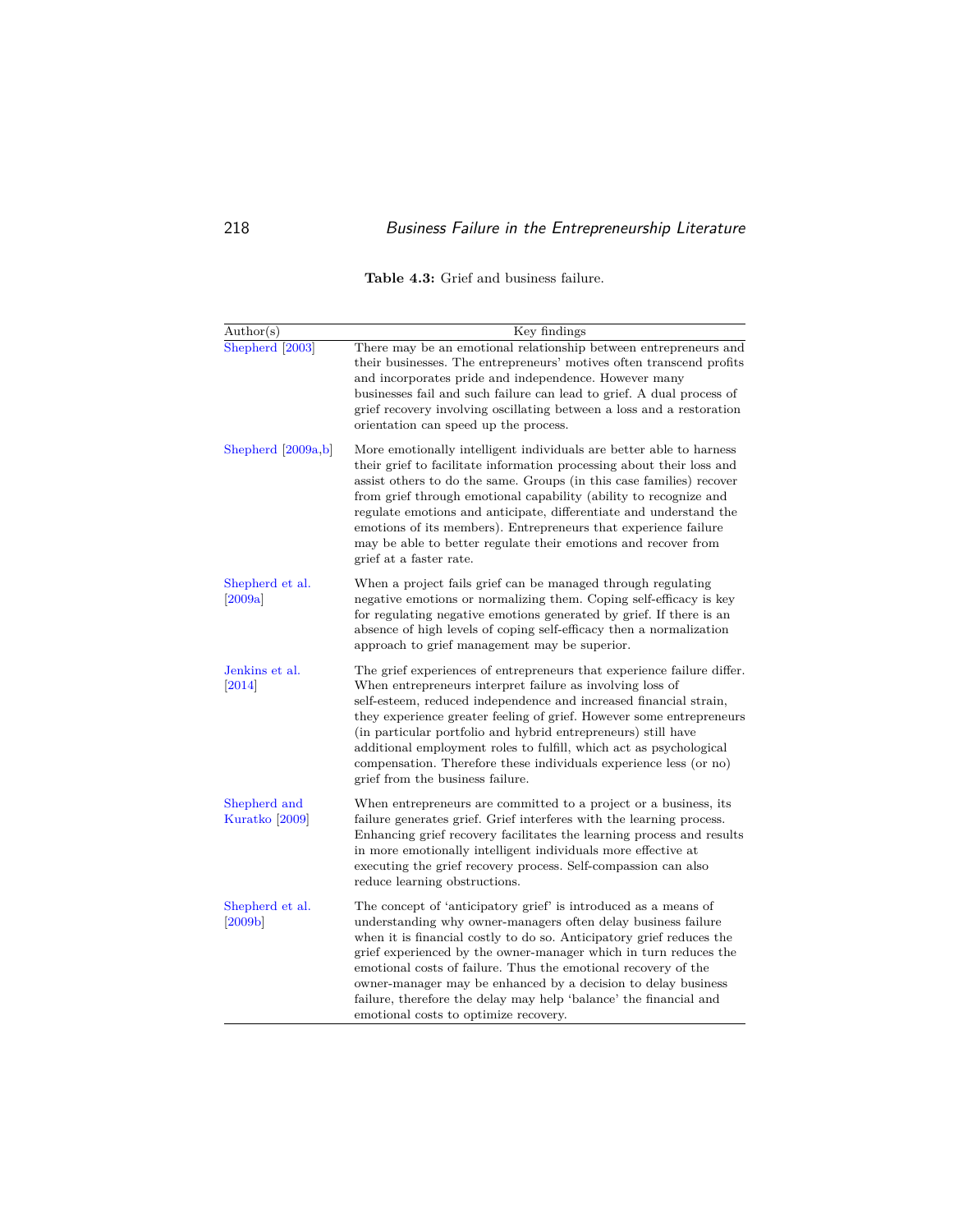experience. For example [Jenkins et al.](#page-112-6) [\[2014\]](#page-112-6) found that an individual's perception of the harm or loss resulting from the failure had a greater influence on feelings of grief than more tangible variables such as alternative employment options. Therefore entrepreneurial perception of the failure has an impact on how they respond and behave during the failure process. The sensemaking perspective has been applied to the failure context in order to shed light on the way entrepreneurs synthesise and assimilate the business failure experience. This is now examined in greater detail.

#### **4.3.2 Sensemaking**

Entrepreneurship research has been criticised for its lack of recognition of the social context within which it operates [\[Rauch and Frese,](#page-117-4) [2000\]](#page-117-4). Failure has repercussions for individuals, organizations and society; as such it is necessary to explore how entrepreneurs and communities make sense of it [\[Cardon et al.,](#page-105-0) [2011\]](#page-105-0). The sensemaking perspective is a way for entrepreneurship scholars to address the critic of contextual myopia and provide greater insight into the process by which business failure is processed and overcome. It is well established within the strategy, change management, innovation process and grief literatures [\[Gioia and](#page-109-4) [Chittipeddi,](#page-109-4) [1991,](#page-109-4) [Shepherd,](#page-119-4) [2009a,](#page-119-4)[b\]](#page-119-5) however only recently has it been co-opted by entrepreneurship researchers as a means of understanding business failure [\[Shepherd et al.,](#page-120-4) [2011,](#page-120-4) [Byrne and Shepherd,](#page-104-5) [2015,](#page-104-5) [Cardon et al.,](#page-105-0) [2011,](#page-105-0) [Wolfe and Shepherd,](#page-124-1) [2015,](#page-124-1) [Heinze,](#page-111-5) [2013\]](#page-111-5). [Wolfe](#page-124-1) [and Shepherd](#page-124-1) [\[2015,](#page-124-1) p. 900] describe the interest on sensemaking in the organizational context in recent years as "a considerable theoretical movement". Sensemaking is a social activity; people create meaning about events and situations through their interactions with others rather than in isolation [\[Weick,](#page-123-3) [1979\]](#page-123-3). Social interaction is important in understanding why some people are able to make sense of loss while others are not [\[Shepherd,](#page-119-4) [2009a,](#page-119-4)[b\]](#page-119-5). Sensemaking is an iterative process whereby entrepreneurs assign meaning to occurrences in conjunction with action [\[Gioia and Chittipeddi,](#page-109-4) [1991,](#page-109-4) [Shepherd,](#page-119-4) [2009a,](#page-119-4)[b\]](#page-119-5). It is about the "placement of items into frameworks, comprehending,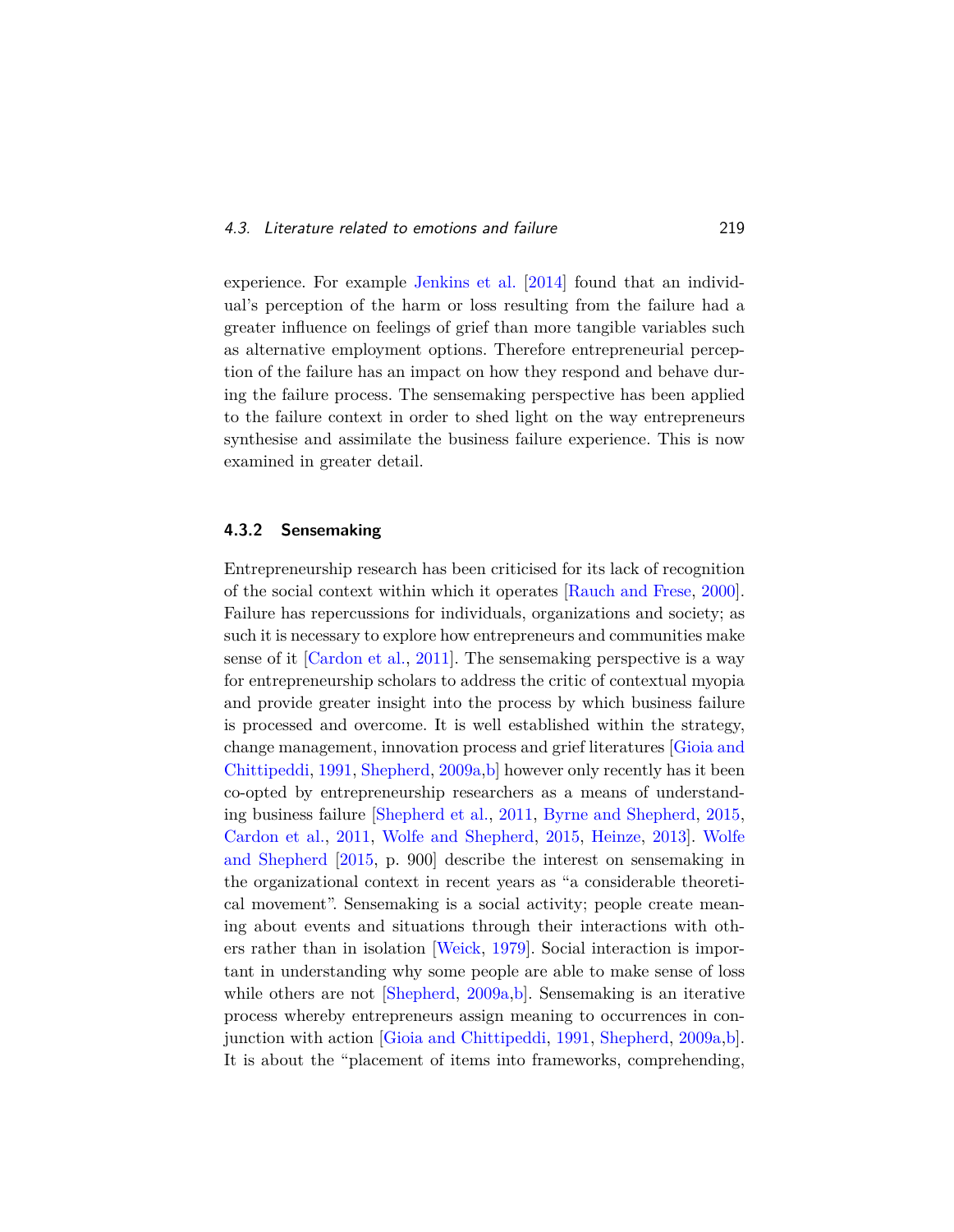redressing surprise, constructing meaning, [and] interacting in pursuit of mutual understanding" [\[Weick,](#page-124-3) [1995,](#page-124-3) p. 6].

Three key aspects comprise the sensemaking process — scanning, interpretation and learning [\[Thomas et al.,](#page-122-7) [1993\]](#page-122-7). When entrepreneurs experience business failure they tend to look for causal explanations to account for the demise, such as — 'What happened?' and 'Why?' these scanning questions signal the beginning of the sense-making process. The interpretation phase involves attaining greater understanding of the situation through retrospectively connecting events to potential causes and attributing those causes. The way in which circumstances are interpreted or labeled influences action in a particular direction thus interpretation of ambiguous information is regarded as critical [\[Shepherd et al.,](#page-120-4) [2011\]](#page-120-4). Finally the learning phase is contingent on the entrepreneurs' reactions to the failure, it is the culmination of the sensemaking process which involves continuously evolving plausible retrospective accounts of past events that inform current action [\[Weick](#page-124-4) [et al.,](#page-124-4) [2005,](#page-124-4) [Shepherd et al.,](#page-120-4) [2011\]](#page-120-4). Sensemaking is of particular importance for entrepreneurs operating in complex, dynamic environments as they are often presented with ambiguous and challenging scenarios that they must interpret [\[Thomas et al.,](#page-122-7) [1993,](#page-122-7) [Shepherd et al.,](#page-120-4) [2011\]](#page-120-4), failure being one such scenario. According to [Shepherd et al.](#page-120-4) [\[2011,](#page-120-4) p. 1232] "an assumption of sensemaking is that constraints (such as those that caused a project to fail) are self-imposed and that an individual's environment is not predetermined nor impervious to individual influence". Essentially the environment is enacted, further underlining the importance of an individual's interpretation and understanding of events as they inform the entrepreneur's response. Sensemaking in turbulent conditions is dominated by two core themes: shared meanings and emotion (see [Maitlis and Sonenshein,](#page-114-5) [2010](#page-114-5) for a full discussion). The shared meanings facet of sensemaking is important as failure rarely happens in a vacuum, it often effects others beyond those immediately involved. Shared meaning influences how individuals, teams, firms, and cultures inform each other's perspectives through his or her actions and reactions to the failure process. Emotion is important as the entrepreneurial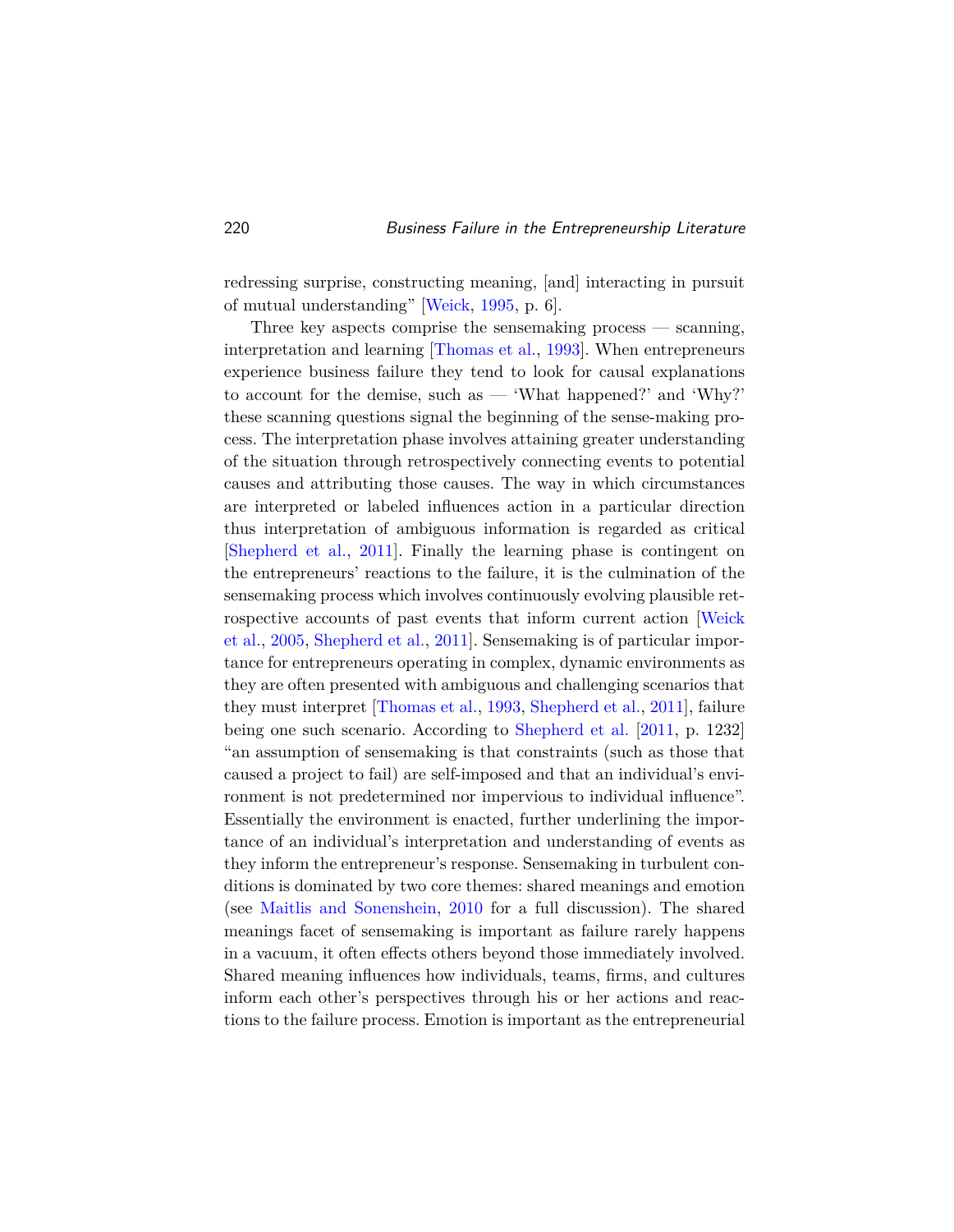|  | Table 4.4: Sensemaking and business failure. |  |  |  |
|--|----------------------------------------------|--|--|--|
|--|----------------------------------------------|--|--|--|

<span id="page-61-0"></span>

| $\text{Author}(s)$               | Key findings                                                                                                                                                                                                                                                                                                                                                                                                                                                                                                                                                                                                                               |
|----------------------------------|--------------------------------------------------------------------------------------------------------------------------------------------------------------------------------------------------------------------------------------------------------------------------------------------------------------------------------------------------------------------------------------------------------------------------------------------------------------------------------------------------------------------------------------------------------------------------------------------------------------------------------------------|
| Maitlis and<br>Sonenshein [2010] | Sensemaking in turbulent contexts, such as change and crises<br>highlights the importance, yet elusiveness, of shared meanings.<br>Furthermore emotions play a key role in the sensemaking process in<br>such contexts. Positive emotions such as hope, relief, and joy can<br>also be found in periods of crises and change.                                                                                                                                                                                                                                                                                                              |
| Byrne and<br>Shepherd [2015]     | Found evidence that negative emotions motivated sensemaking<br>efforts. Failure accounts that reflected little negative emotional<br>reaction to business failure demonstrated little sensemaking about<br>the experience. Negative and positive emotions together facilitate<br>sensemaking, negative emotions motivate whilst positive emotions<br>inform, sensemaking efforts.                                                                                                                                                                                                                                                          |
| Cardon et al.<br>[2011]          | Focused on cultural sensemaking about failure and explored the<br>propensity to blame misfortunes versus mistakes. Whilst failures<br>were blamed fairly evenly on mistakes and misfortunes, regional<br>differences were found. Findings showed that cities with the highest<br>number of failure accounts, blamed failures more on mistakes of<br>entrepreneurs, whilst cities with fewer failure accounts<br>predominantly blamed failure on misfortunes.                                                                                                                                                                               |
| Wolfe and<br>Shepherd [2015]     | Narrative communication is used to assess sensemaking in<br>organisations that have experienced project failure. Findings<br>provide preliminary evidence of how emotional content within<br>narratives can change in an attempt to make sense of prior<br>experiences. Project failure rates increase negative emotional<br>content within narratives. Furthermore narratives' positive<br>emotional content is associated with reduced negative emotional<br>content. Finally, positive performance events moderated the<br>relationship between positive and negative emotional content,<br>enhancing the effects of this relationship. |
| Heinze $[2013]$                  | Sensemaking in the aftermath of failure is a complex, multilayered<br>process. Grief and suffering are important to the sensemaking<br>process. Entrepreneurs' perceptions are influenced by the extent to<br>which other individuals are affected by failure. Entrepreneurs felt a<br>need to look for positive outcomes from their failure experience.                                                                                                                                                                                                                                                                                   |

failure experience can be a traumatic event, generating negative emotions which can interfere with one's learning process [\[Shepherd,](#page-119-6) [2003\]](#page-119-6). Table [4.4](#page-61-0) details a selection of the recent publications that explored the sensemaking process in the aftermath of a business/project failure event.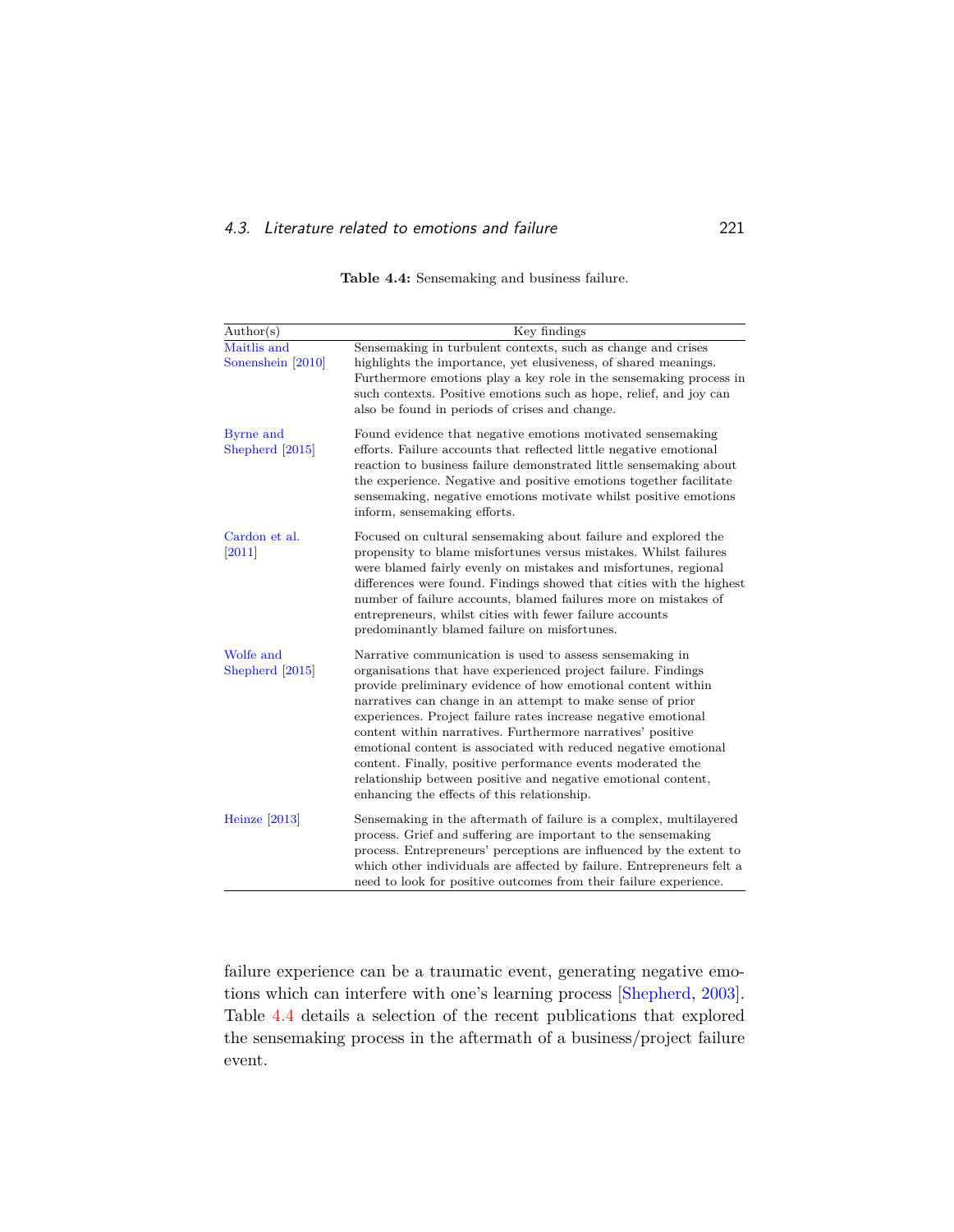#### **4.3.3 Fear**

Fear is an emotional response induced by a perceived threat. Fear of failure is one of the most common fears experienced by entrepreneurs [\[Bosma et al.,](#page-104-6) [2008\]](#page-104-6) and it has a profound impact on entrepreneurial action [\[Morgan and Sisak,](#page-116-3) [2016,](#page-116-3) [Mitchell and Shepherd,](#page-115-7) [2011\]](#page-115-7). However, despite the increasing focus on affect in response to failure, research on fear as an emotion preceding and potentially inhibiting action is sparse [\[Cacciotti and Hayton,](#page-104-7) [2015\]](#page-104-7). Current and growing interest in both the Behavioral Inhibition/Behavioral Approach System (BIS/BAS) and the Dark Triad [\[Hmieleski and Lerner,](#page-111-6) [forthcoming,](#page-111-6) [Haynes et al.,](#page-110-12) [2015a,](#page-110-12)[b,](#page-111-7) [Mathieu and St-Jean,](#page-114-6) [2013,](#page-114-6) [Ronningstam and](#page-118-4) [Baskin-Sommers,](#page-118-4) [2013\]](#page-118-4) questions individuals' ability to experience fear (e.g. psychopathy/BAS) and offers a discursive context for fear (and fear of failure) to be explored in greater detail within the entrepreneurship literature. The Dark Triad encompasses Machiavellianism, narcissism and psychopathy, "an important cluster of antagonistic personalities in psychology" [\[Jones and Figueredo,](#page-112-7) [2013,](#page-112-7) p. 521], tentatively linked to entrepreneurial entry [\[Hmieleski and Lerner,](#page-111-6) [forthcoming\]](#page-111-6), intention [\[Kramer et al.,](#page-113-2) [2011\]](#page-113-2) and behavior [\[Rauch and Hatak,](#page-118-5) [2015\]](#page-118-5). Situations that evoke such fear elicit different responses — some may respond aggressively to the threat, others avoid facing the situation as a means of protecting oneself, whilst more still become paralyzed by the situation, known as the fight-flight-freeze reaction [\[Gray and](#page-109-5) [McNaughton,](#page-109-5) [2000\]](#page-109-5). Despite fear being considered a negative emotion, it has also long been recognized, as a driving force that effectively motivates human beings [\[Mowrer,](#page-116-4) [1939\]](#page-116-4). However within the entrepreneurship literature fear of failure has traditionally been dismissed as an entirely negative aspect of one's character however this perspective is changing as it may be an impairment to be conquered or a positive condition to be embraced depending on the context [\[Morgan and Sisak,](#page-116-3) [2016,](#page-116-3) [Mitchell and Shepherd,](#page-115-7) [2011,](#page-115-7) [Cacciotti and Hayton,](#page-104-7) [2015\]](#page-104-7). In this section recent literature on the concept is explored and the origins of its negative framing are examined.

Fear of failure is generally described as "generalized desire to avoid failure" [\[Elliot and Church,](#page-108-7) [1997,](#page-108-7) p. 220]. Three dimensions encompass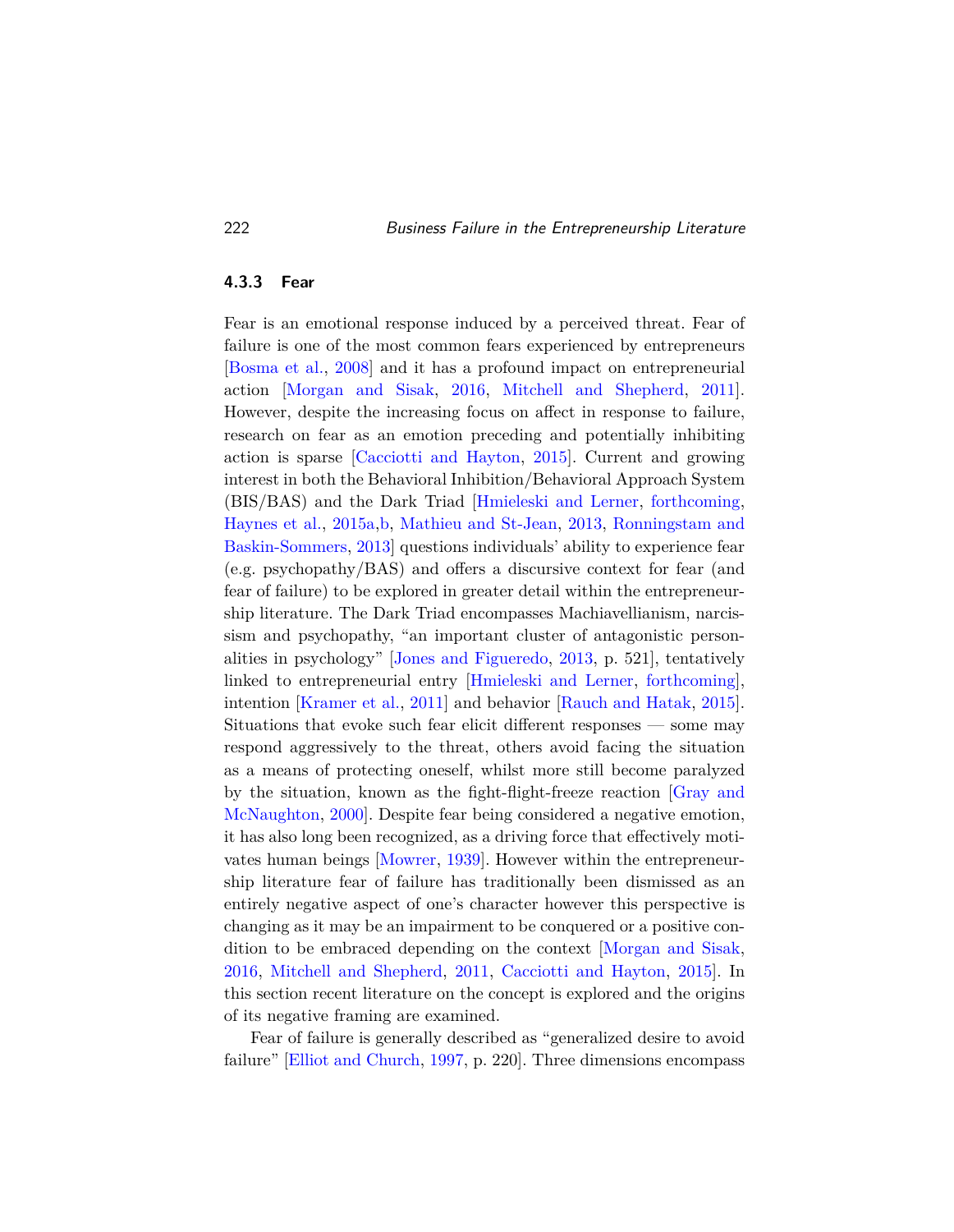#### 4.3. Literature related to emotions and failure 223

this desire, fears of — devaluing one's self-estimate, upsetting important others and having an uncertain future [\[Conroy,](#page-106-5) [2001\]](#page-106-5). These dimensions have a varying effect on entrepreneurial action, essentially "not all fear of failure is created equal" [\[Mitchell and Shepherd,](#page-115-7) [2011,](#page-115-7) p. 196]. Certain situations combine with fear dimensions and hamper the likelihood of entrepreneurial action, such as the interaction between specific human capital and fear of devaluing self. However, a differing combination may in fact propel entrepreneurial action, such as entrepreneurial self-efficacy and the fear of upsetting important others [\[Mitchell and Shepherd,](#page-115-7) [2011\]](#page-115-7). The importance of the contextual landscape when examining fear of failure is echoed in more recent articles — [Morgan and Sisak](#page-116-3) [\[2016,](#page-116-3) p. 13] maintain that the impact fear of failure has on success depends greatly on context, in particular the "selfcreated context of individual aspirations". More generally [Wennberg](#page-124-5) [et al.](#page-124-5) [\[2013\]](#page-124-5) argue that the broader cultural contexts individuals are embedded in are important to consider.

[Morgan and Sisak](#page-116-3) [\[2016\]](#page-116-3) theorize that fear of failure can be motivating particularly when the individual is already in entrepreneurship and their success standards are sufficiently high. Alternatively they warn that those with lower aspirations may see their fear of failure corroding motivation. Duality of the concept was also touched on by [Cacciotti](#page-104-7) [and Hayton](#page-104-7) [\[2015\]](#page-104-7) who posit that for individuals high in fear of failure two outcomes exist — the individual chooses to engage in safe tasks where the likelihood of failure is reduced or he or she engages in difficult tasks where failure can be attributed to external circumstances. Meanwhile [Mitchell and Shepherd](#page-115-7) [\[2011\]](#page-115-7) contend that entrepreneurs facing higher risk are more likely to have a higher fear of failure. In a similar vein [Morgan and Sisak](#page-116-3) [\[2016\]](#page-116-3) hypothesize that those succeeding in entrepreneurship may suffer more from fear of failure than the general entrepreneur population with higher aspirations likely to produce more success. However they also postulate that fear of failure deters entrepreneurship and those entering entrepreneurship are likely to suffer less from fear of failure. These findings appear somewhat oxymoronic, yet they are important as they dispute the generally accepted principle that fear of failure is an impediment to entrepreneurship.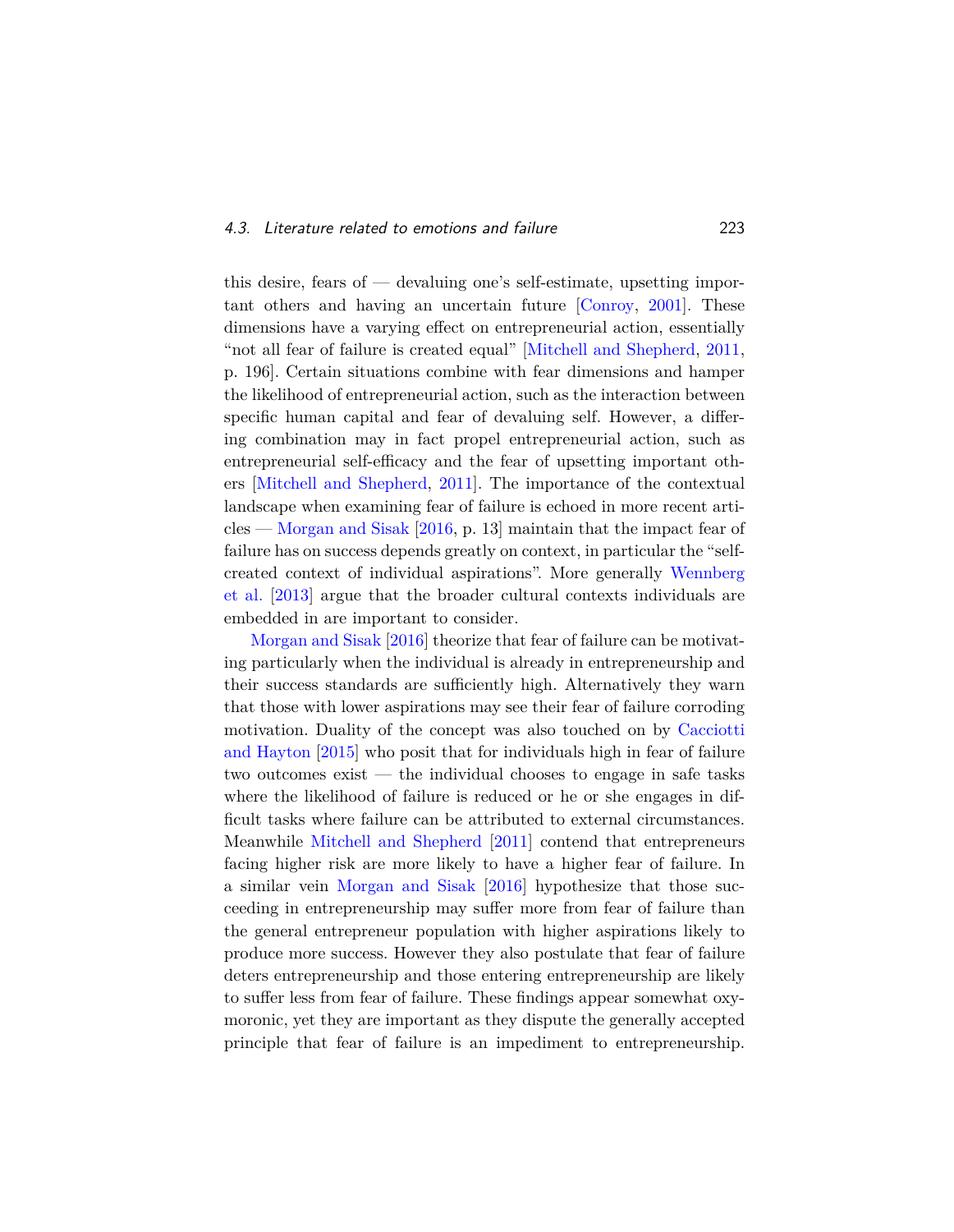Thus these nuanced findings highlight that the previously accepted relationship between fear of failure and withdrawal/avoidance is not entirely accurate. Myopia in the entrepreneurship literature regarding the potential positive aspects of fear of failure has gone largely uncontested, yet caution is urged before wholly dismissing it as an entirely negative construct [\[Cacciotti and Hayton,](#page-104-7) [2015\]](#page-104-7). A propagator of the viewpoint that fear of failure has a negative impact on entrepreneurship may derive from the prominence of GEM data [see [Cacciotti and](#page-104-7) [Hayton,](#page-104-7) [2015\]](#page-104-7) within studies exploring the concept [\[Minniti and Nar](#page-115-8)[done,](#page-115-8) [2007,](#page-115-8) [Wennberg et al.,](#page-124-5) [2013\]](#page-124-5). The phrasing of the response choice within the panel study ("fear of failure would prevent me from starting a business") has been criticized the single-item measure as "misleading" and suggestive of a "negative relationship between the perception of fear and the decision to start" [\[Cacciotti and Hayton,](#page-104-7) [2015,](#page-104-7) p. 170]. It focuses on adverse effects rather than potential benefits and as a result the majority of studies in the area focus on one's decision whether or not to start a business [\[Cacciotti and Hayton,](#page-104-7) [2015\]](#page-104-7).

A further potential discrepancy with research on the construct to date stems from the lack of distinction between fear of failure as a trait/disposition versus a state. Whilst a trait approach indicates a stable disposition towards fear of failure, independent of specific characteristics, a state approach considers behavior as the result of psychological processes induced by situational characteristics [\[Cacciotti and](#page-104-7) [Hayton,](#page-104-7) [2015\]](#page-104-7). [Cacciotti and Hayton](#page-104-7) [\[2015\]](#page-104-7) suggest that viewing fear of failure as a state rather than a trait is more conducive to explaining the dualistic nature of fear of failure, wherein some dimensions of the concept induce entrepreneurial action whilst others deter it [\[Mitchell](#page-115-7) [and Shepherd,](#page-115-7) [2011\]](#page-115-7). A definition of the concept gleamed from [Conroy](#page-106-5) [\[2001\]](#page-106-5) within the social psychology literature is useful for conceptualizing fear of failure as a state, where fear of failure is the appraisal of threats during situations that involve the possibility of failing. For a more expansive analysis of the concept of fear of failure within the entrepreneurship literature see Cacciotti and Hayton's [\[2015\]](#page-104-7) comprehensive review on the topic. Table [4.5](#page-65-0) outlines a selection of prominent contemporary papers on fear.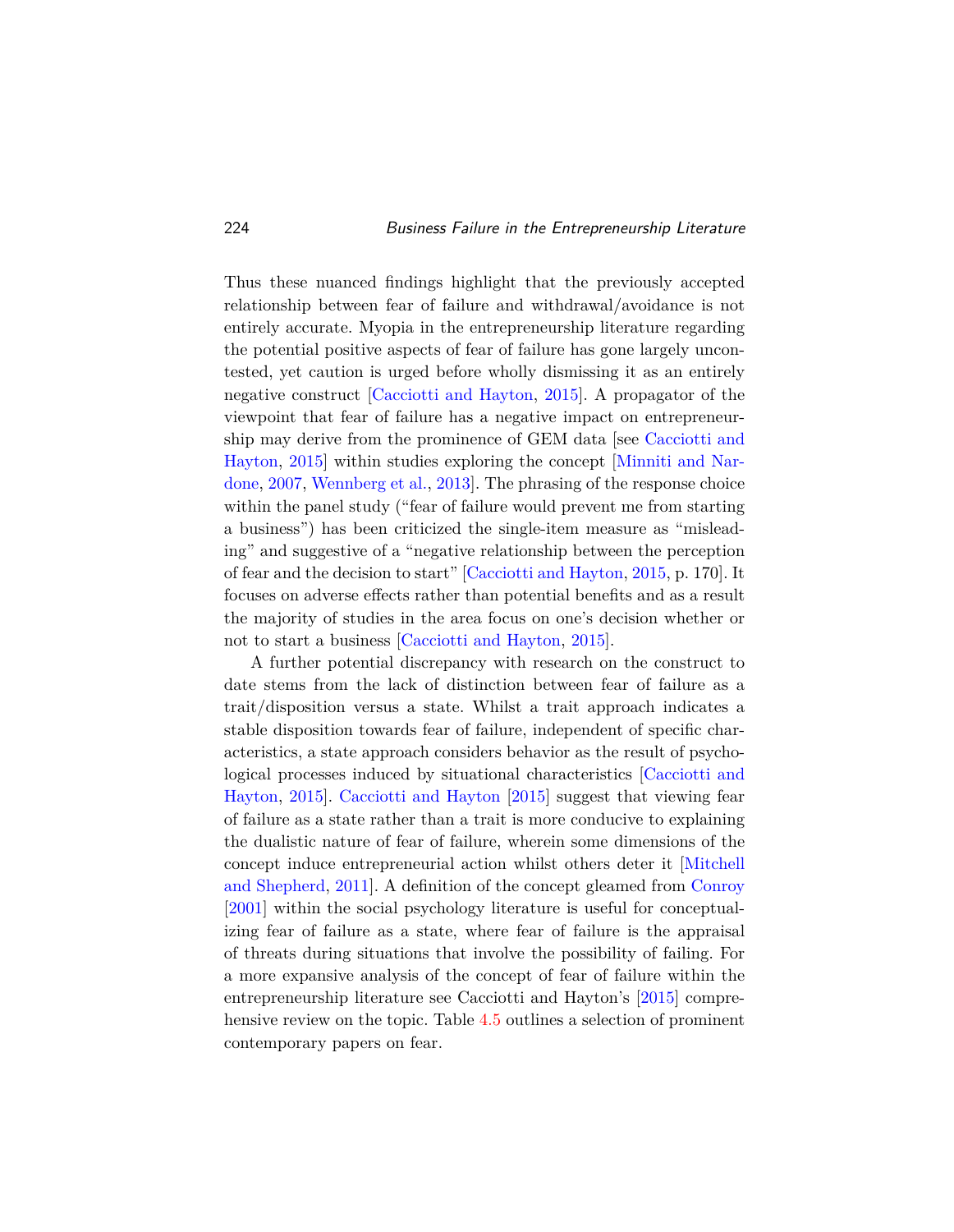# <span id="page-65-0"></span>4.3. Literature related to emotions and failure 225

| <b>Table 4.5:</b> Fear and business failure. |
|----------------------------------------------|
|                                              |

| $\text{Author}(s)$              | Key findings                                                                                                                                                                                                                                                                                                                                                                                                                                                                                                                                                                                                                                                                                                                                                                                                                                                                                                                                                                                                                                                                                 |
|---------------------------------|----------------------------------------------------------------------------------------------------------------------------------------------------------------------------------------------------------------------------------------------------------------------------------------------------------------------------------------------------------------------------------------------------------------------------------------------------------------------------------------------------------------------------------------------------------------------------------------------------------------------------------------------------------------------------------------------------------------------------------------------------------------------------------------------------------------------------------------------------------------------------------------------------------------------------------------------------------------------------------------------------------------------------------------------------------------------------------------------|
| Morgan and Sisak<br>[2016]      | The role fear of failure plays in the decision to become an<br>entrepreneur and subsequent investment decisions are modeled.<br>The impact fear of failure has on outcomes depends on context.<br>Results suggest that fear of failure is negatively associated with<br>entrepreneurship entry. Yet if the entrepreneur is already engaged<br>in entrepreneurship then fear of failure is motivating for highly<br>ambitious individuals and demotivating for those less ambitious.<br>Thus the interaction between fear of failure and entrepreneurial<br>aspirations is important to understand in order to determine its<br>effect on behavior.                                                                                                                                                                                                                                                                                                                                                                                                                                           |
| Wennberg et al.<br>[2013]       | Similarly this paper also stresses the importance of context. The<br>cultural traits of institutional collectivism and uncertainty<br>avoidance in a country moderate the impact fear of failure has on<br>entrepreneurial entry. In societies with high uncertainty avoidance<br>the negative effect of fear of failure on entry is more pronounced.<br>Furthermore the level of performance orientation slightly moderates<br>how one's fear of failure impacts his or her likelihood of<br>entrepreneurial entry. In societies with high performance orientation<br>the negative effect of fear of failure on entry is more pronounced.                                                                                                                                                                                                                                                                                                                                                                                                                                                   |
| Mitchell and<br>Shepherd [2010] | Fear of failure impacts entrepreneurial decision makers' images of<br>opportunity. Those with a higher fear of failure place greater<br>importance on the potential value when deciding on entrepreneurial<br>action than those with lower fear of failure. Furthermore those with<br>higher fear of failure place less importance on the number of<br>potential opportunities available when deciding on likelihood of<br>action than those with lower fear of failure. Essentially fear of<br>failure seems to result in an increased emphasis on the<br>internally-focused desirability components of opportunities, and a<br>decreased emphasis on certain externally-focused environmental<br>aspects. Thus entrepreneurs with a higher fear of failure may be<br>less likely to distinguish between the benefits of alternative<br>opportunities in the environment. Therefore this may provide the<br>key as to why some entrepreneurs explore many opportunities while<br>others only a few $-$ the answer may lie in variations in fear of<br>failure as an image of vulnerability. |
| Arenius and<br>Minniti [2005]   | Fear of failure is significantly negatively correlated with nascent<br>entrepreneur. Results from the GEM data used in this study show<br>that those who fear of failure are only two thirds as likely to<br>become entrepreneurs as those who do not fear it.                                                                                                                                                                                                                                                                                                                                                                                                                                                                                                                                                                                                                                                                                                                                                                                                                               |

(*Continued*)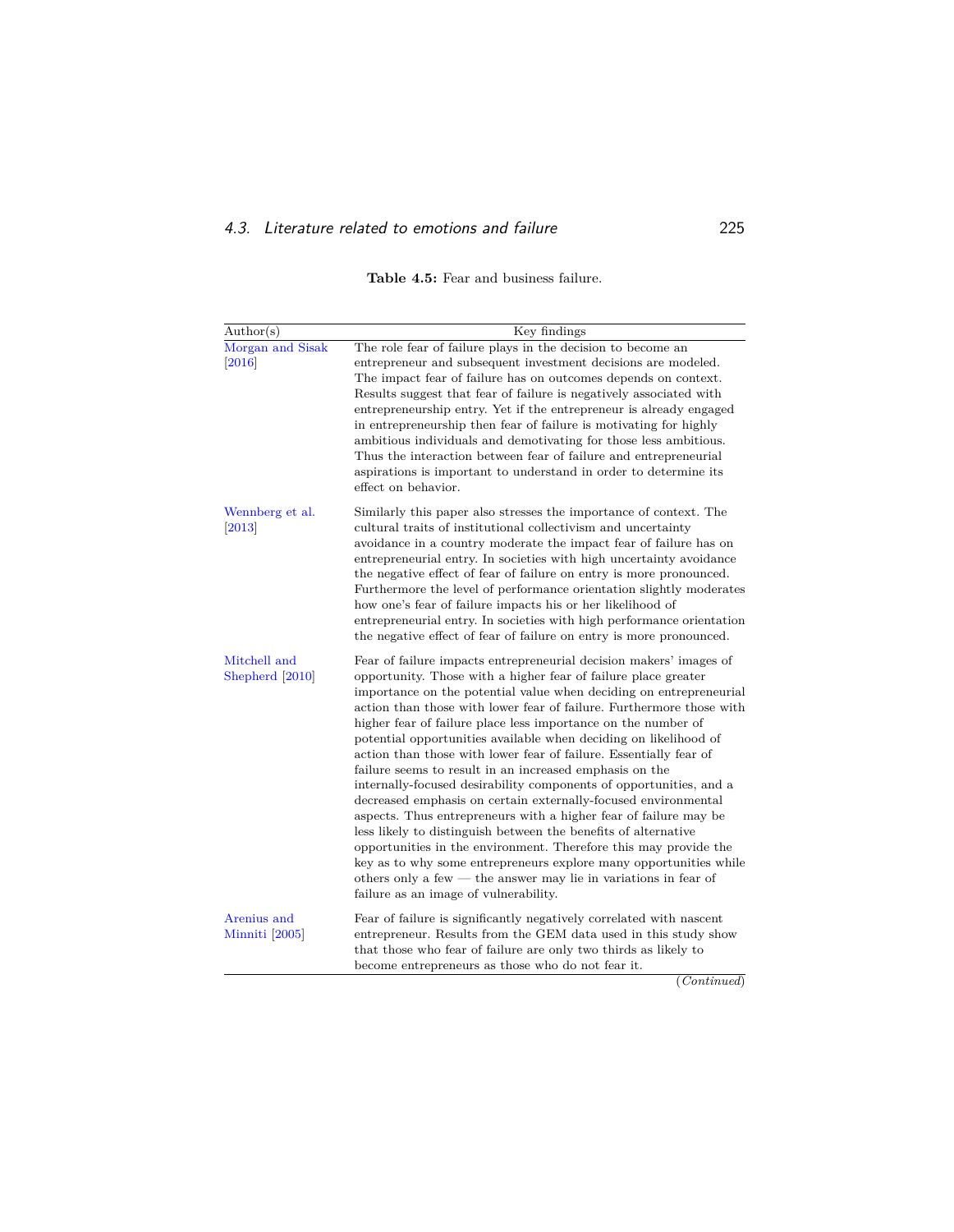#### **Table 4.5:** (*Continued*)

| $\text{Author}(s)$              | Key findings                                                                                                                                                                                                                                                                                                                                                                                                                                                                                                                                                                                                                                                                                                                                                                                                                                                                                                                                                                                                                                                                           |
|---------------------------------|----------------------------------------------------------------------------------------------------------------------------------------------------------------------------------------------------------------------------------------------------------------------------------------------------------------------------------------------------------------------------------------------------------------------------------------------------------------------------------------------------------------------------------------------------------------------------------------------------------------------------------------------------------------------------------------------------------------------------------------------------------------------------------------------------------------------------------------------------------------------------------------------------------------------------------------------------------------------------------------------------------------------------------------------------------------------------------------|
| Mitchell and<br>Shepherd [2011] | Fear of failure moderates the effects of human capital, general<br>self-efficacy and entrepreneurial self-efficacy on likelihood of<br>entrepreneurial action (with these effects differing based on fear of<br>failure dimensions). 127 decision makers participated in the study<br>from 240 randomly selected companies from a list of 459. Through<br>exploration of the three dimensions of failure it is found that some<br>sources of fear (such as the interaction between specific human<br>capital and fear of devaluing self and the interaction for general<br>self-efficacy and fear of having an uncertain future) have an<br>inhibitory impact of entrepreneurial action whilst other dimensions<br>of fear of failure interact and propel entrepreneurial action (the<br>interaction between general self-efficacy and the fear of devaluing<br>one's self, the interaction between specific human capital and the<br>fear of upsetting important others, and the interaction between<br>entrepreneurial self-efficacy and the fear of upsetting important<br>others). |
| Wyrwich et al.<br>2016          | Observing entrepreneurs reduces fear of failure in others,<br>particularly in environments where approval of entrepreneurs is<br>high. The effect is significantly weaker in low-approval<br>environments. As such the paper argues that fear of failure is<br>formed through a specific process that is influenced by social<br>interactions with entrepreneurs in the local environment. Using<br>German GEM data for 5 years (2003–2006; 2008) the study<br>integrated German history and the social and institutional<br>contexts. Ultimately, the sample comprised of 6,457 West Germans<br>and 1,598 East Germans.                                                                                                                                                                                                                                                                                                                                                                                                                                                               |

For more papers on this topic see Cacciotti and Hayton's [\[2015\]](#page-104-7) review.

#### **4.4 The impact of failure**

Business failure does not happen in a vacuum; the inter-related tapestry of commerce means that the effects of failure may spillover from one's professional life and impact one's personal life. It can "have a serious and detrimental impact on numerous aspects of an entrepreneur's life" [\[Cope,](#page-106-1) [2011,](#page-106-1) p. 610]. As previously discussed, exit and failure can result in the positive consequence of tailored learning for the entrepreneur; however, disengaging from the firm may induce negative effects particularly for entrepreneurs with higher psychological ownership [\[Pierce et al.,](#page-117-5) [2001;](#page-117-5) [Wennberg and DeTienne,](#page-124-6) [2014\]](#page-124-6). The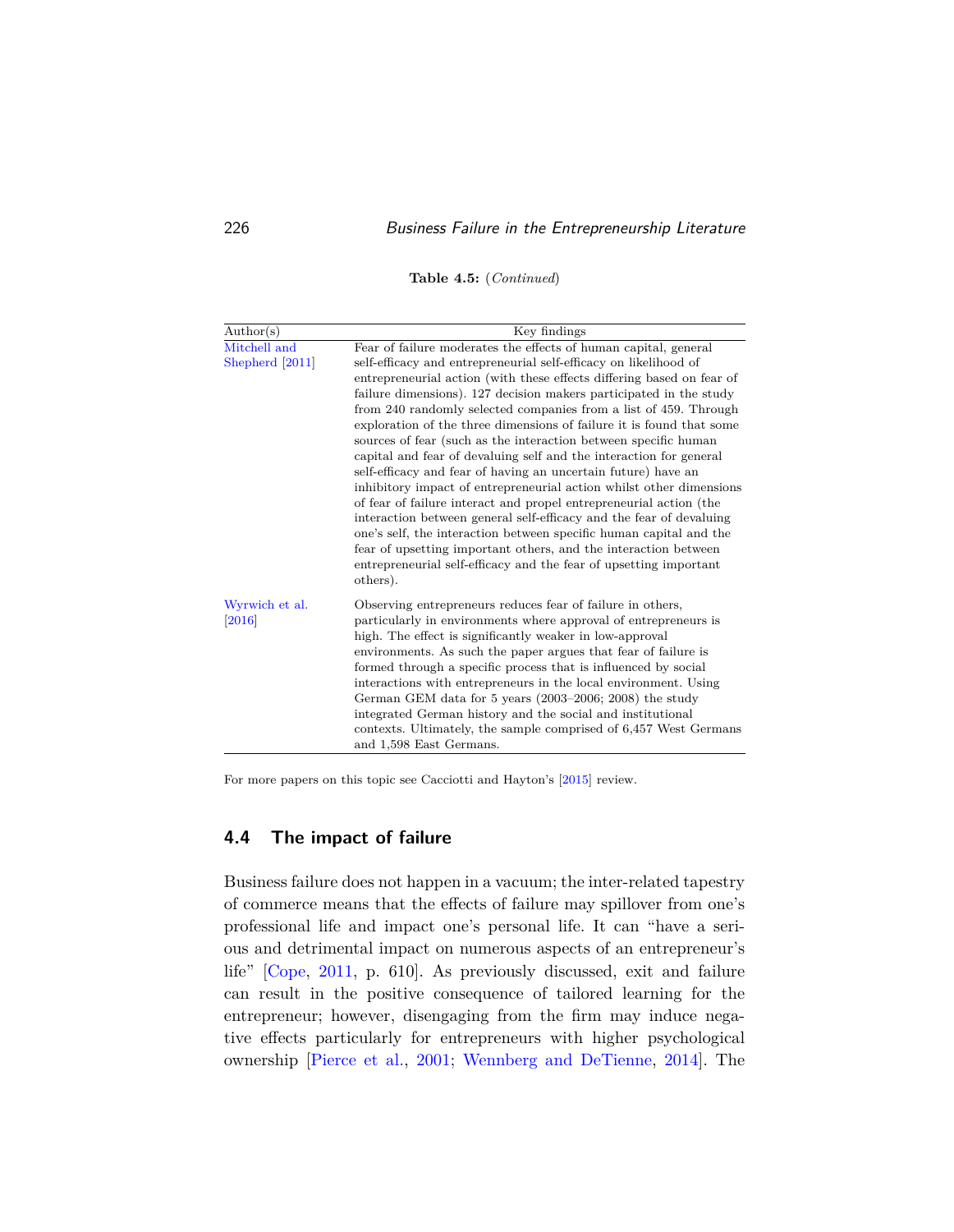way in which failure is interpreted in terms of damage to one's selfesteem and financial loss has ramifications on how an entrepreneur feels following the failure experience [\[Jenkins et al.,](#page-112-6) [2014\]](#page-112-6). One of the ways entrepreneurs may continue to encounter difficulties after firm failure is through stigmatization. This will be examined further in this section of the monograph.

#### **4.4.1 Stigma**

Societal views on failure vary according to cultural and geographical settings [\[Damaraju et al.,](#page-107-5) [2010,](#page-107-5) [Landier,](#page-113-3) [2005\]](#page-113-3). Even within U.S. borders tolerance of business failure ranges from general tolerance "in Silicon Valley to the abhorrence of it on more conservative Wall Street" [\[Cardon et al.,](#page-105-0) [2011,](#page-105-0) p. 80]. The perceptions that exist towards failure in a culture may have profound effects on the allocation of resources. If failure is deemed intolerable the associated stigma of business collapse may spill over into personal and social stigmas, resulting in entrepreneurs being less inclined to pursue entrepreneurial ventures [\[Cardon et al.,](#page-105-0) [2011\]](#page-105-0). Stigma is "a quality of social dishonor: a mark of degradation, loss of esteem, or loss of reputation" [\[Spicker,](#page-121-5) [1984,](#page-121-5) p. 159], it negatively impacts one's image [\[Goffman,](#page-109-6) [1963\]](#page-109-6). Stigmatization is emotionally difficult but beyond internal feelings it also has the potential to reduce the resources and compensation one can command subsequently [\[Wiesenfeld et al.,](#page-124-0) [2008,](#page-124-0) [Aldrich and Fiol,](#page-101-4) [1994,](#page-101-4) [Sutton and Callahan,](#page-121-6) [1987\]](#page-121-6). For those that experience business failure, stigmatization is the resultant stain on one's image and character due to one's direct association with the firm's demise [\[Wiesenfeld et al.,](#page-124-0) [2008,](#page-124-0) [Achtenhagen,](#page-100-2) [2002\]](#page-100-2).

According to [Ucbasaran et al.](#page-122-3) [\[2010\]](#page-122-3) the context in which failure occurs is important as it may influence how the entrepreneur responds to failure. The literature on stigma shows that context also influences how others in society respond to failure. If a society deems failure as wholly negative, observers may place all penalties for the failure on the entrepreneur [\[McGrath,](#page-115-2) [1999\]](#page-115-2) reducing the incentive to engage in entrepreneurial efforts [\[Cardon et al.,](#page-105-0) [2011\]](#page-105-0). Stigmatization is a social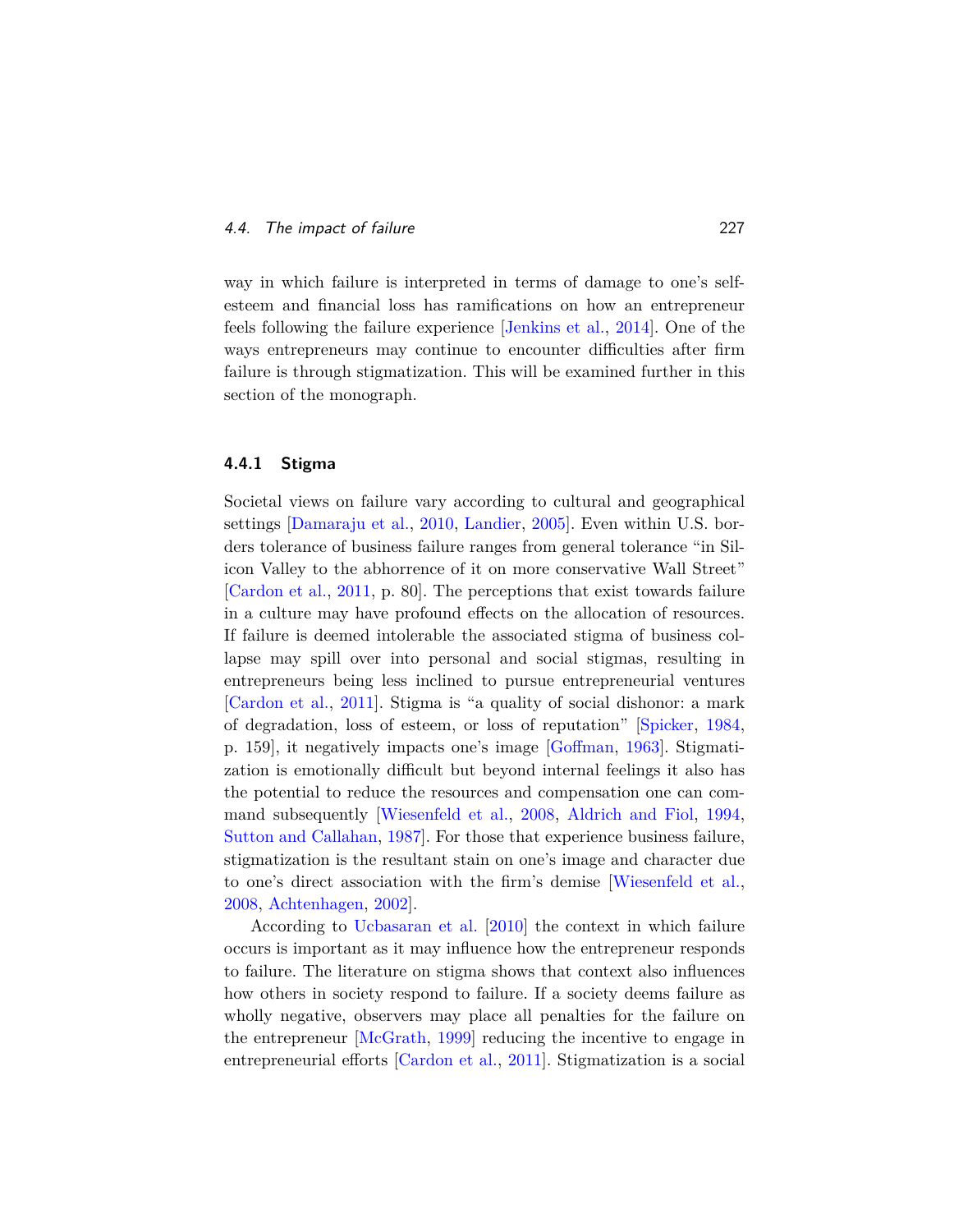process, whereby the person with the offending attribute (such as association with a failed firm) is denigrated [\[Wiesenfeld et al.,](#page-124-0) [2008\]](#page-124-0). Therefore to better understand if business failure leads to stigmatization of an entrepreneur, and the extent to which this may occur, one first needs to understand the cultural view of failure in the respective community [\[Cardon et al.,](#page-105-0) [2011\]](#page-105-0). It is generally accepted that the lower the cultures' acceptance of failure the greater the potential of stigmatization one is subjected to following a failure experience. Furthermore business failure in individualist cultures may be more likely to be professionally forgiven [\[Petzinger,](#page-117-6) [1997\]](#page-117-6) whilst in collectivistic cultures the social stigma can be devastating [\[McGrath,](#page-115-2) [1999,](#page-115-2) [Cardon et al.,](#page-105-0) [2011\]](#page-105-0). Yet studies in China (a collectivist culture) found failure to be well tolerated in some parts of the country [\[Wong,](#page-124-7) [2003\]](#page-124-7). Ultimately [Cardon et al.](#page-105-0) [\[2011\]](#page-105-0) confirm that cultural interpretations of failure are important as they impact the level of entrepreneurial behavior within a community. A study by [Sim](#page-120-10)[mons et al.](#page-120-10) [\[2014\]](#page-120-10) found that in high-stigma countries, entrepreneurs are less likely to re-enter self-employment following a failure experience. Additionally if the societal response to failure is stigmatization learning and spillover effects are diminished [\[McGrath,](#page-115-2) [1999\]](#page-115-2). Conversely countries with lower stigma attached to failure may make recovery easier [\[Simmons et al.,](#page-120-10) [2014,](#page-120-10) [Jenkins et al.,](#page-112-6) [2014\]](#page-112-6). It may be "that the psychological costs of business failure are lower and reduced more quickly in social contexts that are more forgiving of failure" [\[Ucbasaran et al.,](#page-122-5) [2013,](#page-122-5) p. 194]. If failure is normalized the emotional aversion to it is removed, allowing entrepreneurs to move on faster as negative emotions are neutralized [\[Shepherd et al.,](#page-120-7) [2009b\]](#page-120-7). A culture where failure is accepted or at the least not stigmatized removes a significant barrier to learning. A system where it is better not to fail rather than succeed is blamed for a lack of innovation [\[Tezuka,](#page-122-8) [1997\]](#page-122-8).

Society also recognizes that the influence of leaders on organizational outcomes is immense [\[Rowe,](#page-118-6) [2001,](#page-118-6) [Yukl,](#page-125-5) [2008,](#page-125-5) [Hambrick and](#page-110-8) [Mason,](#page-110-8) [1984\]](#page-110-8). Thus, leaders are a prominent target when forming assignations regarding organizational outcomes whether said assignations are valid or not [\[Wiesenfeld et al.,](#page-124-0) [2008\]](#page-124-0). Leaders of organizations' are seen as the formal decision-making authority within a firm, they are also the ones with the highest concentration of power and have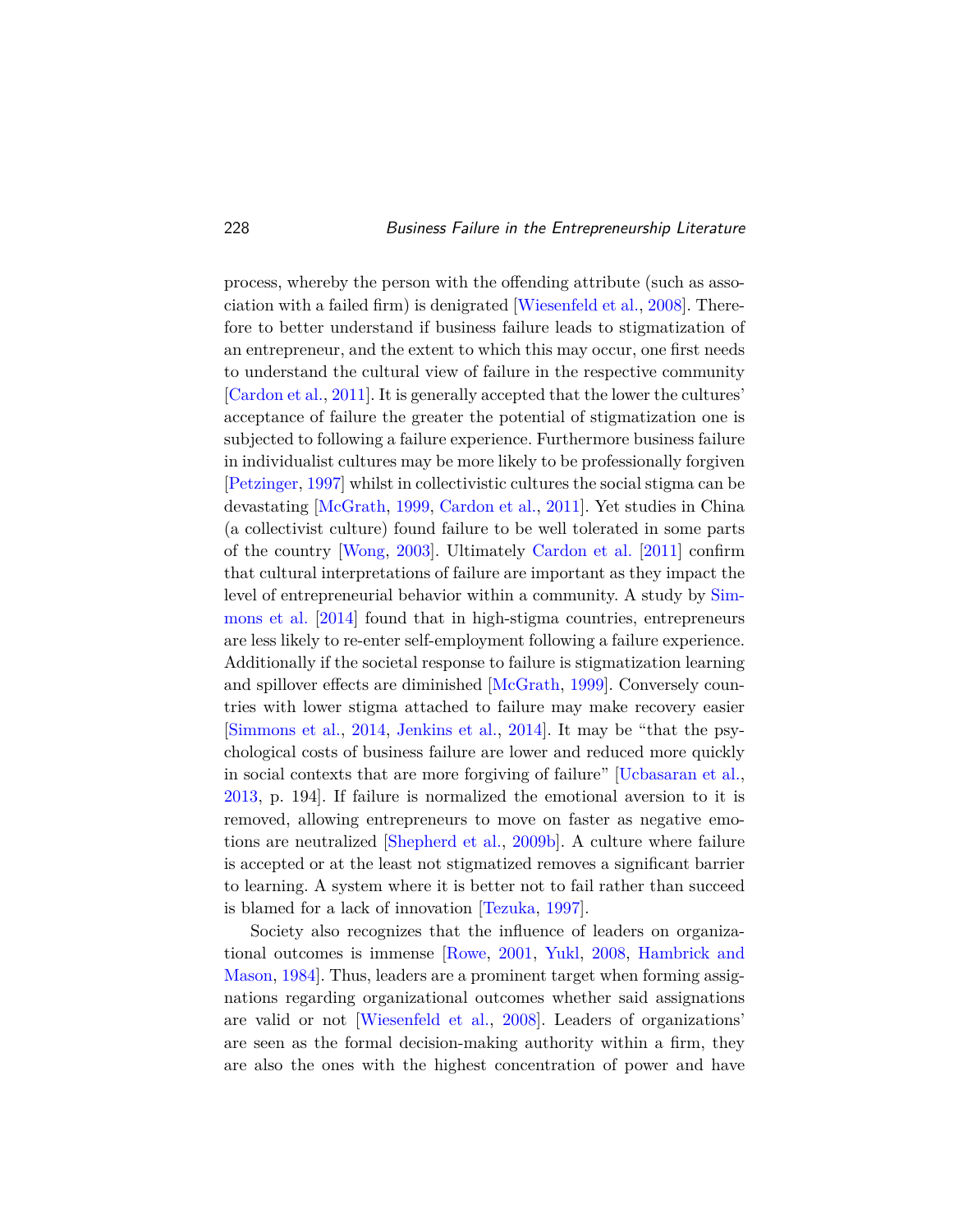## 4.4. The impact of failure 229

access to large quantities of information, this allows them to make informed choices and guide the organization appropriately [Finkelstein, 1992; [Argenti,](#page-101-1) [1976\]](#page-101-1). As such stigmatization is most profound for those deemed to be in charge, the higher one's position of power within an organization, the greatest downward settling-up one's experiences [\[Wiesenfeld et al.,](#page-124-0) [2008\]](#page-124-0). Shunning is an effect of stigmatization that an entrepreneur may experience following a failure experience, it occurs when important others visibly withdraw and reject interaction with the stigmatized individual. A shunning experience is both professionally and economically damaging for the entrepreneur and can lead to a negative spiral as an entrepreneur that is shunned will also find it increasingly difficult to retain and form other relationships in the same social sphere, thus further denigrating their identity [\[Wiesenfeld et al.,](#page-124-0) [2008\]](#page-124-0). Social capital is one factor that can help mitigate the effects of failure stigmatization, people with "high levels of social capital, prestige, and status may be buffered from personal stigma because their social capital alters the ways that observers react to them" [\[Wiesenfeld et al.,](#page-124-0) [2008,](#page-124-0) p. 240]. Bolstered by a strong supportive network entrepreneurs bounce back faster from firm collapse as society is reluctant to label favored individuals with negative characteristics such as ineptness and self-servitude [\[Wiesenfeld et al.,](#page-124-0) [2008\]](#page-124-0). Thus, entrepreneurs with a strong and diverse network are buffered from the ill effects of firm failure as their social capital is likely to present them with a favorable forum through which they can defend themselves and reinstate, to some degree, their social standing, this in turn allows the entrepreneurs to mitigate the effects of stigmatization [\[Wiesenfeld et al.,](#page-124-0) [2008,](#page-124-0) [Adler](#page-100-3) [and Kwon,](#page-100-3) [2002\]](#page-100-3).

Stigmatization has traditionally been viewed as a potential consequence of failure [\[Cardon et al.,](#page-105-0) [2011\]](#page-105-0). However, the process by which stigmatization occurs has been called into question by [Singh et al.](#page-120-11) [\[2015\]](#page-120-11); they found that stigmatization surfaces before failure occurs, when the entrepreneur is anticipating failure. This anticipation leads the entrepreneur to engage in behavior destructive to the firm, in an effort to evade further stigma. Hence stigma actually contributes to business failure and in turn increases stigmatization of entrepreneurs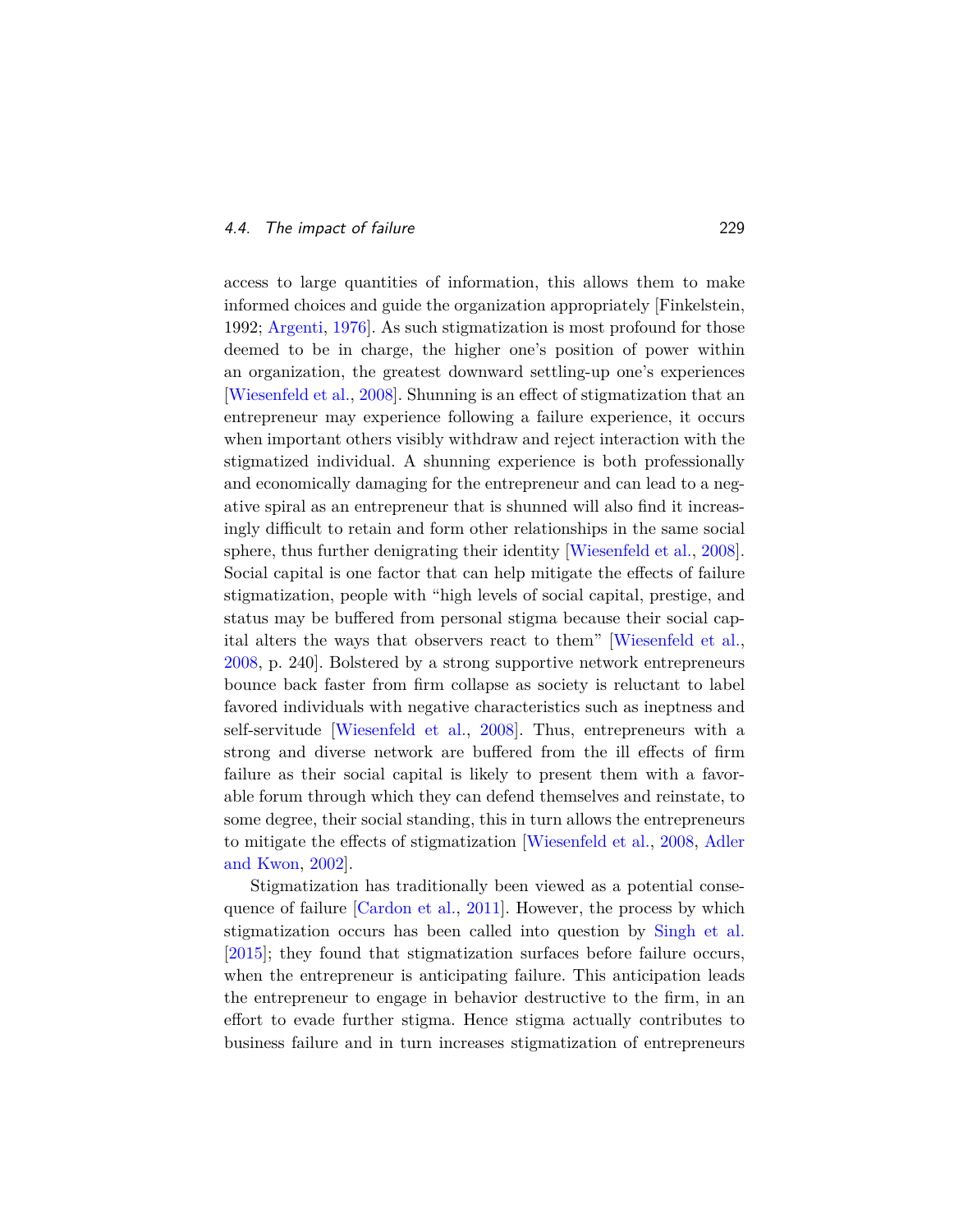that have experienced failure [\[Singh et al.,](#page-120-11) [2015\]](#page-120-11). Table [4.6](#page-71-0) presents some of the key papers exploring stigma in the management and entrepreneurship literature.

# **4.5 Literature related to recovery from failure**

Actively moving on from failure is an essential part of the recovery process [\[Cope,](#page-106-1) [2011\]](#page-106-1). A study of European entrepreneurs estimates that approximately 15% of entrepreneurs have prior entrepreneurial experience [\[Hyytinen and Ilmakunnas,](#page-111-8) [2007\]](#page-111-8). Although not all entrepreneurs re-entering entrepreneurship have experienced failure it remains generally accepted in the literature that "all entrepreneurs irrespective of whether they succeeded or failed in their first venture, are more likely to start another venture than novice entrepreneurs" [\[Nielsen and Saras](#page-116-2)[vathy,](#page-116-2) [2011,](#page-116-2) p. 7]. Thus recovery is an important stage for entrepreneurs to proceed through in order to emerge from the failure process into a position where re-entry is a viable and real option.

Studies show that industry experience is an important predictor of firm success for new venture founders [\[Agarwal et al.,](#page-100-4) [2004,](#page-100-4) [Chatterji,](#page-105-5) [2009,](#page-105-5) [Phillips,](#page-117-7) [2002,](#page-117-7) [Klepper and Sleeper,](#page-113-4) [2005\]](#page-113-4). Although many of these studies primarily focus on prior industry experience attained through previous employment it does not negate or diminish the potential for the same effect occurring when we consider prior entrepreneurial experience [\[Eggers and Song,](#page-108-3) [2015\]](#page-108-3). A recent study by [Toft-Kehler et al.](#page-122-6) [\[2014\]](#page-122-6) examined geographic and temporal domain similarities in subsequent ventures, in addition to industry. The research shows that prior experience can negatively affect performance among novice entrepreneurs, whilst expert entrepreneurs experience positive performance returns; high context similarity (geographic, industry or temporal) serves to weaken the negative relationship between experience and performance for novice entrepreneurs, and it strengthens the positive relationship between experience and performance for those with moderate to high levels of experience (Toft-Kehler *et al.*, 2014). In addition to prior experience numerous other factors influence recovery, understandably learning is an essential component.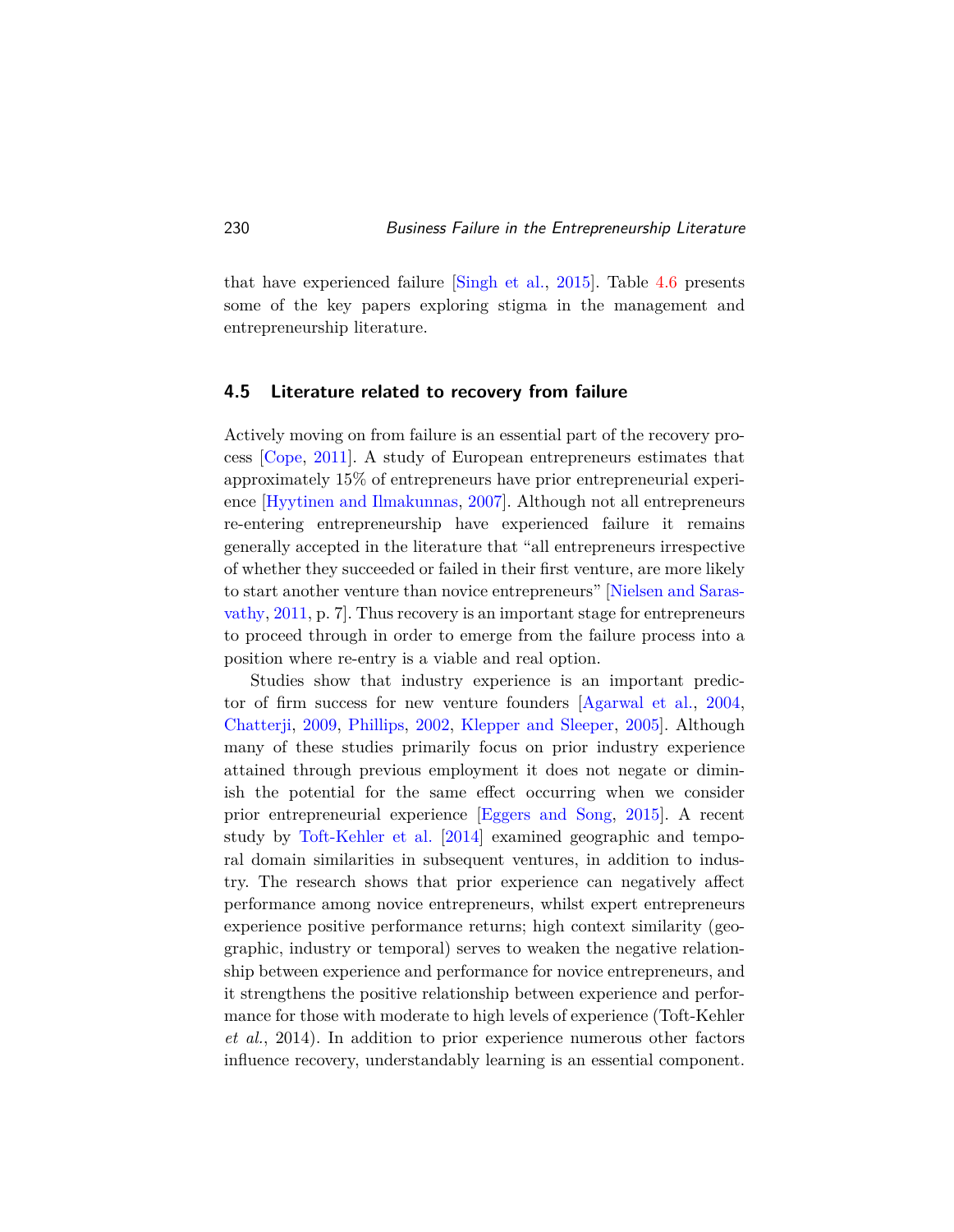| Table 4.6: Stigma and business failure. |  |  |  |  |  |
|-----------------------------------------|--|--|--|--|--|
|-----------------------------------------|--|--|--|--|--|

<span id="page-71-0"></span>

| $\text{Author}(s)$            | Key findings                                                                                                                                                                                                                                                                                                                                                                                                                                                                                                                                                                                                       |
|-------------------------------|--------------------------------------------------------------------------------------------------------------------------------------------------------------------------------------------------------------------------------------------------------------------------------------------------------------------------------------------------------------------------------------------------------------------------------------------------------------------------------------------------------------------------------------------------------------------------------------------------------------------|
| Simmons et al.<br>$[2014]$    | Failed entrepreneurs employ tactics to manage stigma and respond<br>to lost legitimacy. Cross-national differences in stigma attitudes and<br>regulatory stigma symbols influence failed entrepreneurs' decisions<br>to start-up again, in addition to affecting modes of re-entry.                                                                                                                                                                                                                                                                                                                                |
| Singh et al. [2015]           | Stigma is explored at an individual level through narratives.<br>Stigmatization is a process that unfolds over time. The process<br>begins at the anticipating failure stage and consequently contributes<br>to venture demise as entrepreneurs engage in harmful behavior as a<br>means to avoid stigma. Stigmatization triggers deep personal<br>insights, which have the potential to transform entrepreneurs' view<br>of failure from a very negative, to a positive, life experience.                                                                                                                         |
| Wiesenfeld et al.<br>[2008]   | A model is developed to explain how corporate failure results in the<br>devaluation of individuals associated with the failed firm.<br>Stigmatization is a social process whereby an individual with an<br>offending attribute is denigrated. Organisational actors can avoid or<br>acquire negative reputations through their behavior before, during,<br>and after the failure process.                                                                                                                                                                                                                          |
| Sutton and<br>Callahan [1987] | When an organisation files for Chapter 11 (bankruptcy in the<br>United States) the stigma of such an action elicits five negative<br>reactions from key organisational audiences: disengagement,<br>reduction in the quality of participation, bargaining for more<br>favorable exchange relationships, denigration via rumor and<br>denigration via confrontation. Organisational leaders engage five<br>methods to counter this stigma: concealing, defining, denying<br>responsibility, accepting responsibility, and withdrawing.                                                                              |
| Landier 2005                  | Landier creates an economic model of entrepreneurship based on<br>two regimes — conservative and experimental. In a conservative<br>culture entrepreneurs will pursue suboptimal, but safe projects —<br>thus stigma affects the type of project entrepreneurs undertake.<br>The stigma of failure also affects entrepreneurs' continuation and<br>abandonment decisions. Conservatism makes abandonment less<br>attractive to entrepreneurs, whilst in an experimental equilibrium<br>entrepreneurs fail more often and the higher levels of<br>experimentation lead to the creation of more high prospect firms. |
| Ferrer and Dew<br>[2010]      | The economic models of six cases describing different<br>entrepreneurial scenarios are introduced as a means of exploring<br>corporate entrepreneurship. The study builds on Landier's [2005]<br>model and shows that the extent to which a culture stigmatizes<br>failure can be modeled as a relatively simple information<br>asymmetry problem. In order to be innovative, companies need a<br>forgiving culture that encourages experimentation and accepts<br>success and failure as part of its journey towards superior<br>operational performance.                                                         |

(*Continued*)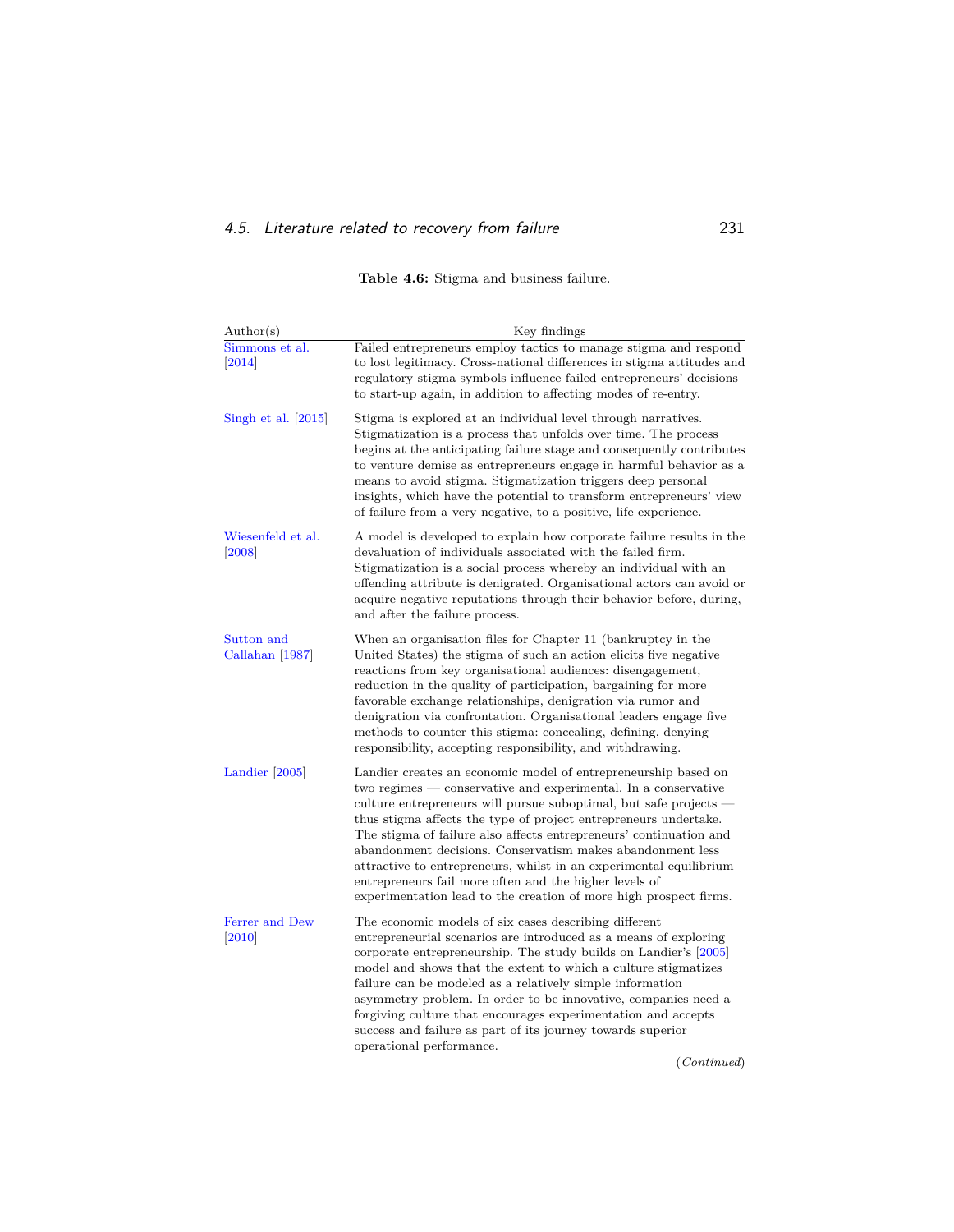| Table 4.6: (Continued) |  |
|------------------------|--|
|------------------------|--|

| $\text{Author}(s)$   | Key findings                                                                                                                                                                                                                                                                                                                                                                                                                                                               |
|----------------------|----------------------------------------------------------------------------------------------------------------------------------------------------------------------------------------------------------------------------------------------------------------------------------------------------------------------------------------------------------------------------------------------------------------------------------------------------------------------------|
| <b>Efrat</b> [2006]  | Reform of Japan's legislation has reduced the entrenched stigma of<br>bankruptcy. Profound manifestations of bankruptcy stigmatization<br>led individuals to petition for name changes in some cases and in<br>others to have the bankruptcy petitions' dismissed completed. The<br>legislative changes have lessened the legal ramifications of<br>bankruptcy and the paper suggests that such action also reduces<br>the stigmatization of failure in society generally. |
| Kirkwood [2007]      | 'Tall poppy syndrome' the practice of knocking high achievers is<br>regarded as being engrained in New Zealand's culture and<br>discourages restart following a business failure experience. However<br>the extent of stigmatization, and the potential of reputational<br>reparation, is influenced by whether the failure is due to external<br>circumstances or a result of the entrepreneur's actions.                                                                 |
| Cope et al. $[2004]$ | Venture capitalists are tolerant of failure. It is not an automatic<br>'black mark', they are sympathetic to the pitfalls of venture<br>start-up. Some failures may even be categorized as relatively<br>successful such as getting an exit in times of market turbulence.<br>Essentially the decision to invest in an entrepreneur is not<br>negatively impacted by prior failure experience.                                                                             |

Success and failure bring different learning outcomes, learning from failure is more difficult as it requires the entrepreneurs to acknowledge and accept their role in the firms' demise. Learning from failure and recovering from failure are two sides of the same coin [\[Cope,](#page-106-1) [2011,](#page-106-1) [Jenk](#page-112-1)[ins,](#page-112-1) [2012\]](#page-112-1). When the failure is properly attributed and the individual engages in the sensemaking experience in an emotionally honest way, the learning process is efficient and effective. However balance is critical, prolonged retrospective analysis and self-criticism is unproductive, the entrepreneur must actively move on from the failure for recovery to complete [\[Cope,](#page-106-1) [2011\]](#page-106-1). Individuals with an optimistic outlook recover quickly from setbacks as they transform problems into opportunities [\[Ucbasaran et al.,](#page-122-0) [2013,](#page-122-0) [Seligman,](#page-119-0) [2006\]](#page-119-0).

The concept of recovery has elicited various opinions. [Ucbasaran](#page-122-0) [et al.](#page-122-0) [\[2013\]](#page-122-0) argue that the concept is restrictive. Recovery, they argue, implies overcoming the financial costs of business failure without recognizing or considering the long-term financial benefits gained through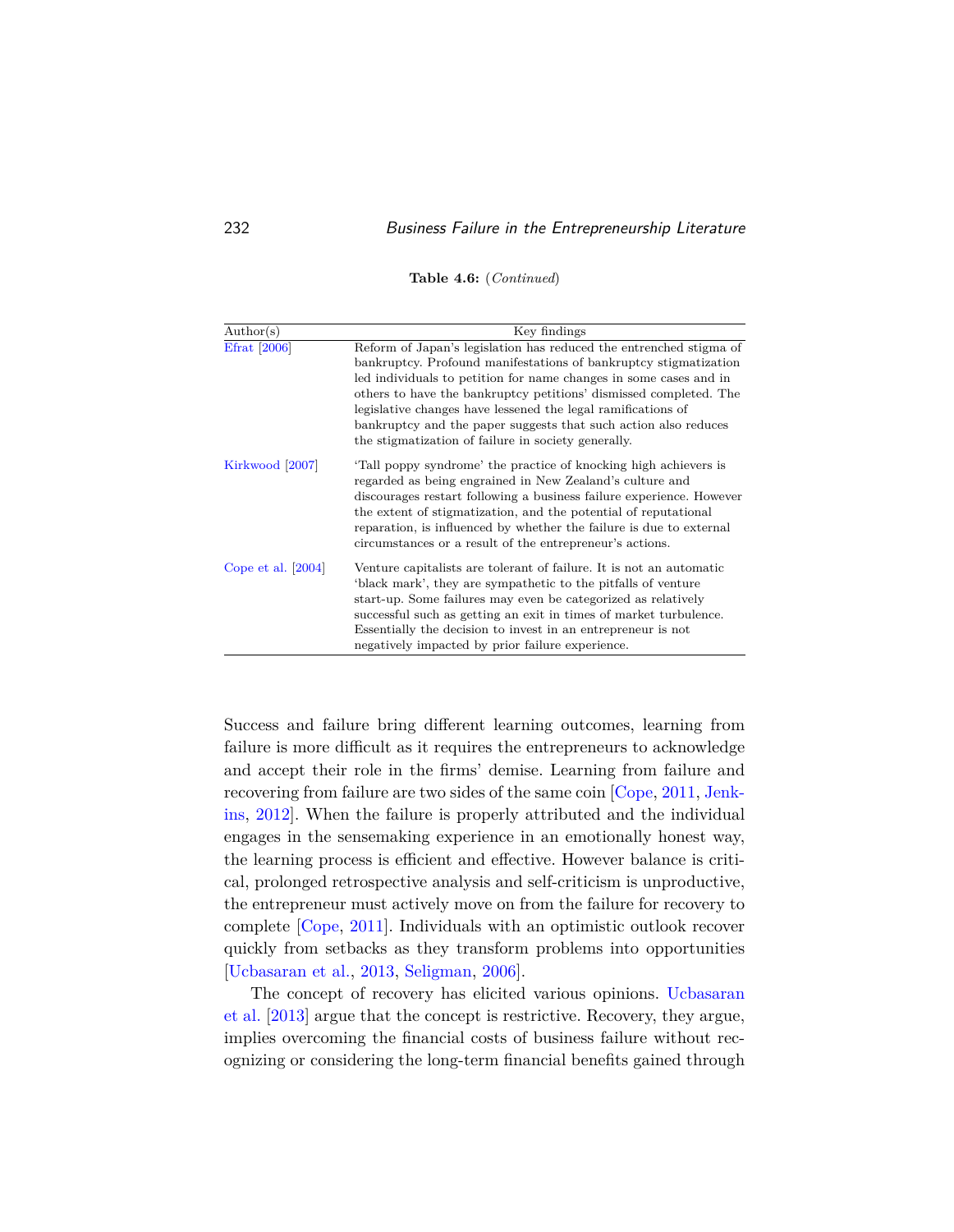#### 4.5. Literature related to recovery from failure 233

pursuit of competing entrepreneurial ventures. Yet Cope's [\[2011\]](#page-106-1) vision is more holistic, recovery is not simply a process confined to the entrepreneur. The rehabilitation of the entrepreneur is "a function of observing the recovery of significant others" [\[Cope,](#page-106-1) [2011,](#page-106-1) p. 613]. Recovery in this case is part of a social and cultural process that enables the entrepreneurs to make sense of their situation based on the experiences of others. From this perspective the way society approaches failure is important. Numerous successful entrepreneurs once endured failure, this information can be heralded as a sign of triumph over adversity or it may remain a quiet vestige of the entrepreneurs' earlier careers. For example, U.S. entrepreneurs Henry Ford, Bill Gates, R.H. Macy, F.W. Woolworth and Walt Disney have all experienced failure prior to their extremely successful entrepreneurial careers; this is openly discussed in the media. Conversely, examples of European entrepreneurs are notably absent [\[Frankish et al.,](#page-108-1) [2013\]](#page-108-1) as well as their Asian counterparts. This is considered part of the culture of stigma that traditionally permeates these continents [\[Frankish et al.,](#page-108-1) [2013\]](#page-108-1). This perceived intolerance of failure in Europe and Asia has been attributed to stringent bankruptcy legislation and restrictions to restarting [\[Efrat,](#page-108-0) [2006,](#page-108-0) [Singh et al.,](#page-120-0) [2015,](#page-120-0) [Landier,](#page-113-0) [2005\]](#page-113-0). Thus whilst recovery from failure lies, for a large part with the entrepreneur — their cognitive, affective and behavioral responses to the phenomena, it also lies in part to the social, cultural and legislative environments within which the failure occurs. Therefore recovery is not guaranteed and following a failure experience "many individuals move toward recovery, while others find themselves in a paralysis or downward spiral" [\[Boss and Sims Jr,](#page-104-0) [2008,](#page-104-0) p. 136]. In Table [4.7](#page-74-0) additional research not presented in previous sections but relevant to recovery from business failure are outlined.

#### **4.5.1 Costs of business failure**

When a firm fails there are associated tangible and intangible costs for the entrepreneur to bear, economic, social, psychological and physiological [\[Singh et al.,](#page-120-1) [2007,](#page-120-1) [Latack et al.,](#page-113-1) [1995\]](#page-113-1). Yet according to [McGrath](#page-115-0) [\[1999\]](#page-115-0) once the cost of failing is bounded, high failure rates can be favourable, as they indicate economic vibrancy. Whilst [McGrath](#page-115-0)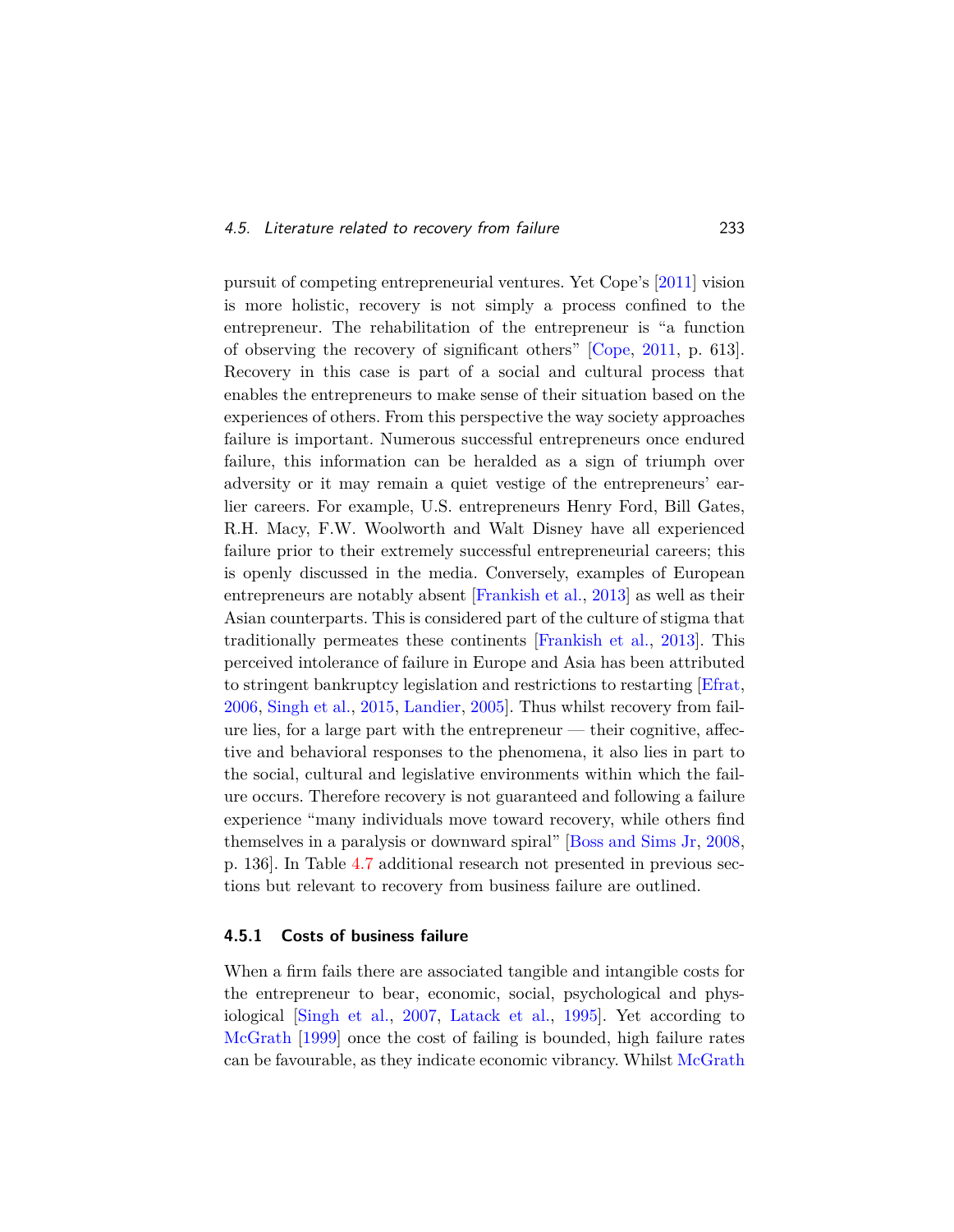Table 4.7: Recovery and business failure.

<span id="page-74-0"></span>

| $\text{Author}(s)$                  | Key findings                                                                                                                                                                                                                                                                                                                                                                                                                                                                                                                                                                                                                                                                                                                                                                                                                                                                                                                                                                                                                                  |
|-------------------------------------|-----------------------------------------------------------------------------------------------------------------------------------------------------------------------------------------------------------------------------------------------------------------------------------------------------------------------------------------------------------------------------------------------------------------------------------------------------------------------------------------------------------------------------------------------------------------------------------------------------------------------------------------------------------------------------------------------------------------------------------------------------------------------------------------------------------------------------------------------------------------------------------------------------------------------------------------------------------------------------------------------------------------------------------------------|
| <b>Boss and Sims</b><br>$Jr$ [2008] | The recovery process following business failure can be enhanced<br>through emotional regulation and self-leadership. Emotional regulation<br>and self-leadership impact an individual's behavioral responses and<br>have the potential to mitigate damage caused by failure, to an<br>individual's self-efficacy. This in turn has a consequential effect on<br>recovery from a failure experience.                                                                                                                                                                                                                                                                                                                                                                                                                                                                                                                                                                                                                                           |
| Ucbasaran<br>et al. [2003]          | The extent to which entrepreneurs translate prior business experience<br>into higher subsequent entrepreneurial performance is dependent on<br>cognition and learning. Two categories of cognition are highlighted:<br>heuristic-based (automatic) thinking and systematic (rational)<br>thinking. Entrepreneurial cognition is often heuristics-based thinking,<br>it can facilitate the identification and exploitation of entrepreneurial<br>opportunities. However it may lead to errors and biases in<br>decision-making (e.g. over-confidence). Systematic thinking can<br>overcome some of these biases, however it is slow and requires effort.<br>An entrepreneur's ability to reflect and evaluate their experiences is<br>critical in determining their future performance.                                                                                                                                                                                                                                                        |
| $Cope$ [2011]                       | This study employs inductive analysis to examine recovery and<br>re-emergence from failure. It explores the learning processes that<br>enable healing. Three interconnected phases are proposed. First, the<br>initial hiatus, whereby the entrepreneur psychologically removes<br>himself or herself from the failure in order to heal. Secondly, critical<br>reflection, the stage at which the entrepreneur focuses on making sense<br>of the failure. Thirdly, reflective action, where the entrepreneur<br>attempts to move on from the experience and explore other<br>opportunities. The final recovery stage is referred to as "higher order"<br>restoration as it involves the entrepreneur re-engaging in the<br>entrepreneurial process and is associated with repeat entrepreneurship.<br>The paper also provides a detailed account of papers specifically<br>exploring recovery and learning from failure.                                                                                                                      |
| Eggers and<br>Song $[2015]$         | This paper explores the changes entrepreneurs implement in their<br>subsequent ventures due to their experience of failure with a previous<br>venture. Specifically it deals with the idea that a failure experience will<br>lead serial entrepreneurs to make changes to their future business.<br>Attribution is used to frame the study. Entrepreneurs whose previous<br>venture has failed are more likely to change industries in subsequent<br>ventures. However changing industry is detrimental to subsequent<br>venture performance as entrepreneurs are subject to penalties from<br>switching industries. Furthermore prior failure has no significant<br>relationship with changes in business strategy, planning or the<br>management decision-making process. Thus changes made by<br>entrepreneurs in subsequent ventures following a failure experience are<br>more likely to be changes that relate to the external environment<br>(industry) rather than changes of factors within the entrepreneurs<br>control (strategy). |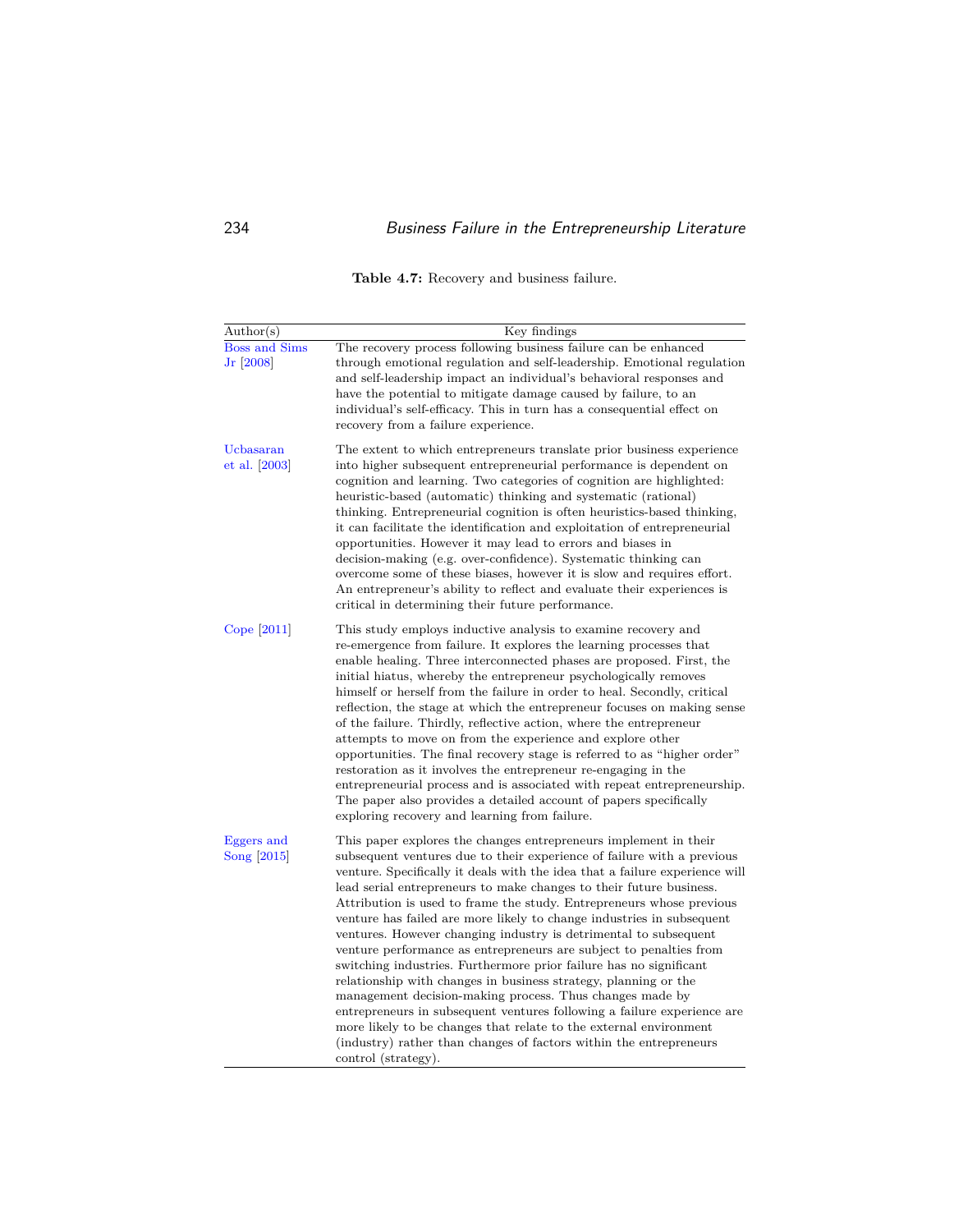| <b>Table 4.8:</b> Costs of business failure. |  |  |  |
|----------------------------------------------|--|--|--|
|----------------------------------------------|--|--|--|

<span id="page-75-0"></span>

| $\text{Author}(s)$          | Key findings                                                                                                                                                                                                                                                                                                                                                                                                                                                                                                                                                                                                                                                                                                                                                                                                                                                                                                                                                                                   |
|-----------------------------|------------------------------------------------------------------------------------------------------------------------------------------------------------------------------------------------------------------------------------------------------------------------------------------------------------------------------------------------------------------------------------------------------------------------------------------------------------------------------------------------------------------------------------------------------------------------------------------------------------------------------------------------------------------------------------------------------------------------------------------------------------------------------------------------------------------------------------------------------------------------------------------------------------------------------------------------------------------------------------------------|
| Arora and<br>Nandkumar      | This paper analyses how entrepreneurial opportunity cost, conditions<br>performance. Firms with high opportunity cost (i.e. those with                                                                                                                                                                                                                                                                                                                                                                                                                                                                                                                                                                                                                                                                                                                                                                                                                                                         |
| [2011]                      | numerous viable alternatives to the focal venture) are more impatient<br>for success and willing to accept greater risks. They put less value on<br>surviving, care less about failure and invest more aggressively. They<br>are both more likely to fail and more likely to succeed. If failure occurs<br>it may result in considerable financial loss but the availability of<br>alternatives allows them to absorb the costs more readily. Conversely<br>those with fewer outside alternatives will adopt less aggressive<br>strategies and linger for longer.                                                                                                                                                                                                                                                                                                                                                                                                                              |
| Van Auken<br>et al. [2009]. | Bankruptcy legislation can impact entrepreneurial behavior. Laws can<br>provide protection for entrepreneurs against total loss of personal<br>assets (e.g. the entrepreneur's residence) should bankruptcy occur.<br>Better understanding is needed for the impact bankruptcy policy has<br>on start-up decisions.                                                                                                                                                                                                                                                                                                                                                                                                                                                                                                                                                                                                                                                                            |
| Dew et al.<br>[2009]        | This paper explores how entrepreneurs seek to reduce the financial<br>costs of failure through use of the affordable loss principle. Affordable<br>loss decision heuristic involves decision-makers calculating what they<br>are willing to lose in order to follow a particular course of action. It<br>differs from the expected return approach (NPV) to assessing<br>investment decisions. When decisions are taken based on expected<br>returns entrepreneurs overinvest or underlinvest, with performance<br>depending heavily on prediction accuracy. However with affordable loss<br>reasoning entrepreneurs' investments can grow as a function of survival<br>through incremental investments based on affordable loss reasoning.<br>Should failure occur, entrepreneurs using affordable loss are almost<br>always likely to lose less than prediction-oriented entrepreneurs. Thus,<br>affordable loss reduces the cost of failure, irrespective of the<br>probability of failure. |
| McGrath [1999]              | Real options theory is employed to explore reasoning concerning<br>entrepreneurial failure. Real options emphasises managing uncertainty<br>through pursuit of high-variance outcomes and only investing in<br>favourable conditions. Such an approach allows for an increase in profit<br>potential and management of costs. Such reasoning enables failing<br>entrepreneurs to choose the best rate at which to exit, by exploring the<br>generative capacity of alternative options.                                                                                                                                                                                                                                                                                                                                                                                                                                                                                                        |
| Singh et al.<br> 2007       | This paper details four key aspects of an entrepreneur's life affected by<br>entrepreneurial failure — economic, social, psychological and<br>physiological. The paper adds to the literature through the<br>identification of the physiological costs of failure. Panic attacks, weight<br>loss, anxiety and exhaustion are all detailed as physiological effects of<br>failure.                                                                                                                                                                                                                                                                                                                                                                                                                                                                                                                                                                                                              |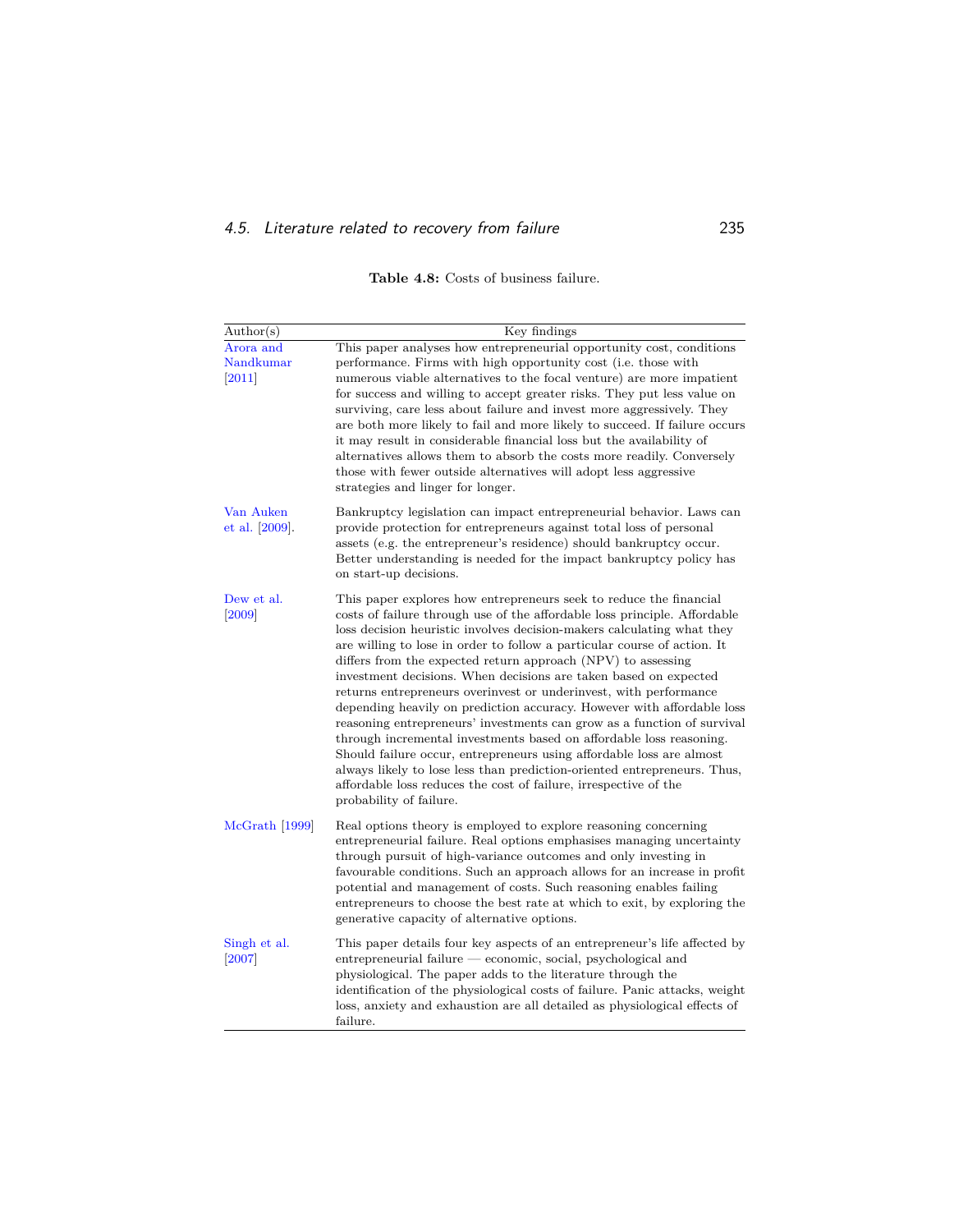[\[1999\]](#page-115-0) puts forth a compelling argument for containing economic costs through consistent awareness of a firm's opportunity costs of continuation, the intangible costs of failure can be more complex to discern. Theories of commitment have been employed to argue that entrepreneurs may attempt to stave of the effects of failure by escalating commitment to a failing course of action [\[Shepherd et al.,](#page-120-2) [2009b\]](#page-120-2). Ironically such action only serves to increase the costs of failure when it eventually plays out. One interesting benefit of such behavior (previously explored in this monograph in Section [4.3.1\)](#page-56-0) stems from the opportunity delaying the failure gives to the entrepreneur to acclimatise to the oncoming failure. The entrepreneur can then make the necessary mental adjustments to positively cope with its onset. However [Shepherd](#page-120-2) [et al.](#page-120-2) [\[2009b\]](#page-120-2) advise balance in relation to delaying the inevitable as a business in a permanent state of failing result is a strain on the economy [\[McGrath,](#page-115-0) [1999\]](#page-115-0) whilst simultaneously eroding the entrepreneur's professional profile. Furthermore the longer the failing venture is artificially prolonged the greater the opportunity costs.

The emotional cost of failure is closely linked to its social costs, failure may lead to a severance of ties between the entrepreneur and the community of collaborators the firm's existence allowed access to [\[Cope,](#page-106-1) [2011\]](#page-106-1). If an individual attaches his or her self worth to a venture that subsequently fails, the emotional costs of that failure may be further aggravated through the loss of self esteem [\[Crocker and Wolfe,](#page-106-2) [2001\]](#page-106-2). In such a situation the failure would be viewed as a personal as well as a professional failure [\[Jenkins et al.,](#page-112-2) [2014\]](#page-112-2). Once again this affect in response to business failure is guided not only by the entrepreneur's personal feelings but also by society's attitude to failure. An individualistic culture, such as the United States where failure is "professionally forgiven", will have less negative repercussions than collectivist Japan. The strain business failure can put on individuals' personal lives is also touched on in the literature. Marriage breakdowns [\[Singh et al.,](#page-120-1) [2007\]](#page-120-1) and an erosion of close relationships [\[Cope,](#page-106-1) [2011\]](#page-106-1) due to feelings of shame, guilt and impotence is further evidence of the spill-over effect failure can have on the personal lives of entrepreneurs (see Table [4.8](#page-75-0) for further research on the cost of business failure).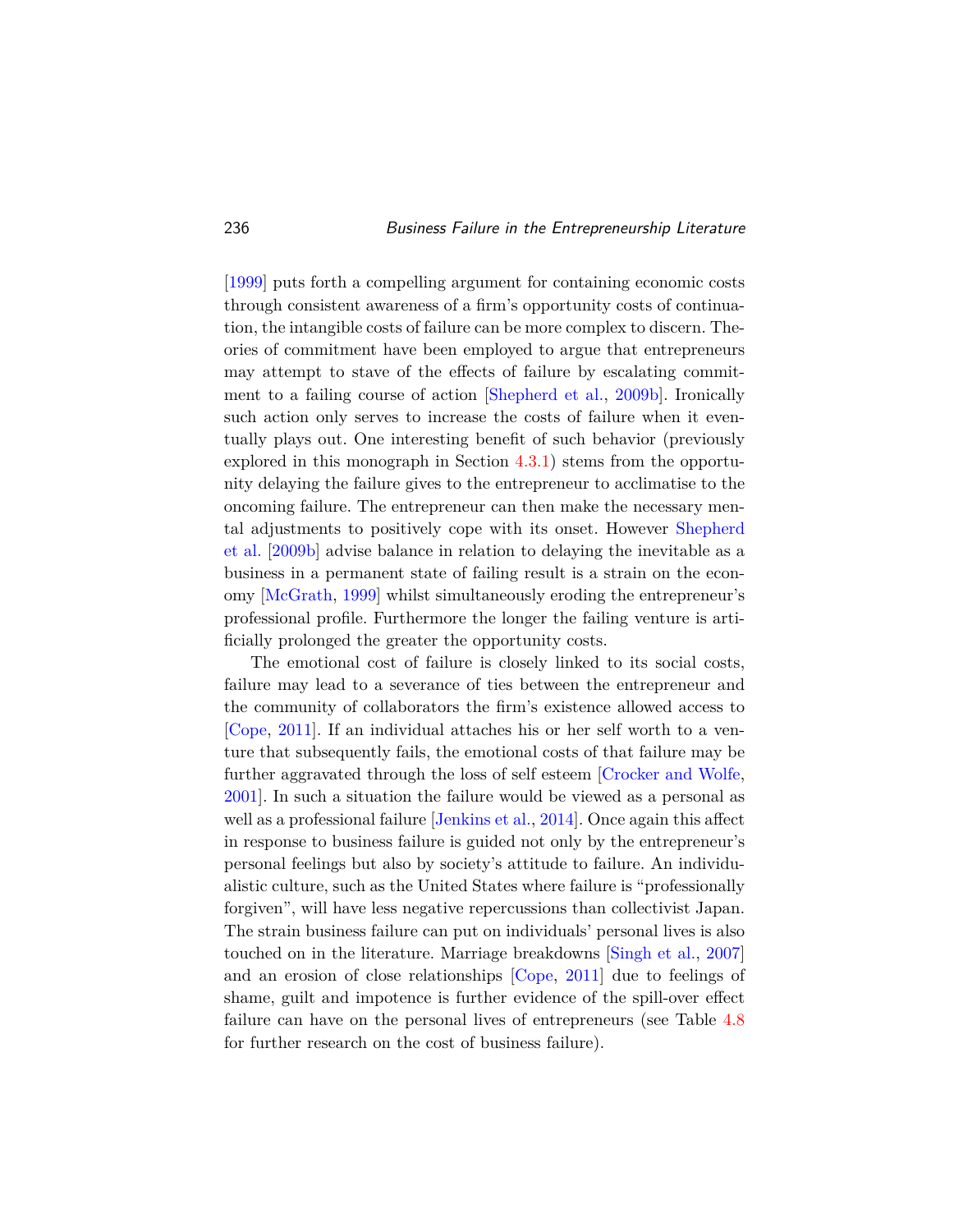## **5**

## **Methodological Approaches, Biases and Perspectives**

One of the acknowledged challenges of conducting empirical research on business failure is securing access to appropriate data for analysis and ensuring data validity. In this section an overview of the methodological approaches commonly used in research and analysis of business failure is provided. As outlined and discussed in this monograph business failure has been investigated through a range of lenses, resulting in a dynamic and vibrant array of studies and methodological approaches. However, such varied strands of ideas and methodologies can, in the words of [Pfeffer](#page-117-0) [\[1993\]](#page-117-0), lead to "a weed-patch, rather than a well tended garden". The methodological challenges are further confounded by the lack of a universally accepted definition of business failure.

Business failure research began in earnest following the 1930s economic depression. The growing prevalence of commercial banks was the source of useful financial data that became the foundation of initial studies. Given the economic hardship imposed by the great depression, many studies were concerned with predicting failure in advance through analysis of organisations' accounts. This gave rise to financial analysis of firm accounts and the emergence of financial ratios. The identification of ratios provided a basis for distinction between financially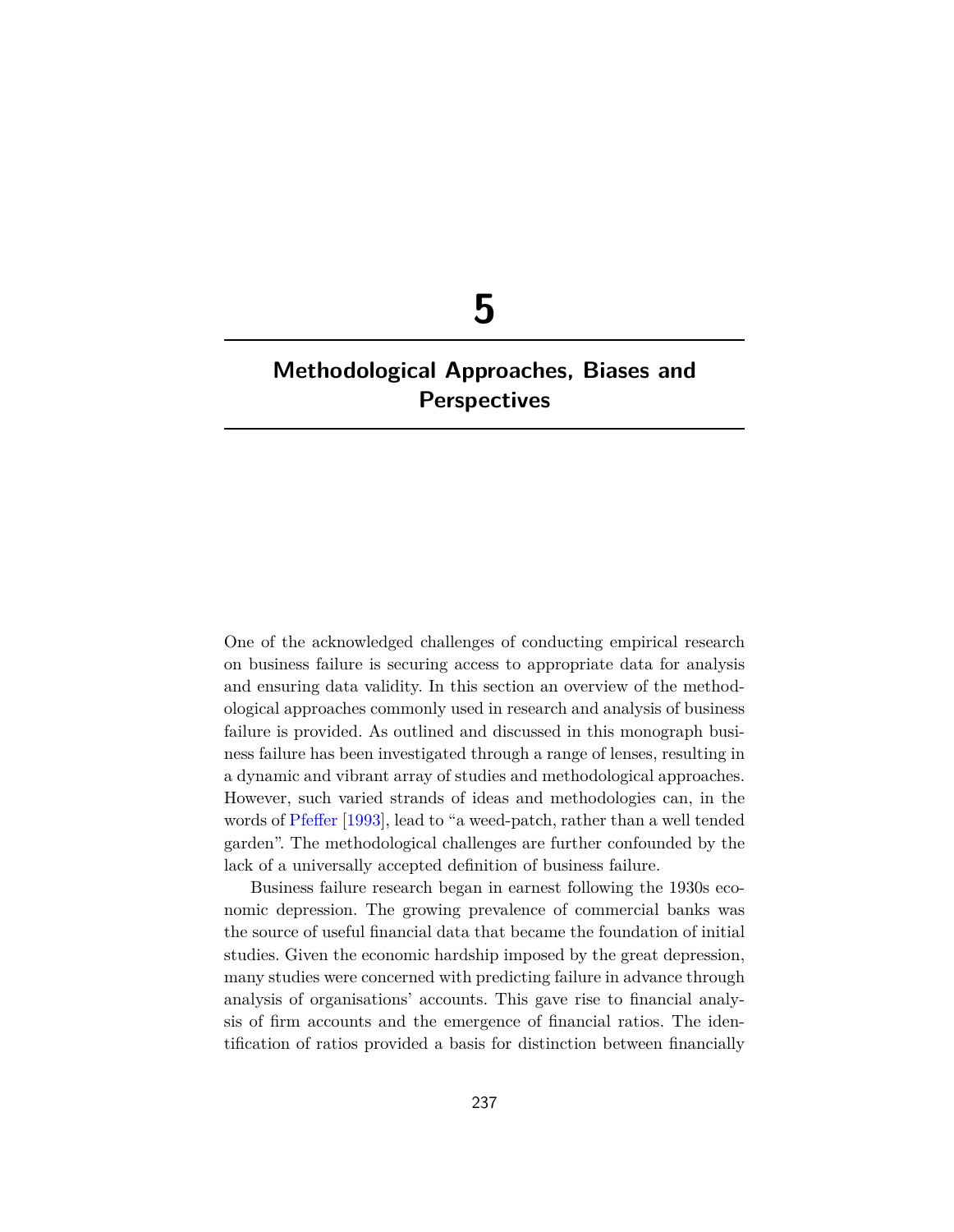healthy and potentially unhealthy firms through simple accounting calculations. Over time the growing amount of available data resulted in simple financial ratios evolving into complex statistical models. Since the 1980s the advancement of information technology has resulted in the development of technology-driven models, yet these new models still rely on a statistical heritage [\[Aziz and Dar,](#page-102-0) [2006\]](#page-102-0). Contemporary prediction models incorporate artificial intelligence and combine human knowledge with generated machine knowledge. The newest of these models is artificial intelligence expert systems (AIES) reaching bankruptcy prediction accuracy rates of 88%, yet this model and its predecessors are not without criticism, as discussed in Section [3.1.1](#page-20-0) [\[Aziz and Dar,](#page-102-0) [2006\]](#page-102-0).

Whilst the finance and accounting fields were focusing on improving their models' predictable abilities through information technology in the 1980s, management theorists began developing organisational decline models [\[Adler and Chaston,](#page-100-0) [2002\]](#page-100-0). These models differ greatly from prediction models; they are not concerned with predicting failure before its onset but with charting the stages of failure as it progresses through the business. Also unlike the large datasets employed for prediction models, organisational decline models employed smaller datasets (see Table [3.2\)](#page-26-0); some emerged from a single case-study [\[Shep](#page-120-3)[pard and Chowdhury,](#page-120-3) [2005\]](#page-120-3) whilst others adopt a matched-pairs technique totalling multiples of ten [\[Moulton et al.,](#page-116-0) [1996\]](#page-116-0). The primary objective of these studies is to understand the process nature of failure through the perspective of the management team. The data used to develop the decline models was often gleamed from public sources; as such the firms that were the focus of these studies were often large organisations [see [Hambrick and D'Aveni,](#page-110-0) [1988,](#page-110-0) [Sheppard and Chowd](#page-120-3)[hury,](#page-120-3) [2005,](#page-120-3) [Fridenson,](#page-109-0) [2004\]](#page-109-0).

The deterministic perspective evolved from economic theory. Incorporating organisational ecology and industrial organisation viewpoints, large datasets (in some cases whole industries: [Barnett and Amburgey,](#page-102-1) [1990](#page-102-1) — the Pennsylvania telephone industry; [Tushman and Ander](#page-122-2)[son,](#page-122-2) [1986](#page-122-2) — US minicomputer, cement and airline industries; [Sutton,](#page-121-0) [1991](#page-121-0) — US frozen food industry) are analysed. Emerging patterns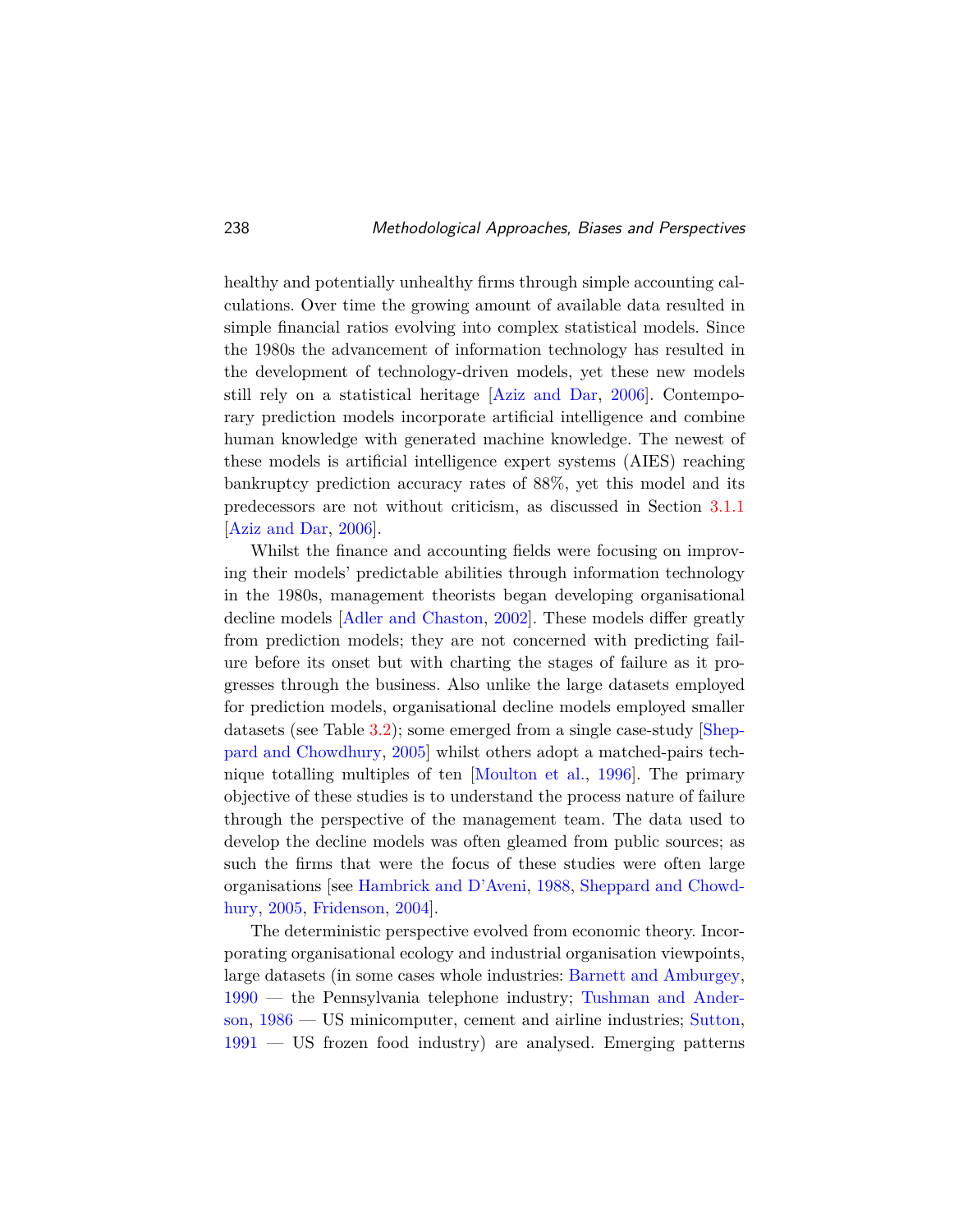provide information about entry and exit rates. Yet this approach assumes exit, closure, discontinuance and disappearance are synonymous with failure whilst survival is considered a synonym for success [\[Khelil,](#page-112-3) [2016\]](#page-112-3). Such assumptions are unreasonable for numerous reasons (as discussed in Section [2.1\)](#page-8-0), firms disappear due to owners retiring, selling their firm or changing to a different venture [\[Watson](#page-123-1) [and Everett,](#page-123-1) [1996\]](#page-123-1). Discontinuance does not equate to failure given the many positive factors that lead to firm closure [\[Justo et al.,](#page-112-4) [2015,](#page-112-4) [Wennberg and DeTienne,](#page-124-0) [2014,](#page-124-0) [Khelil,](#page-112-3) [2016,](#page-112-3) [Walsh and Cunningham,](#page-123-2) [2015\]](#page-123-2). Furthermore, persistently underperforming firms are excluded from this definition even though they may consume more resources than they create [\[Khelil,](#page-112-3) [2016\]](#page-112-3). The voluntaristic perspective provides balance to the myopia of the deterministic approach.

The voluntaristic perspective argues that many firms are subject to the same environmental conditions yet some fail whilst others thrive. They argue that it is those making decisions within a firm holds more power than the external environment in which the decision is being made. This perspective is shaped by organisational psychology and organisational studies theorists and is comprised of many mid-range theories (as discussed in Section [3.3.2\)](#page-40-0). Despite lacking an overarching theory the essential premise of the perspective is that failure occurs due to internal inadequacies in dealing with external threats. Management's perceptions of a situation is coloured by their feeling, experiences and motivations and these factors combine to dictate the way they respond to organisational crisis. This perspective highlights the centrality of management's intellectual, emotional and professional skill sets to the success and continuation of firms and gives space for softer, individuallevel factors to be explored. Focusing on individual-level factors opened up the field to entrepreneurship academics and business failure research in the field has been growing for the past two decades. The global economic downturn in 2008 further ignited interest in business failure studies and it remains a popular field of study.

Business failure studies in the entrepreneurship literature cover a range of topics including — learning  $[Cope, 2011]$  $[Cope, 2011]$  $[Cope, 2011]$ , grief  $[Jenkins]$  $[Jenkins]$ [et al.,](#page-112-2) [2014\]](#page-112-2), sensemaking [\[Byrne and Shepherd,](#page-104-1) [2015\]](#page-104-1), fear [\[Morgan](#page-116-1)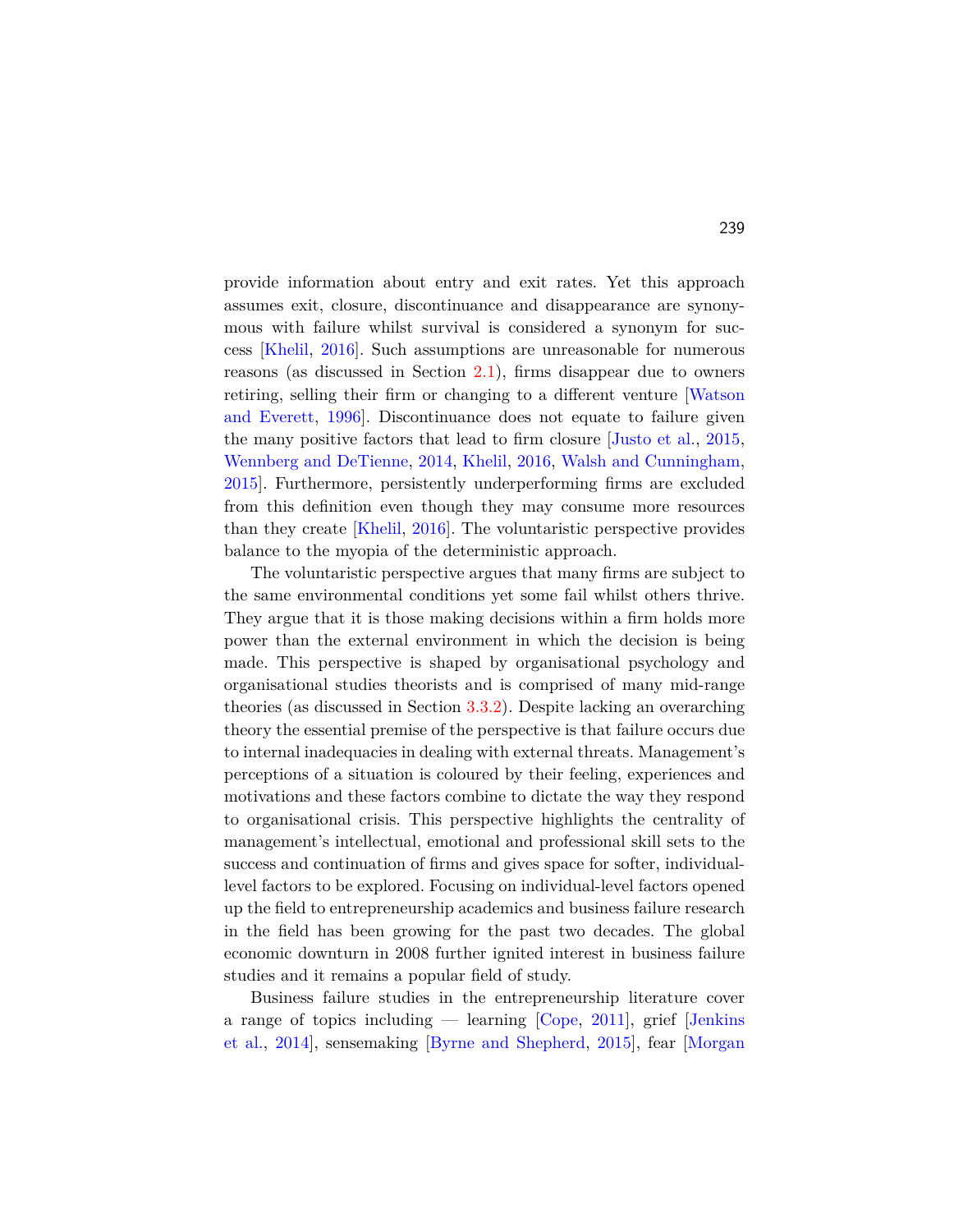[and Sisak,](#page-116-1) [2016\]](#page-116-1), stigma [\[Singh et al.,](#page-120-0) [2015,](#page-120-0) [Simmons et al.,](#page-120-4) [2014\]](#page-120-4), recovery [\[Ucbasaran et al.,](#page-122-0) [2013\]](#page-122-0) and costs [\[Singh et al.,](#page-120-1) [2007\]](#page-120-1). The emotional and social aspects of failure have resulted in theories and concepts being introduced into the entrepreneurship literature from social psychology, providing insights into the human element of business failure. An interesting characteristic of failure research within the field of entrepreneurship is the popularity of qualitative research methods and case-study research [\[Cope,](#page-106-1) [2011,](#page-106-1) [Byrne and Shepherd,](#page-104-1) [2015,](#page-104-1) [Mantere](#page-114-0) [et al.,](#page-114-0) [2013\]](#page-114-0). The prevalence of qualitative research methods speaks to the novel and innovative concepts under investigation. There is a notable contrast between the approaches and methodologies engaged to explore the phenomenon of business failure within entrepreneurship, and the financially driven models that prevailed in the finance and accounting literature when the topic first came under academic scrutiny. As research continues, the complex and important nature of the phenomenon, to both business and society, requires pluralistic methodological approaches. However the first step to achieving this is to attain a concrete understanding of the core facets of business failure and its resultant impact on the entrepreneur and other stakeholders. As such we argue for a concentration of research activity focused on the individual and their failure experience (elaborated on in Section  $6$ ).

Table [5.1](#page-81-0) highlights the business failure research trajectory in an overview format.

#### **5.1 Merits of methodologies**

The lack of an accepted definition of business failure has created a series of issues for research on the topic. The deficit not only clouds comparisons between studies but also results in data-driven definitions, whereby researchers choose the definition best suited for the data they have access to. The constraining nature of such an approach is troublesome in a field already noted for its dependence on large data sources which many research groups 'milk', leading to a high alpha error [\[Frese et al.,](#page-109-1) [2012\]](#page-109-1). Furthermore, despite the dependence on these large datasets little work is done on building new databases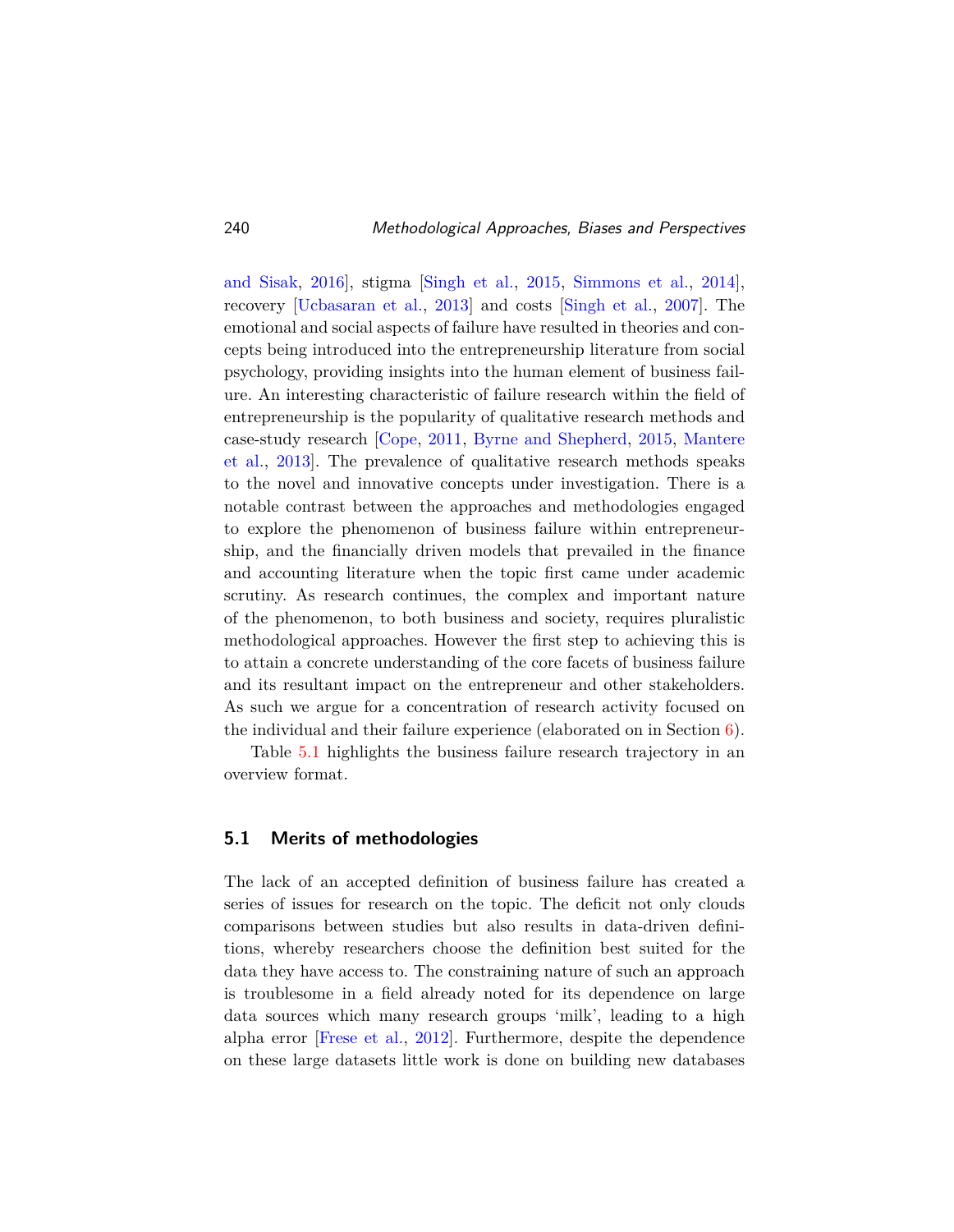<span id="page-81-0"></span>

| Focus                                                                                                                                                                                                     | Data Sources                                                                                                                                                                                                                       | Analysis                                                                                                                                                                                                                                                                                      |
|-----------------------------------------------------------------------------------------------------------------------------------------------------------------------------------------------------------|------------------------------------------------------------------------------------------------------------------------------------------------------------------------------------------------------------------------------------|-----------------------------------------------------------------------------------------------------------------------------------------------------------------------------------------------------------------------------------------------------------------------------------------------|
|                                                                                                                                                                                                           | <b>Bankruptcy Prediction Models</b>                                                                                                                                                                                                |                                                                                                                                                                                                                                                                                               |
| Studies in the fields of<br>accounting, finance<br>and information<br><b>technology</b> create<br>models to predict<br>bankruptcy one or more<br>years before it occurs                                   | Large datasets commonly<br>obtained from public<br>limited companies and<br>other public sources.<br>Highly Quantitative.                                                                                                          | Ratio analysis, algorithms,<br>neural networks and artificial<br>intelligence expert systems<br>create predictions using a<br>combination of machine<br>learning and human intelligence<br>(see Table $3.2$ )                                                                                 |
|                                                                                                                                                                                                           | Organisational Decline Models                                                                                                                                                                                                      |                                                                                                                                                                                                                                                                                               |
| The field of general<br>management develops<br>process models to plot<br>the course of business<br>failure as a multi-stage,<br>longitudinal occurrence.<br>Focus mainly charts<br>failure in large firms | Mid-sized datasets (e.g.<br>73 matched pairs<br>Moulton et al., 1996).<br>Data based on large firm<br>failures with accessible,<br>public information. Both<br>qualitative and<br>$\rm quantitative.$<br>Deterministic Perspective | A selection of process models is<br>created with 3-5 stages which<br>chart the pattern of failure as it<br>proceeds through an<br>organisation (see Table $3.3$ )                                                                                                                             |
| Guided primarily by                                                                                                                                                                                       | Large datasets are                                                                                                                                                                                                                 | Examining data for entire                                                                                                                                                                                                                                                                     |
| economic theory this<br>approach explores<br>industry-level trends and<br>their influence on<br>start-up and exit rates                                                                                   | employed encompassing<br>entire industries if<br>possible. Highly<br>quantitative.                                                                                                                                                 | industries over a period of<br>years/decades allows for<br>patterns to emerge which<br>present a perspective on<br>entrance and exit rates                                                                                                                                                    |
|                                                                                                                                                                                                           | <i>Voluntaristic Perspective</i>                                                                                                                                                                                                   |                                                                                                                                                                                                                                                                                               |
| Influenced by<br>organisational studies<br>and organisational<br>psychology firm-level<br>factors are explored as a<br>means of understanding<br>the origins of firm failure                              | Small datasets are used<br>concentrating primarily<br>on the CEO or<br>owner/manager to gain<br>insight into internal firm<br>activities. Both<br>qualitative and<br>quantitative.                                                 | The decisions and actions of<br>senior management are explored<br>in an effort to understand how<br>failure unfolded inside firms                                                                                                                                                             |
|                                                                                                                                                                                                           | Failure from an Entrepreneurship Perspective                                                                                                                                                                                       |                                                                                                                                                                                                                                                                                               |
| Failure in the<br>entrepreneurship<br>literature has focused on<br>a range of cognitive,<br>affective and behavioral<br>aspects                                                                           | Small, case-study<br>research dominants as<br>novel topics are explored.<br>Larger datasets are also<br>prevalent where more<br>established concepts are<br>investigated. Both<br>qualitative and<br>quantitative.                 | As the entrepreneur is the unit<br>of analysis research provides<br>insight into the softer aspects of<br>business failure. The effects<br>failure has both personally and<br>professionally is explored. Also<br>the impact of failure and<br>scrutinised using cultural and<br>legal lenses |

**Table 5.1:** Changes in research focus and methodologies.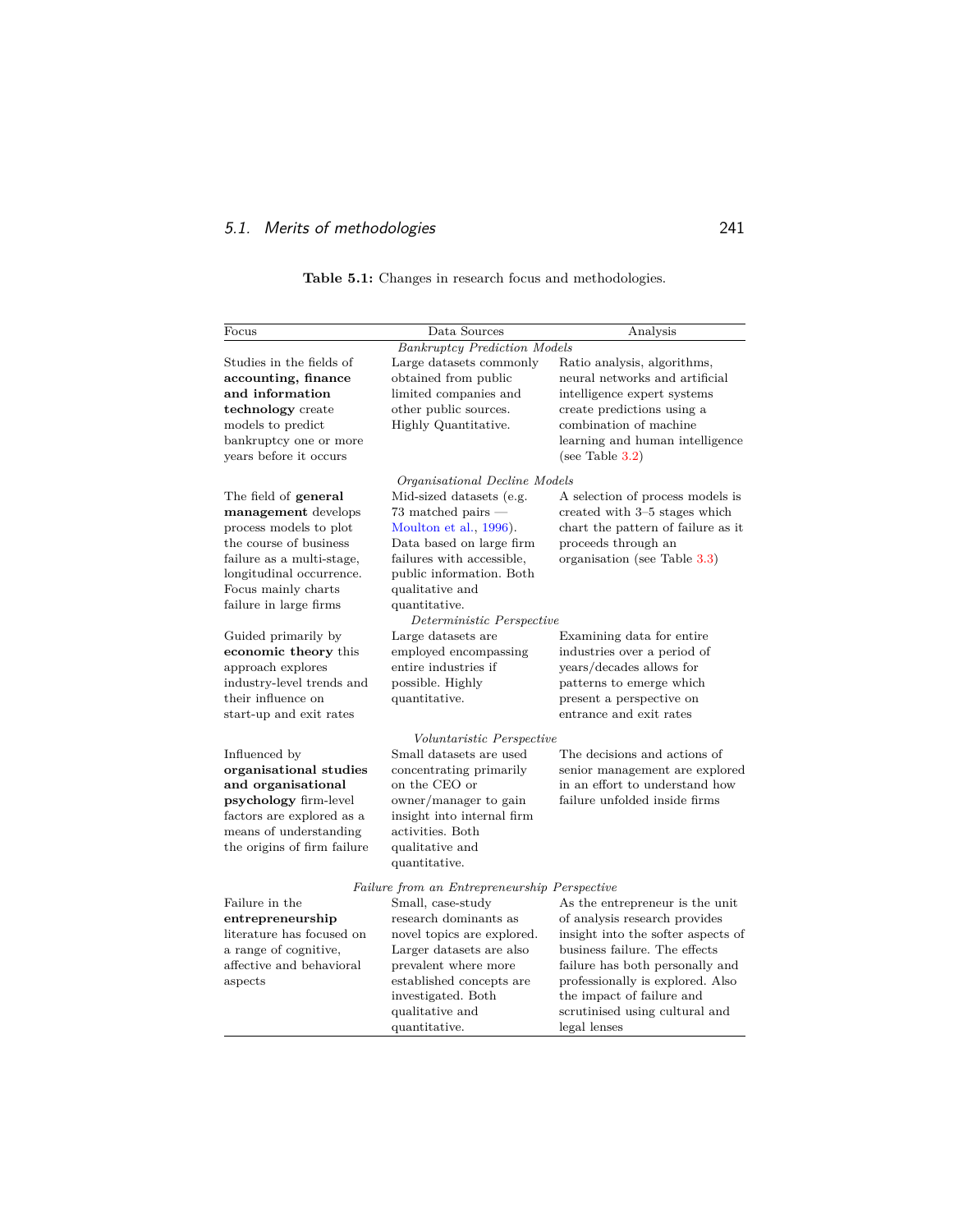and exploring new techniques to analyse existing datasets [\[Frese et al.,](#page-109-1) [2012\]](#page-109-1). Quantitative approaches continue to have their merits within the entrepreneurship field. They remain pertinent to progressing the field and so secure is their place in the future of business failure research that they do not require further discussion in this monograph. However some "questions simply do not get asked, or cannot be asked, when undertaking quantitative studies" [\[Gartner and Birley,](#page-109-2) [2002,](#page-109-2) p. 388]. Thus, given the complex nature of the business failure process, qualitative research is still very much warranted. In recent years qualitative studies have been instrumental in advancing understanding, and providing new perspectives into various facets of the phenomena. Whether it is Cope's [\[2011\]](#page-106-1) insights on learning or the use of narratives to capture the complex impact the failure experience has on the individual [\[Byrne and Shepherd,](#page-104-1) [2015,](#page-104-1) [Mantere et al.,](#page-114-0) [2013\]](#page-114-0), qualitative research remains meaningful. Such an approach may be particularly useful as studies on failure begin to move past firm-level analysis and start to focus on the individual at the heart of the failed business [\[Khelil,](#page-112-3) [2016\]](#page-112-3). To a certain extent the power of future quantitative studies rely on the foundations built by current qualitative studies.

Numerous academics have called for more experiments in entrepreneurship [\[Frese et al.,](#page-109-1) [2012,](#page-109-1) [Reay et al.,](#page-118-0) [2009,](#page-118-0) [Wieland et al.,](#page-124-1) [2016\]](#page-124-1). A content analysis conducted by [Aguinis and Lawal](#page-100-1) [\[2012,](#page-100-1) p. 496] of 175 empirical articles published in the Journal of Business Venturing between 2005 and 2010 found that "74.9% used non-experimental designs, 10.3% were based on qualitative research, 8.6% used longitudinal designs, 4.6% used quasi-experimental designs, and only 1.7% used experimental designs." As noted by [Frese et al.](#page-109-1) [\[2012\]](#page-109-1) when it comes to interventions there are almost no controlled, randomized experiments being done; most research in entrepreneurship is based on field studies, which need to control for alternative explanations. The landscape is slowly starting to change; a recent review found 40 articles in 29 academic journals publishing entrepreneurship research, which use experimental methods to explore a range of entrepreneurship topics, between 2000 and 2015 [\[Wieland et al.,](#page-124-1) [2016\]](#page-124-1). However each methodological approach is not without challenge; for longitudinal and experimental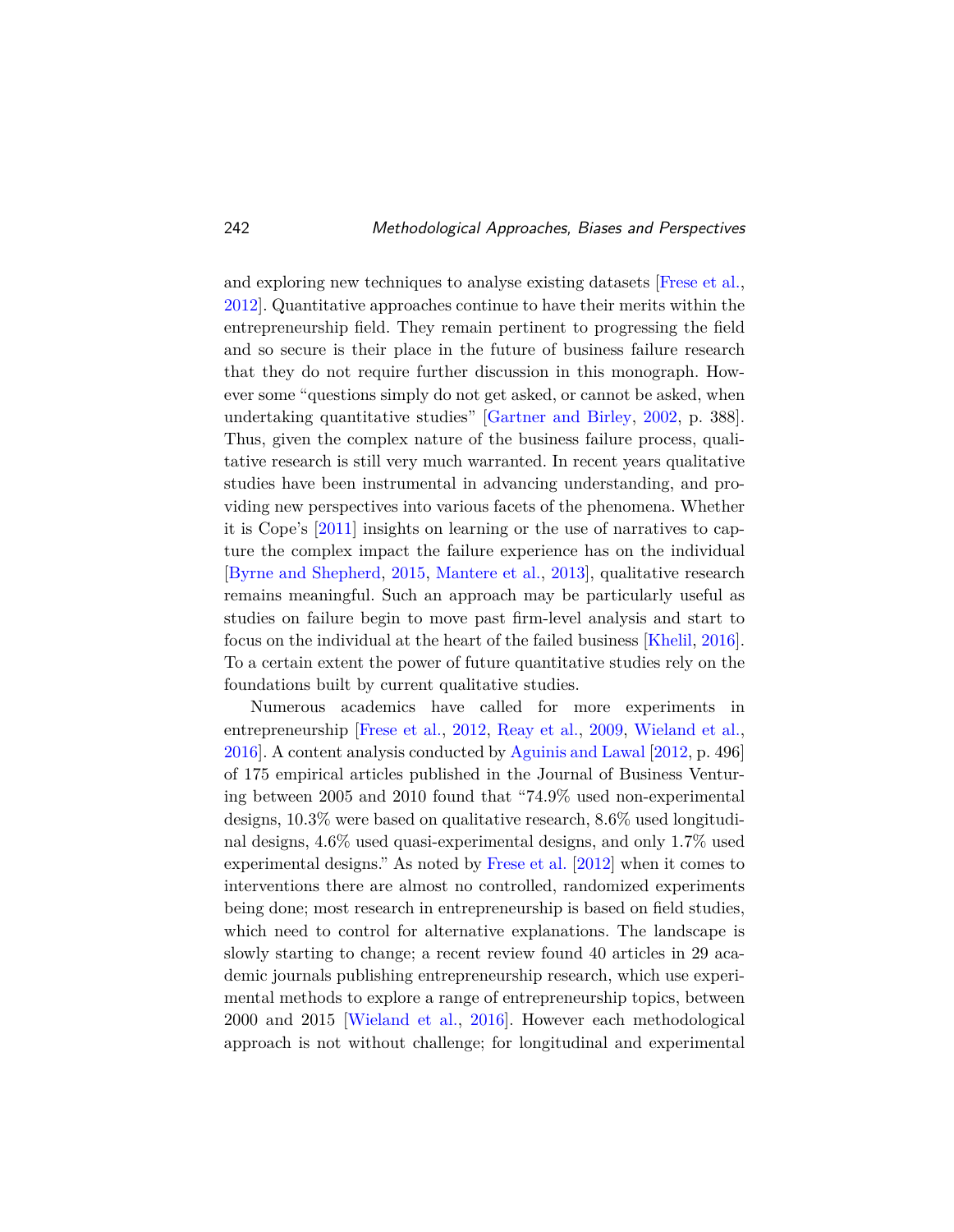#### 5.1. Merits of methodologies 243

designs the challenge is external validity, for quasi-experimental design it is construct validity, for non-experimental design it is internal validity, and for qualitative research the challenges include internal, construct and statistical conclusion validity [\[Scandura and Williams,](#page-119-1) [2000,](#page-119-1) [Aguinis and Lawal,](#page-100-1) [2012\]](#page-100-1).

Business failure is a largely unknowable occurrence ex-ante; therefore it is common for studies to be conducted on the topic ex-post. A key methodological concern with such a research design arises from the issue of retrospective bias. Individuals are not only prone to biases as a result of hindsight, memory or self-reporting errors, but as time passes it is likely that the individual's perspective of the event will also adapt. This change is due in part to the sensemaking process, with progress through the process varying from person to person. However, despite these possible biases and potential errors, research conducted on the failure process ex-post is still a fruitful avenue for investigation. According to [Cassar and Craig](#page-105-0) [\[2009,](#page-105-0) p. 150] "hindsight bias matters for future nascent activity". Similarly, attribution theorists argue that the way in which an entrepreneur views their failure experience influences how they respond to it and consequently their future career decisions. Thus, whilst it is desirable to get a true perspective of the process of failure, it is also meaningful to understand the full experience of the entrepreneur even if their view is somewhat distorted.

"Field experimentation attempts to stimulate as closely as possible the conditions under which a causal process occurs" [\[Gerber and](#page-109-3) [Green,](#page-109-3) [2011,](#page-109-3) p. 2]. A challenge of field experimentation is the logistical and practical issues of conducting them, particularly at a scale sufficient enough for studying high-variance social phenomena [\[Chen](#page-105-1) [and Konstan,](#page-105-1) [2015,](#page-105-1) [Aguinis and Lawal,](#page-100-1) [2012\]](#page-100-1). Natural experiments, on the other hand, are the empirical study of individuals or firms that are naturally exposed to either experimental or control conditions, whereby the assignment of the condition is beyond the control of the researcher, as such it is considered a natural assignment. External validity can be a challenge for experimental designs [\[Aguinis and Lawal,](#page-100-1) [2012\]](#page-100-1) particularly if the sample is not representative or if there is selection bias. Longitudinal designs and natural experiments on the topic of failure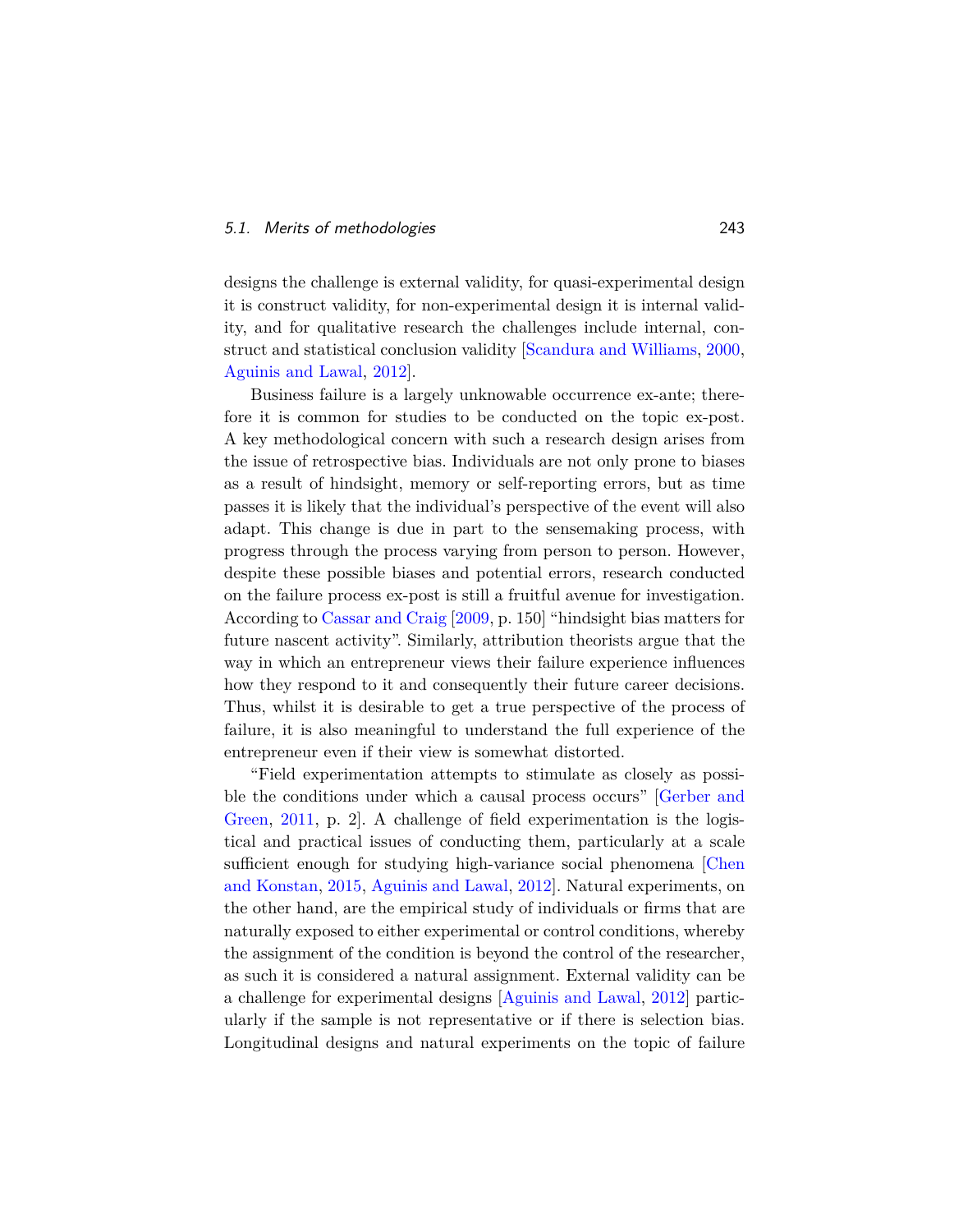can be difficult given the lack of ex-ante knowledge regarding failure; however wisely selecting a particular industry can overcome some of the ex-ante difficulties. Take for example the technology industry when the providers of a new product are jockeying for position, it is known ex-ante that some technological platforms will not survive (e.g. Bluray disc versus DVD). Thus for certain types of research questions on failure, such an industry conundrum can be a fruitful context for longitudinal designs or natural experiments.

Conducting a field experiment on business failure may raise ethical concerns. For a field experiment not only is it essential to get informed consent from the participant, but it is also important to understand the affects of various potential treatments on the participants' businesses. As previously discussed by [Frese et al.](#page-109-1) [\[2012\]](#page-109-1), new methods of exploring existing datasets are needed. Prior field experiments conducted on firms with the intention to explore particular treatments, and their impact, could be revisited to see whether the firms in the sample have sustained or disbanded. Potentially, they could be contacted again expost; such activity could serve to overcome the lack of longitudinal data on the topic through utilizing the power of existing data by revisiting it through the failure lens. Furthermore examining microcosms of failure could provide further detail on individuals' behaviors, responses and attitudes to the experience; in this instance lab experiments could be carried out using simulation programs to study one's reactions to various stimuli. Experiments of this variety are well established within the psychology field, as such there is the opportunity for cross-pollination.

#### **5.2 Limitations within the business failure literature**

As evidenced by this review, the literature on the topic of business failure is eclectic. The phenomenon impacts many stakeholders in society thus leading to the development of a multidisciplinary field. The various perspectives and disciplines enrich our insight and broaden the scope of research yet it also dilutes our knowledge. A key, and much discussed issue regarding business failure studies arise from the lack of definition of the concept (see Section [2\)](#page-7-0). This deficit hinders comparability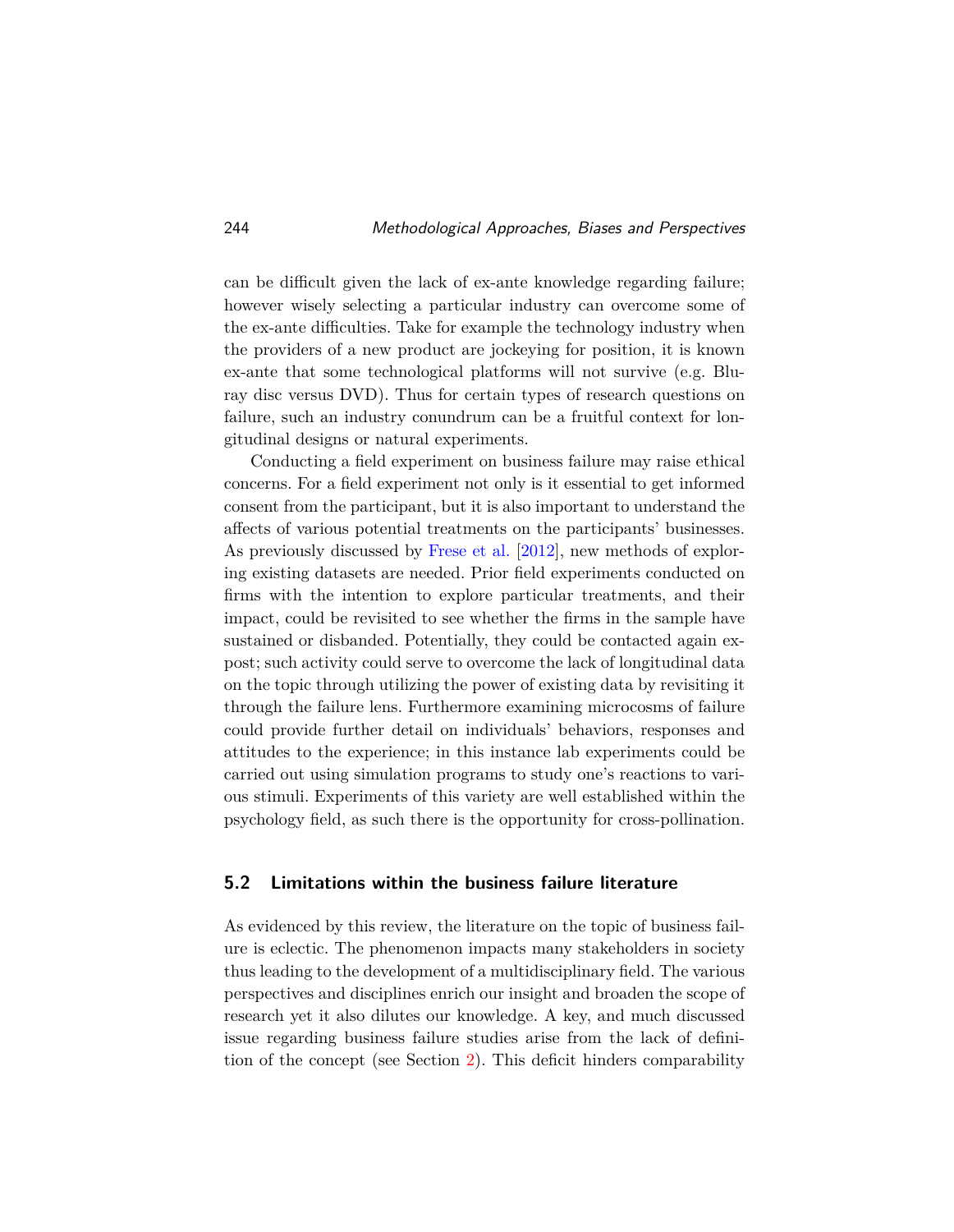between studies and adds noise to the field. A further limitation arises from the lack of a founding theory on business failure. There is no generally accepted theory that encapsulates the phenomenon. The accounting and finance paradigm continue to explore bankruptcy prediction modelling which with the integration of information technology has become increasingly sophisticated. The general management literature has tended to focus on exit [\[Burgelman,](#page-104-2) [1996;](#page-104-2) [Hoetker and Agarwal,](#page-111-0) [2007\]](#page-111-0) and turnaround strategies [\[O'Kane and Cunningham,](#page-116-2) [2013,](#page-116-2) [2014\]](#page-116-3) whilst the entrepreneurship literature has, in recent decades, begun to examine the psychological manifestations of failure [\[Khelil,](#page-112-3) [2016\]](#page-112-3). The research field is fragmented with many researchers failing to refer previous theories and studies, leading to a general lack of consensus on the topic [\[Crutzen and Van Caillie,](#page-106-3) [2008\]](#page-106-3).

A major issue within the business failure literature cited by [Mellahi](#page-115-1) [and Wilkinson](#page-115-1) [\[2004,](#page-115-1) p. 31] is the assertion "virtually all such studies are limited to one society, the US". Whilst studies based in the US continue to dominate the literature the past decade has somewhat alleviated this issue. Entrepreneurial failure studies based on data outside of the US have been appearing in the *Journal of Business Venturing* in recent years; these include research from the UK [\[Ucbasaran et al.,](#page-122-3) [2010,](#page-122-3) [Cope,](#page-106-1) [2011\]](#page-106-1), Tunisia [\[Khelil,](#page-112-3) [2016\]](#page-112-3), Spain [\[Justo et al.,](#page-112-4) [2015\]](#page-112-4), Sweden [\[Jenkins et al.,](#page-112-2) [2014,](#page-112-2) [Wennberg et al.,](#page-124-2) [2010\]](#page-124-2), New Zealand [\[Singh](#page-120-0) [et al.,](#page-120-0) [2015\]](#page-120-0) and Northern Europe [\[Mantere et al.,](#page-114-0) [2013\]](#page-114-0). The growing prevalence of studies from other countries is a positive indication however the US context remains the most common setting for the majority of failure studies. A possible reason for this is likely to stem from the ease of access to data. As discussed the stigma around failure is less pervasive in the US than in other countries making it an easier subject to broach with entrepreneurs. Furthermore, large data pools gathering and tracking entrepreneurial activity are more typical in the US (e.g. Kauffman Firm Survey) and Northern European countries than elsewhere which may also play a role in contextual setting of research studies on the topic. On a positive note this trend is also changing as the Panel Survey of Entrepreneurial Dynamics (PSED), which originated at the University of Wisconsin, continues to be implemented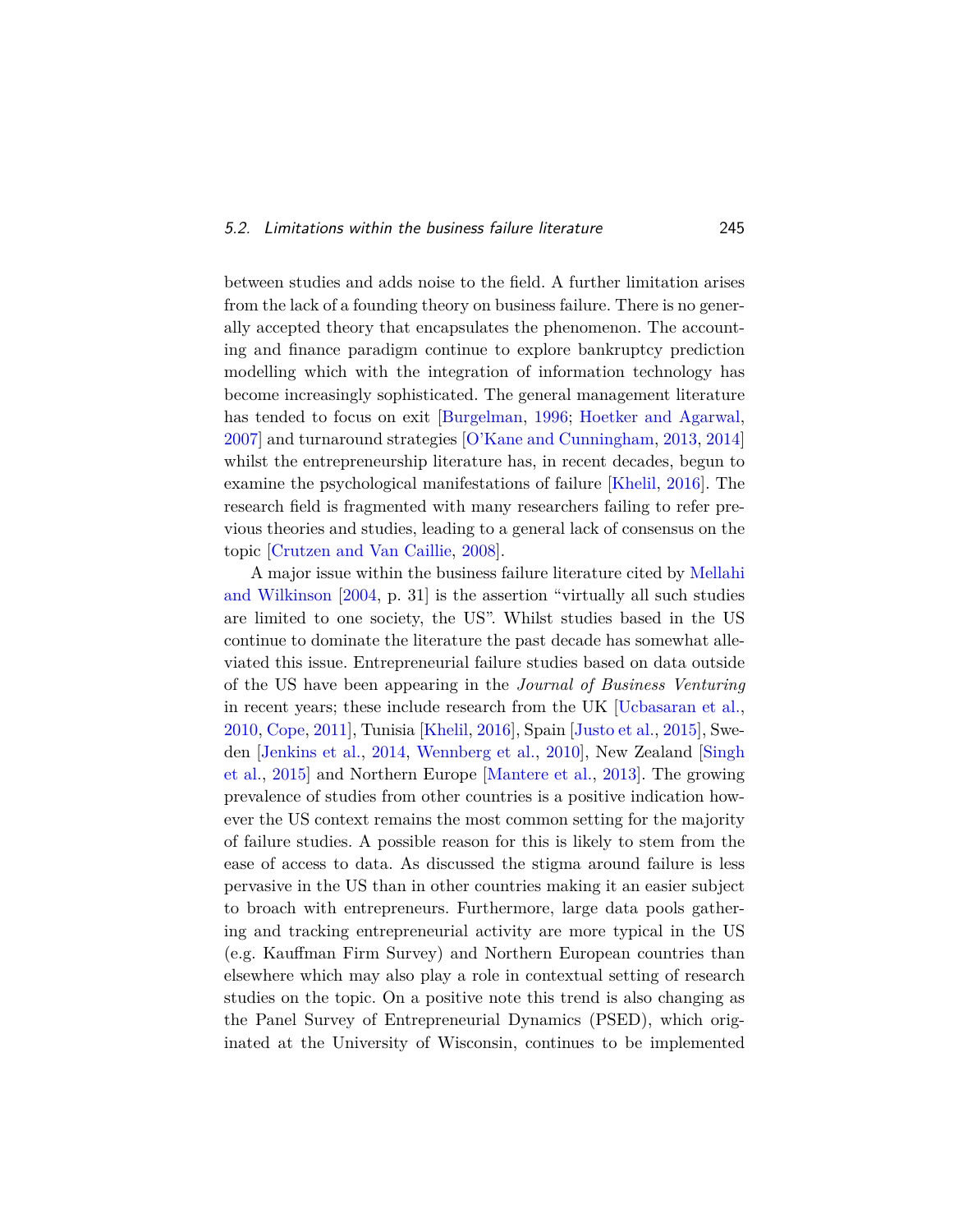in countries around the world. The Global Entrepreneurship Monitor (GEM) and the Organization for Economic Cooperation and Development (OECD) research initiatives also facilitate comparable data from many countries around the world.

#### **5.2.1 Retrospective biases**

A clear limitation of business failure studies arises from the fact that the phenomenon is rarely examined in real-time but mainly through retrospective analysis. A real-time study of events is not appropriate for studying an ex-post facto phenomenon, such as failure, according to [Sheppard and Chowdhury](#page-120-3) [\[2005\]](#page-120-3). As the event is explored in retrospect it is more difficult to ensure that details of the failure are accurate and true. The time dimension is important for a number of reasons, as failure takes hold the sensemaking process begins, this involves changes in beliefs and actions over time [Weick et al.](#page-124-3) [\[2005\]](#page-124-3). Failure is open to multiple interpretations [\[Maitlis,](#page-114-1) [2005\]](#page-114-1) and an individual's perspective changes as evidence supporting a particular viewpoint mounts; these changes can be viewed as learning [\[Ucbasaran et al.,](#page-122-0) [2013\]](#page-122-0). Therefore the entrepreneur is likely to provide different responses, depending on the extent of their learning from the sensemaking process, if they are surveyed in the immediate aftermath of the failure as opposed to months/years down the line. Furthermore, as much of the research on business failure within the entrepreneurship context focuses on the individual entrepreneur, biases may also arise from self-reporting. Such retrospective reports may contain errors [\[Golden,](#page-109-4) [1992\]](#page-109-4) due to respondents' motivations to influence the results, in addition to perceptual and cognitive limitations of respondents [\[Shepherd,](#page-119-2) [2004\]](#page-119-2). [Shepherd](#page-119-2) [\[2004,](#page-119-2) p. 276] presented the example that entrepreneurs of failed firms may seek "to diminish the role of emotions in order to appear more 'rational"'. Studies within the entrepreneurship literature using attribution theory have further elaborated on the debate, however consensus has not been reached. Some studies [\[Mantere et al.,](#page-114-0) [2013,](#page-114-0) [Gaskill et al.,](#page-109-5) [1993,](#page-109-5) [Zacharakis et al.,](#page-125-0) [1999\]](#page-125-0) detail entrepreneurs' willingness to take responsibility for business failure, whilst others [\[Rogoff et al.,](#page-118-1) [2004,](#page-118-1) [Franco and Haase,](#page-108-3) [2010\]](#page-108-3) found they avoid responsibility.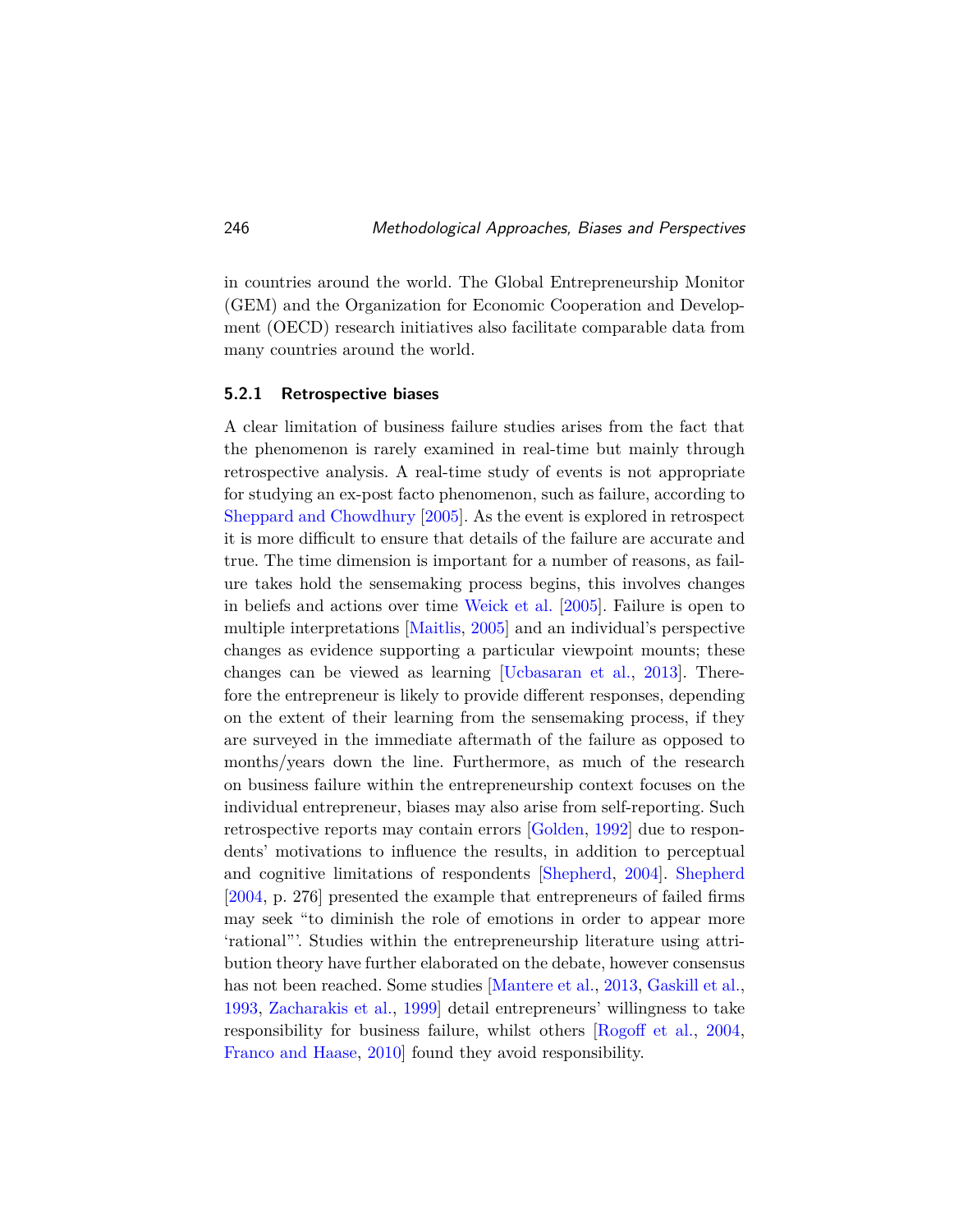## **6**

## <span id="page-87-0"></span>**The Future of Business Failure Research within the Entrepreneurship Literature**

Exploration into the phenomenon of business failure within the entrepreneurship field has just begun in earnest. The growth in qualitative research studies published in top tier journals [see [Singh et al.,](#page-120-0) [2015,](#page-120-0) [Khelil,](#page-112-3) [2016,](#page-112-3) [Byrne and Shepherd,](#page-104-1) [2015,](#page-104-1) [Mantere et al.,](#page-114-0) [2013\]](#page-114-0) is a testament to the novel methodologies currently underpinning contemporary research in the field. It signals a resurgence of interest in the field, resurgence is important as key facets of the phenomena are yet to be understood. A flaw, cited recently by [Khelil](#page-112-3) [\[2016\]](#page-112-3), asserts that much of the research on failure tends to be conducted at the firm level rather than at the individual level. More research focusing on the individuals experiencing failure is needed. It is essential that individuals' failure experiences are explored in varying organizational contexts start-ups, private firms, public sector organizations, non-profits/social enterprises, universities, etc. Furthermore individuals' affective, cognitive and behavioral responses when confronted with business failure need to be better explored. Entrepreneurship as a field is uniquely positioned to provide fulfill these objectives. Individual-centric studies have long been common within the entrepreneurship literature  $\sqrt{De}$ [Vries,](#page-107-1) [1977,](#page-107-1) [Begley and Boyd,](#page-103-0) [1988,](#page-103-0) [Herron and Robinson,](#page-111-1) [1993,](#page-111-1)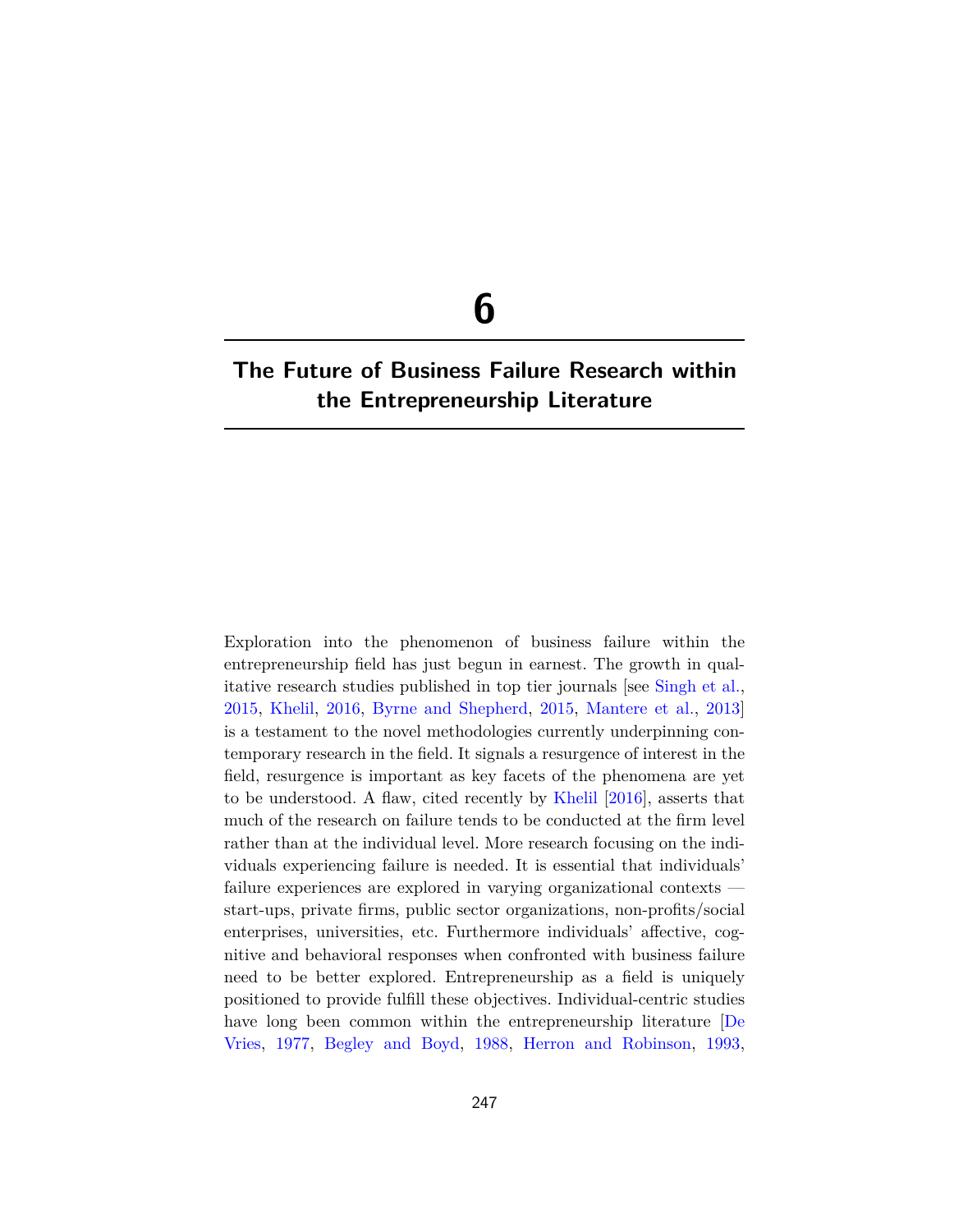[Delmar and Davidsson,](#page-107-2) [2000\]](#page-107-2). This tradition of individual-focused studies can further such studies on business failure during the different stages of entrepreneurship, in a variety of profit and non-profit, sectoral and country settings. Furthermore, the multidisciplinary concepts necessary to examine the phenomenon of failure in detail are already present within the entrepreneurship literature. Theories and models from psychology [\[Shepherd,](#page-119-3) [2003,](#page-119-3) [Cope,](#page-106-1) [2011\]](#page-106-1), social psychology [\[Ucbasaran et al.,](#page-122-0) [2013,](#page-122-0) [Cardon et al.,](#page-105-2) [2011,](#page-105-2) [Shepherd,](#page-119-4) [2009a\]](#page-119-4) and behavioral psychology [\[Morgan and Sisak,](#page-116-1) [2016,](#page-116-1) [Singh et al.,](#page-120-0) [2015,](#page-120-0) [Cardon et al.,](#page-105-2) [2011,](#page-105-2) [Ucbasaran et al.,](#page-122-3) [2010\]](#page-122-3) are integrated into the field. In this section we outline some of the possible areas for future research on business failure within the entrepreneurship literature.

#### **6.1 Future research on attribution**

The search for causes of failure has manifested, within the entrepreneurship literature, into an examination of entrepreneurs' causal ascriptions for failure [\[Yamakawa and Cardon,](#page-125-1) [2015\]](#page-125-1). This has led to the adoption of attribution theory into the discussion. Self-serving attribution bias is inherent to attribution theory [\[Rogoff et al.,](#page-118-1) [2004\]](#page-118-1). The bias occurs due to an individual's tendency to blame others for negative outcomes whilst attributing positive outcomes to his or her own abilities. Studies by [Rogoff et al.](#page-118-1) [\[2004\]](#page-118-1) and [Franco and Haase](#page-108-3) [\[2010\]](#page-108-3) found that the bias exists amongst entrepreneurs, however entrepreneurship theorists do not wholly accept it. [Mantere et al.](#page-114-0) [\[2013\]](#page-114-0) found no evidence of its existence amongst entrepreneurs. Furthermore other studies have found not only do entrepreneurs take responsibility for failure, but also they are *more* likely to cite internal factors as the cause of the failure than external factors [\[Gaskill et al.,](#page-109-5) [1993,](#page-109-5) [Zacharakis et al.,](#page-125-0) [1999\]](#page-125-0). This marked difference in results necessitates further analysis. Some explanations for the difference have been offered — overconfident entrepreneurs tend to attribute their failure to external factors [\[Busenitz and Barney,](#page-104-3) [1997,](#page-104-3) [Eggers and Song,](#page-108-2) [2015\]](#page-108-2), however taking responsibility for failure can be a form of catharsis [\[Mantere et al.,](#page-114-0) [2013\]](#page-114-0). The way entrepreneurs' attribute their firms' failure is dependent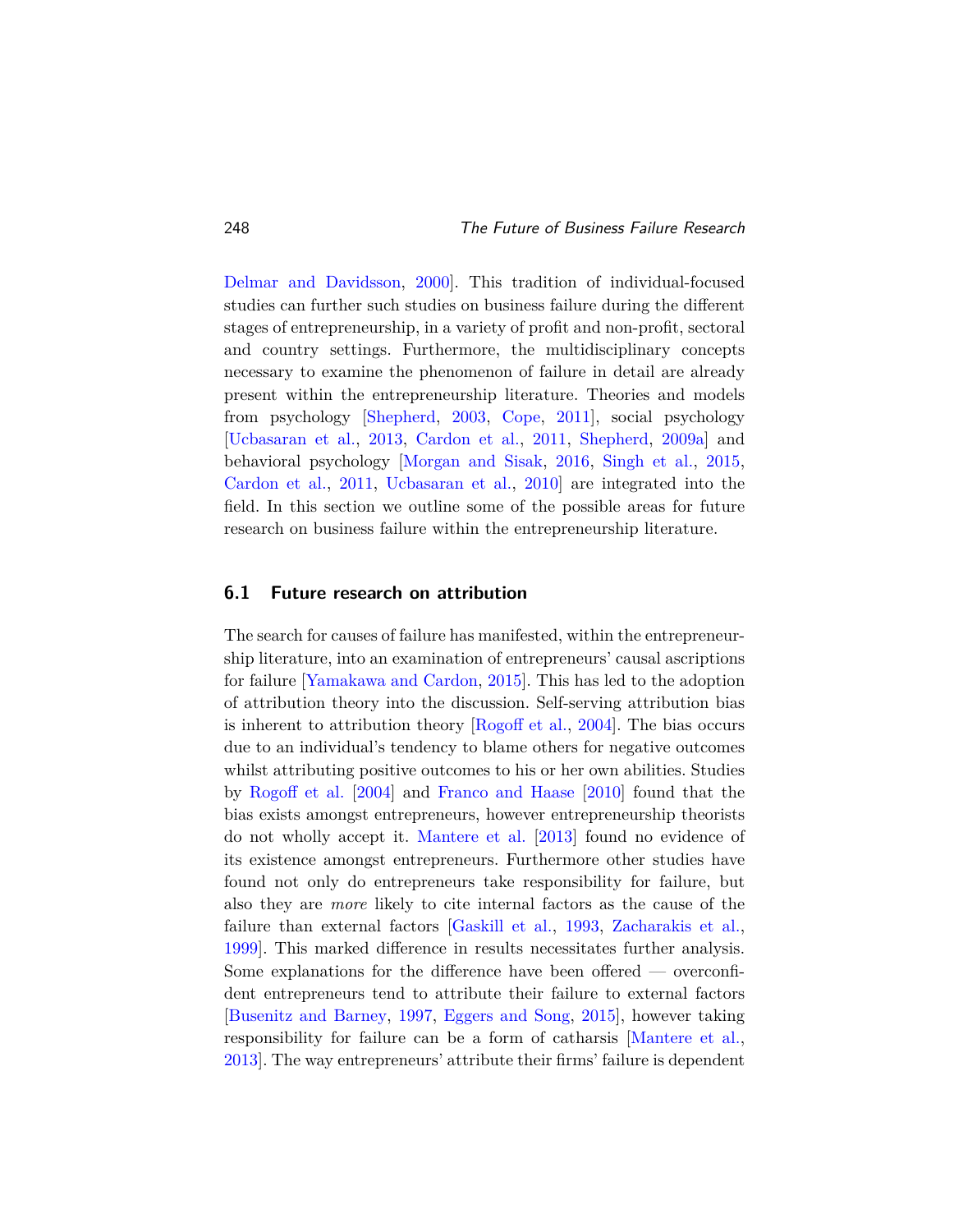on their individual characteristics, more research is needed to better understand the connection between the individual's perspective and their resultant attributions. The effect entrepreneurs' attributions have on future actions also warrants investigation [\[Mandl et al.,](#page-114-2) [2016\]](#page-114-2). Preliminary research shows that failure attributions influence future action, however, the way in which they impact future action is, as of yet, unclear [\[Mandl et al.,](#page-114-2) [2016,](#page-114-2) [Yamakawa and Cardon,](#page-125-1) [2015\]](#page-125-1). Studies that examine failure attribution among serial, social, family and scientific entrepreneurs may provide further insight into this link. Whilst the role of gender in influencing future action has been explored to a degree [\[Simmons and Wiklund,](#page-120-5) [2011,](#page-120-5) [Levie et al.,](#page-113-2) [2013\]](#page-113-2) more studies are warranted as we understand more about the role of affect and emotion in failure responses. Moreover studies contextualized in new cultural settings would increase our understanding of the role cultural dimensions [\[Simmons et al.,](#page-120-4) [2014,](#page-120-4) [Cardon et al.,](#page-105-2) [2011\]](#page-105-2) play in future entrepreneurial action.

#### **6.2 Future research on learning from failure**

To date, a clear link has been established between failure attributions and consequential learning from the failure experience [\[Cope,](#page-106-1) [2011,](#page-106-1) [Eggers and Song,](#page-108-2) [2015,](#page-108-2) [Walsh and Cunningham,](#page-123-2) [2015\]](#page-123-2). Learning from failure can be instrumental to future success. If entrepreneurs are accepting their part in their firm's failure, they can take steps to minimize the influencing factor's role in threatening future entrepreneurial venturing. Much literature exists on the benefits of learning from failure [\[Cope,](#page-106-1) [2011,](#page-106-1) [McGrath and Cardon,](#page-115-2) [1997,](#page-115-2) [Schoemaker and Gunther,](#page-119-5) [2006,](#page-119-5) [Ucbasaran et al.,](#page-122-3) [2010\]](#page-122-3). To a lesser, but still impactful degree, studies also detail the factors that impede or enhance learning, such as culture [\[Simmons et al.,](#page-120-4) [2014,](#page-120-4) [Cardon et al.,](#page-105-2) [2011\]](#page-105-2) or social supports [\[Nielsen and Sarasvathy,](#page-116-4) [2011,](#page-116-4) [Ucbasaran et al.,](#page-122-0) [2013\]](#page-122-0). Learning is not guaranteed or instantaneous [\[Shepherd,](#page-119-3) [2003\]](#page-119-3) it is a process that as yet remains unclear [\[Yamakawa and Cardon,](#page-125-1) [2015\]](#page-125-1). A measure for learning outcomes from failure needs to be developed [\[Yamakawa and Cardon,](#page-125-1) [2015\]](#page-125-1) and further clarity is required on how, if at all, a failure experience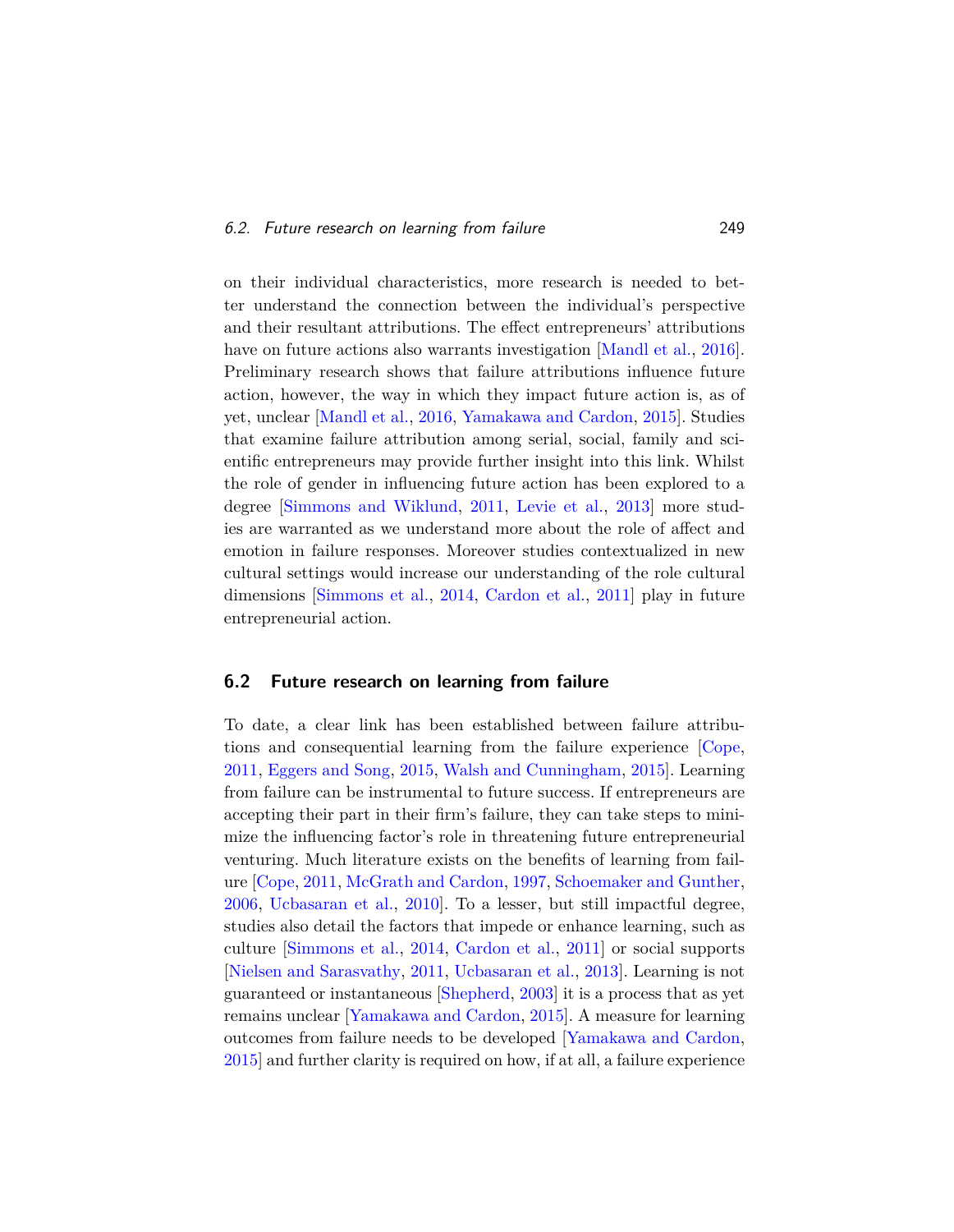can increase an entrepreneur's future likelihood of success. Furthermore, beyond learning from the aftermath of failure, more research is needed in the years before potential failure occurs [\[Shepherd,](#page-119-2) [2004\]](#page-119-2). Equipping pre-nascent entrepreneurs and entrepreneurship students with the techniques to recognize and cope with cognitive and affective responses to failure is necessary to reduce anti-failure biases and the stresses inherent to a failure experience [\[Shepherd,](#page-119-2) [2004\]](#page-119-2). Andrew Corbett further stressed this perspective during his recent keynote speech at the 2016 USASBE conference in San Diego. Thus, whilst learning *from* failure is important, so to is learning (and teaching) *how* to fail. A comparison research study or experiment that can explore, if, and how, those who receive pre-nascent training/education on failure and those who do not, differ affectively, cognitively, and/or behaviorally following a subsequent failure experience would likely provide important insights into the learning process.

#### **6.3 Future research on emotion and failure**

Research on affect in response to business failure has been one of the more prolific topics within the entrepreneurship literature. Grief and sensemaking have been explored through numerous studies [\[Jenkins](#page-112-2) [et al.,](#page-112-2) [2014,](#page-112-2) [Shepherd,](#page-119-4) [2009a,](#page-119-4)[b,](#page-119-6) [2003,](#page-119-3) [Shepherd et al.,](#page-120-6) [2011,](#page-120-6) [Cardon](#page-105-2) [et al.,](#page-105-2) [2011,](#page-105-2) [Wolfe and Shepherd,](#page-124-4) [2015\]](#page-124-4). Fear of failure has also come under scrutiny [\[Morgan and Sisak,](#page-116-1) [2016,](#page-116-1) [Mitchell and Shepherd,](#page-115-3) [2011,](#page-115-3) [Cacciotti and Hayton,](#page-104-4) [2015\]](#page-104-4); it is often portrayed as an impediment to entrepreneurship and the positive, motivating aspects of the emotion have been largely ignored within the entrepreneurship literature [\[Morgan and Sisak,](#page-116-1) [2016\]](#page-116-1). Whilst we agree that the motivating aspects of fear of failure have been largely under-explored within the business failure literature, we argue that fear of failure, as a deterrent to entrepreneurship, may be positive, in certain circumstances. When an individual presents a healthy fear of failure, it may act as a valid screening tool. It is neither constructive nor conducive for nascent venturing for entrepreneurs to pursue all, or even most opportunities that present. Fear of failure can be used to gauge the quality of opportunities under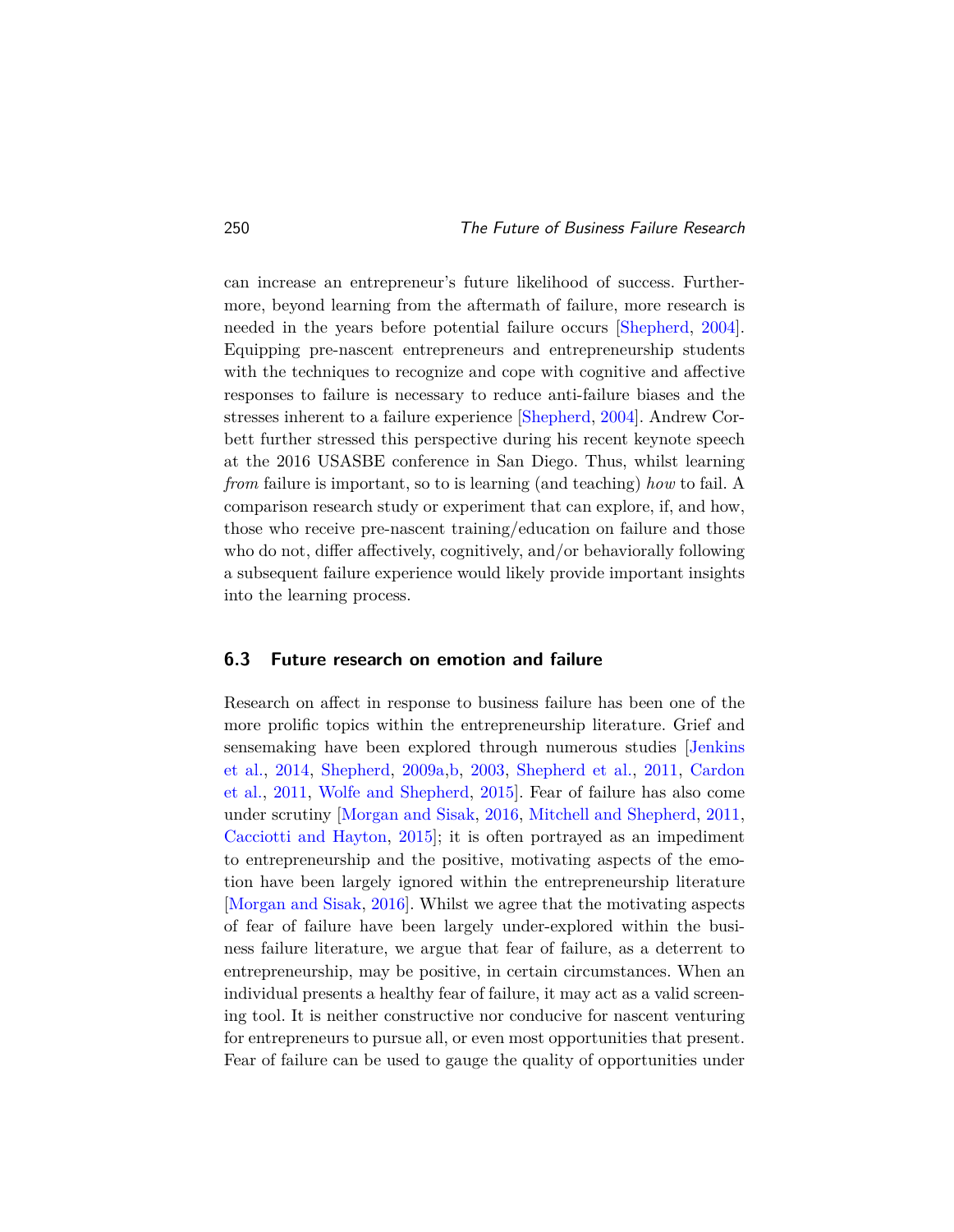consideration and the risks individuals are willing to take to pursue said opportunities. Future research should also acknowledge and explore the dualistic nature of fear of failure (e.g. individuals' high in fear of failure may either engage in safe tasks with a low possibility of failure or engage in difficult tasks where failure can be attributed to factors beyond their control — [Cacciotti and Hayton,](#page-104-4) [2015\)](#page-104-4). Furthermore, distinction between fear of failure as a *trait* and as a *state* must also be acknowledged. Fear of failure as a state aligns with the duality of the concept, wherein fear of failure is the result of psychological processes induced by situational characteristics [\[Mitchell and Shepherd,](#page-115-3) [2011,](#page-115-3) [Cacciotti and Hayton,](#page-104-4) [2015\]](#page-104-4). Whilst we concur that more studies on the motivating nature of fear of failure are to be encouraged we also urge researchers not to dismiss the positive aspect the inhibitive element fear of failure also has (e.g. acting as a screening and prospective risk tolerance tool).

#### **6.4 Future research on recovery from failure**

Stigma is another popular research strand on the topic of business failure. Despite being regarded by some as a consequence of business failure [\[Cardon et al.,](#page-105-2) [2011\]](#page-105-2), others [\[Singh et al.,](#page-120-0) [2015\]](#page-120-0) posit it surfaces far sooner when entrepreneurs are anticipating failure. This leaves us with a question as to the propagators of stigmatization as a result of failure — how much is stigma a direct consequence of the failed entrepreneur's environment (cultural, social and legal context) and how much is related to the individual's self-fulfilling prophecy? An entrepreneur's attitude towards failure (even in the anticipation stage) is shaped by the cultural, social and legal environment within which the firm operates. However we argue that an individual has a level of agency over the level of stigma they are confronted with, they can, offset the potential costs of stigma with proactive behavior during the anticipation stage. By this we mean strengthening links to social influencers within their network, confronting the failure (withdrawing due to shame or guilt is likely to increase stigmatization) and shaping the failure story (during the anticipatory stage failing entrepreneurs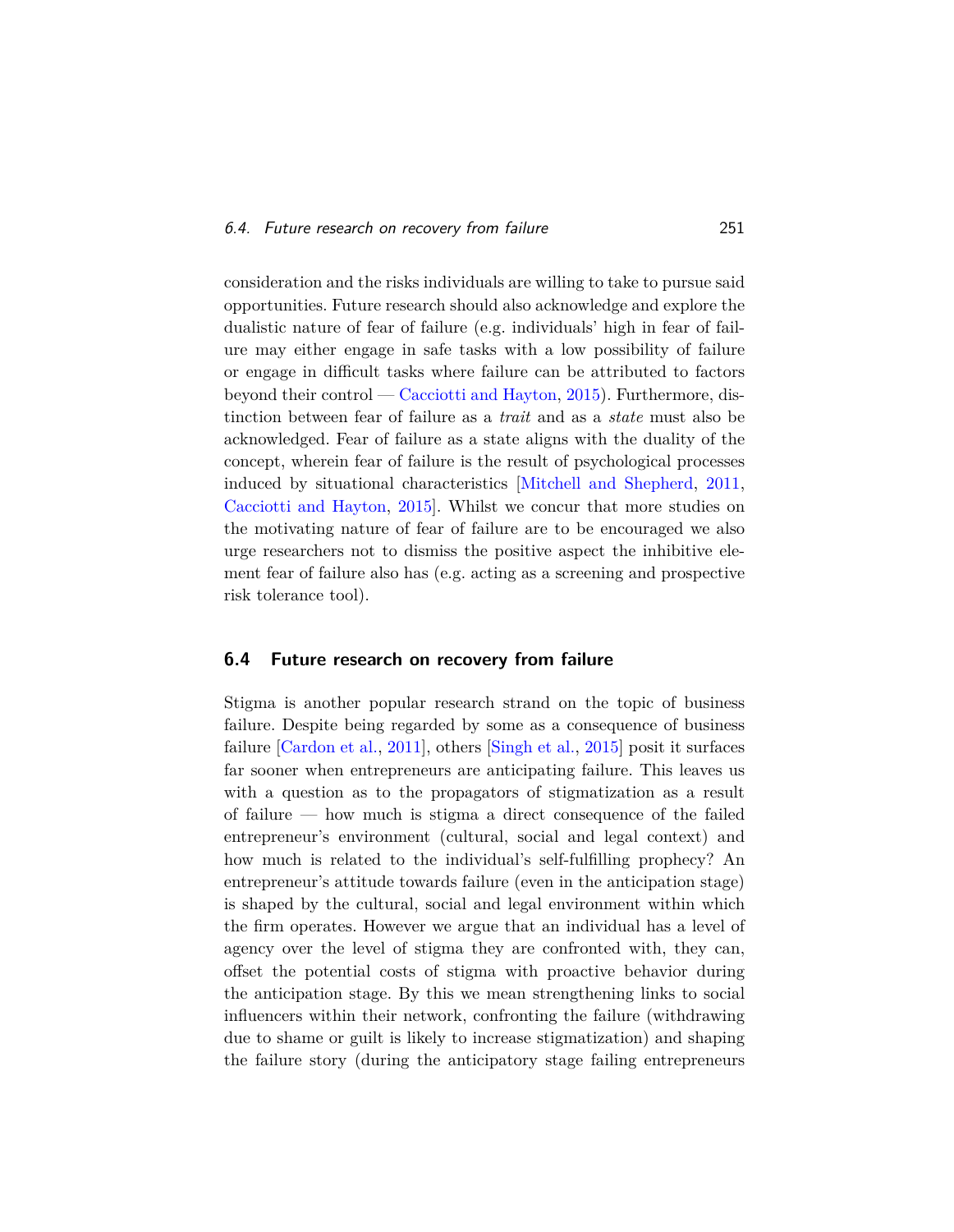have a chance to frame their failure narrative), if done appropriately we argue that these actions can stymie stigmatization to a degree. More research on the entrepreneur's potential to mitigate the impact of stigmatization and associated actions would shed light on the individual's failure journey. It would provide balance to existing research by [Singh et al.](#page-120-0) [\[2015\]](#page-120-0) that explores the harmful behaviors that exacerbate stigmatization. Furthermore, such research would complement existing studies focusing on the environmental determinants of stigmatization  $(e.g., social - Wiesenfeld et al., 2008; cultural - Simmons et al.,$  $(e.g., social - Wiesenfeld et al., 2008; cultural - Simmons et al.,$  $(e.g., social - Wiesenfeld et al., 2008; cultural - Simmons et al.,$  $(e.g., social - Wiesenfeld et al., 2008; cultural - Simmons et al.,$  $(e.g., social - Wiesenfeld et al., 2008; cultural - Simmons et al.,$  $(e.g., social - Wiesenfeld et al., 2008; cultural - Simmons et al.,$  $2014$ ; and legal — [Efrat,](#page-108-0)  $2006$ ) and add to the limited literature on recovery from business failure.

#### **6.5 Future research on the costs of failure**

The costs of failure can be tangible and intangible. Numerous studies to date have explored the economic costs of failure [\[Dew et al.,](#page-107-0) [2009,](#page-107-0) [McGrath,](#page-115-0) [1999\]](#page-115-0) whilst others have delved into the social and personal costs of failure [\[Cope,](#page-106-1) [2011,](#page-106-1) [Singh et al.,](#page-120-1) [2007,](#page-120-1) [Jenkins et al.,](#page-112-2) [2014\]](#page-112-2). However the costs of lingering [\[Arora and Nandkumar,](#page-101-0) [2011\]](#page-101-0) and persisting with an underperforming firm [\[DeTienne et al.,](#page-107-3) [2008\]](#page-107-3) are not to be dismissed from the discussion into failure [\[Khelil,](#page-112-3) [2016\]](#page-112-3). Survival is not a proxy for success anymore than discontinuance is a proxy for failure. [Crutzen and Van Caillie](#page-106-3) [\[2008\]](#page-106-3) argue that if future literature is to have a true impact on business failure from a preventive perspective the various research disciplines need to converge to create an integrative framework. However we posit that the goal of future failure research should not concern itself with preventing failure, failure is, after all a hallmark of a vibrant economy [\[McGrath,](#page-115-0) [1999\]](#page-115-0). The goal of future research should continue to explore how entrepreneurs can fail intelligently [\[Cannon and Edmondson,](#page-105-3) [2005\]](#page-105-3) and avoid artificially prolonging underperforming firms, whilst minimising the negative fallout from a failure experience.

#### <span id="page-92-0"></span>**6.6 Future research on passion and business failure**

A topic we believe can add further nuance to future business failure literature is passion. Passion, according to [Cardon et al.](#page-105-4) [\[2013\]](#page-105-4) is at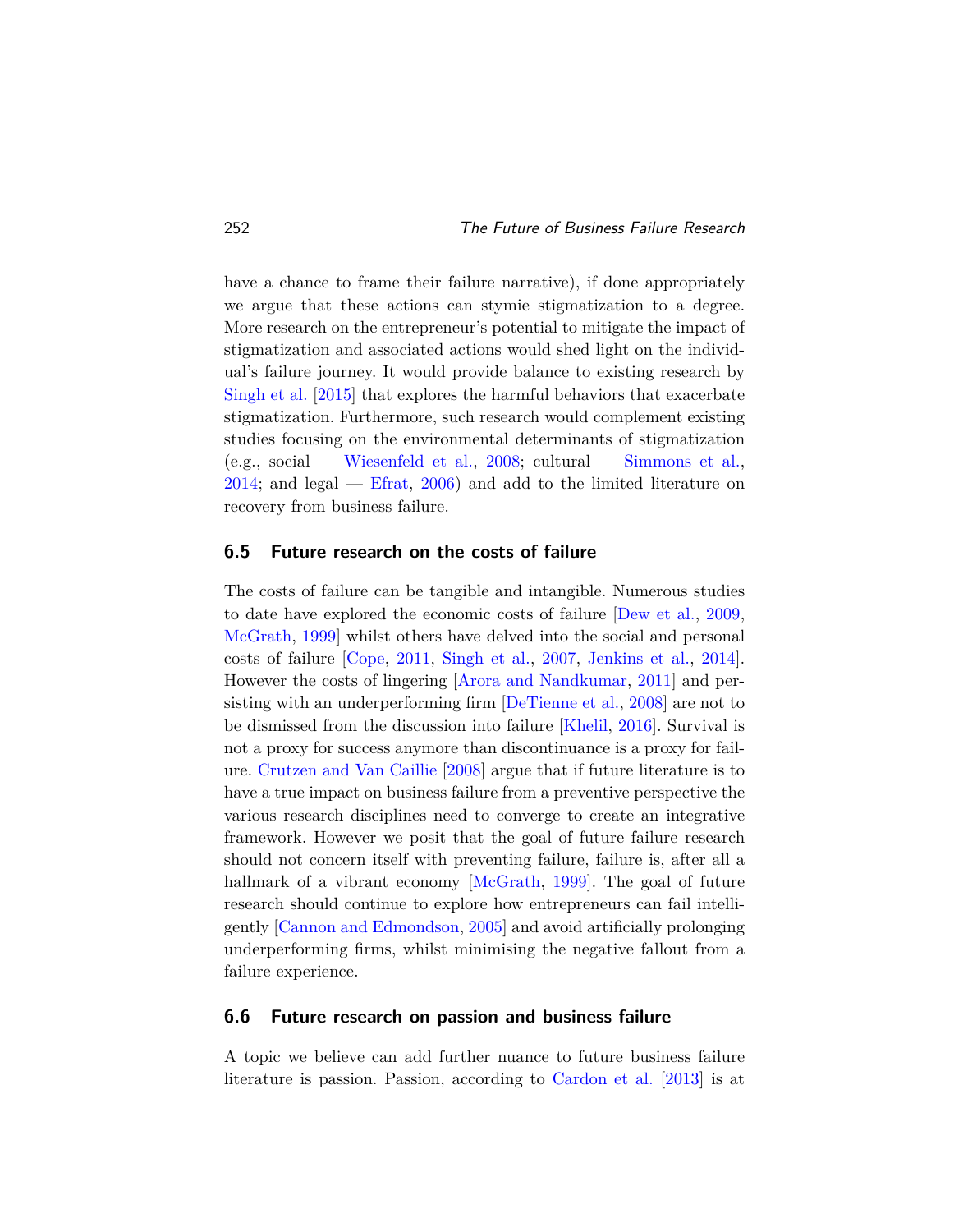the heart of entrepreneurship. Not only because it can foster creativity essential to the discovery and exploitation of new opportunities but it also encourages persistence and adaptation to be successful even amidst obstacles [\[Cardon and Kirk,](#page-105-5) [2015,](#page-105-5) [Baron,](#page-102-2) [2008\]](#page-102-2). When failure occurs passion can be a powerful emotion; it may sustain the entrepreneur and motivate them to either continue persisting in the face of failure or channel their passion into new initiatives in order to realise their goals. Entrepreneurs often form strong bonds and express identification with their firms to the extent that they refer to them as their "babies" [\[Cardon et al.,](#page-105-6) [2005\]](#page-105-6). Passion is defined as "a strong inclination toward a self-defining activity that people like (or even love), find important, and in which they invest time and energy on a regular basis" [\[Vallerand,](#page-123-3) [2012,](#page-123-3) p. 1]. Traditionally passion is regarded as a positive emotion, however its duality can be traced back to its inception whereby passion is derived from the Latin word *passio*, meaning suffering.

Entrepreneurial passion remains unexplored in the business failure context, however its importance has not gone unnoticed. A seminal paper by [Cardon et al.](#page-105-6) [\[2005\]](#page-105-6) exploring metaphors discussed entrepreneurial passion during the onset of business failure; the image of a terrorist was given, where the end justifies the means, they are willing to sacrifice everything, even their wellbeing, for the cause, i.e. prolonging the firm. Such an attitude reflects the fact that individuals are more hesitant to give up affect-filled rather than affect-free goods [\[Zellweger and Astrachan,](#page-125-2) [2008,](#page-125-2) [Meyer et al.,](#page-115-4) [1993\]](#page-115-4); therefore a strong level of attachment can impact an entrepreneur's behaviors. Attachments are common for entrepreneurs to develop in projects they passionately believe in, however if such projects suffer setbacks this is felt as an emotional blow [\[Royer,](#page-118-2) [2003,](#page-118-2) [Shepherd and Kuratko,](#page-120-7) [2009\]](#page-120-7). Exploring the dualistic nature of passion further [Vallerand](#page-123-4) [et al.](#page-123-4) [\[2003\]](#page-123-4) proposed the dualistic approach to passion, encompassing both harmonious and obsessive passion to illustrate the opposing characterizations of the way an activity is internalized into one's identity. More research on this dualistic approach is needed within the entrepreneurship literature [\[Murnieks et al.,](#page-116-5) [2014\]](#page-116-5). [Thorgren and](#page-122-4) [Wincent](#page-122-4) [\[2015,](#page-122-4) p. 224] have discussed the need for research that examines the pressures that lead to contingencies being attached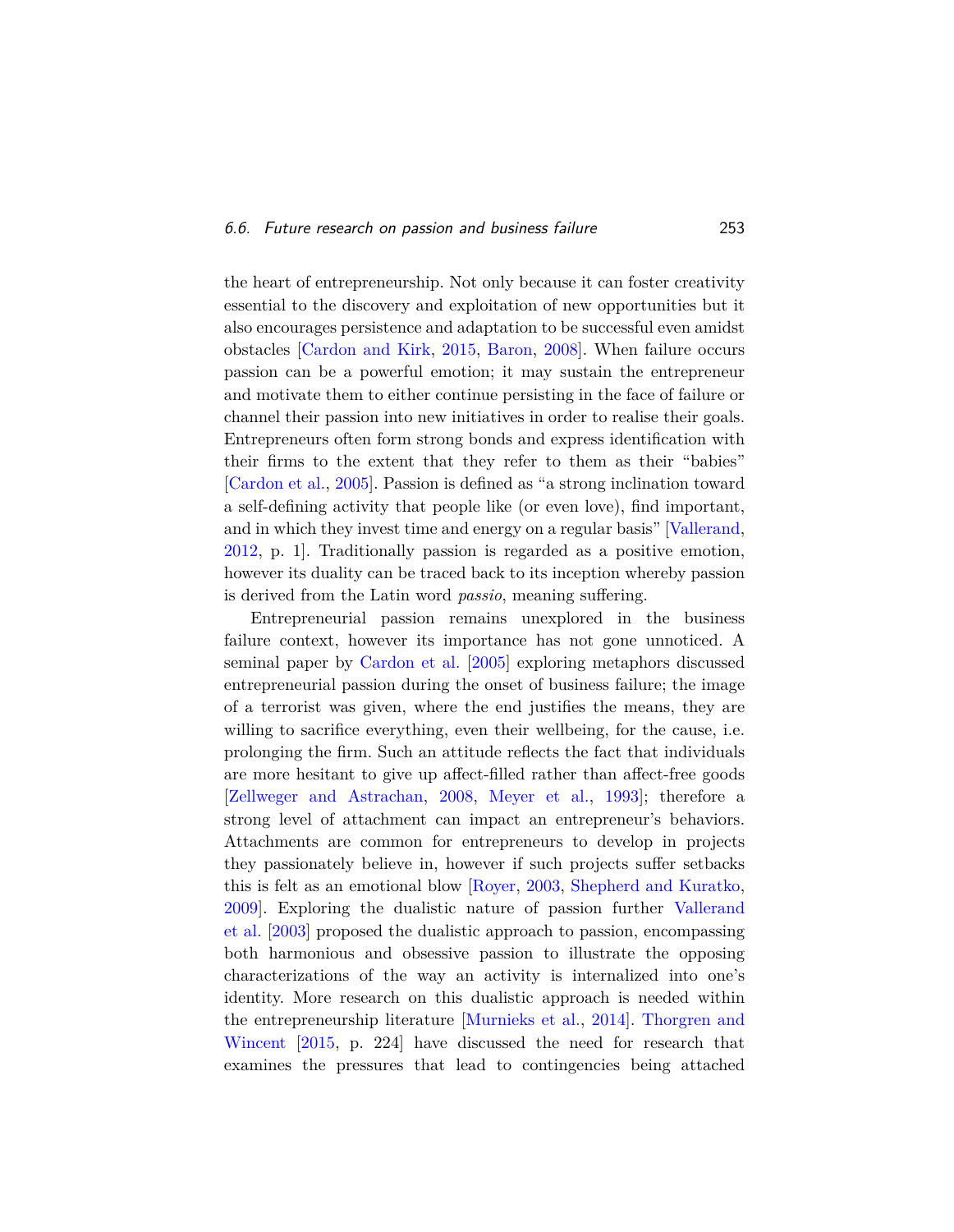to entrepreneurship, as they believe this will "explain differences between harmonious and obsessive passion". We argue that business failure is a prime context within which to explore the various facets of entrepreneurial passion as the contingencies an individual attaches to entrepreneurship become evident when the failure process begins. Insights into passion and its impact on entrepreneurs' behaviors during and after the failure process have the potential to offer new and exciting insights into both failure and passion.

Finally, the more we understand the different aspects of entrepreneurial business failure the greater entrepreneurs, business and society can benefit in terms of education, legislative environment and social supports. Researching failure is challenging with respect to data collection however a plurality of methodological approaches is necessary to further advance our understanding of the entrepreneurial failure experience. Further studies may also contribute by providing evidence for use in curriculum development and supporting the potential growth of courses within entrepreneurship programs specifically focused on business failure. An increasing body of research benefits supporting institutions and actors by equipping them with the knowledge needed to adequately advice, direct and advocate for nascent and pre-nascent entrepreneurs. More fundamentally further studies on entrepreneurial business failure can provide insights into other categories of entrepreneurs at an individual level and in doing so provide knowledge, reassurance and solace about the different facets of failure. Entrepreneurs and entrepreneurship are vital to national economies. Developing the field of business failure requires breadth of theoretical approaches, openness to pluralistic methodological approaches, empathy with entrepreneurs that have failed and an ambition to both contribute to the body of knowledge with a willingness to disseminate findings beyond the academy.

#### **6.7 Future research on gender and business failure**

According to [Robb and Watson](#page-118-3) [\[2012\]](#page-118-3) no difference has been found in the performance of female- and male-owned new ventures. Furthermore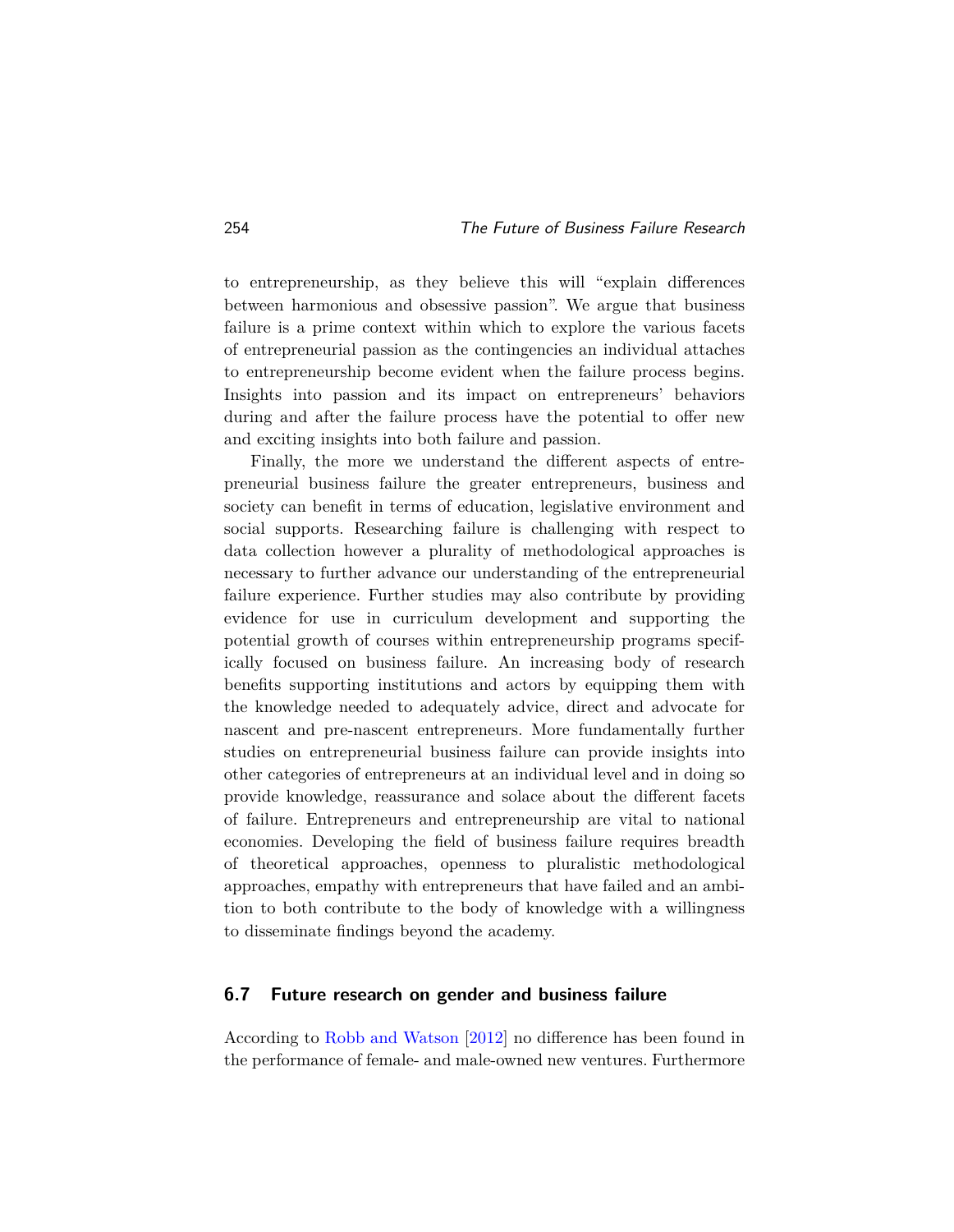gender is considered irrelevant with regards to determining survivability and success at closure [\[Headd,](#page-111-2) [2003\]](#page-111-2). However gender may still play an important role in the entrepreneurial process. In the entrepreneurial context masculinity is the default setting, women forging a career in this context may be obliged to 'oscillate' between symbolic spaces of masculinity and femininity [\[Marlow and McAdam,](#page-114-3) [2015,](#page-114-3) [Bruni et al.,](#page-104-5) [2005\]](#page-104-5). Debates on entrepreneurial identities have been criticized for being largely gender blind [\[Ahl and Marlow,](#page-101-1) [2012\]](#page-101-1), this is an issue as gender biases persist in many industries to this day. The technology industry is one such example, embedded masculinity within the sector serves to marginalize the feminine [\[Wajcman,](#page-123-5) [2004,](#page-123-5) [Walby et al.,](#page-123-6) [2009,](#page-123-6) [Marlow and McAdam,](#page-114-3) [2015\]](#page-114-3). Female technology entrepreneurs stand at only between 5% and 15% within Europe [\[Walby et al.,](#page-123-6) [2009,](#page-123-6) [Wynar](#page-125-3)[czyk and Marlow,](#page-125-3) [2010\]](#page-125-3); a recent study by [Marlow and McAdam](#page-114-3) [\[2015\]](#page-114-3) suggests that women operating in this space engage in various forms of gender-specific identity work to enhance their chances of success.

Humans' identities are shaped, in part, by social interactions; the actor strives to shape a coherent self-identity this is reflexively articulated through social performances [\[Marlow and McAdam,](#page-114-3) [2015,](#page-114-3) [Wat](#page-123-7)[son,](#page-123-7) [2009\]](#page-123-7). When masculinity is expected as the norm, women adapt their behaviors to gain legitimacy, overcome biases, and become socially accepted in the heavily masculine context [\[Marlow and McAdam,](#page-114-3) [2015\]](#page-114-3). In turn, this shapes these women's identities and can influence other aspects of their entrepreneurial journey. Identity, and in particular selfidentity, plays an important role in the development of stigmatization and the emergence of passion. Stigmatization occurs as part of a process whereby an individual's identity is denigrated (see Section [4.4.1\)](#page-67-0), whilst passion occurs when an activity is internalized as part of one's identity (see Section [6.6\)](#page-92-0). Future research exploring the role of gender in the development of one's entrepreneurial identity, and the subsequent impact an entrepreneurial failure experience has on this identity, would facilitate an understanding of persisting gender biases within the entrepreneurial space. Furthermore, examining stigmatization and passion from a gendered perspective may provide a more nuanced view of the business failure phenomena.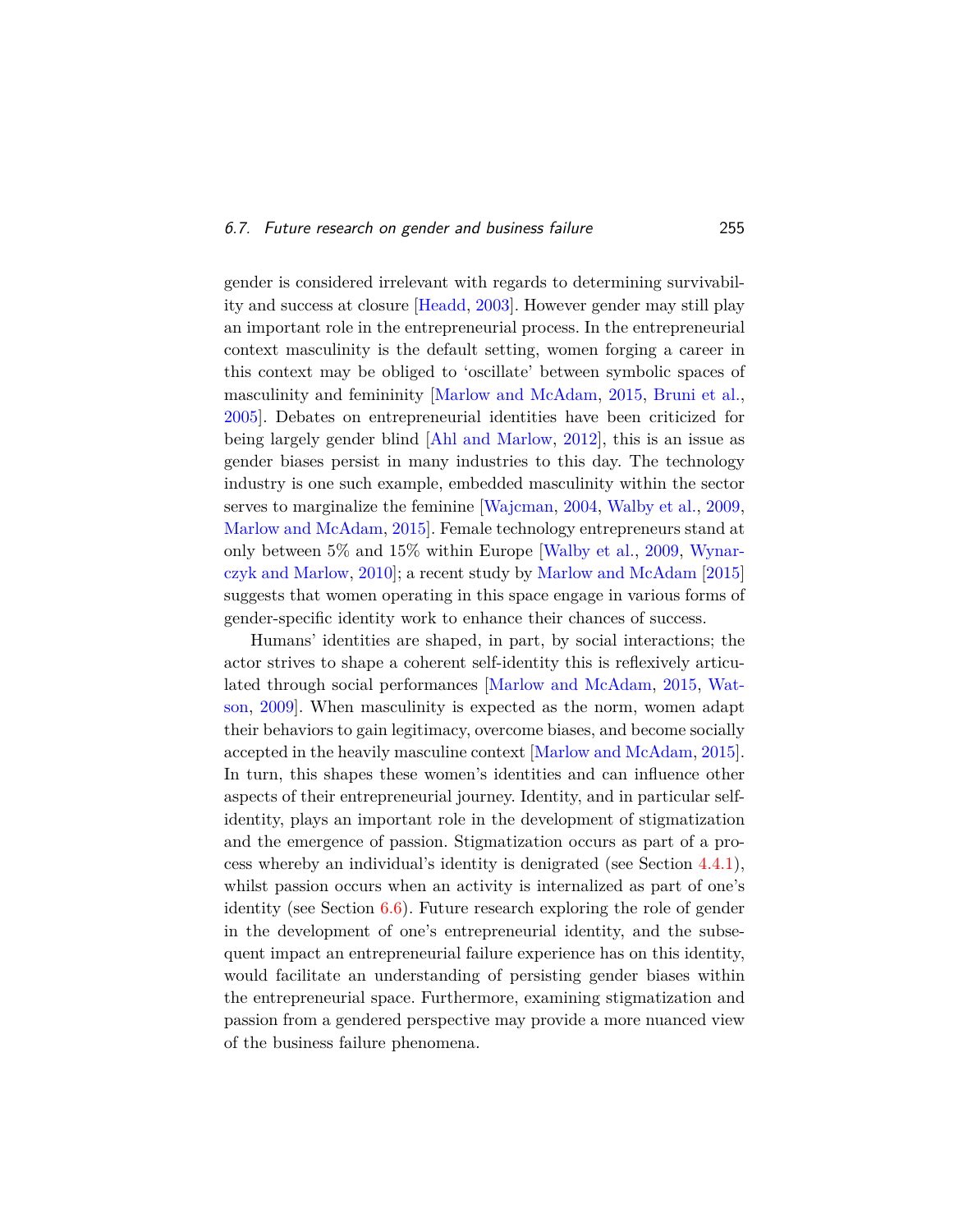Gender may also play a role in entrepreneurial learning. Sports psychology literature posits that gender influences learning style; female athletes were found to have a greater willingness to change yet find it harder to do so, whilst their male counterparts had a greater ability to change [\[Miller et al.,](#page-115-5) [2008\]](#page-115-5). Furthermore female athletes were more inclined to doubt their abilities whilst male athletes have a tendency to exaggerate in this respect [\[Miller et al.,](#page-115-5) [2008\]](#page-115-5). Confidence and overconfidence (previously discussed in Section [4.3\)](#page-53-0) can generate entrepreneurial resilience and may reduce the emotional costs of failure [\[Hayward et al.,](#page-111-3) [2010,](#page-111-3) [Ucbasaran et al.,](#page-122-0) [2013\]](#page-122-0). Clearly the entrepreneurship is a different context to competitive sports however entrepreneurial environments are generally regarded as highly competitive [\[Baron,](#page-102-3) [1998\]](#page-102-3) and as such some similarities in gendered approaches are possible. A metastudy on emotional intelligence by [Joseph and Newman](#page-112-5) [\[2010\]](#page-112-5) found that women tend to use emotion more often and in more appropriate ways than men. The potential link between gender and emotion within an entrepreneurship context may also be interesting to explore from a passion perspective. Within the management psychology literature emotional regulation is cited as critical for recovery from business failure and for learning from the experience [\[Boss and Sims Jr,](#page-104-0) [2008\]](#page-104-0). Additional, context-specific research is necessary to better understand if the same attitudes and behaviors apply in an entrepreneurial setting.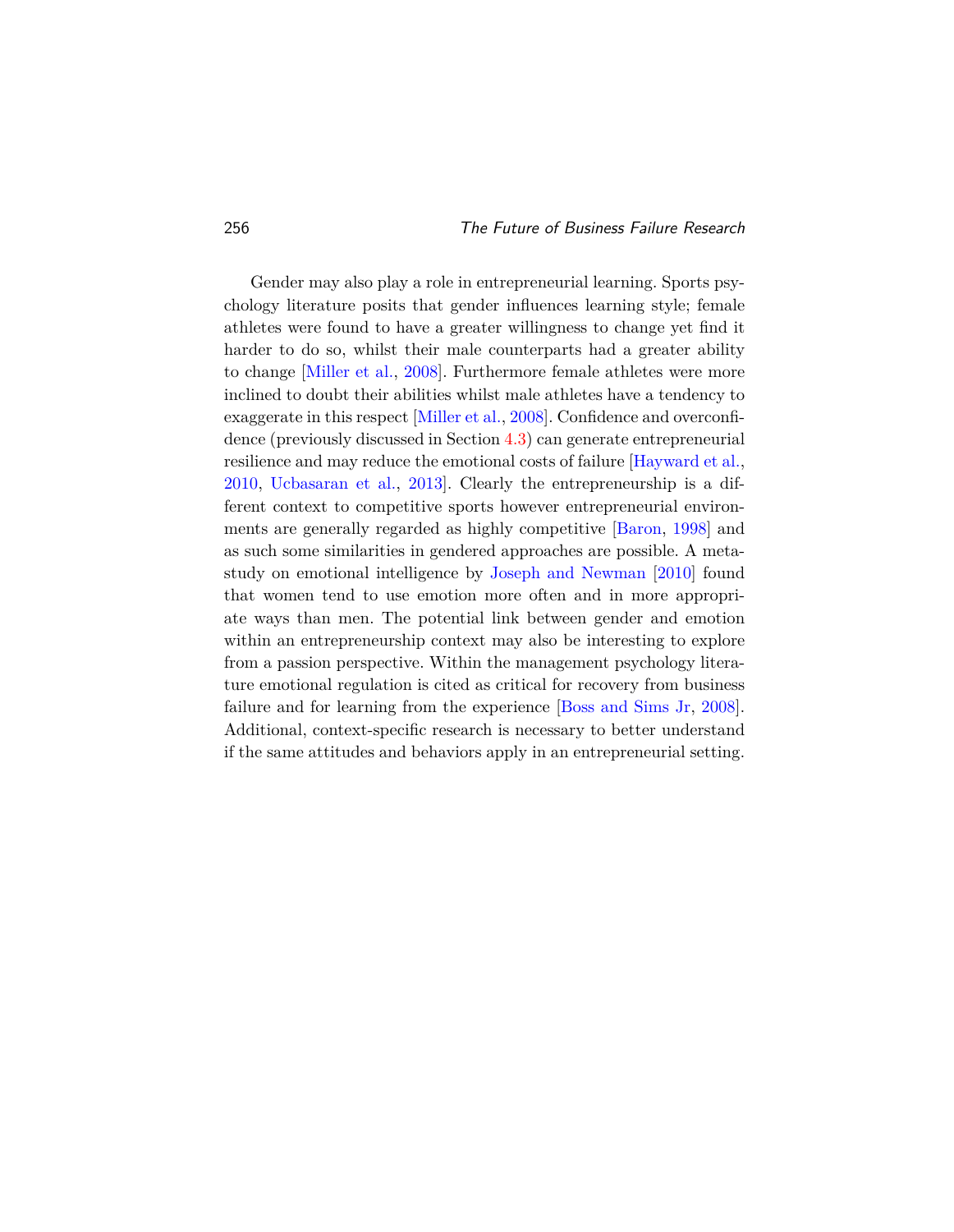# **7**

### **Conclusions**

This monograph charts the evolution of business failure from its initial inception in accountancy and finance, through to its popularity in the contemporary entrepreneurship literature. Failure is an omnipresent threat for many entrepreneurs, particularly at the nascent venturing stage; it is a topic that warrants careful consideration by entrepreneurship researchers. Yet both business historians and management scholars argue that studies to date have mainly concentrated on studying success cases and paid relatively little attention to firm failure [\[Riviezzo et al.,](#page-118-4) [2015\]](#page-118-4). However, as highlighted by this review interest in the various facets of failure is increasing, and although studies on business failure remain disparate, studies exploring key aspects of the failure phenomenon are gaining momentum. In order to stop the field of business failure research turning into a "weed patch rather than a well tended garden" research that can facilitate a general consensus on the fundamentals of the failure phenomenon and resolve theoretical disputes are needed [\[Pfeffer,](#page-117-0) [1993\]](#page-117-0). The fact that there are fundamental differences between theory-generated conceptualisations of business failure (see Table [2.1\)](#page-14-0) and the data-driven definitions used in practice (see Table [2.2\)](#page-16-0) is an issue that needs to be acknowledged. This monograph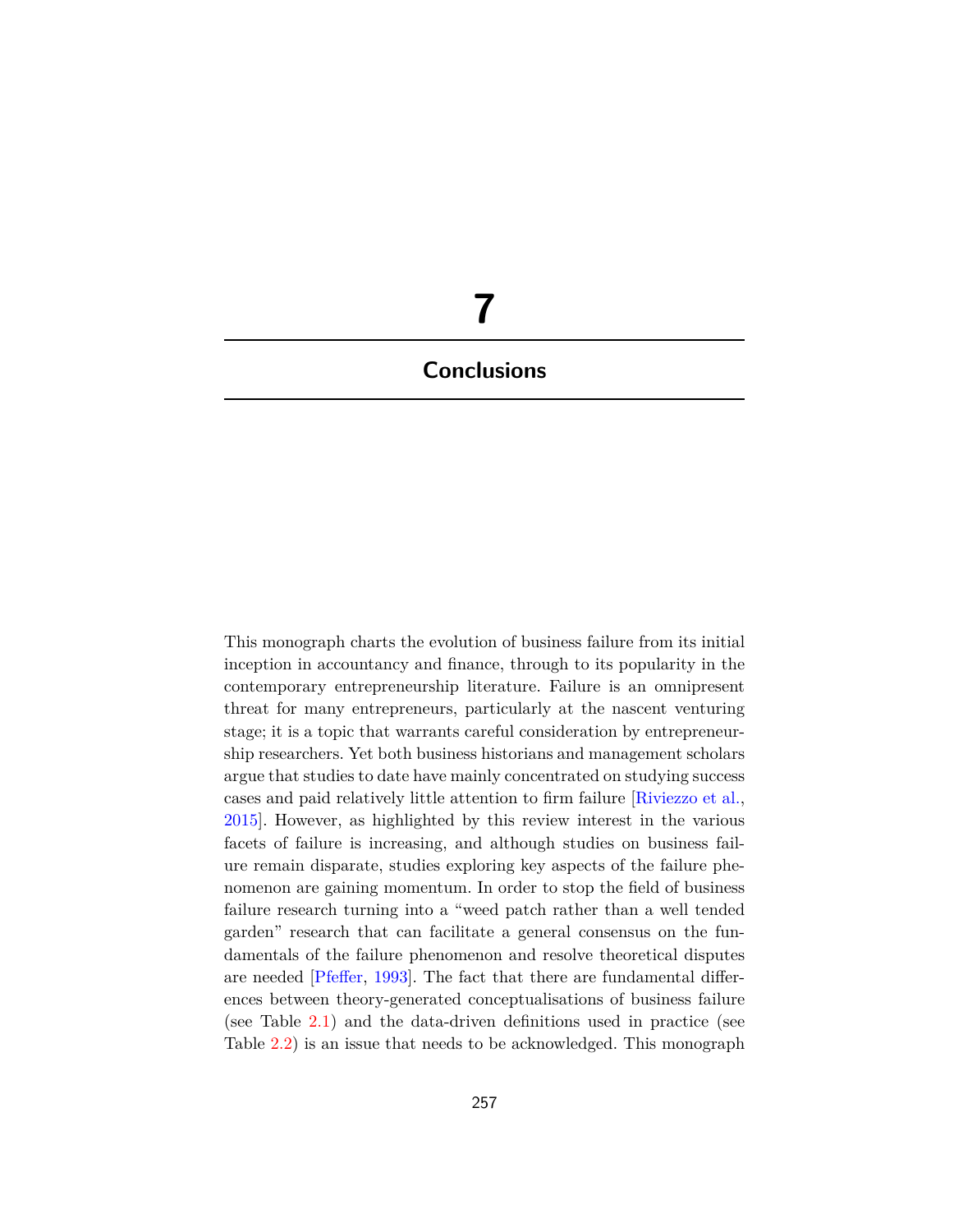provides insight into the key debates that have shaped the field to date and offers suggestions for future research streams that can facilitate cohesive progression of research on the business failure phenomenon within the entrepreneurship field.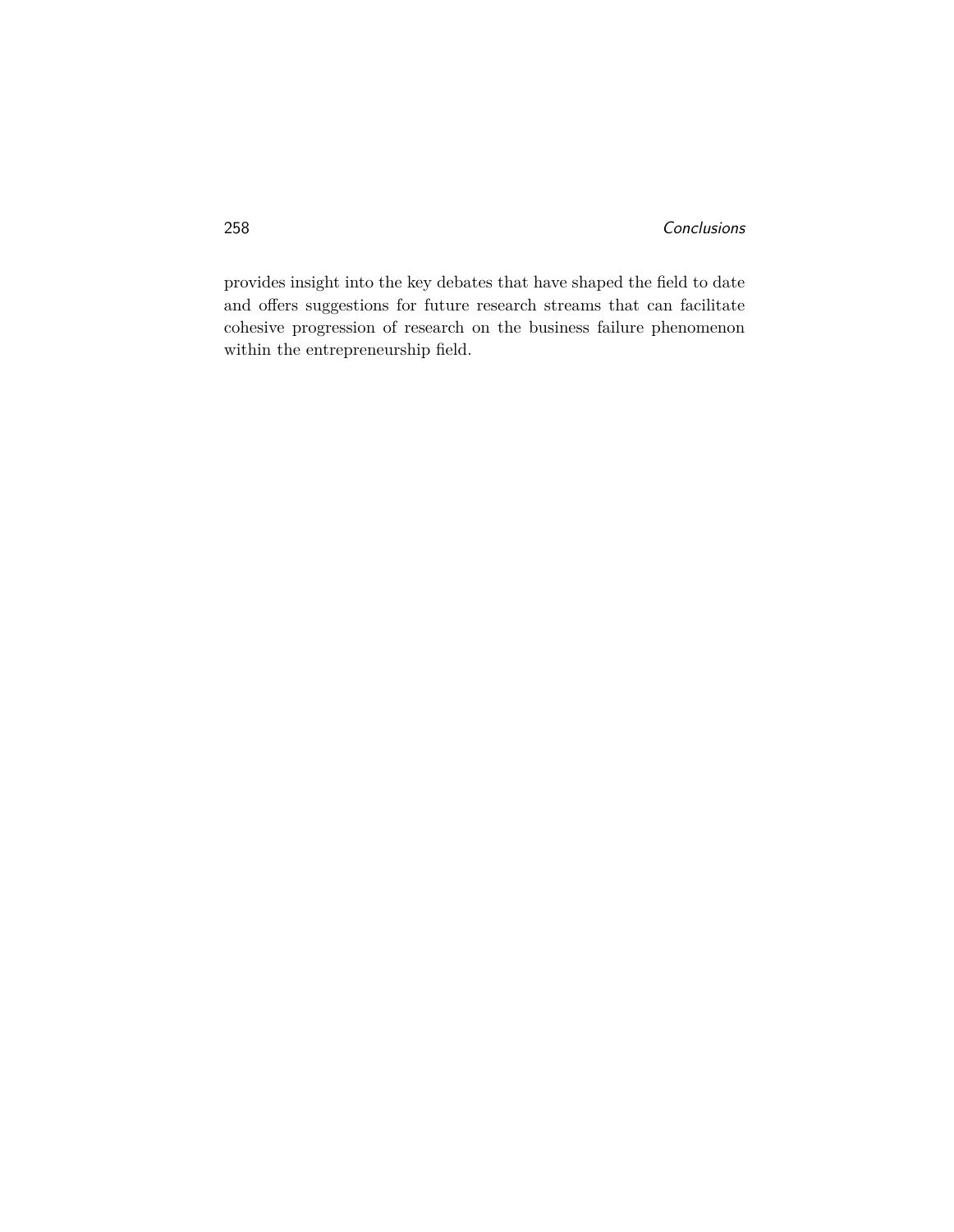## **Acknowledgements**

The authors wish to thank Zac Rolnik and the editors for their support in developing this monograph. The feedback from the review process has shaped the development of this monograph and we are grateful for those involved.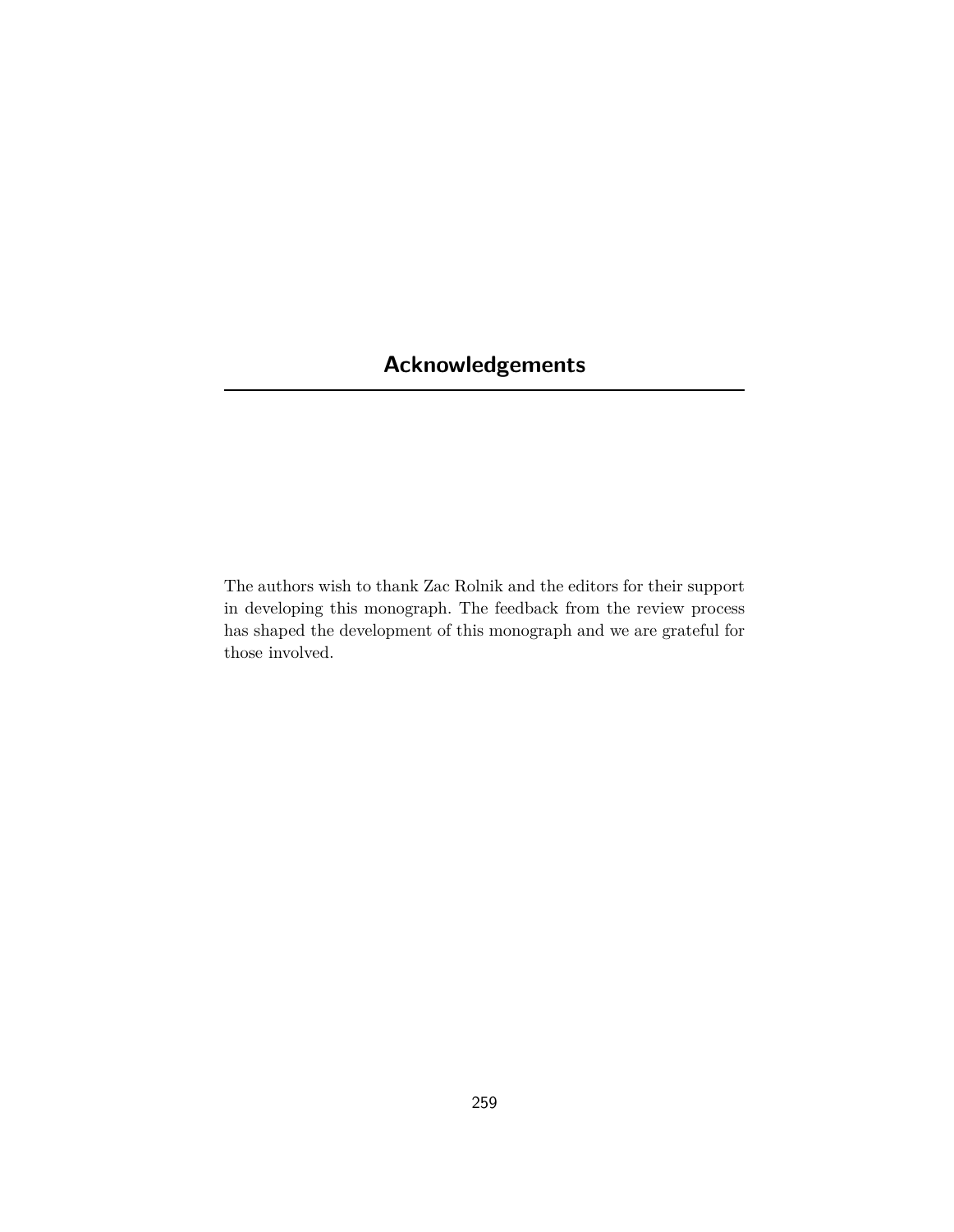- T. Åstebro and I. Bernhardt. Start-up financing, owner characteristics and survival. *Journal of Economics and Business*, 55:303–319, 2003.
- M. Abdelsamad and A. Kindling. Why small business fail. *SAM Advanced Management Journal*, 46(2):24–32, 1978.
- L. Achtenhagen. Entrepreneurial failure in Germany: Stigma or enigma. babson entrepreneurship research conference. *Frontiers of Entrepreneurship Research*, 22, 2002.
- Z. Acs and D. B. Audretsch. *Innovation and Small Firms*. Cambridge: MIT Press, 1990.
- P. S. Adler and S. W. Kwon. Social capital: Prospects for a new concept. *Academy of Management Review*, 27(1):17–40, 2002.
- <span id="page-100-0"></span>R. Adler and K. Chaston. Stakeholders' perceptions of organizational decline. *Accounting Forum*, 26(1):31–44, 2002.
- R. R. Agarwal and M. B. Sarkar. The conditioning effect of time on firm survival: An industry life cycle approach. *Academy of Management Journal*, 45(5):971–994, 2002.
- R. R. Agarwal, R. Echambadi, A. M. Franco, and M. B. Sarkar. Knowledge transfer through inheritance: Spin-out generation, development and survival. *Academy of Management Journal*, 47(4):501–522, 2004.
- <span id="page-100-1"></span>H. Aguinis and S. O. Lawal. Conducting field experiments using elancing's natural environment. *Journal of Business Venturing*, 27(4):493–505, 2012.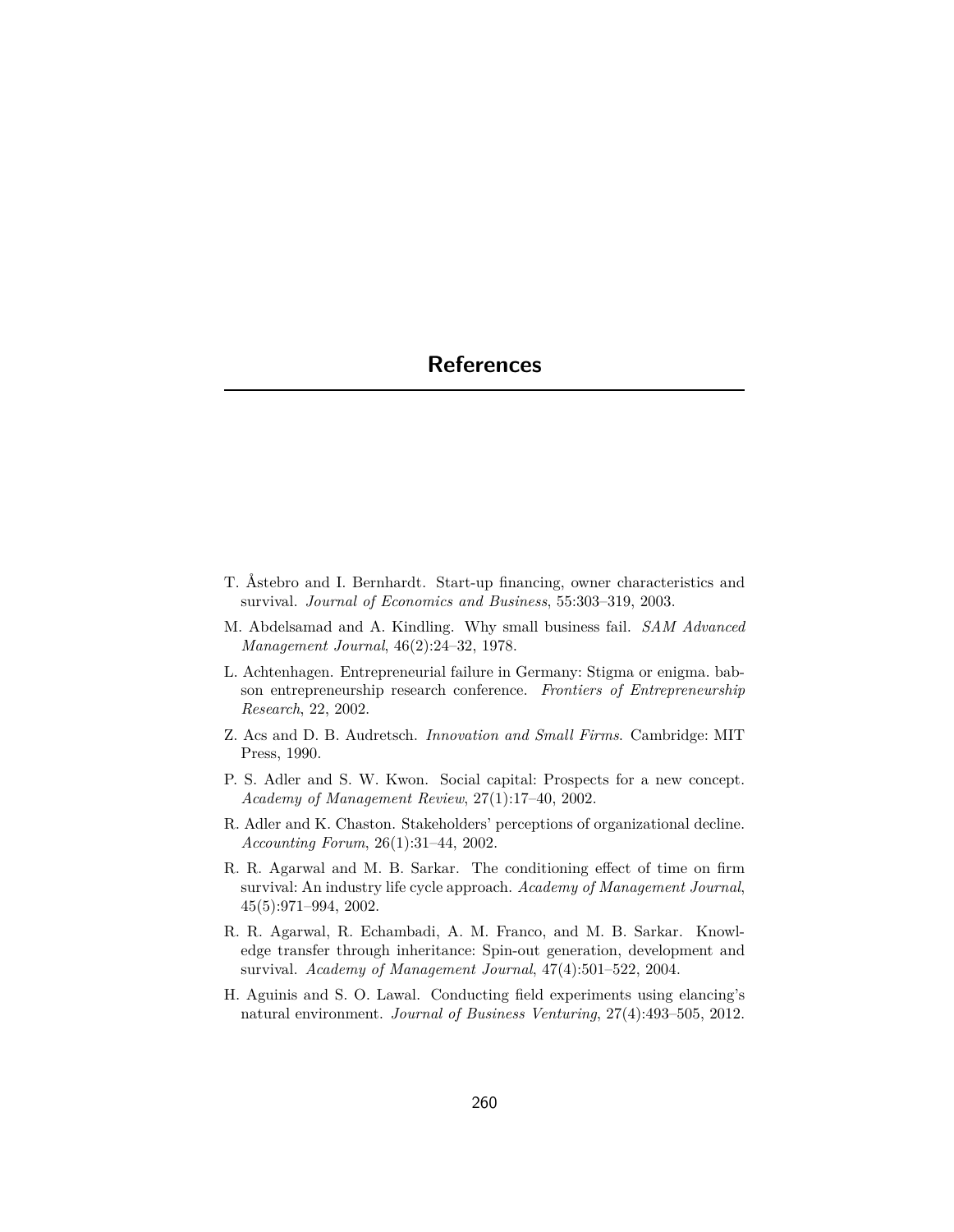- <span id="page-101-1"></span>H. J. Ahl and S. Marlow. Exploring the dynamics of gender, feminism and entrepreneurship: Advancing debate to escape a dead end? *Organization*, 19(5):543–562, 2012.
- H. E. Aldrich. *Organizations and Environments*. Englewood Cliffs, NJ: Prentice-Hall, 1979.
- H. E. Aldrich and C. M. Fiol. Fools rush in? The institutional context of industry creation. *Academy of Management Review*, 19(4):645–670, 1994.
- E. I. Altman. Financial ratios, discriminant analysis and the prediction of corporate bankruptcy. *Journal of Finance*, 23(4):589–609, 1968.
- E. I. Altman. *Corporate Financial Distress and Bankruptcy*. New York: John Wiley and Sons, 1993.
- E. I. Altman, R. Haldeman, and P. Narayanan. ZETA analysis: A new model to identify bankruptcy risk of corporations. *Journal of Banking and Finance*, 1(1):29–54, 1977.
- E. I. Altman, Y. H. Eom, and D. W. Kim. Failure prediction: Evidence from Korea. *Journal of International Financial Management and Accounting*, 6 (3):230–249, 1995.
- H. Andersen. Failure prediction of norwegian banks: A logit approach. Working Paper: Financial Markets Department, ANO 2008/2, 1-52, 2008.
- P. Anderson and M. Tushman. Organizational environments and industry exit: The effects of uncertainty, munificence and complexity. *Industrial and Corporate Change*, 10:675–711, 2001.
- S. Appetiti. Identifying unsound firms in Italy. An attempt to use trend variables. *Journal of Banking and Finance*, 8(2):269–279, 1984.
- J. Archer. *The Nature of Grief: The Evolution and Psychology of Reactions to Loss*. London: Routledge, 1999.
- M. Arena. Bank failures and bank fundamentals: A comparative analysis of Latin America and East Asia during the nineties using bank-level data. *Journal of Banking and Finance*, 32:299–310, 2008.
- P. Arenius and M. Minniti. Perceptual variables and nascent entrepreneurship. *Small Business Economics*, 24(3):233–247, 2005.
- J. Argenti. *Corporate Collapse*. Maidenhead: McGraw-Hill, 1976.
- <span id="page-101-0"></span>A. Arora and A. Nandkumar. Cash-out or flameout! opportunity cost and entrepreneurial strategy: Theory, and evidence from the information security industry. *Management Science*, 57(10):1844–1860, 2011.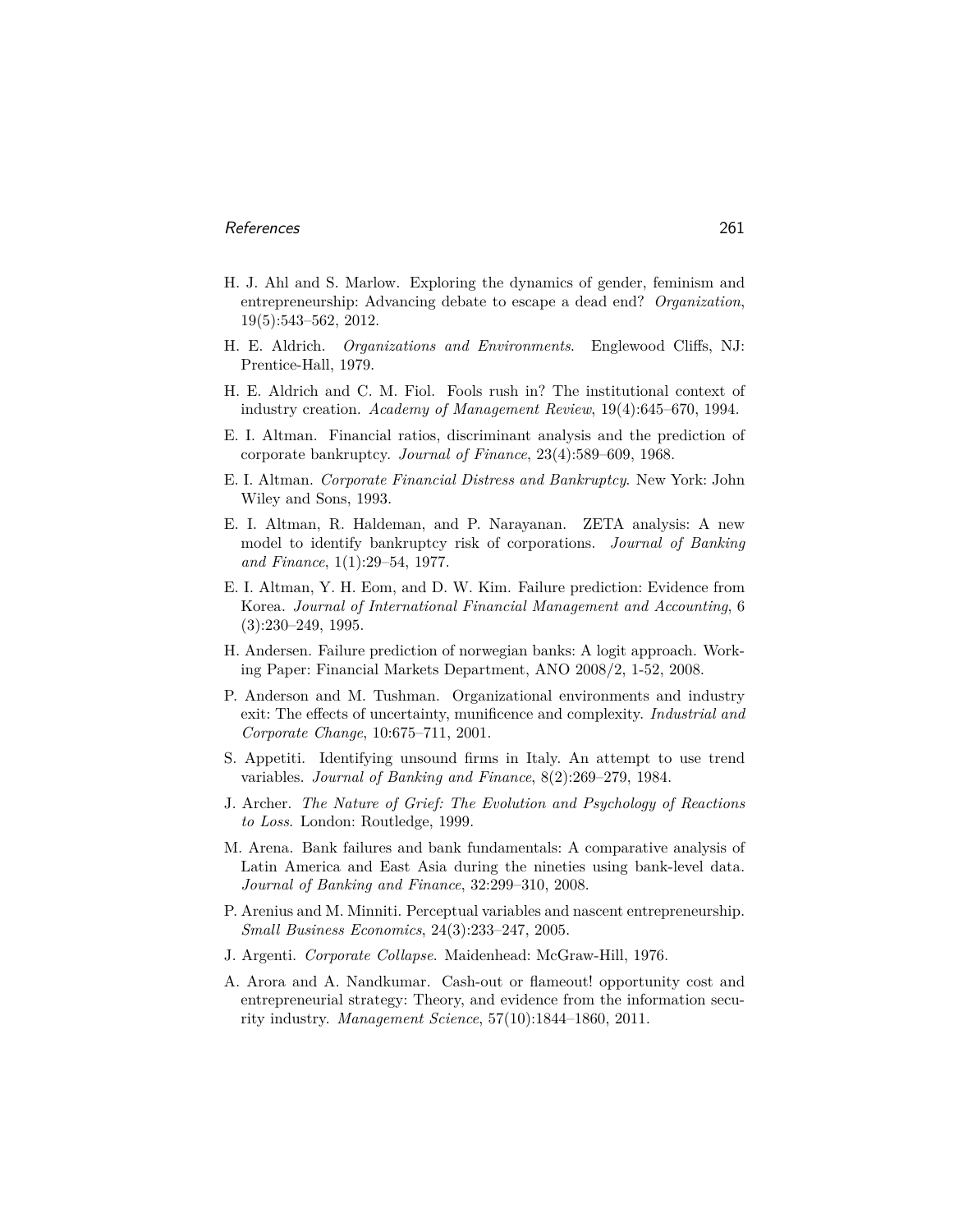- J. D. Arthurs, R. E. Hoskisson, L. W. Busenitz, and R. A. Johnson. Managerial agents watching other agents: Multiple agency conflicts regarding underpricing in IPO firms. *Academy of Management Journal*, 51(2):277– 294, 2008.
- A. Aziz, D. C Emanuel, and G. H. Lawson. Bankruptcy prediction an investigation of cash flow based models. *Journal of Management Studies*, 25(5):419–437, 1988.
- <span id="page-102-0"></span>M. A. Aziz and H. A. Dar. Predicting corporate bankruptcy: Where we stand? *Corporate Governance: The International Journal of Business in Society*, 6(1):18–33, 2006.
- S. Balcaen and H. Ooghe. 35 years of studies on business failure: An overview of the classical statistical methodologies and their related problems. *The British Accounting Review*, 38(1):63–93, 2006.
- S. Balcaen, S. Manigart, J. Buyze, and H. Ooghe. Firm exit after distress: Differentiating between bankruptcy, voluntary liquidation and M&A. *Small Business Economics*, 39:949–975, 2012.
- F. E. Balderston. *Varieties of Financial Crisis. For Foundation Program for Research in University Administration*. Berkeley: University of California, 1972.
- V. L. Barker. Traps in diagnosing organization failure. *Journal of Business Strategy*, 26(2):44–50, 2005.
- <span id="page-102-1"></span>W. P. Barnett and T. L. Amburgey. Do larger organizations generate stronger competition? In J. V. Singh, editor, *Organizational Evolution: New Directions*, pages 246–248, Newbury Park, CA: Sage, 1990.
- W. P. Barnett and M. T. Hansen. The red queen in organizational evolution. *Strategic Management Journal*, 17(S1):139–157, 1996.
- <span id="page-102-3"></span>R. A. Baron. Cognitive mechanisms in entrepreneurship: Why and when entrepreneurs think differently than other people. *Journal of Business Venturing*, 13(4):275–294, 1998.
- <span id="page-102-2"></span>R. A. Baron. The role of affect in the entrepreneurial process. *Academy of Management Review*, 33(2):328–340, 2008.
- T. Bates. Entrepreneur human capital inputs and small business longevity. *The Review of Economics and Statistics*, 25(4):752–756, 1990.
- T. Bates. A comparison of franchise and independent small business survival rates. *Small Business Economics*, 7:377–388, 1995.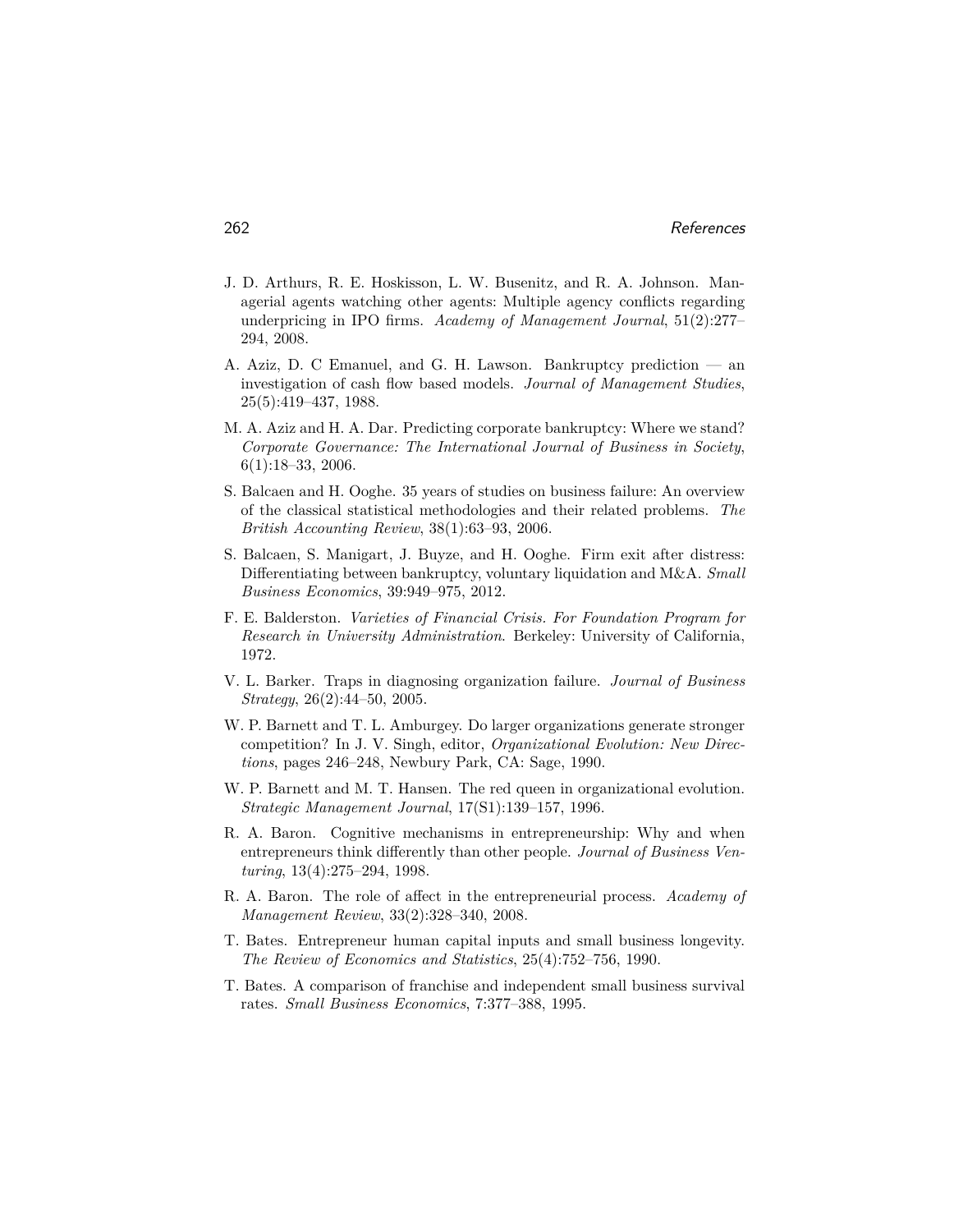- T. Bates. Analysis of young, small firms that have closed: Delineating successful from unsuccessful closures. *Journal of Business Venturing*, 20(3): 343–358, 2005.
- J. A. C. Baum and T. L. Amburgey. Organisational ecology. In J. A. C. Baum, editor, *Companion to Organisations*, 2002.
- J. A. C. Baum and J. V. Singh. Organizational niches and the dynamics of organizational mortality. *Administrative Science Quarterly*, 36:187–218, 1994.
- D. Baumann-Pauly, C. Wickert, L. J. Spence, and A. G. Scherer. Organizing corporate social responsibility in small and large firms: Size matters. *Journal of Business Ethics*, 115(4):693–705, 2013.
- P. Baumard and W. H. Starbuck. Learning from failures: Why it may not happen. *Long Range Planning*, 38(3):281–298, 2005.
- F. Baumeister. The psychology of action: Linking cognition and motivation to behavior. In P. M. Gollwitzer and J. A. Bargh, editors, pages 27–47. New York: Guilford Press, 1996.
- G. Beaver and P. Jennings. Competitive advantage and entrepreneurial power. *Journal of Small Business and Enterprise Development*, 12(1):9–23, 2005.
- W. H. Beaver. Financial ratios as predictors of failure. *Empirical Research in Accounting, Supplement to Journal of Accounting Research*, 4(3):71–111, 1966.
- W. H. Beaver, M. F. McNichols, and J. W. Rhie. Have financial statements become less informative? Evidence from the ability of financial ratios to predict bankruptcy. *Review of Accounting Studies*, 10(1):93–122, 2005.
- <span id="page-103-0"></span>T. M. Begley and D. P. Boyd. Psychological characteristics associated with performance in entrepreneurial firms and smaller businesses. *Journal of Business Venturing*, 2(1):79–93, 1988.
- T. Bell. Neural nets or the logit model: A comparison of each model's ability to predict commercial bank failures. *International Journal of Intelligent Systems in Accounting, Finance and Management*, 6(3):249–264, 1997.
- M. Benz. Entrepreneurship as a non-profit-seeking activity. *International Entrepreneurship and Management Journal*, 5(1):23–44, 2009.
- M. Bisogno and R. De Luca. Financial distress and earnings manipulation: Evidence from Italian SMEs. *Journal of Accounting and Finance*, 4(1): 42–51, 2015.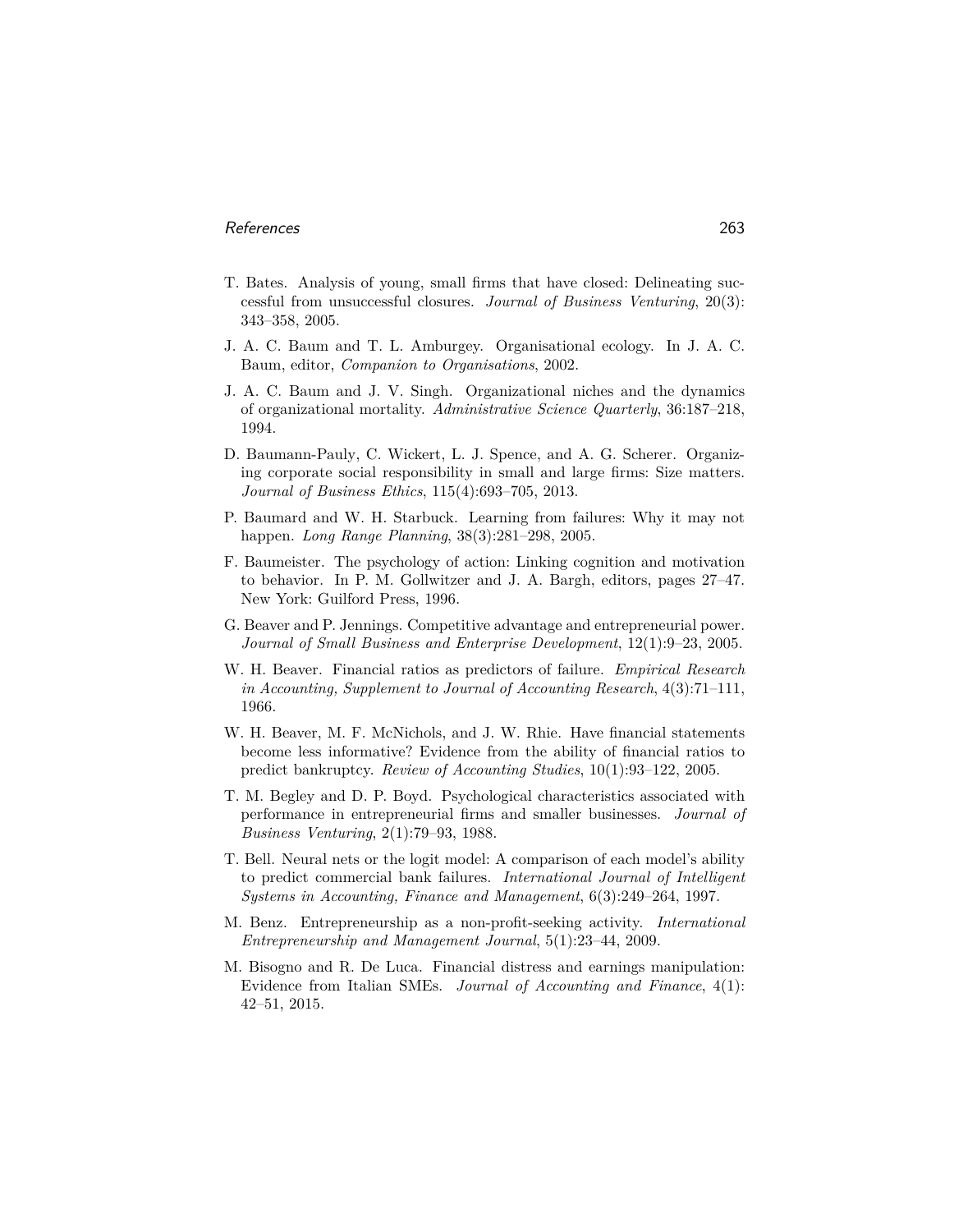- C. Boone and A. van Witteloostuijn. Industrial organization and organizational ecology: The potentials for cross-fertilization. *Organization Studies*, 16:265–298, 1995.
- J. E. Boritz, D. B. Kennedy, and A. Albuquerque. Predicting corporate failure using a neural network approach. *Intelligent Systems in Accounting, Finance and Management*, 4(2):95–111, 1995.
- N. S. Bosma, K. Jones, E. Autio, and J. Levie. *Global Entrepreneurship Monitor: 2007 Executive Report*. Babson College, London Business School, and Global Entrepreneurship Research Association (GERA), 2008.
- <span id="page-104-0"></span>A. D. Boss and H. P. Sims Jr. Everyone fails! using emotion regulation and self-leadership for recovery. *Journal of Managerial Psychology*, 23(2):135– 150, 2008.
- L. J. Bourgeois. Strategic management and determinism. *Academy of Management Review*, 9(4):586–596, 1984.
- <span id="page-104-5"></span>A. Bruni, S. Gherardi, and B. Poggio. *Gender and Entrepreneurship: An Ethnographic Approach*. London: Routledge, 2005.
- A. V. Bruno and J. K. Leidecker. Causes of new venture failure, 1960s vs. 1980s. *Business Horizons*, 31(6):51–56, 1988.
- R. A. Burgelman. Fading memories: A process theory of strategic business exit in dynamic environments. *Administrative Science Quarterly*, pages 24–56, 1994.
- <span id="page-104-2"></span>R. A. Burgelman. A process model of strategic business exit: Implications for an evolutionary perspective on strategy. *Strategic Management Journal*, 17 (S1):193–214, 1996.
- <span id="page-104-3"></span>L. W. Busenitz and J. B. Barney. Differences between entrepreneurs and managers in large organizations: Biases and heuristics in strategic decisionmaking. *Journal of Business Venturing*, 12:9–30, 1997.
- <span id="page-104-1"></span>O. Byrne and D. A. Shepherd. Different strokes for different folks: Entrepreneurial narratives of emotion, cognition, and making sense of business failure. *Entrepreneurship, Theory and Practice*, 39(2):375–405, 2015.
- <span id="page-104-4"></span>G. Cacciotti and J. C. Hayton. Fear and entrepreneurship: A review and research agenda. *International Journal of Management Reviews*, 17(2): 165–190, 2015.
- E. Cahill. *Corporate Financial Crisis in Ireland*. Dublin: Gill and Macmillan, 1997.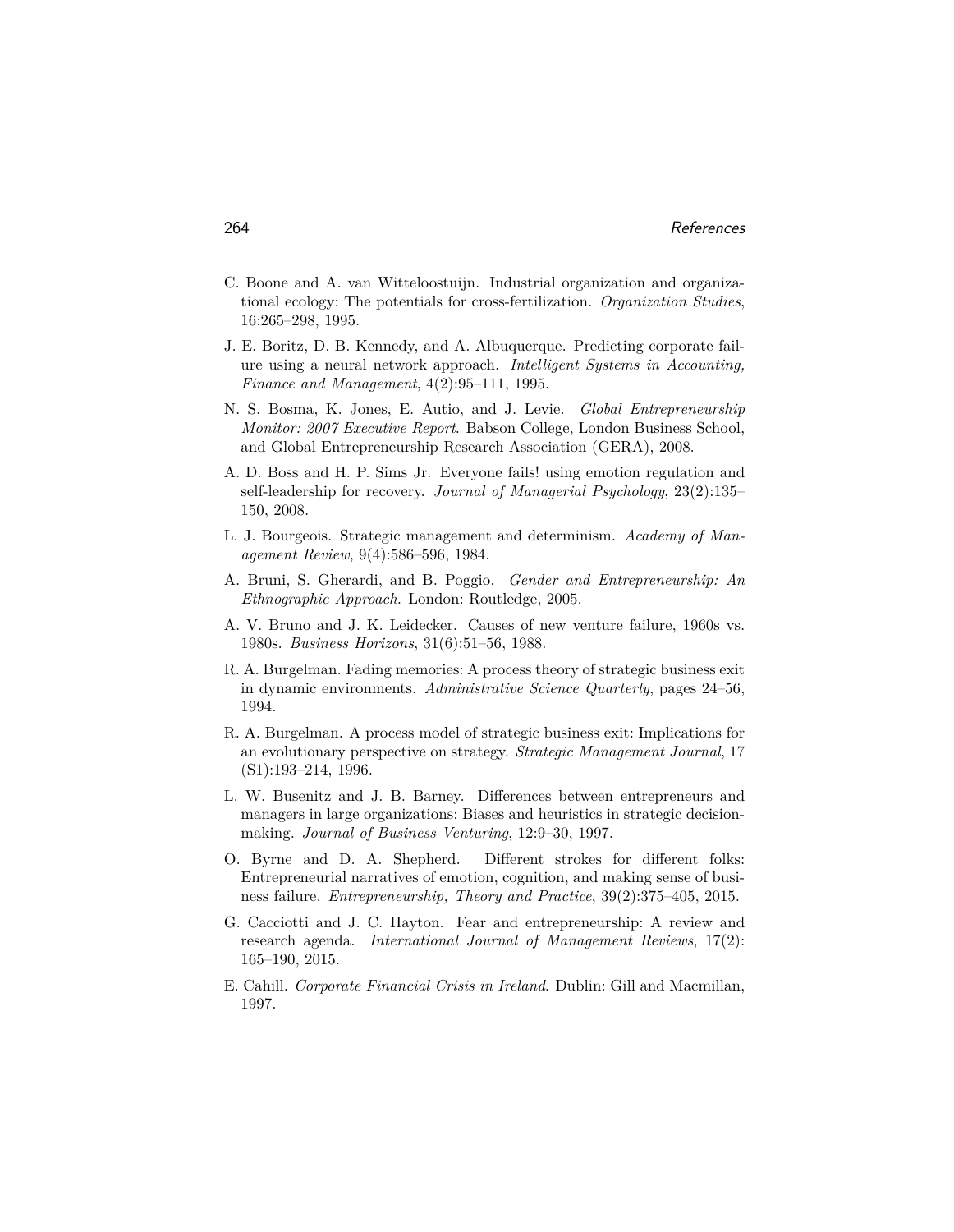- M. Camacho-Miñano, M. J. Segovia-Vargas, and D. Pascual-Ezama. Which characteristics predict the survival of insolvent firms? An SME reorganization prediction model. *Journal of Small Business Management*, 53(2): 340–354, 2015.
- <span id="page-105-3"></span>M. D. Cannon and A. Edmondson. Failing to learn and learning to fail (intelligently): How great organizations put failure to work to improve and innovate. *Long Range Planning*, 38(3):299–319, 2005.
- M. D. Cannon and A. C. Edmondson. Confronting failure: Antecedents and consequences of shared beliefs about failure in organizational work groups. *Journal of Organizational Behavior*, 22(2):161–177, 2001.
- <span id="page-105-5"></span>M. S. Cardon and C. Kirk. Entrepreneurial passion as mediator of the selfefficacy to persistence relationship. *Entrepreneurship Theory and Practice*, 39(5):1027–1050, 2015.
- M. S. Cardon and R. G. McGrath. When the going gets tough*. . .* toward a psychology of entrepreneurial failure and re-motivation Babson entrepreneurship research conference. *Frontiers of Entrepreneurship Research*, 19, 1999.
- <span id="page-105-6"></span>M. S. Cardon, C. Zietsma, P. Saparito, B. P. Matherne, and C. Davis. A tale of passion: New insights into entrepreneurship from a parenthood metaphor. *Journal of Business Venturing*, 20(1):23–45, 2005.
- <span id="page-105-2"></span>M. S. Cardon, C. E. Stevens, and D. R. Potter. Misfortunes or mistakes? Cultural sensemaking of entrepreneurial failure. *Journal of Business Venturing*, 26(1):79–92, 2011.
- M. S. Cardon, M. D. Foo, D. Shepherd, and J. Wiklund. Exploring the heart: Entrepreneurial emotion is a hot topic. *Entrepreneurship Theory and Practice*, 36(1):1–10, 2012.
- <span id="page-105-4"></span>M. S. Cardon, D. A. Gregoire, C. E. Stevens, and P. C. Patel. Measuring entrepreneurial passion: Conceptual foundations and scale validation. *Journal of Business Venturing*, 28(3):373–396, 2013.
- <span id="page-105-0"></span>G. Cassar and J. Craig. An investigation of hindsight bias in nascent venture activity. *Journal of Business Venturing*, 24(2):149–164, 2009.
- A. Charitou and N. Lambertides. Earnings management prior to bankruptcy. Working Paper, University of Cyprus, 2003.
- A. K. Chatterji. Spawned with a silver spoon? Entrepreneurial performance and innovation in the medical device industry. *Strategic Management Journal*, 30(2):185, 2009.
- <span id="page-105-1"></span>Y. Chen and J. Konstan. Online field experiments: A selective survey of methods. *Journal of the Economic Science Association*, 1(1):29–42, 2015.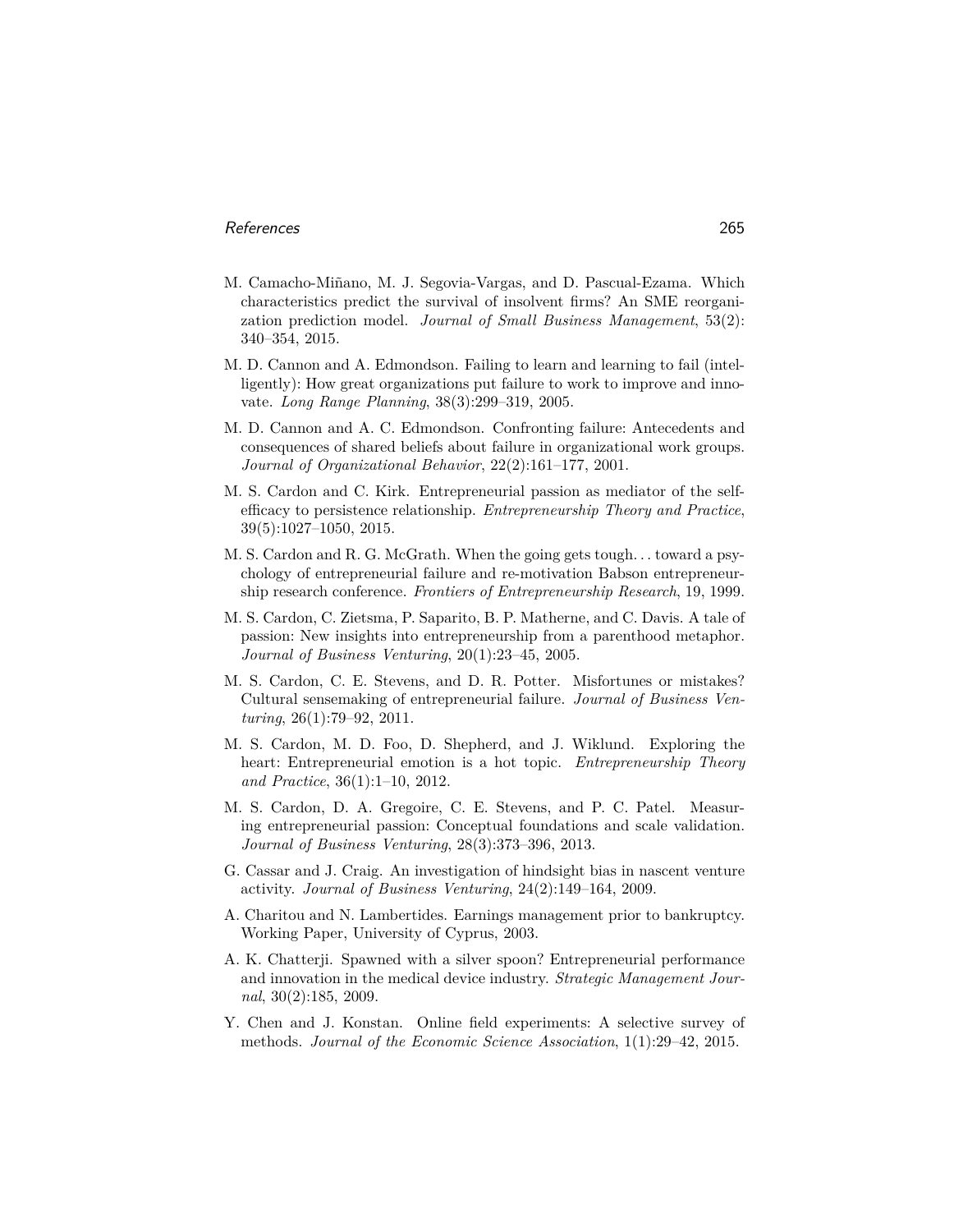- S. D. Chowdhury. Turnarounds: A stage theory perspective. *Canadian Journal of Administrative Sciences*, 19(3):249–266, 2002.
- S. D. Chowdhury and J. R. Lang. Crisis, decline and turnaround: A test of competing hypothesis for short-term performance improvement in small firms. *Journal of Small Business Management*, 31(4):7–18, 1993.
- A. Coad. Death is not a success: Reflections on business exit. *International Small Business Journal*, 32(7):721–732, 2014.
- K. P. Coats and L. F. Fant. Recognising financial distress patterns using a neural network tool. *Financial Management*, 22(3):142–155, 1993.
- A. B. Cochran. Small business mortality rates, a review of the literature. *Journal of Small Business Management*, 19(4):50–59, 1981.
- D. E. Conroy. Fear of failure: An exemplar for social development research in sport. *Quest*, 53:165–183, 2001.
- J. Cope. Entrepreneurial learning and critical reflection discontinuous events as triggers for 'higher-level' learning. *Management Learning*, 34(4):429–450, 2003.
- J. Cope. Toward a dynamic learning perspective of entrepreneurship. *Entrepreneurship Theory and Practice*, 29(4):373–397, 2005.
- <span id="page-106-1"></span>J. Cope. Entrepreneurial learning from failure: An interpretative phenomenological analysis. *Journal of Business Venturing*, 26(6):604–623, 2011.
- <span id="page-106-0"></span>J. Cope, F. Cave, and S. Eccles. Attitudes of venture capital investors towards entrepreneurs with previous business failure. *Venture Capital*, 6(2–3):147– 172, 2004.
- A. Corbett, H. Neck, and D. DeTienne. How corporate entrepreneurs learn from fledgling innovation initiatives: Cognition and the development of a termination script. *Entrepreneurship Theory and Practice*, 31(6):829–852, 2007.
- D. R. Cox. Regression model and life-tables. *Journal of the Royal Statistical Society*, Series B34:187–202, 1972.
- <span id="page-106-2"></span>J. Crocker and C. T. Wolfe. Contingencies of self-worth. *Psychological Review*, 108(3):593, 2001.
- <span id="page-106-3"></span>N. Crutzen and D. Van Caillie. The business failure process: An integrative model of the literature. *Review of Business and Economics*, LIII(3):287– 316, 2008.
- K. Cuthbertson and J. Hudson. The determinants of compulsory liquidations in the UK. *The Manchester School*, 64(3):298–308, 1996.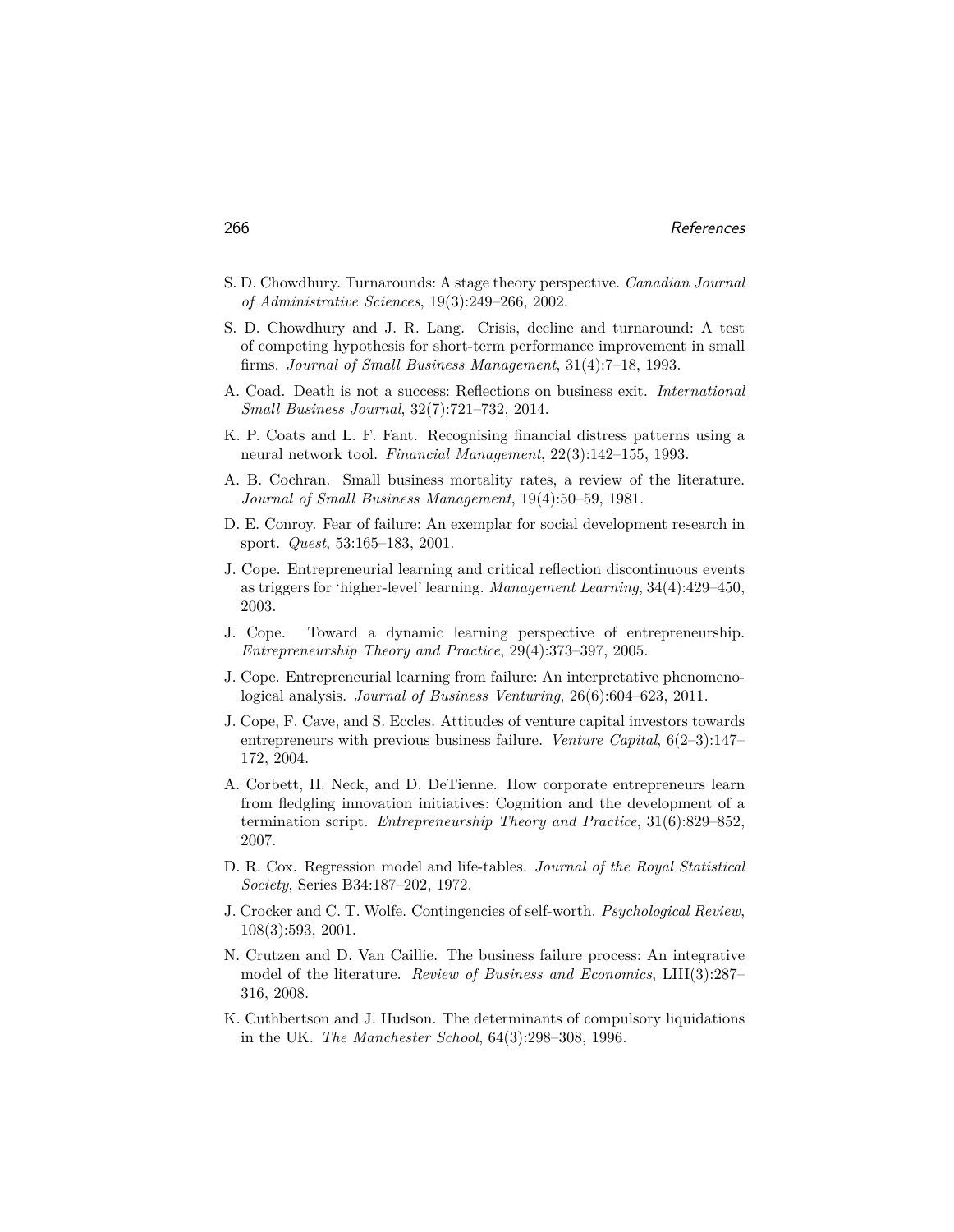- R. M. Cyert and J. G. March. *Behavioral Theory of the Firm*. Englewood Cliffs, NJ: Prentice-Hall, 1963.
- N. L. Damaraju, J. Barney, and G. Dess. *Stigma and Entrepreneurial Risk Taking*. Summer Conference, Imperial College London Business School, 2010.
- R. D'Aveni. The aftermath of organizational decline: A longitudinal study of the strategic and managerial characteristics of declining firms. *Academy of Management Journal*, 32(3):577–605, 1989.
- <span id="page-107-1"></span>M. F. R. De Vries. The entrepreneurial personality: A person at the crossroads. *Journal of Management Studies*, 14(1):34–57, 1977.
- E. Deakin. A discriminant analysis of predictors of business failure. *Journal of Accounting Research*, 10(1):167–179, 1972.
- D. DeClerq and H. Sapienza. When do venture capital companies learn from their portfolio companies? *Entrepreneurship Theory and Practice*, 29(4): 517–535, 2005.
- <span id="page-107-2"></span>F. Delmar and P. Davidsson. Where do they come from? Prevalence and characteristics of nascent entrepreneurs. *Entrepreneurship and Regional Development*, 12(1):1–23, 2000.
- G. G. Dess and D. W. Beard. Dimensions of organizational task environments. *Administrative Science Quarterly*, 29(1):52–73, 1984.
- <span id="page-107-3"></span>D. R. DeTienne, D. A. Shepherd, and J. O. De Castro. The fallacy of "only the strong survive": The effects of extrinsic motivation on the persistence decisions for under-performing firms. *Journal of Business Venturing*, 23(5): 528–546, 2008.
- D. R. DeTienne, A. McKelvie, and G. N. Chandler. Making sense of entrepreneurial exit strategies: A typology and test. *Journal of Business Venturing*, 30(2):255–272, 2015.
- <span id="page-107-0"></span>N. Dew, S. Sarasvathy, S. Read, and R. Wiltbank. Affordable loss: Behavioral economic aspects of the plunge decision. *Strategic Entrepreneurship Journal*, 3(2):105–126, 2009.
- R. L. Dillon and C. H. Tinsley. How near-misses influence decision making under risk: A missed opportunity for learning. *Management Science*, 54(8): 1425–1440, 2008.
- T. Dunne, M. J. Roberts, and L. Samuelson. Patterns of firm entry and exit in U.S. manufacturing industries. *The RAND Journal of Economics*, 19(4): 495–515, 1988.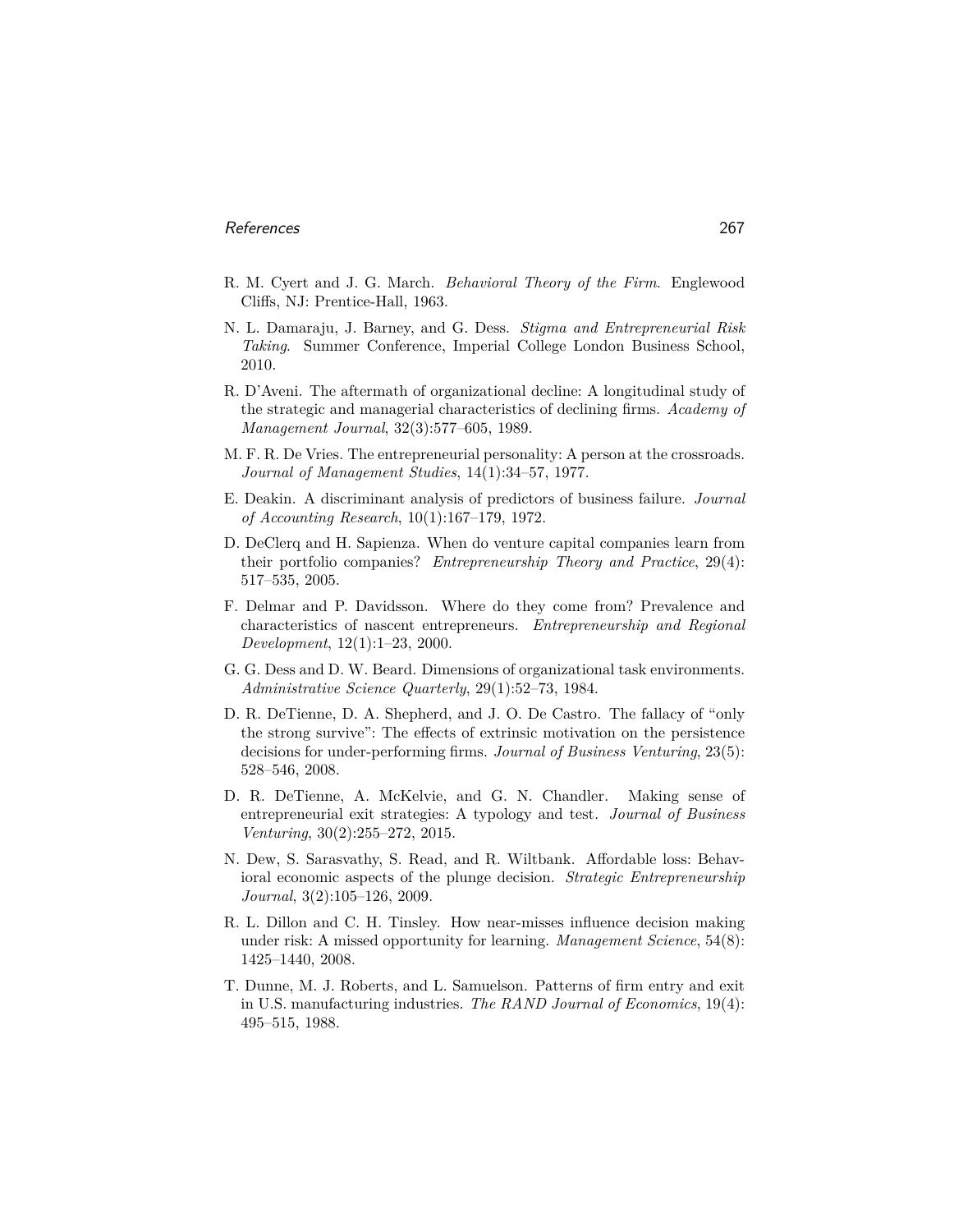- T. Dunne, M. J. Roberts, and L. Samuelson. The growth and failure of U.S. manufacturing plants. *Quarterly Journal of Economics*, 104(4):671–698, 1989.
- C. S. Dweck and E. L. Leggett. A socail-cognitive approach to motivation and personality. *Psychological Review*, 95(2):256–273, 1988.
- R. Efrat. The evolution of bankruptcy stigma. *Theoretical Inquiries in Law*, 7(2):365–393, 2006.
- J. P. Eggers and L. Song. Dealing with failure: Serial entrepreneurs and the costs of changing industries between ventures. *Academy of Management Journal*, 58(6):1785–1803, 2015.
- A. J. Elliot and M. A. Church. A hierarchical model of approach and avoidance achievement motivation. *Journal of Personality and Social Psychology*, 72 (1):218, 1997.
- K. Fanning and K. Cogger. A comparative analysis of artificial neural networks using financial distress prediction. *Intelligent Systems in Accounting, Finance and Management*, 3(4):241–252, 1994.
- G. Ferrer and N. Dew. The stigma of failure in organizations. *Journal of Operations and Supply Chain Management*, 3(1):15–33, 2010.
- E. M. Fich and S. L. Slezak. Can corporate governance save distressed firms from bankruptcy? An empirical analysis. *Review of Quantitative Finance and Accounting*, 30(2):225–251, 2008.
- S. Finkelstein. When bad things happen to good companies: Strategy failure and flawed executives. *Journal of Business Strategy*, 26(2):19–28, 2005.
- S. Finkelstein and D. C. Hambrick. *Strategic Leadership: Top Executives and Their Effects on Organizations*. Minneapolis/St. Paul: West Educational Publishing, 1996.
- P. J. Fitzpatrick. *A Comparison of the Ratios of Successful Industrial Enterprises with Those of Failed Companies*. Washington: The Accountants Publishing Company, 1932.
- M. D. Foo. Emotions and entrepreneurial opportunity evaluation. *Entrepreneurship Theory and Practice*, 35(2):375–393, 2011.
- M. Franco and H. Haase. Failure factors in small and medium-sized enterprises: Qualitiative study from an attributional perspective. *International Entrepreneurship Management Journal*, 6(4):503–521, 2010.
- J. S. Frankish, R. G. Roberts, A. Coad, T. C. Spears, and D. J. Storey. Do entrepreneurs really learn? Or do they just tell us that they do? *Industrial and Corporate Change*, 22(1):73–106, 2013.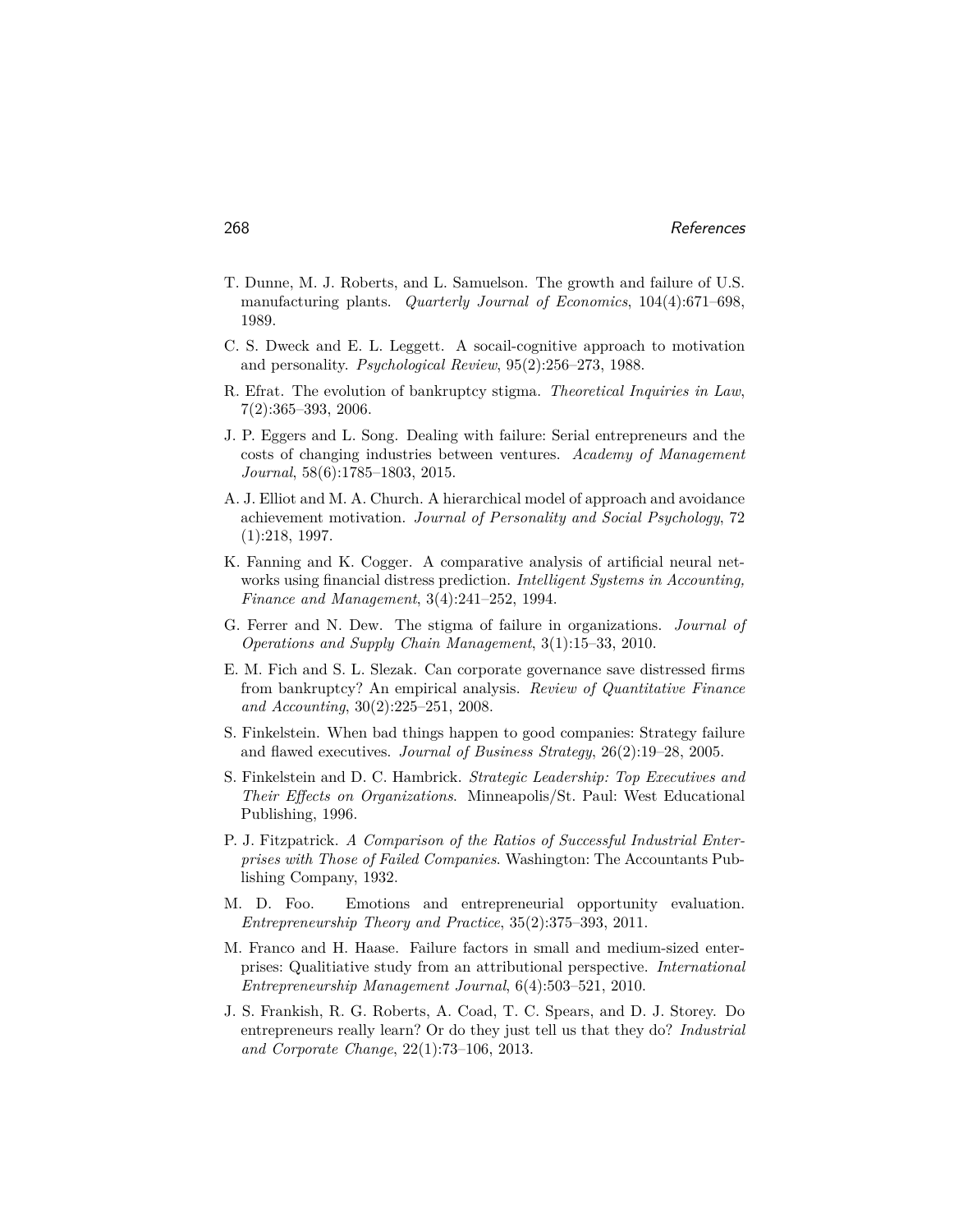- J. E. Fredland and C. E. Morris. A cross section analysis of small business failure. *American Journal of Small Business*, 1(1):7–18, 1976.
- J. H. Freeman, G. R. Carroll, and M. T. Hannan. The liability of newness: Age dependence in organizational death rates. *American Sociological Review*, 48:692–710, 1983.
- M. Frese, A. Bausch, P. Schmidt, A. Strauch, and R. Kabst. Evidence-based entrepreneurship: Cumulative science, action principles, and bridging the gap between science and practice. *Foundations and Trends in Entrepreneurship*, 8(1):1–62, 2012.
- P. Fridenson. Business failure and the agenda of business history. *Enterprise and Society*, 5(04):562–582, 2004.
- W. B. Gartner. "Who is an entrepreneur?" Is the wrong question. *Entrepreneurship: Theory & Practice*, 13(4):47–68, 1989.
- W. B. Gartner and S. Birley. Introduction to the special issue on qualitative methods in entrepreneurship research. *Journal of Business Venturing*, 17 (5):387–395, 2002.
- L. R. Gaskill, H. E. Van Auken, and R. A. Manning. A factor analytical study of the perceived causes of small business failure. *Journal of Small Business Management*, 31(4):18–31, 1993.
- A. S. Gerber and D. P. Green. Field experiments and natural experiments. In R. E. Goodin, editor, *The Oxford Handbook of Political Methodology*, Oxford: Oxford University Press, 2011.
- J. Gimeno, T. B. Folta, A. C. Cooper, and C. Y. Woo. Survival of the fittest? Entrepreneurial human capital and the persistence of underperforming firms. *Administrative Science Quarterly*, 42(4):750–783, 1997.
- D. A. Gioia and K. Chittipeddi. Sensemaking and sensegiving in strategic change initiation. *Strategic Management Journal*, 12(6):433–448, 1991.
- G. Gloubos and T. Grammatikos. The success of bankruptcy prediction models in Greece. *Studies in Banking and Finance*, 7:37–46, 1988.
- E. Goffman. Stigma Notes on the Management of Spoiled Identity. Reprinted 1990. London: Penguin, 1963.
- B. R. Golden. The past is the past or is it? The use retrospective accounts as indicators of past strategy. *Academy of Management Journal*, 35:848– 860, 1992.
- J. A. Gray and N. McNaughton. *The Neuropsychology of Anxiety: An Enquiry into the Functions of the Septo-Hippocampal System*. (Oxford Psychology Series No. 33). Oxford: Oxford University Press, 2nd edition, 2000.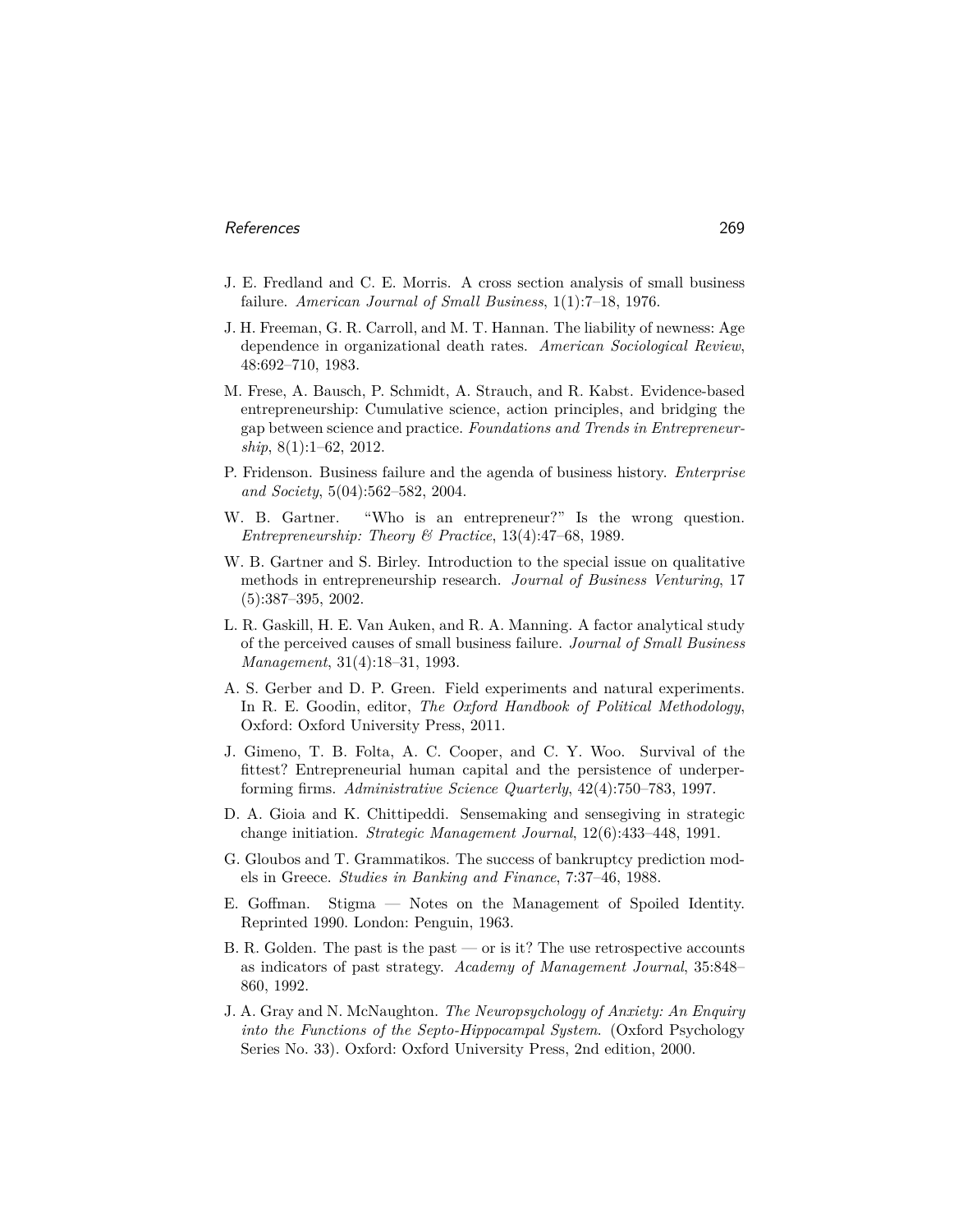- S. G. Green, M. A. Welsh, and G. E. Dehler. Advocacy, performance, and threshold influence on decisions to terminate new product development. *Academy of Management Journal*, 46(4):419–434, 2003.
- J. J. Gross. The emerging field of emotion regulation: An integrative review. *Review of General Psychology*, 2(3):271, 1998.
- D. C. Hambrick. Upper echelons theory: An update. *Academy of Management Review*, 32(2):334–343, 2007.
- D. C. Hambrick and R. A. D'Aveni. Large corporate failures as downward spirals. *Administrative Science Quarterly*, 33(1):1–23, 1988.
- D. C. Hambrick and R. A. D'Aveni. Top team deterioration as part of the downward spiral of large corporate bankruptcies. *Management Science*, 38 (10):1445–1466, 1992.
- D. C. Hambrick and P. A. Mason. Upper echelons: The organization as a reflection of its top managers. *Academy of Management Review*, 9(2):193– 206, 1984.
- M. T. Hannan and J. H. Freeman. The population ecology of organizations. *American Journal of Sociology*, 82:929–964, 1977.
- M. T. Hannan and J. H Freeman. Structural inertia and organizational change. *American Sociological Review*, 49:149–164, 1984.
- M. T. Hannan and J. H. Freeman. The ecology of organizational mortality: American labor unions, 1836–1985. *American Journal of Sociology*, 94(1): 25–52, 1988.
- M. T. Hannan and J. H. Freeman. *Organizational Ecology*. Cambridge, MA: Harvard University Press, 1989.
- G. S. Hansen and B. Wernerfelt. Determinants of firm performance: The relative importance of economic and organizational factors. *Strategic Management Journal*, 10(5):399–411, 1989.
- N. Harada. Which firms exit and why? An analysis of small firm exits in Japan. *Small Business Economics*, 29(4):401–414, 2007.
- S. Haswell and S. Holmes. Estimating the small business failure rate: A reappraisal. *Journal of Small Business Management*, pages 68–74, July 1989.
- K. T. Haynes, M. A. Hitt, and J. T. Campbell. The dark side of leadership: Towards a mid-range theory of hubris and greed in entrepreneurial contexts. *Journal of Management Studies*, 52(4):479–505, 2015a.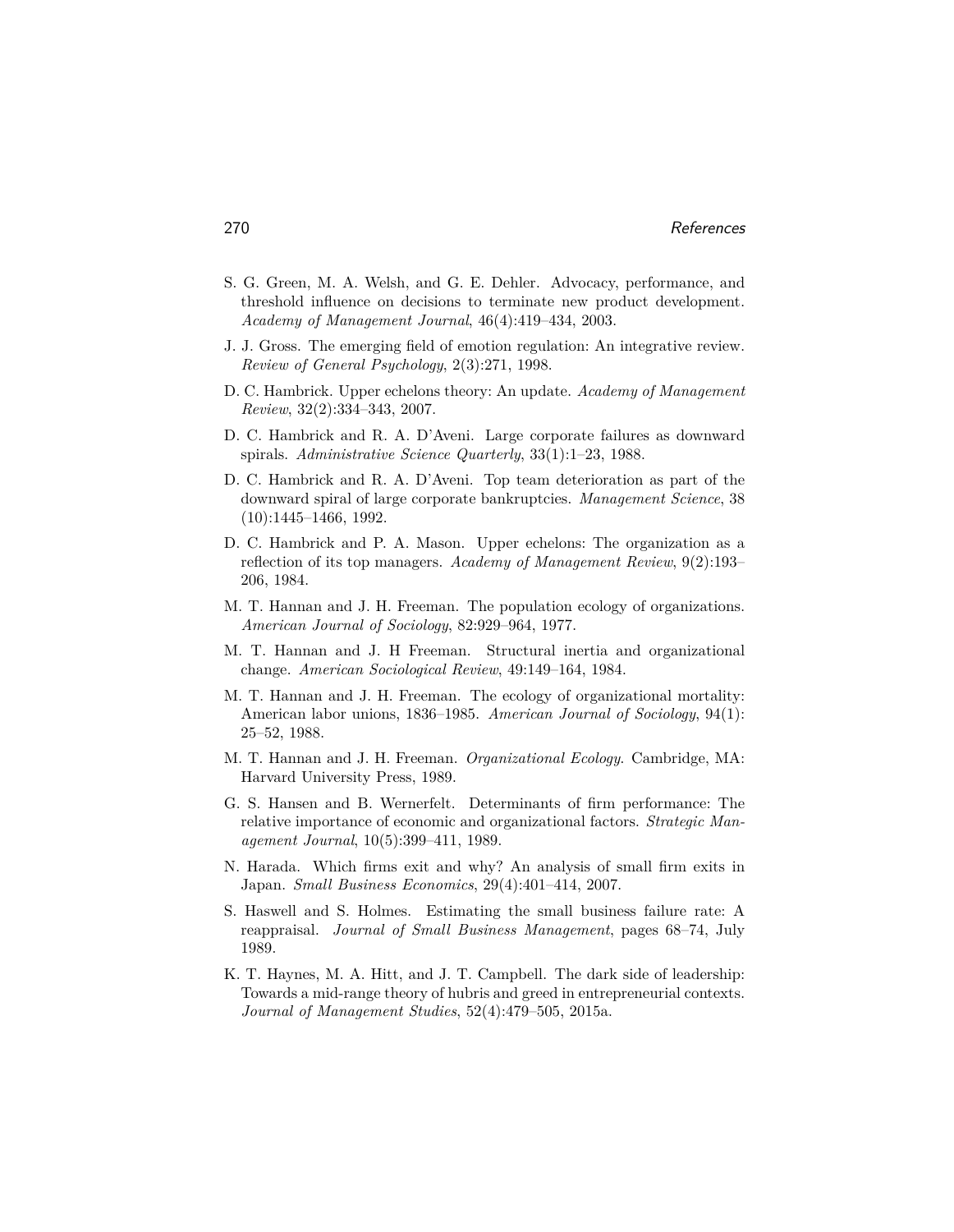- K. T. Haynes, M. Josefy, and M. A. Hitt. Tipping point managers' selfinterest, greed, and altruism. *Journal of Leadership and Organizational Studies*, (online early view):1–15, 2015b.
- M. L. Hayward, W. R. Forster, S. D. Sarasvathy, and B. L. Fredrickson. Beyond hubris: How highly confident entrepreneurs rebound to venture again. *Journal of Business Venturing*, 25(6):569–578, 2010.
- B. Headd. Redefining business success: Distinguishing between closure and failure. *Small Business Economics*, 21(1):51–61, 2003.
- B. Hedberg. How organizations learn and unlearn? In P. C. Nystrom and W. H. Starbuck, editors, *Handbook of Organizational Design*, pages 8–27, London: Oxford University Press, 1981.
- F. Heider. *The Psychology of Interpersonal Relations*. New York: Wiley, 1958.
- I. Heinze. Entrepreneur sense-making of business failure. *Small Enterprise Research*, 20(1):21–39, 2013.
- A. D. Henderson. Firm strategy and age dependence: A contingent view of the liability of newness, adolescence and obsolescence. *Administrative Science Quarterly*, 44(2):281–314, 1999.
- L. Herron and R. B. Robinson. A structural model of the effects of entrepreneurial characteristics on venture performance. *Journal of Business Venturing*, 8(3):281–294, 1993.
- K. M. Hmieleski and D. M. Lerner. The dark triad and nascent entrepreneurship: An examination of unproductive versus productive entrepreneurial motives. *Journal of Small Business Management*, forthcoming.
- G. Hoetker and R. Agarwal. Death hurts, but it isn't fatal: The postexit diffusion of knowledge created by innovative companies. *Academy of Management Journal*, 50(2):446–467, 2007.
- T. Holmes and J. A. Schmitz. Managerial tenure, business age, and small business turnover. *Journal of Labor Economics*, 14:79–99, 1996.
- J. O. Horrigan. A short history of financial ratio analysis. *The Accounting Review*, pages 284–294, April 1968.
- D. K. Hsu, J. Wiklund, and R. D. Cotton. Success, failure, and entrepreneurial reentry: An experimental assessment of the veracity of self-efficacy and prospect theory. *Entrepreneurship: Theory and Practice*, 2015.
- A. Hyytinen and P. Ilmakunnas. What distinguishes a serial entrepreneur? *Industrial and Corporate Change*, 16(5):793–821, 2007.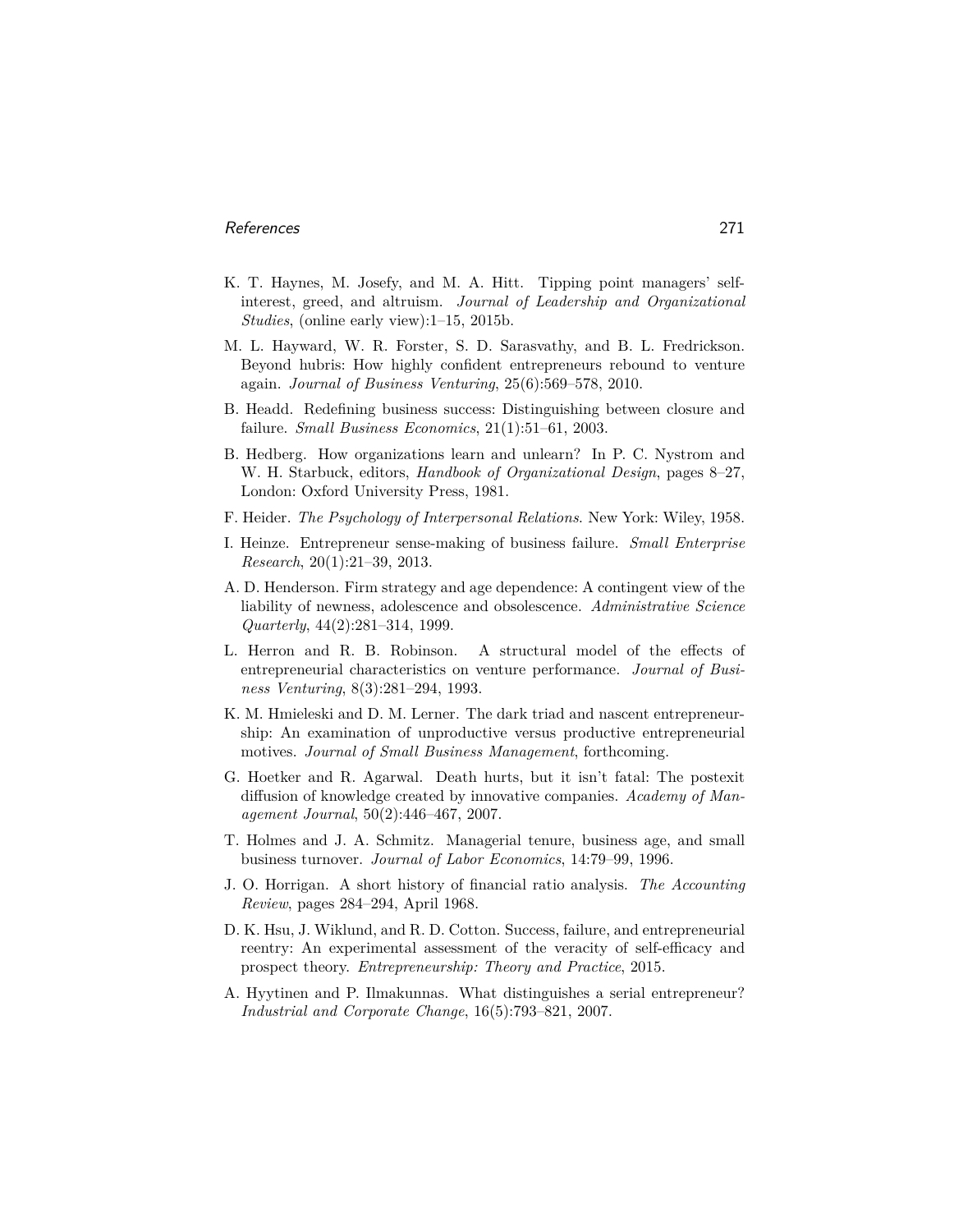- A. Jenkins and A. McKelvie. What is entrepreneurial failure? implications for future research. *International Small Business Journal*, 34(2):176–188, 2016.
- A. S. Jenkins. After firm failure: Emotions, learning, and re-entry. Jonkoping International Business School, Jonkoping University, JIBS Dissertation Series No. 084, 2012.
- A. S. Jenkins, J. Wiklund, and E. Brundin. Individual responses to firm failure: Appraisals, grief, and the influence of prior failure experience. *Journal of Business Venturing*, 29(1):17–33, 2014.
- D. N. Jones and A. J. Figueredo. The core of darkness: Uncovering the heart of the dark triad. *European Journal of Personality*, 27(6):521–531, 2013.
- D. L. Joseph and D. A. Newman. Emotional intelligence: An integrative metaanalysis and cascading model. *Journal of Applied Psychology*, 95(1):54–78, 2010.
- R. Justo, D. R. DeTienne, and P. Sieger. Failure or voluntary exit? Reassessing the female underperformance hypothesis. *Journal of Business Venturing*, 2015.
- D. Katz and R. L. Kahn. *The Social Psychology of Organizations*. New York: Wiley, 1966.
- K. Keasey and R. Watson. Non-financial symptoms and the prediction of small company failure: A test of Argenti's Hypotheses. *Journal of Business Finance and Accounting*, 14(3):335–354, 1987.
- K. Keasey and R. Watson. Financial distress models: A review of their usefulness. *British Journal of Management*, 2(2):89–102, 1991.
- D. Kelly and T. L. Amburgey. Organisational inertia and momentum: A dynamic model of strategic change. *Academy of Management Journal*, 34: 591–612, 1991.
- C. R. Kennedy. Thinking of opening your own business? Be prepared! *Business Horizons*, 28(5):38–42, 1985.
- N. Khelil. The many faces of entrepreneurial failure: Insights from an empirical taxonomy. *Journal of Business Venturing*, 31(1):72–94, 2016.
- S. Kiesler and L. Sproull. Managerial response to changing environments: Perspectives on problem sensing from social cognition. *Administrative Science Quarterly*, 27(4):548–570, 1982.
- J. Kirkwood. Tall poppy syndrome: Implications for entrepreneurship in New Zealand. *Journal of Management and Organization*, 13(04):366–382, 2007.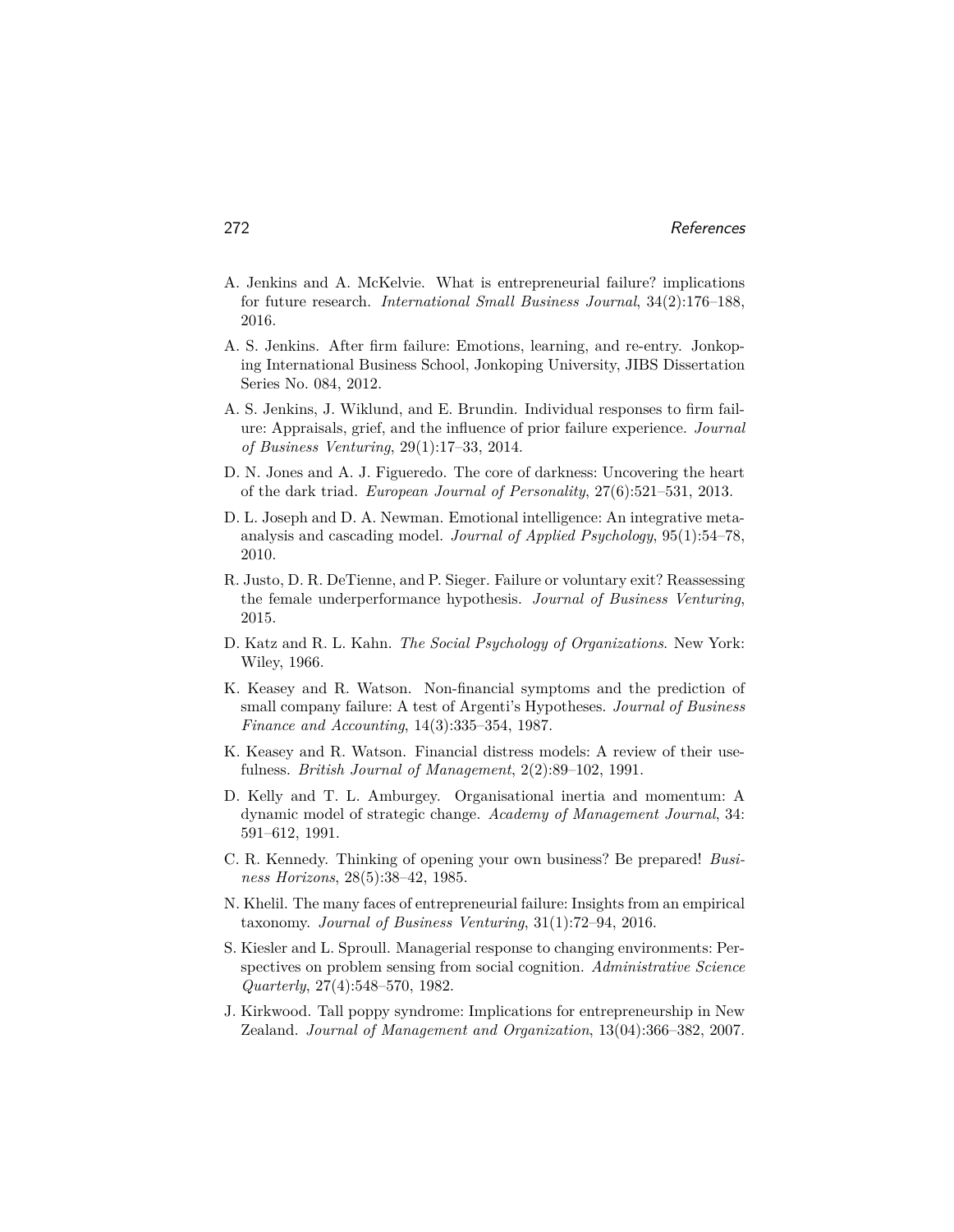- S. Klepper. Industry life cycle. *Industrial and Corporate Change*, 6:145–179, 1997.
- S. Klepper and S. Sleeper. Entry by spinoffs. *Management Science*, 51(8): 1291–1306, 2005.
- A. M. Knott and H. E. Posen. Is failure good? *Strategic Management Journal*, 26(7):617–641, 2005.
- S. Kotha and A. Nair. Strategy and environment as determinants of performance: Evidence from the Japanese machine tool industry. *Strategic Management Journal*, 16(7):497–518, 1995.
- M. Kramer, B. Cesinger, D. Schwarzinger, and P. Gelléri. Investigating entrepreneurs' dark personality: How narcissism, machiavellianism, and psychopathy relate to entrepreneurial intention. Paper presented at the Proceedings of the 25th ANZAM conference, 2011.
- B. Kriegesmann, T. Kley, and M. G. Schwering. Creative errors and heroic failures: Capturing their innovative potential. *Journal of Business Strategy*, 26(3):57–64, 2005.
- E. K. Laitinen. Financial ratios and different failure processes. *Journal of Business, Finance and Accounting*, 18:649–674, 1991.
- A. Landier. Entrepreneurship and the stigma of failure. Working Paper presented at New York University, New York, 2005.
- W. R. Lane, S. W. Looney, and J. W. Wansley. An application of the cox proportional hazards model to bank failure. *Journal of Banking and Finance*, 10:511–531, 1986.
- J. C. Latack, A. J. Kinicki, and G. E. Prussia. An integrative process model of coping with job loss. *Academy of Management Review*, 20(2):311–342, 1995.
- S. Lee and W. S. Choi. A multi-industry bankruptcy prediction model using back-propagation neural network and multivariate discriminant analysis. *Expert Systems with Applications*, 40(8):2941–2946, 2013.
- C. Lennox. Identifying failing companies: A re-evaluation of the logit, probit and DA approaches. *Journal of Economics and Business*, 51(4):347–364, 1999.
- J. Levie, S. Simmons, and J. Wiklund. Explaining the gender gap in reentry from business failure. Paper presented at State of the Field Entrepreneurial Exit Conference, Stockholm, Sweden, 2013.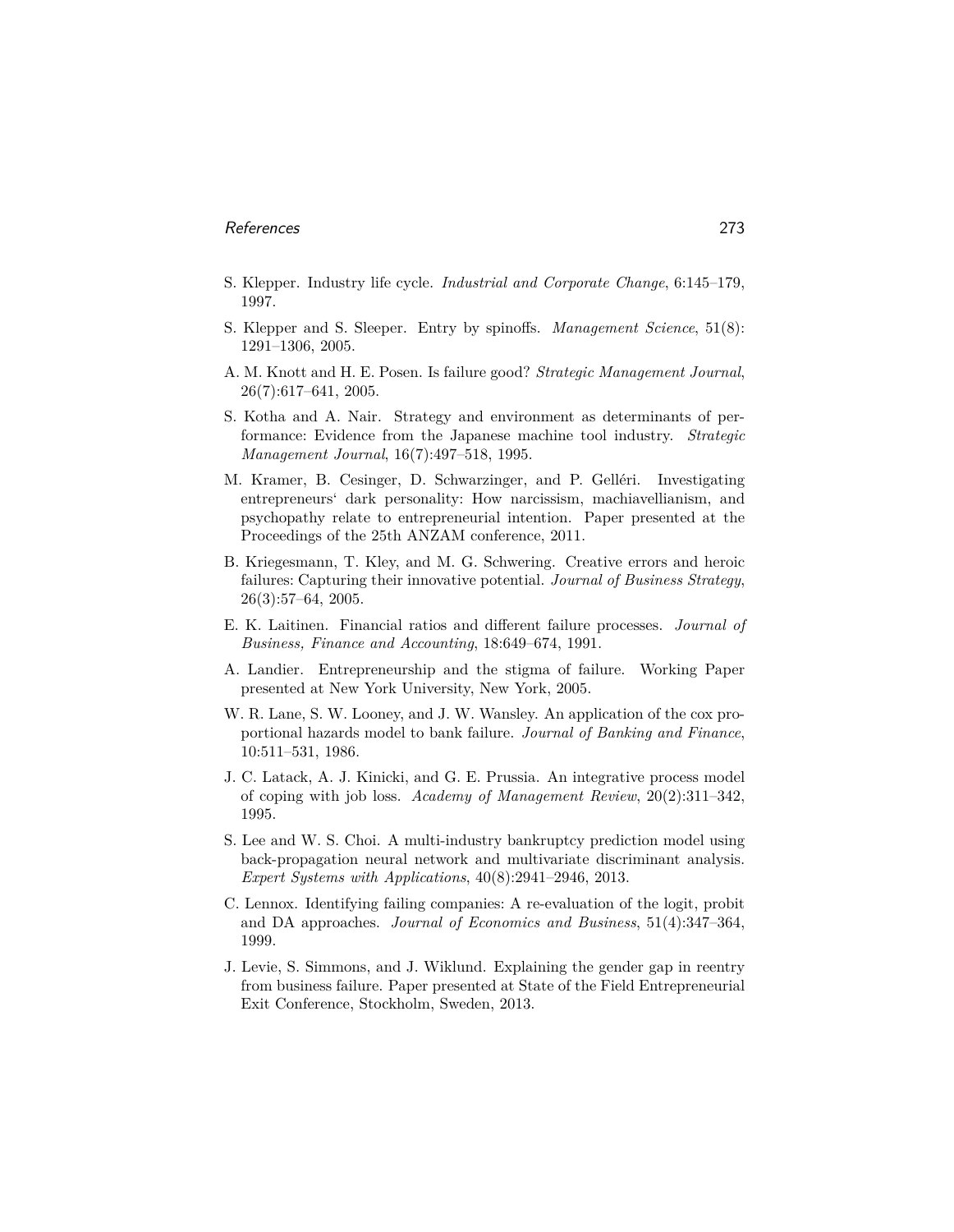- L. K. Libby and R. P. Eibach. Looking back in time: Self-concept change affects visual perspective in autobiographical memory. *Journal of Personality and Social Psychology*, 82:167–179, 2002.
- E. A. Locke and M. S. Taylor. Stress, coping, and the meaning of work. In A. Monat and R. S. Lazarus, editors, *Stress and coping: An Anthology*, pages 140–157, New York: Columbia University Press, 1991.
- M. Luoma and E. K. Laitinen. Survival analysis as a tool for company failure prediction. *Omega International Journal of Management Science*, 19(6): 673–678, 1991.
- M. Luypaert, T. VanCaneghem, and S. VanUytbergen. Financial statement filing lags: An empirical analysis among small firms. *International Small Business Journal*, 2015.
- A. Madrid-Guijarro, D. García-Pérez-de-Lema, and H. van Auken. An analysis of non-financial factors associated with financial distress. *Entrepreneurship and Regional Development*, 23(3–4):159–186, 2011.
- S. Maitlis. The social processes of organizational sensemaking. *Academy of Management Journal*, 48(1):21–49, 2005.
- S. Maitlis and S. Sonenshein. Sensemaking in crisis and change: Inspiration and insights from Weick. *Journal of Management Studies*, 47(3):551–580, 2010.
- M. Malone. The small business ego trap. *Business Horizons*, 47(4):17–22, 2004.
- A. C. Maltz, A.J. Shehar, and R. R. Reilly. Beyond the balanced scorecard: Refining the search for organizational success measures. *Long Range Planning*, 36(2):187–204, 2003.
- C. Mandl, E. S. Berger, and A. Kuckertz. Do you plead guilty? Exploring entrepreneurs' sensemaking-behavior link after business failure. *Journal of Business Venturing Insights*, 5:9–13, 2016.
- S. Mantere, P. Aula, H. Schildt, and E. Vaara. Narrative attributions of entrepreneurial failure. *Journal of Business Venturing*, 28(4):459–473, 2013.
- S. Marlow and M. McAdam. Incubation or induction? Gendered identity work in the context of technology business incubation. *Entrepreneurship Theory and Practice*, 39(4):791–816, 2015.
- D. Martin. Early warning of bank failure: A logit regression approach. *Journal of Banking and Finance*, 1(3):249–276, 1997.
- C. Mathieu and É. St-Jean. Entrepreneurial personality: The role of narcissism. *Personality and Individual Differences*, 55(5):527–531, 2013.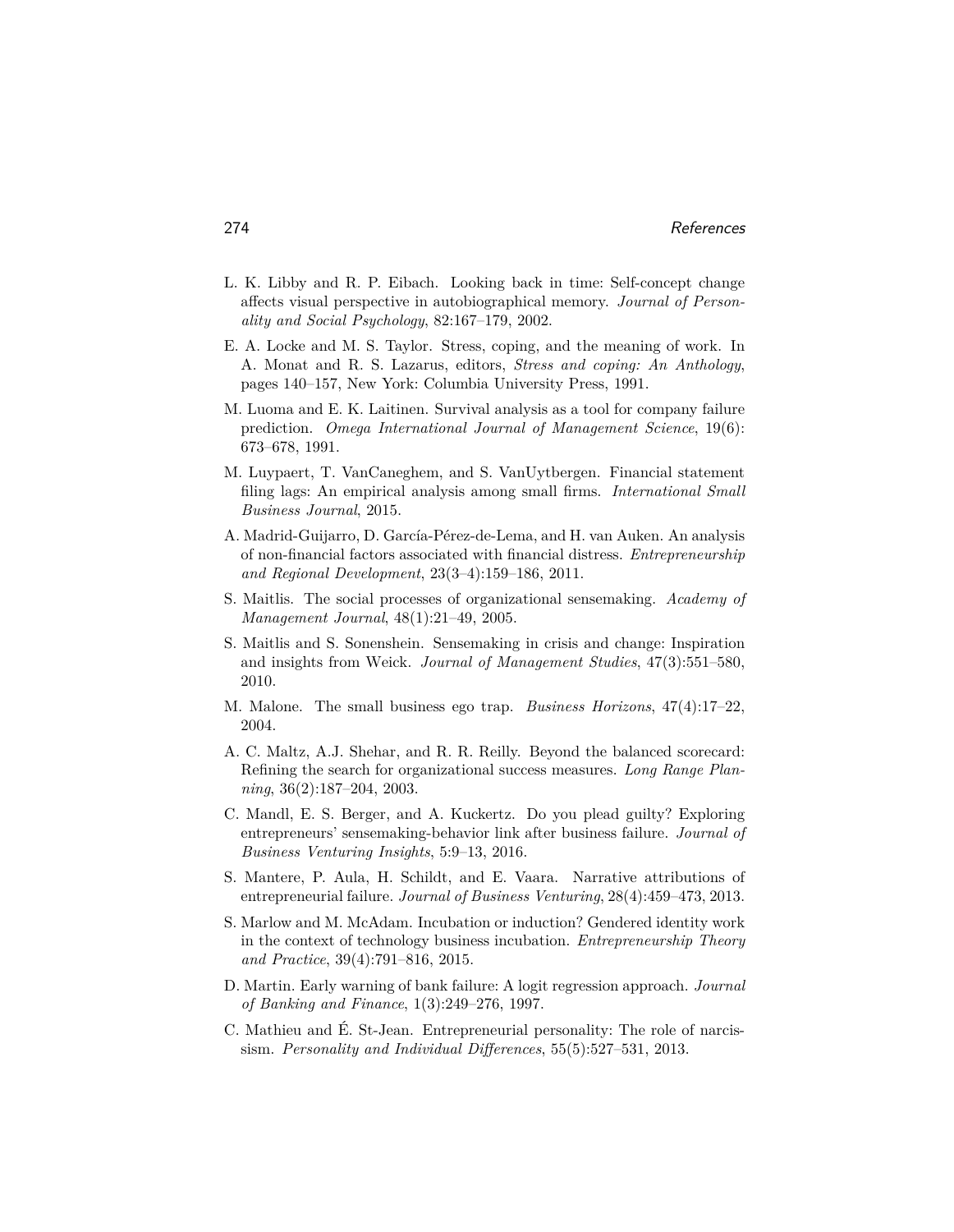- R. G. McGrath. Falling forward: Real options reasoning and entrepreneurial failure. *Academy of Management Review*, 24(1):13–30, 1999.
- R. G. McGrath and M. Cardon. Entrepreneurship and the functionality of failure. In *Seventh Annual Global Entrepreneurship Research Conference*, Canada: Montreal, 1997.
- K. Mellahi. The dynamics of boards of directors in failing organisations. *Long Range Planning*, 38(3):261–279, 2005.
- K. Mellahi and A. Wilkinson. Organizational failure: A critique of recent research and a proposed integrative framework. *International Journal of Management Reviews*, 5/6(1):21–41, 2004.
- C. L. Merwin. *Financing Small Corporations: In Five Manufacturing Industries, 1926–1936*. New York: National Bureau of Economic Research, 1942.
- G. Metzger. Once bitten, twice shy? The performance of entrepreneurial restarts. ZEW Discussion Paper No. 06-083. Mannheim, 2006.
- G. Metzger. Personal experience: A most vicious and limited circle!? ZEW Discussion Papers No. 07-046. Mannheim, 2007.
- J. P. Meyer, N. J. Allen, and C. A. Smith. Commitment to organizations and occupations: Extension and test of a three-component conceptualization. *Journal of Applied Psychology*, 78(4):538–551, 1993.
- D. Miller. Common syndromes of business failure. *Business Horizons*, 20(6): 43–53, 1977.
- D. Miller. The icarus paradox: How exceptional companies bring about their own downfall. *Business Horizons*, 35(1):24–35, 1992.
- T. W. Miller, B. C. Ogilvie, and J. Branch. Sport psychology consultation: The influence of gender on learning style. *Consulting Psychology Journal: Practice and Research*, 60(3):279–285, 2008.
- M. Minniti and W. Bygrave. A dynamic model of entrepreneurial learning. *Entrepreneurship Theory and Practice*, 25(3):5–16, 2001.
- M. Minniti and C. Nardone. Being in someone else's shoes: The role of gender in nascent entrepreneurship. *Small Business Economics*, 28(2–3):223–238, 2007.
- J. R. Mitchell and D. A. Shepherd. To thine own self be true: Images of self, images of opportunity, and entrepreneurial action. *Journal of Business Venturing*, 25(1):138–154, 2010.
- J. R. Mitchell and D. A. Shepherd. Afraid of opportunity: The effects of fear of failure on entrepreneurial action. Babson entrepreneurship research conference. *Frontiers of Entrepreneurship Research*, 31(6), 2011.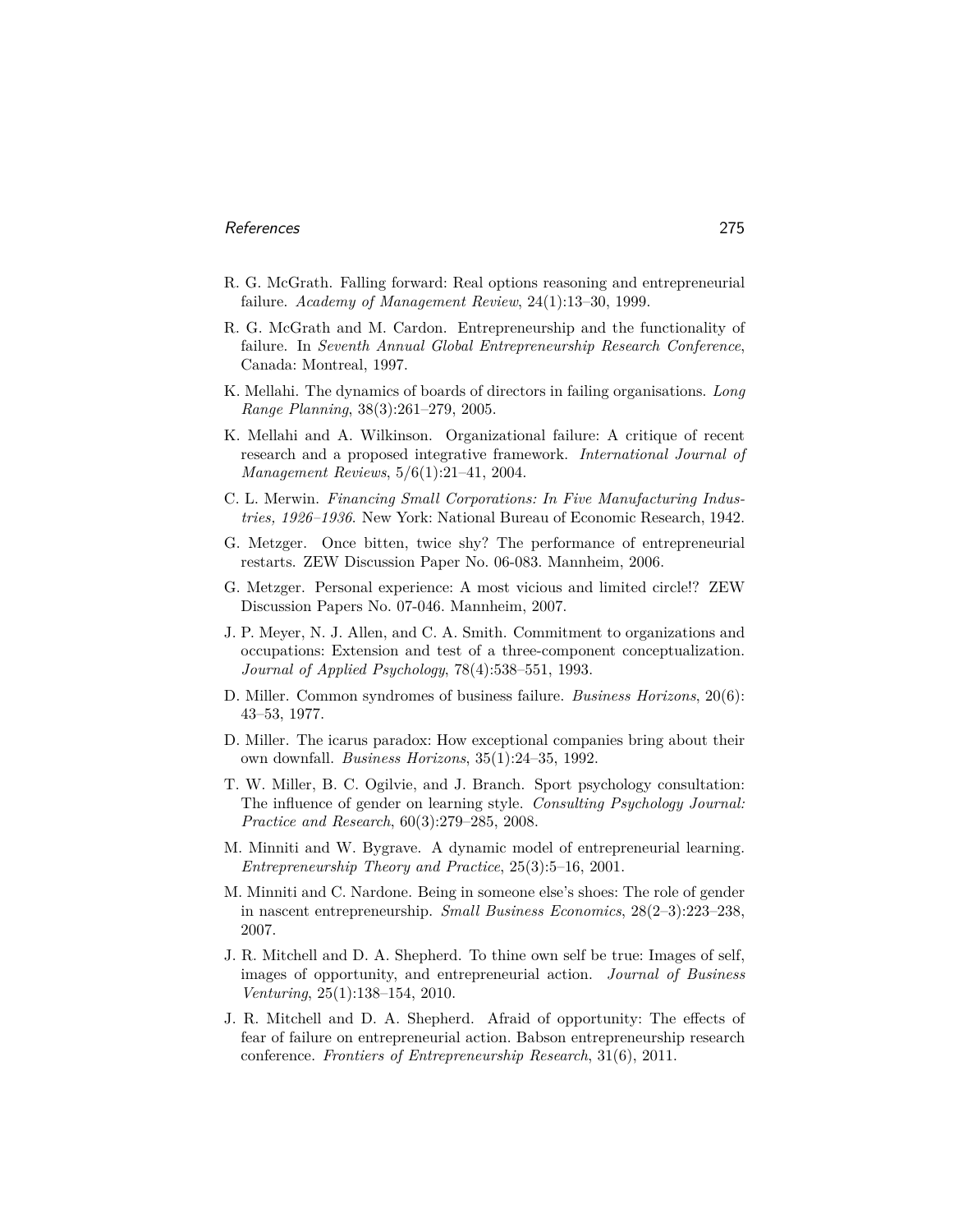- M. A. Mone, W. McKinley, and V. L. Barker. Organizational decline and innovation: A contingency framework. *Academy of Management Review*, 23:115–132, 1998.
- J. Morgan and D. Sisak. Aspiring to succeed: A model of entrepreneurship and fear of failure. *Journal of Business Venturing*, 31(1):1–21, 2016.
- D. Moses and S. S. Liao. On developing models for failure prediction. *Journal of Commercial Bank Lending*, 69:27–38, 1987.
- W. Moulton, H. Thomas, and M. Pruett. Business failure pathways: Environmental stress and organisational response. *Journal of Management*, 22(4): 571–595, 1996.
- O. H. Mowrer. Stimulus response theory of anxiety. *Psychological Review*, 46: 553–565, 1939.
- C. Y. Murnieks, E. Mosakowski, and M. S. Cardon. Pathways of passion: Identity centrality, passion, and behavior among entrepreneurs. *Journal of Management*, 40(6):1583–1606, 2014.
- K. Nielsen and S. D. Sarasvathy. Passive and active learning from entrepreneurship. an empirical study of re-entry and survival. DRUID Working Paper No. 11–12. Aalborg, Denmark, 2011.
- K. Łobos and M. Szewczyk. Survival analysis: A case study of micro and small enterprises in Dolnoślaskie and Voivodship (Poland). *Central European Review of Economic Issues Economická Revue*, 15(4):207–216, 2012.
- J. A. Ohlson. Financial ratios and the probabilistic prediction of bankruptcy. *Journal of Accounting Research*, 18(1):109–131, 1980.
- C. O'Kane and J. Cunningham. Leadership changes and approaches during company turnaround. *International Studies of Management and Organization*, 42(4SI):52–85, 2013.
- C. O'Kane and J. Cunningham. Turnaround leadership core tensions during the company turnaround process. *European Management Journal*, 32(6): 963–980, 2014.
- D. L. Olson, D. Delen, and Y. Meng. Comparative analysis of data mining methods for bankruptcy prediction. *Decision Support Systems*, 52:464–473, 2012.
- H. Ooghe and S. DePrijcker. Failure process and causes of company bankruptcy: A typology. *Management Decision*, 46(2):223–242, 2008.
- H. Ooghe and E. Verbaere. Predicting business failure on the basis of accounting data: The Belgian experience. *The International Journal of Accounting*, 9(2):19–44, 1985.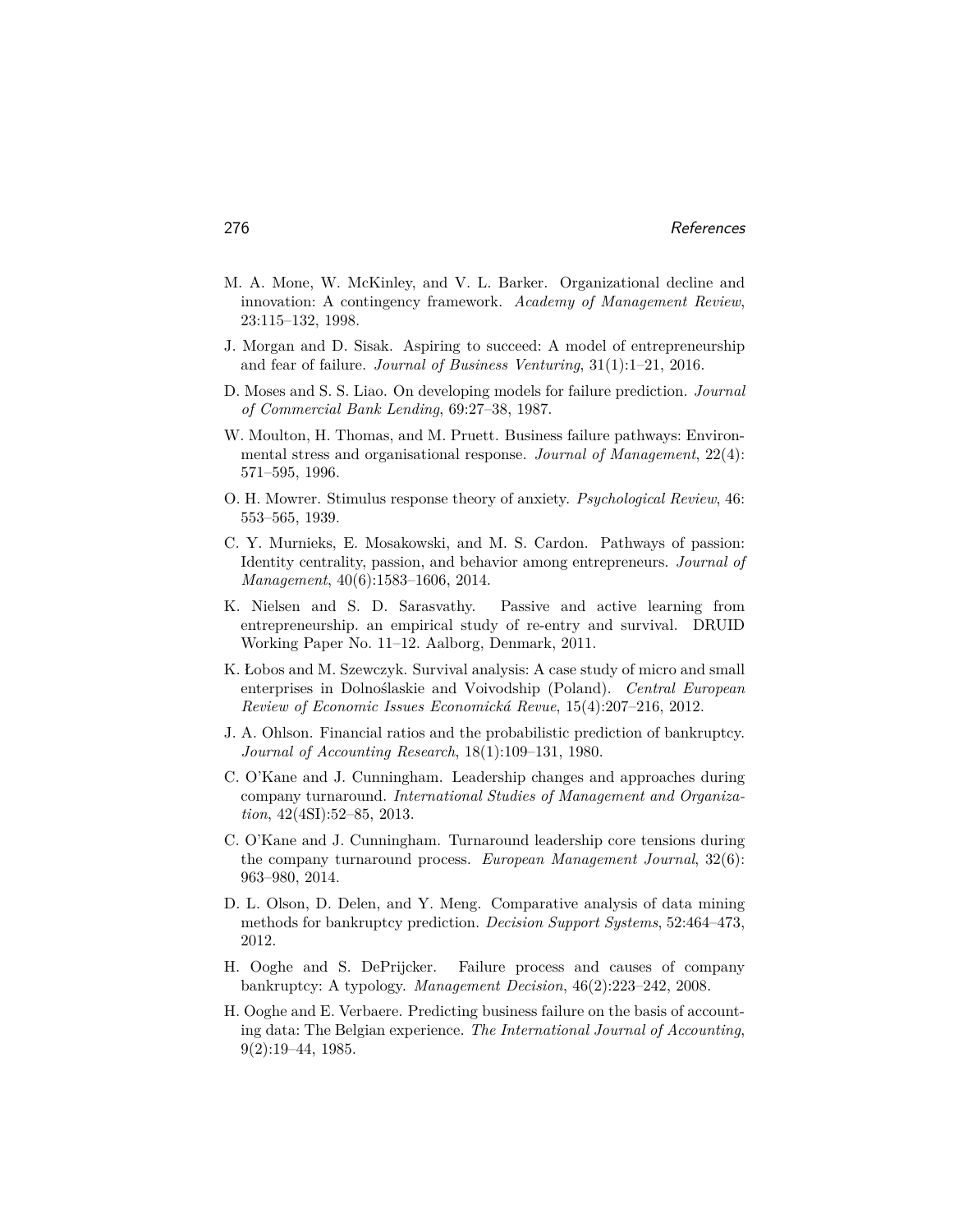- H. Ooghe, P. Joos, and C. DeBourdeaudhuij. Failure distress models in belgium: The results of a decade of empirical research. *International Journal of Accounting*, 30:245–274, 1995.
- P. Ormerod. *Why Most Things Fail. Evolution, Extinction and Economics*. London: Faber and Faber, 2005.
- T. Petzinger. The front lines: She failed. so what? An entrepreneur finds her prestige rising. *Wall Street Journal*, page B1, October 31 1997.
- J. Pfeffer. Barriers to the advance of organizational science: Paradigm development as a dependent variable. *Academy of Management Review*, 18(4): 599–620, 1993.
- D. J. Phillips. A genealogical approach to organi- zational life chances: The parent-progeny transfer among Silicon Valley law firms, 1946–1996. *Administrative Science Quarterly*, 47:474–506, 2002.
- J. L. Pierce, T. Kostova, and K. T. Dirks. Toward a theory of psychological ownership in organizations. *Academy of Management Review*, 26(2):298– 310, 2001.
- L. Pittaway and R. Thorpe. A framework for entrepreneurial learning: A tribute to Jason Cope. *Entrepreneurship and Regional Development*, 24 (9–10):837–859, 2012.
- G. Pitts. Life as an entrepreneur: Leadership and learning. *Development and Learning in Organizations*, 22(3):16–17, 2008.
- P. Poutziouris, F. Chittenden, N. Michaelas, and R. Oakey. Taxation and the performance of technology based small firms in the U.K. *Small Business Economics*, 14(1):11–36, 2000.
- M. Pretorius. Defining business decline, failure and turnaround: A content analysis. *South African Journal of Entrepreneurship and Small Management*, 2(10):1–16, 2009.
- E. Pronin and L. Ross. Temporal differences in trait self ascription: When the self is seen as an other. *Journal of Personality and Social Psychology*, 90:197–209, 2006.
- A. Rauch and M. Frese. Psychological approaches to entrepreneurial success: A general model and an overview of findings. *International Review of Industrial and Organizational Psychology*, 15:101–142, 2000.
- A. Rauch and M. Frese. Let's put the person back into entrepreneurship research: A meta-analysis on the relationship between business owners' personality traits, business creation, and success. *European Journal of Work and Organizational Psychology*, 16(4):353–385, 2007.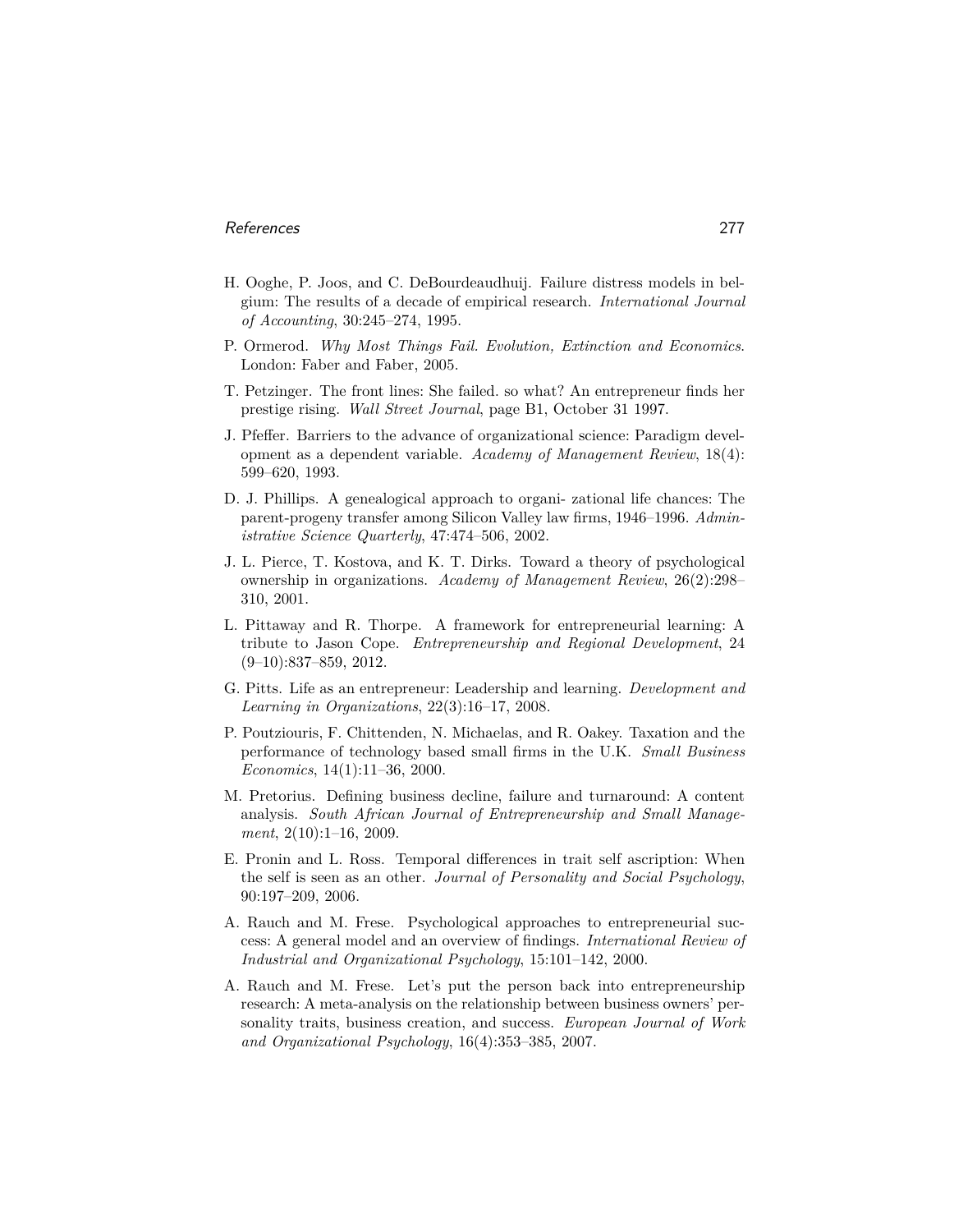- A. Rauch and I. Hatak. *The Dark Side of Entrepreneurship: Applying Reinforcement Sensitivity Theory to Explain Entrepreneurial Behavior*. Boston Park, USA, 2015.
- T. Reay, W. Berta, and M. K. Kohn. What's the evidence on evidence-based management. *Academy of Management Perspectives*, 23(5, 6):5–18, 2009.
- B. Richardson, S. Nwankwo, and S. Richardson. Understanding the causes of business type failures: Generic failure types: Boiled frogs, drowned frogs, bullfrogs and tadpoles. *Management Decision*, 32(4):9–22, 1994.
- A. Riviezzo, M. Skippari, and A. Garofano. Who wants to live forever: Exploring 30 years of research on business longevity. *Business History*, pages 1–18, 2015.
- A. M. Robb and J. Watson. Gender differences in firm performance: Evidence from new ventures in the United States. *Journal of Business Venturing*, 27 (5):544–558, 2012.
- E. G. Rogoff, M. S. Lee, and D. C. Suh. "Who done it?" attributions by entrepreneurs and experts of the factors that cause and impede small business success. *Journal of Small Business Management*, 42:364–376, 2004.
- E. Ronningstam and A. R. Baskin-Sommers. Fear and decision-making in narcissistic personality disorder — a link between psychoanalysis and neuroscience. *Dialogues in Clinical Neuroscience*, 15(2):191, 2013.
- R. Ronstadt. Exit, stage left: Why entrepreneurs end their entrepreneurial careers before retirement. *Journal of Business Venturing*, 1(3):323–338, 1986.
- R. Rosner. Earnings manipulation in failing firms. *Contemporary Accounting Research*, 20(2):361–408, 2003.
- W. G. Rowe. Creating wealth in organizations: The role of strategic leadership. *Academy of Management Perspectives*, 15(1):81–94, 2001.
- I. Royer. Why bad projects are so hard to kill. *Harvard Business Review*, 81 (2):48–57, 2003.
- S. D. Sarasvathy. The questions we ask and the questions we care about: Reformulating some problems in entrepreneurship research. *Journal of Business Venturing*, 19(5):707–717, 2004.
- S. D. Sarasvathy and A. Menon. Failing firms and successful entrepreneurs: Serial entrepreneurship as a temporal portfolio. Working Paper RH Smith School of Business, University of Maryland, 2003.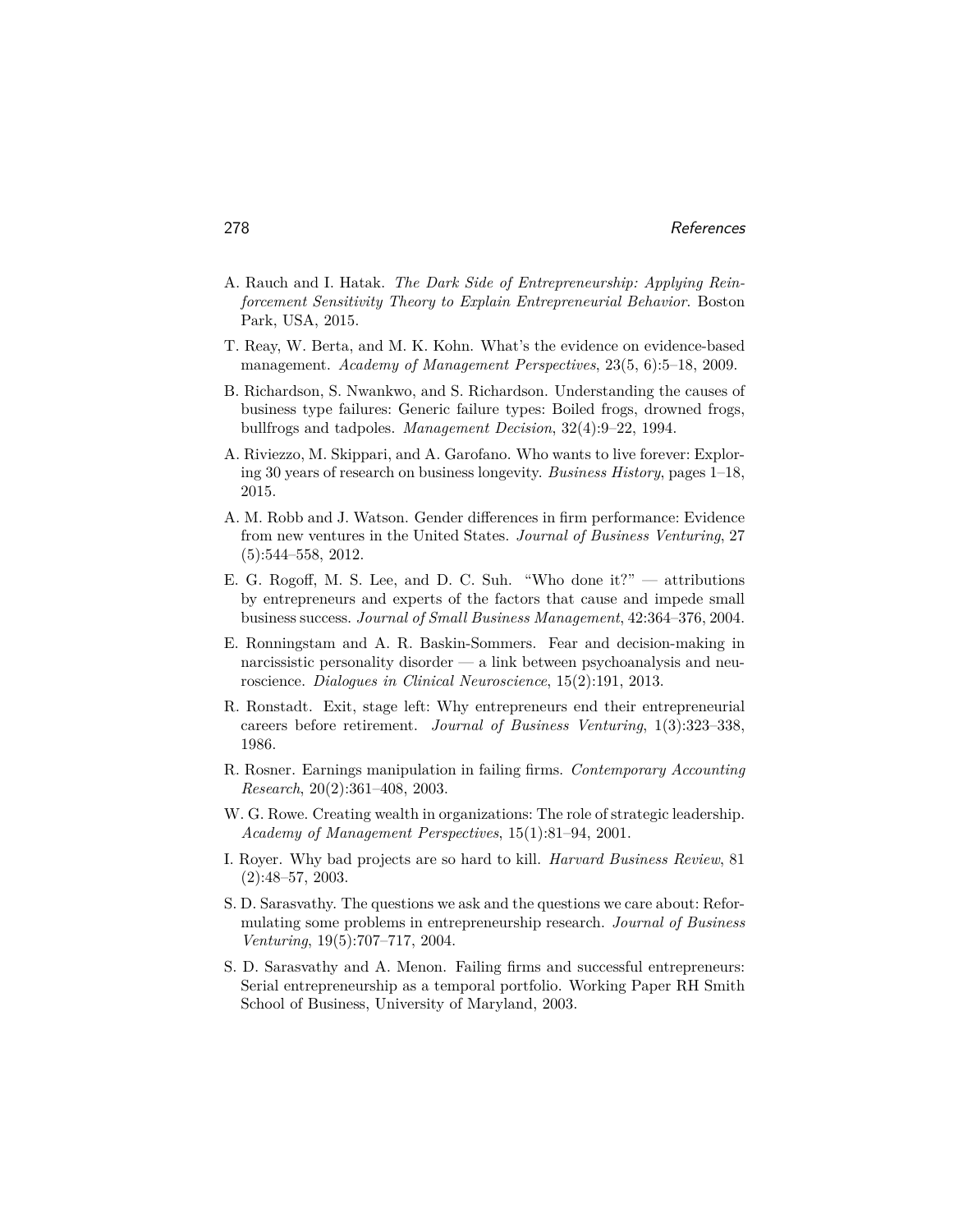- T. A. Scandura and E. A. Williams. Research methodology in management: Current practices, trends, and implications for future research. *Academy of Management Journal*, 43(6):1248–1264, 2000.
- D. E. Schendel and G. R. Patton. Corporate stagnations and turnaround. *Journal of Economics and Business*, 28(3):236–241, 1976.
- P. J. H. Schoemaker and R. E. Gunther. The wisdom of deliberate mistakes. *Harvard Business Review*, 84(6):108–115, 2006.
- P. R. Schulman. The 'logic' of organizational irrationality. *Administration and Society*, 21:31–33, 1989.
- J. Schumpeter. *Capitalism, Socialism and Democracy*. New York: Harper and Brothers, 1942.
- J. Scott. The probability of bankruptcy: A comparison of empirical predictions and theoretical models. *The Journal Banking and Finance*, 5(3):317–344, 1981.
- W. R. Scott. *Organizations: Rational, Natural and Open Systems*. New York: Prentice Hall, 4th ed. edition, 1992.
- M. Seligman. *Learned optimism: How to change your mind and your life*. New York: Random House, 2006.
- S. Sharma and V. Mahajan. Early warning indicators of business failure. *Journal of Marketing*, 44(4):80–89, 1980.
- S. Sheehan. Complusory liquidation. Retrieved from <http://www.> [cpaireland.ie/students/study-support/professional-1/p1](cpaireland.ie/students/study-support/professional-1/p1-corporate-laws-governance/p1-coporate-laws-governance-articles{#}sthash.6oVG5FkO.dpuf) [corporate-laws-governance/p1-coporate-laws-governance](cpaireland.ie/students/study-support/professional-1/p1-corporate-laws-governance/p1-coporate-laws-governance-articles{#}sthash.6oVG5FkO.dpuf)[articles{#}sthash.6oVG5FkO.dpuf](cpaireland.ie/students/study-support/professional-1/p1-corporate-laws-governance/p1-coporate-laws-governance-articles{#}sthash.6oVG5FkO.dpuf), 2014.
- D. A. Shepherd. Learning from business failure: Propositions of grief recovery for the self-employed. *Academy of Management Review*, 28(2):318–328, 2003.
- D. A. Shepherd. Educating entrepreneurship students about emotion and learning from failure. *Academy of Management Learning & Education*, 3 (3):274–287, 2004.
- D. A. Shepherd. *Lemons to Lemonade: Squeezing the Most out of your Mistakes*. Wharton School Press, 2009a.
- D. A. Shepherd. Grief recovery from the loss of a family business: A multiand meso-level theory. *Journal of Business Venturing*, 24(1):81–97, 2009b.
- D. A. Shepherd and M. S. Cardon. Negative emotional reactions to project failure and the self-compassion to learn from the experience. *Journal of Management Studies*, 46(6):923–949, 2009.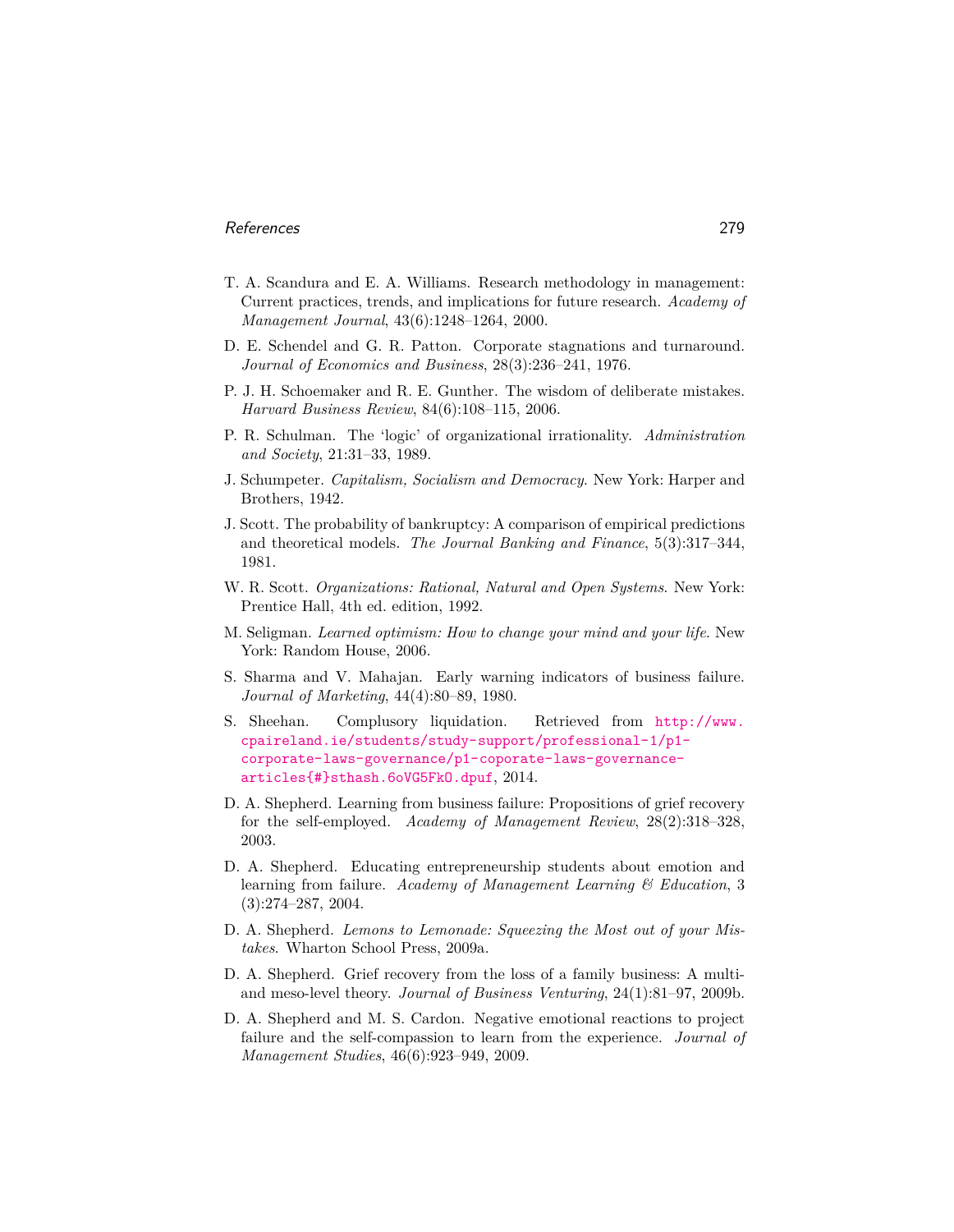- D. A. Shepherd and D. F. Kuratko. The death of an innovative project: How grief recovery enhances learning. *Business Horizons*, 52(5):451–458, 2009.
- D. A. Shepherd and J. Wiklund. Successes and failures at research on business failure and learning from it. *Foundations and Trends in Entrepreneurship*, 2(5):1–35, 2006.
- D. A. Shepherd and M. T. Wolfe. Entrepreneurial grief. *Wiley Encyclopedia of Management*, 2014.
- D. A. Shepherd, J. G. Covin, and D. F. Kuratko. Project failure from corporate entrepreneurship: Managing the grief process. *Journal of Business Venturing*, 24(6):588–600, 2009a.
- D. A. Shepherd, J. Wiklund, and M. J. Haynie. Moving forward: Balancing the financial and emotional costs of business failure. *Journal of Business Venturing*, 24(2):134–148, 2009b.
- D. A. Shepherd, H. Patzelt, and M. Wolfe. Moving forward from project failure: Negative emotions, affective commitment, and learning from the experience. *Academy of Management Journal*, 54(6):1229–1259, 2011.
- J. P. Sheppard. A resource dependence approach to organizational failure. *Social Science Research*, 24:28–62, 1995.
- J. P. Sheppard and S. D. Chowdhury. Riding the wrong wave: Organizational failure as a failed turnaround. *Long Range Planning*, 38(3):239–260, 2005.
- J. Sheth and R. Sisodia. Why good companies fail. *European Business Forum*, 22(Autumn):24–30, 2005.
- S. Simmons and J. Wiklund. Are female entrepreneurs resilient to the stigma of entrepreneurial failure? Babson entrepreneurship research conference. *Frontiers of Entrepreneurship Research*, 31, 2011.
- S. A. Simmons, J. Wiklund, and J. Levie. Stigma and business failure: Implications for entrepreneurs' career choices. *Small Business Economics*, 42(3): 485–505, 2014.
- J. V. Singh. Density dependence theory current issues, future promise: Review essay on dynamics of organizational populations by Hannan, M. T. and Carroll, G. R. *American Journal of Sociology*, 99:464–473, 1993.
- S. Singh, P. Corner, and K. Pavlovich. Coping with entrepreneurial failure. *Journal of Management and Organization*, 13(04):331–344, 2007.
- S. Singh, P. Corner, and K. Pavlovich. Failed, not finished: A narrative approach to understanding venture failure stigmatization. *Journal of Business Venturing*, 30(1):150–166, 2015.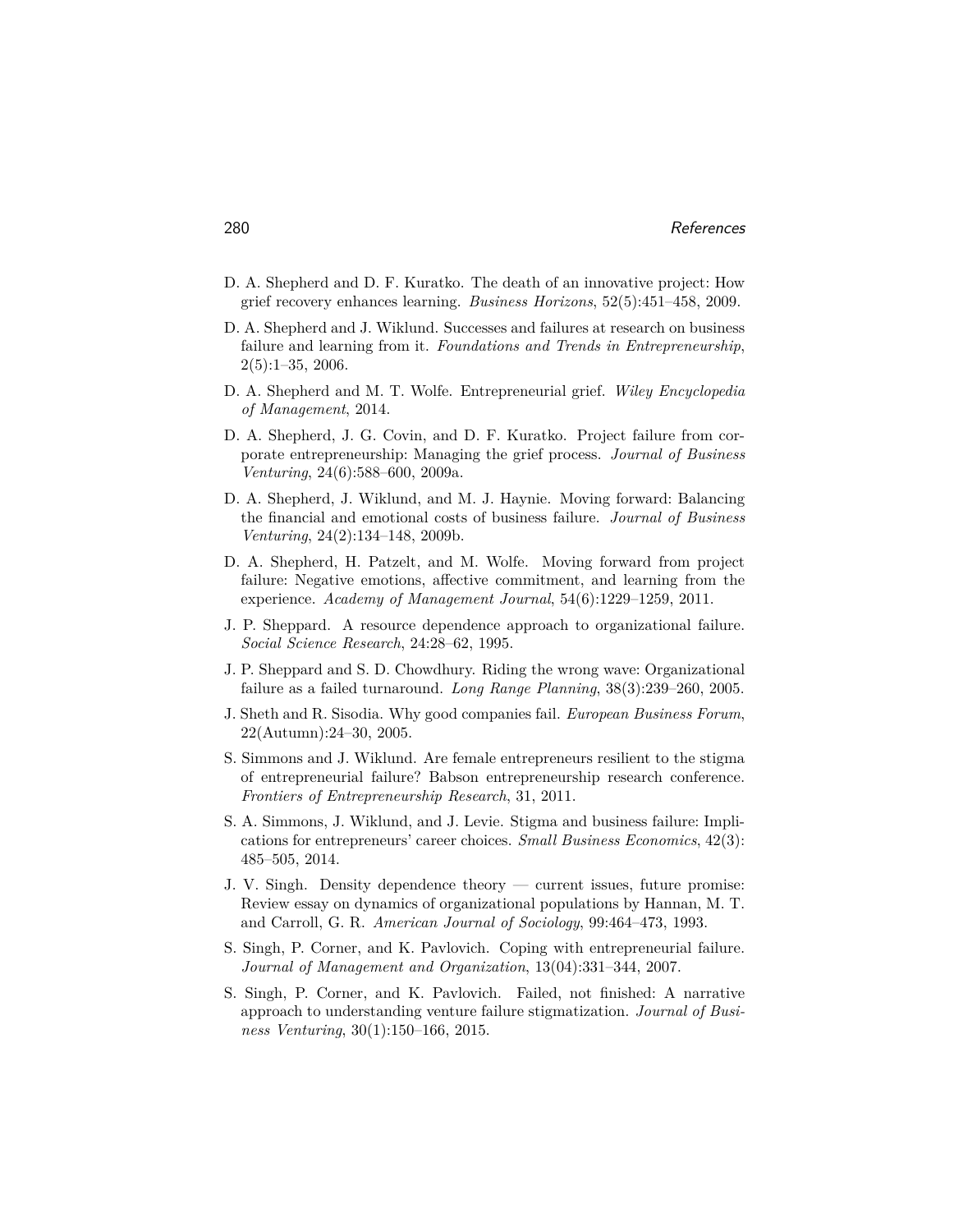- K. Skogsvik. Current cost accounting ratios as predictors of business failure: The Swedish case. *Journal of Business Finance and Accounting*, 17(1): 137–160, 1990.
- R. F. Smith and A. H. Winakor. *Changes in the Financial Structure of Unsuccessful Corporations*. Bulletin No. 51, Urbana, IL.: University of Illinois, Bureau of Business Research, 1935.
- P. Spicker. *Stigma and Social Welfare*. Taylor & Francis, 1984.
- W. H. Starbuck, A. Greve, and B. L. T. Hedberg. Responding to crisis. *Journal of Business Administration*, 9:111–137, 1978.
- B. Staw, L. Sandelands, and J. E. Dutton. Threat-rigidity cycles in organizational behavior: A multi-level analysis. *Administrative Science Quarterly*, 26:501–524, 1981.
- A. L. Stinchcombe. Social structures and organizations. In J. G. March, editor, *Handbook of Organizations*, pages 149–193, Chicago, IL: Rand McNally, 1965.
- D. Stokes and R. Blackburn. Learning the hard way: The lessons of ownermanagers who have closed their businesses. *Journal of Small Business and Enterprise Development*, 9(1):17–27, 2002.
- D. J. Storey, K. Keasey, R. Watson, and P. Wynarczyk. *The Performance of Small Firms*. London: Croom-Helm Ltd, 1987.
- H. Strotmann. Entrepreneurial survival. *Small Business Economics*, 28(1): 87–104, 2007.
- J. Sun, H. Li, Q. H. Huang, and K. Y. He. Predicting financial distress and corporate failure: A review from the state-of-the-art definitions, modelling, sampling, and featuring approaches. *Knowledge-Based Systems*, 57:41–56, 2014.
- J. Sutton. *Sunk Costs and Market Structure*. Cambridge, MA: MIT Press, 1991.
- R. I. Sutton and A. L. Callahan. The stigma of bankruptcy: Spoiled organizational image and its management. *Academy of Management Journal*, 30 (3):405–436, 1987.
- M. Tamari. Financial ratios as a means of forecasting bankruptcy. *Management International Review*, 6(4):15–21, 1966.
- D. Tavares Machado. Exit strategies of portuguese start-ups (unpublished master's thesis, lisbon school of economics and management, portugal). Retrieved from [https://aquila1.iseg.ulisboa.pt/aquila/](https://aquila1.iseg.ulisboa.pt/aquila/getFile.do?fileId=526292{&}method=getFile) [getFile.do?fileId=526292{&}method=getFile](https://aquila1.iseg.ulisboa.pt/aquila/getFile.do?fileId=526292{&}method=getFile), 2014.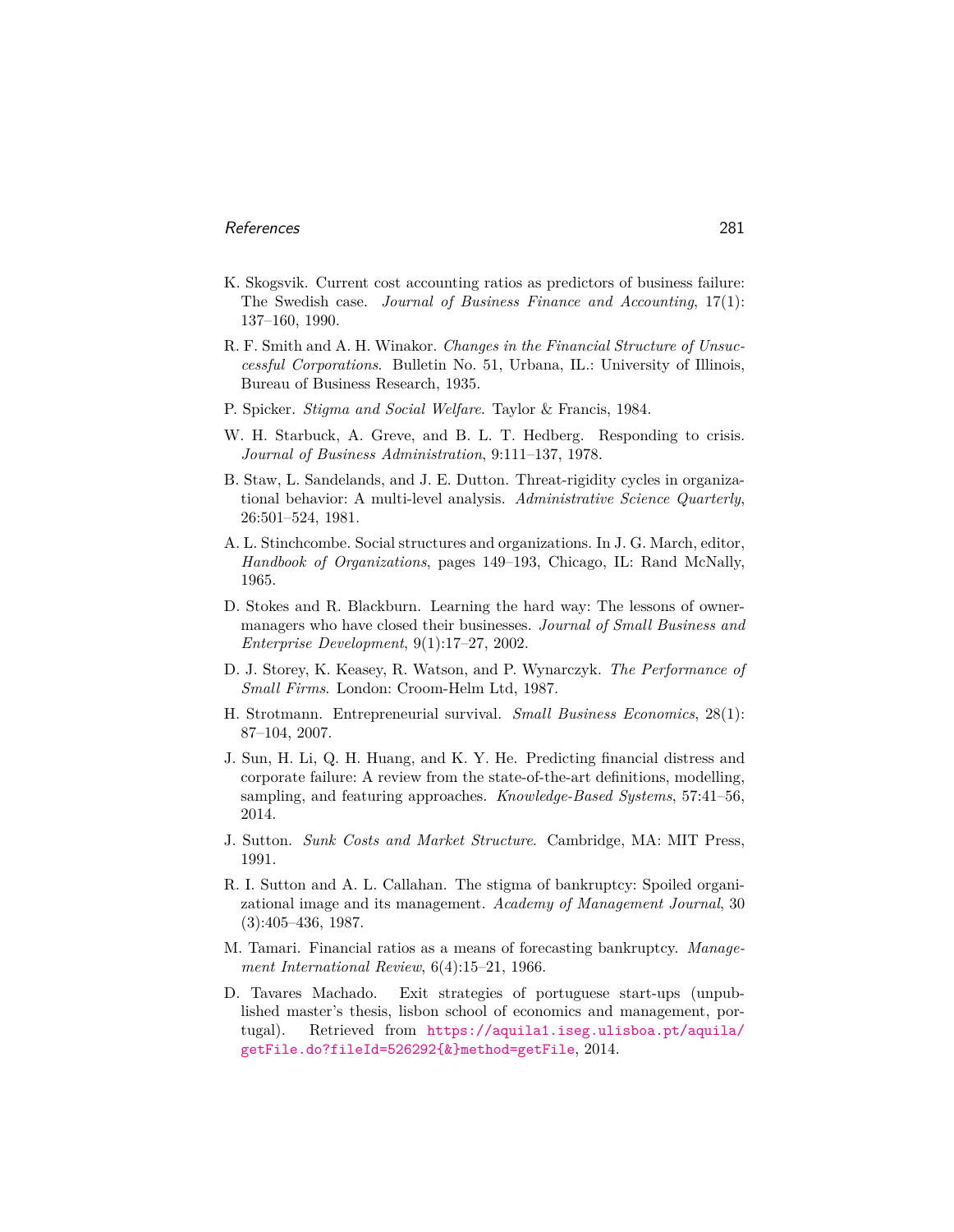- H. Tezuka. Success as the source of failure? Competition and cooperation in the Japanese economy. *Sloan Management Review*, 38(2):83–89, 1997.
- P. Theodossiou. Alternative models for assessing the financial condition of business in Greece. *Journal of Business Finance and Accounting*, 18(5): 697–720, 1991.
- J. B. Thomas, S. M. Clark, and D. A. Gioia. Strategic sensemaking and organizational performance: Linkages among scanning, interpretation, action, and outcomes. *Academy of Management Journal*, 36:239–270, 1993.
- S. Thorgren and J. Wincent. Passion and habitual entrepreneurship. *International Small Business Journal*, 33(2):216–227, 2015.
- M. L. Thorne. Interpreting corporate transformation through failure. *Management Decision*, 38(5/6):305–314, 2000.
- C. H. Tinsley, R. L. Dillon, and P. M. Madsen. How to avoid catastrophe. *Harvard Business Review*, 89(4):90–97, 2011.
- R. Toft-Kehler, K. Wennberg, and P. H. Kim. Practice makes perfect: Entrepreneurial-experience curves and venture performance. *Journal of Business Venturing*, 29(4):453–470, 2014.
- M. Tushman and L. Rosenkopf. On the organizational determinants of technological change: Towards a sociology of technological evolution. In B. Staw and L. Cummings, editors, *Research in Organization Behavior*, Greenwich, Conn: JAI Press, 1992.
- M. L. Tushman and P. Anderson. Technological discontinuities and organizational environments. *Administrative Science Quarterly*, pages 439–465, 1986.
- D. Ucbasaran, M. Wright, P. Westhead, and L. Busenitz. The impact of entrepreneurial experience on opportunity identification and exploitation: Habitual and novice entrepreneurs. *Advances in Entrepreneurship, Firm Emergence and Growth*, 6:231–263, 2003.
- D. Ucbasaran, P. Westhead, and M. Wright. *Habitual Entrepreneurs*. Aldershot: Edward Elgar, 2006.
- D. Ucbasaran, P. Westhead, M. Wright, and M. Flores. The nature of entrepreneurial experience, business failure and comparative optimism. *Journal of Business Venturing*, 25(6):541–555, 2010.
- D. Ucbasaran, D. A. Shepherd, A. Lockett, and S. J. Lyon. Life after business failure: The process and consequences of business failure for entrepreneurs. *Journal of Management*, 39(1):163–202, 2013.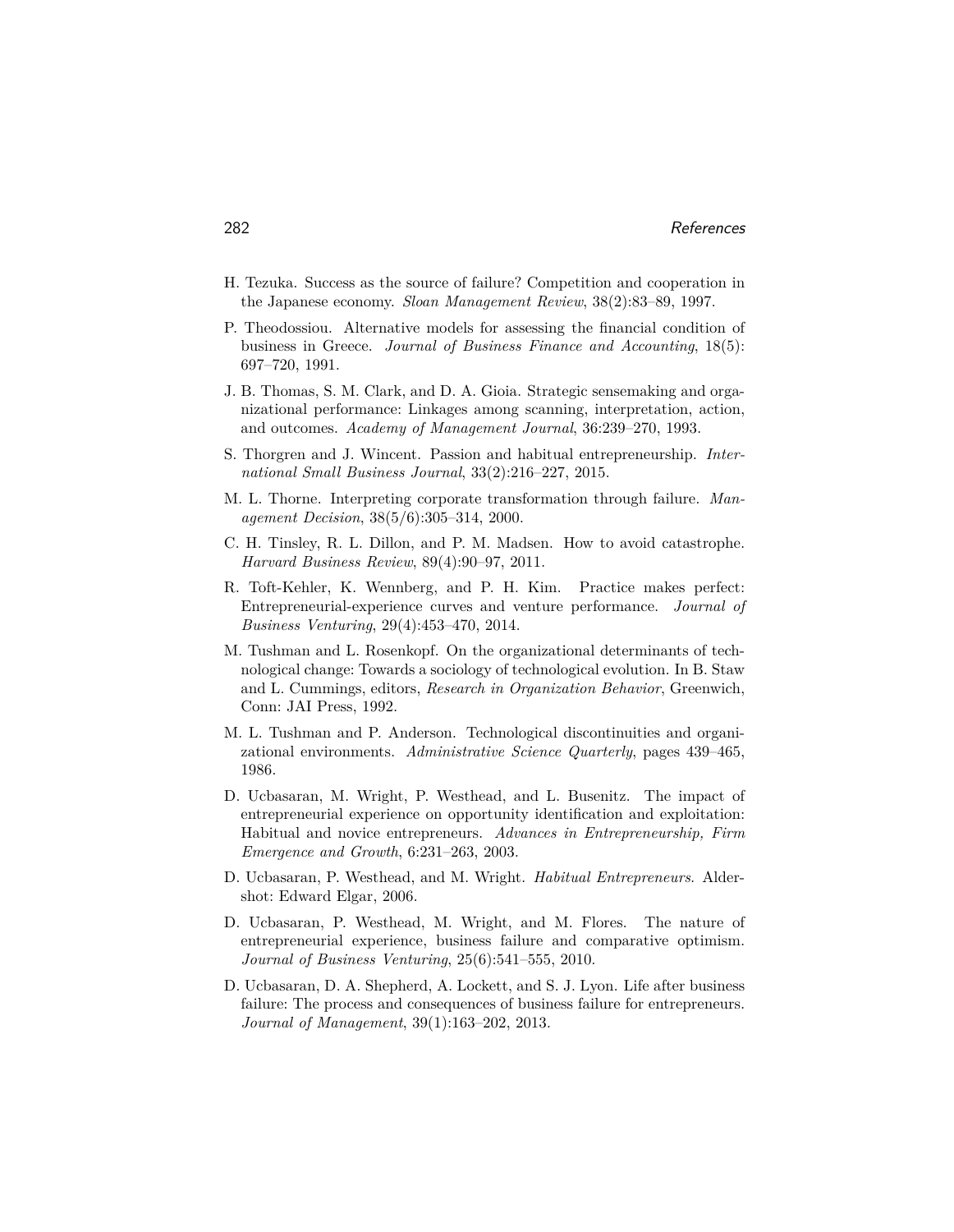- M. J. Ulmer and A. Nielsen. Business turn-over and causes of failure. *Survey of Current Business*, pages 10–16, April 1947.
- D. Ulrich. The population perspective: Review, critique, and relevance. *Human Relations*, 40(3):137–151, 1987.
- R. J. Vallerand. The role of passion in sustainable psychological well-being. *Psychology of Well-being*, 2(1):1–21, 2012.
- R. J. Vallerand, C. Blanchard, G. A. Mageau, R. Koestner, C. Ratelle, M. Leonard, M. Gagne, and J. Marsolais. Les passions de l'âme: On obsessive and harmonious passion. *Journal of Personality and Social Psychology*, 85(4):756–767, 2003.
- H. Van Auken, J. Kaufmann, and P. Herrmann. An empirical analysis of the relationship between capital acquisition and bankruptcy laws. *Journal of Small Business Management*, 47(1):23–37, 2009.
- C. Van Dyck, M. Frese, M. Baer, and S. Sonnentag. Organizational error management culture and its impact on performance: A two study replication. *Journal of Applied Psychology*, 90(6):1228–1240, 2005.
- J. A. Wagner, III and R. Z. Gooding. Equivocal information and attribution: An investigation of patterns of managerial sensemaking. *Strategic Management Journal*, 18:275–286, 1997.
- J. Wajcman. *Technofeminism*. U.K.: Polity Press, Cambridge, 2004.
- S. Walby, H. Gottfried, K. Gottshall, and M. Osawa. *Gendering the Knowledge Economy*. London: Palgrave, 2009.
- G. Walsh and J. Cunningham. The effects of identification by the entrepreneurs to the firm versus to the process. Babson entrepreneurship research conference. *Frontiers of Entrepreneurship Research*, 35, 2015.
- C. L. Wang and H. Chugh. Entrepreneurial learning: Past research and future challenges. *International Journal of Management Reviews*, 16(1):24–61, 2014.
- J. Watson and J. E. Everett. Do small businesses have high failure rates? *Journal of Small Business Management*, 34(4):45–62, 1996.
- J. Watson and J. E. Everett. Small business failure and external risk factors. *Small Business Economics*, 11(4):371–390, 1998.
- T. J. Watson. Narrative, life story and manager identity: A case study in autobiographical identity work. *Human Relations*, 62(3):425–452, 2009.
- K. E. Weick. *The Social Psychology of Organizing*. Reading, MA: Addison– Wesley, 1979.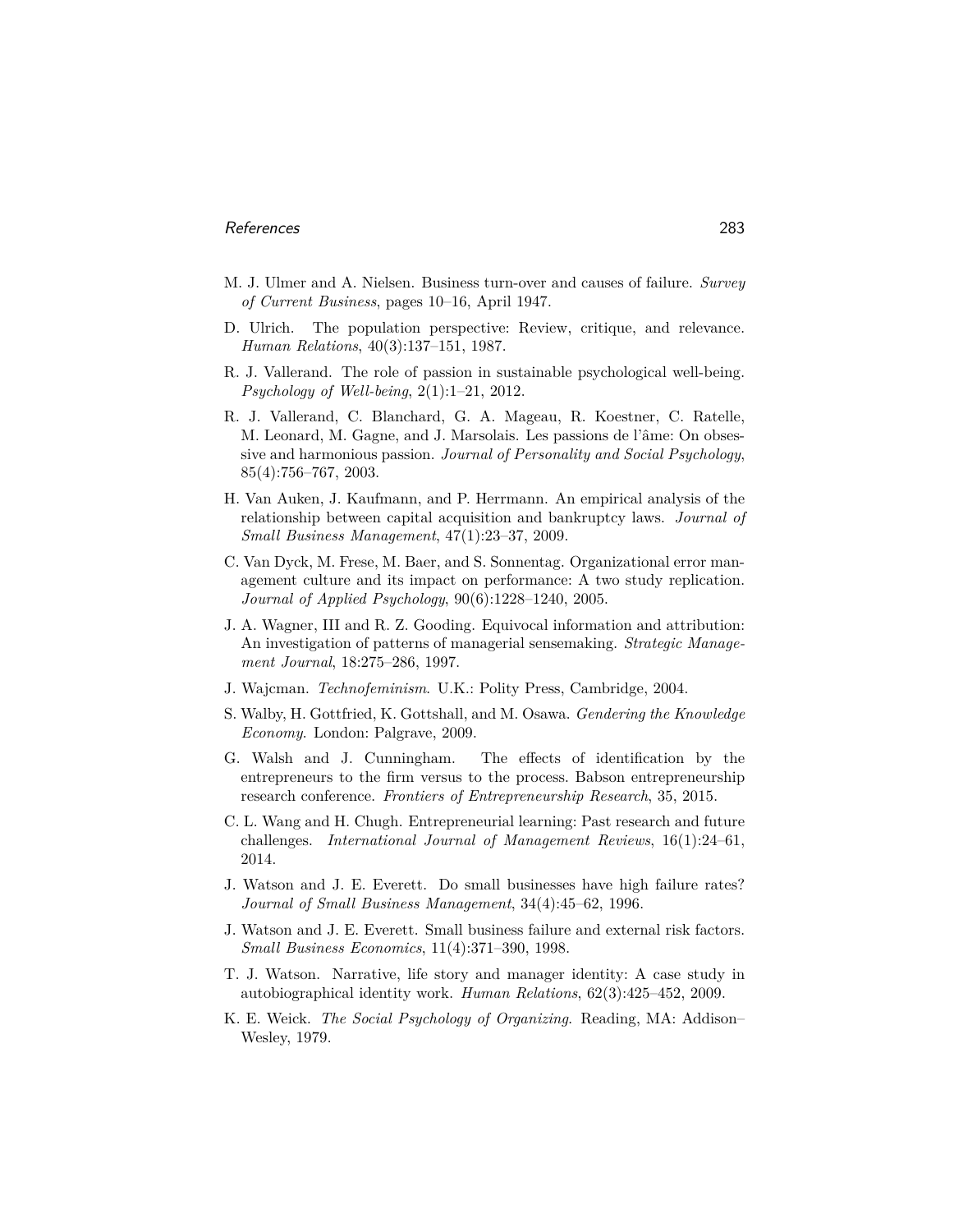- K. E. Weick. *Sensemaking in Organizations* (Vol. 3). Newbury Park, CA: Sage, 1995.
- K. E. Weick, K. M. Sutcliffe, and D. Obstfeld. Organizing and the process of sensemaking. *Organization Science*, 16(4):409–421, 2005.
- W. Weitzel and E. Jonsson. Decline in organisations: A literature integration and extension. *Administrative Science Quarterly*, 34(1):91–109, 1989.
- W. Weitzel and E. Jonsson. Reversing the downward spiral: Lessons from W. T. Grant and Sears Roebuck. *Academy of Management Executive*, 5(3): 7–21, 1991.
- I. M. Welpe, M. Spörrle, D. Grichnik, T. Michl, and D. B. Audretsch. Emotions and opportunities: The interplay of opportunity evaluation, Fear, Joy and Anger as antecedent of entrepreneurial exploitation. *Entrepreneurship: Theory and Practice*, 36(1):69–96, 2012.
- K. Wennberg and D. DeTienne. What do we really mean when we talk about 'exit'? A critical review on entrepreneurial exit. *International Small Business Journal*, 32(1):4–16, 2014.
- K. Wennberg, J. Wiklund, D. DeTienne, and M. S. Cardon. Reconceptualizing entrepreneurial exit: Divergent exit routes and their drivers. *Journal of Business Venturing*, 25(4):361–375, 2010.
- K. Wennberg, S. Pathak, and E. Autio. How culture moulds the effects of self-efficacy and fear of failure on entrepreneurship. *Entrepreneurship and Regional Development*, 25(9–10):756–780, 2013.
- R. H. Whittaker, S. A. Levin, and R. B. Boot. Niche, habitat and ecotope. *American Naturalist*, 107:321–338, 1973.
- A. Wieland, S. Simmons, and D. Hsu. Experimental studies in entrepreneurship research. In *United States Association for Small Business and Entrepreneurship. Conference Proceedings (p. EB1)*, United States Association for Small Business and Entrepreneurship, January 2016.
- B. M. Wiesenfeld, K. A. Wurthmann, and D. C. Hambrick. The stigmatization and devaluation of elites associated with corporate failures: A process model. *Academy of Management Review*, 33(1):231–251, 2008.
- M. T. Wolfe and D. A. Shepherd. What do you have to say about that? Performance events and narratives' positive and negative emotional content. *Entrepreneurship Theory and Practice*, 39(4):895–925, 2015.
- J. Wong. HRM and entrepreneurship in China. *Conference on Managing Human Resources in Small and Emerging Companies*. Columbus, OH, 2003.